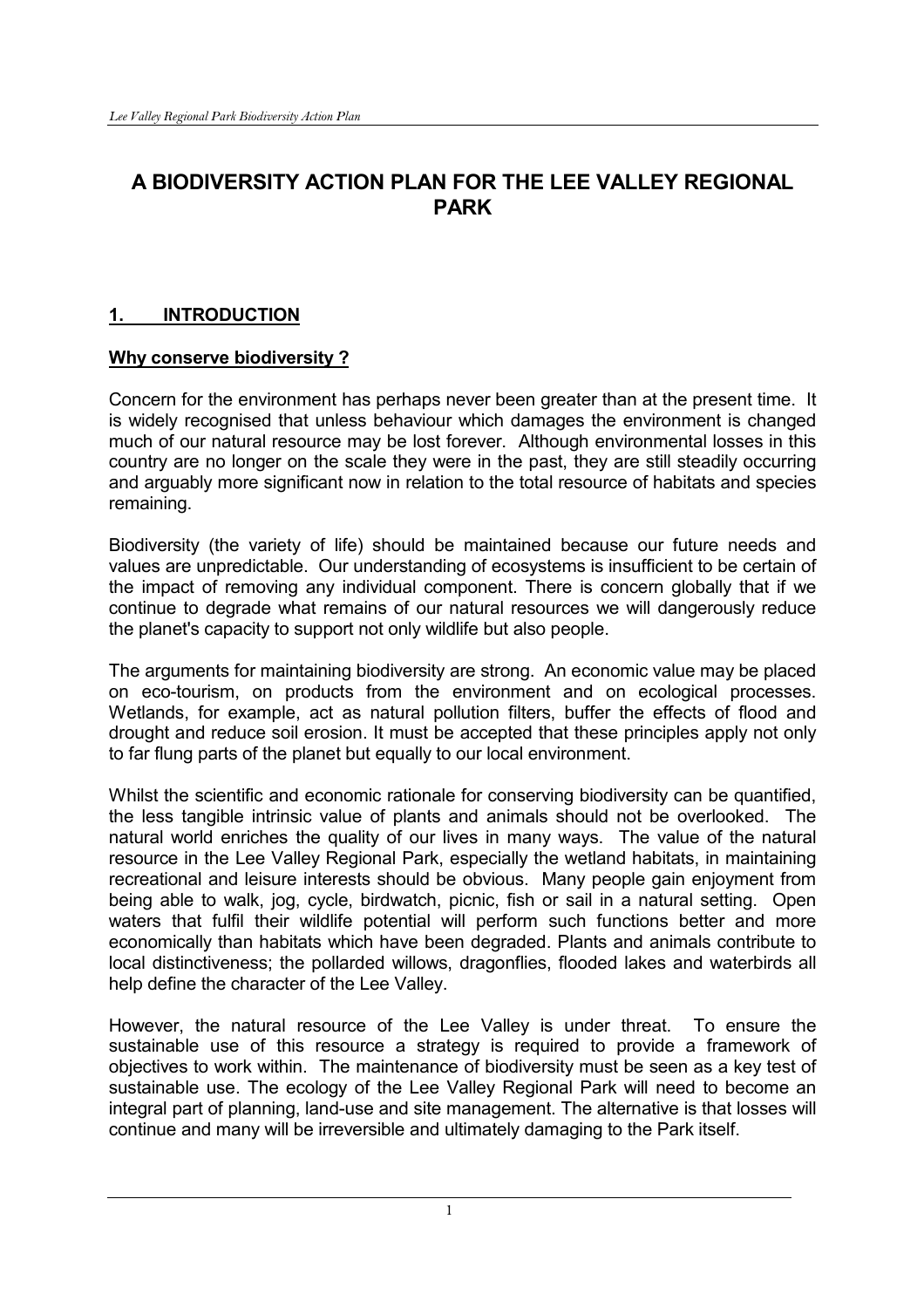### The Convention on Biological Diversity

The Rio de Janeiro "Earth Summit" in 1992 was, in part, a response to the growing awareness of the importance of the global environment and a wide recognition of the continuing loss and damage. The United Kingdom was one of over 150 countries from around the world that signed a number of major outputs, including The Rio Declaration, Agenda 21 and The Convention on Biological Diversity. The Rio Declaration is a statement of principles which addresses the need to balance the protection of our environment with the need for sustainable development. Agenda 21 is an action plan for the environment in the 21st century with a particular emphasis on involving local communities. The Convention on Biological Diversity requires each country to produce a national plan of action to maintain the biodiversity within their territory. Article 6a of the Convention requires signatory countries to:

> "develop national policies, plans or programmes for the conservation and sustainable use of biological diversity".

The UK Government published the UK Biodiversity Action Plan in January 1994. Its stated aim is:

"to conserve and enhance biological diversity within the UK".

At the launch of the Action Plan the Prime Minister announced the establishment of a Biodiversity Steering Group. This group, with representatives drawn from key statutory and non-statutory organisations, would take the process forward. It published a detailed report, "Biodiversity: The UK Steering Group Report," in December 1995. This report was endorsed by the Government in May 1996 and now sets the scene for future action.

### Biodiversity: The UK Steering Group Report

The report of the UK Biodiversity Steering Group Report sets out a detailed approach to conserving biodiversity in the United Kingdom. The report recognises that if biodiversity conservation is to be successfully implemented it requires a means of ensuring that actions are integrated. Key recommendations are as follows:

- the production of national habitat and species action plans;
- the establishment of a network of local records centres:
- the production of local biodiversity action plans; and
- the need to raise awareness of the importance of biodiversity conservation.

The report includes draft national action plans for 14 key habitats and 116 of our most threatened species. It also proposes that a further 24 habitat action plans and 286 species action plans are prepared within 3 years. However, biodiversity action plans at the local level are seen as the means by which national targets can be transformed into effective action on the ground. Local plans should take account of local distinctiveness and the views of local people. There is also an understanding that environmental issues are not the concern of conservationists alone. It is therefore vital that sectors of society not usually deeply involved in such issues should be included; local industry is seen as a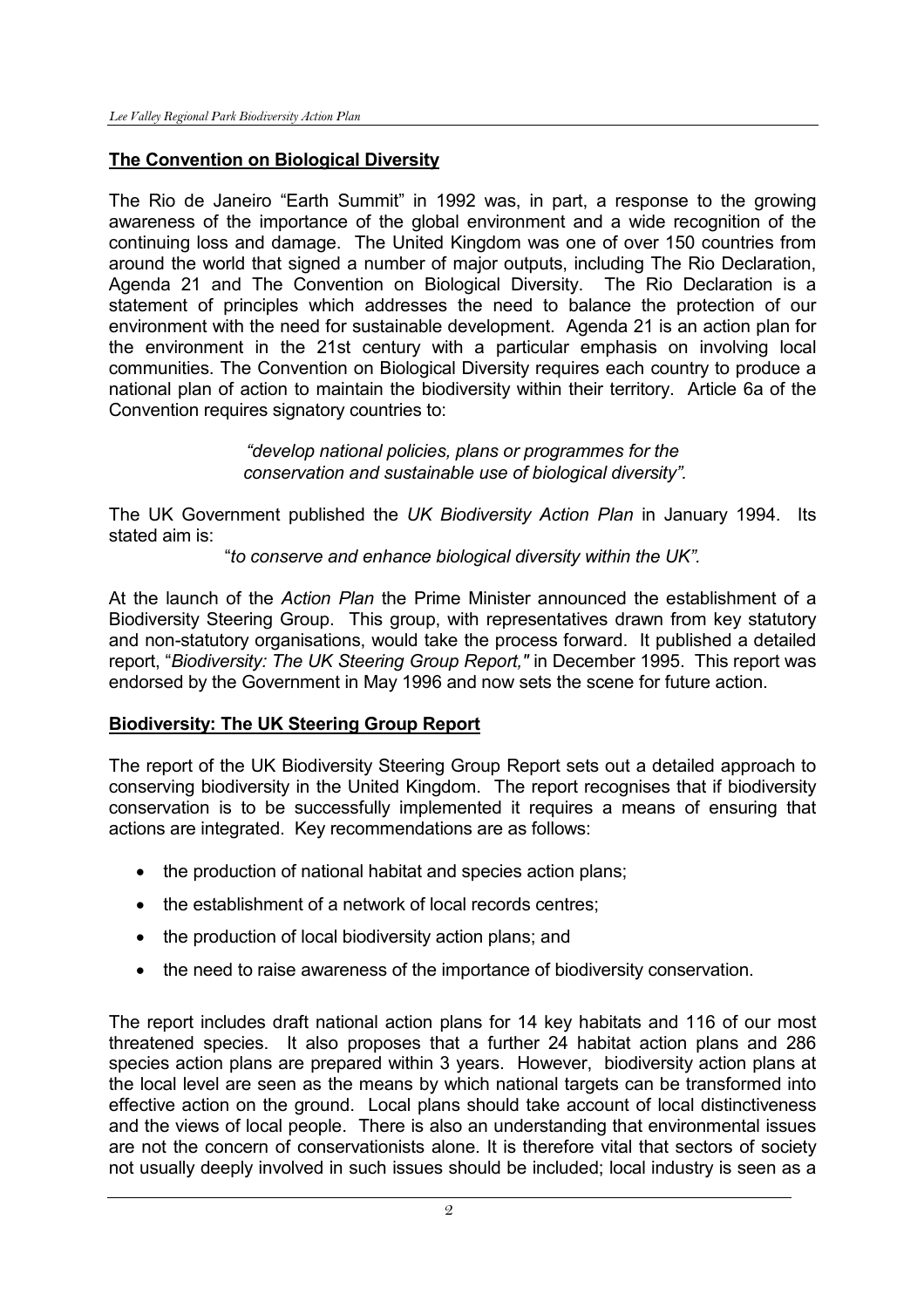key partner for example. Local BAPs provide the ideal framework for involving a broad range of interests in the protection of wildlife.

### A Biodiversity Action Plan for the Lee Valley Regional Park

Local biodiversity action plans (BAPs) are beginning to be prepared throughout the UK. In Hertfordshire a county BAP, "A Vision for the Wildlife and Natural Habitats of Hertfordshire", was completed in 1998. In London and Essex Biodiversity Partnerships have been set up to take the process forward.

The importance of the Lee Valley Regional Park for wildlife makes it a natural candidate for a biodiversity action plan. Although overlapping with London, Essex and Hertfordshire, the Lee Valley, with its clear ecological links between sites, has always deserved separate attention rather than being split by administrative boundaries. Integration between all the local BAPs and with existing strategies and local plans, will of course be essential.

The timing of the national and these local biodiversity initiatives is particularly apposite for the Lee Valley Regional Park with the current review of the Park Plan. Various topic statements have been prepared as part of this review, including one on nature conservation. The need for a more strategic approach to nature conservation (and other aspects of the Park's functions) has been highlighted in these topic statements.

This biodiversity action plan thus aims to meet this requirement. It is intended to inform the Park Plan review by preparing detailed objectives, targets and suggested actions for the conservation and enhancement of the Park's biodiversity. This in turn will guide the formulation of aims, objectives and policies to be incorporated in the revised overall Park Plan. The boundary for this plan follows that of the Lee Valley Regional Park.

The plan contains:

- A background to biodiversity conservation.
- An evaluation of the ecological resource of the Lee Valley Regional Park.
- An overall long-term vision for the wildlife and habitats of the Park.
- Detailed action plans for habitats and selected key species.
- Suggested actions for increasing community involvement and partnership action.

It should be clear that if any plan is to be successful it must be supported by all who have an influence on the habitats and species of the Lee Valley.

In summary, the preparation of a biodiversity action plan for the Lee Valley Regional Park will help guide the Authority's work over the coming years. It can also be seen to be an integrated part of an agreed process that feeds up through county and national plans to help meet the global commitments to the conservation and sustainable use of biological diversity.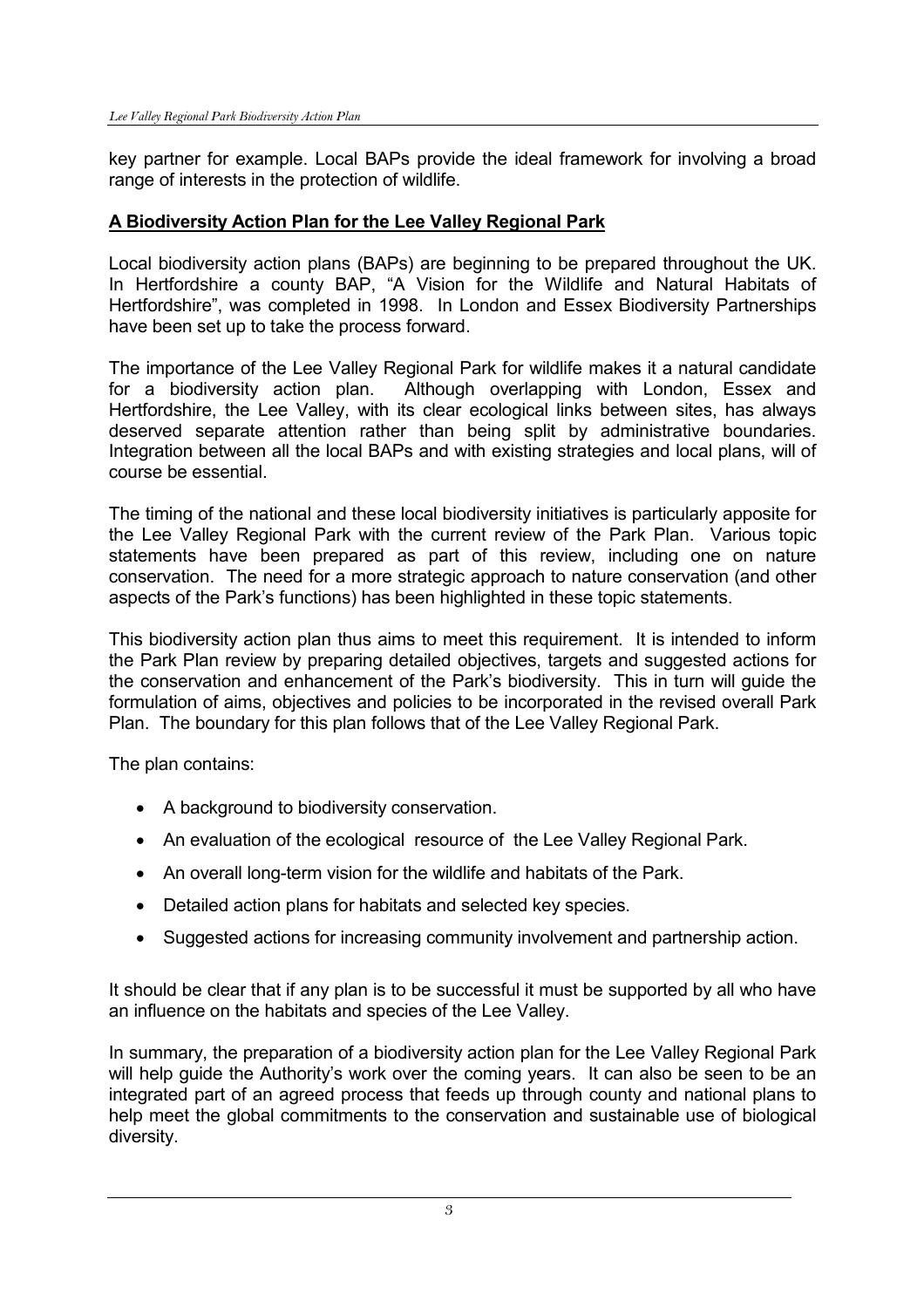# 2. THE ECOLOGICAL RESOURCE IN THE LEE VALLEY REGIONAL PARK

# An Overview of the habitats of the Lee Valley Regional Park

The Lee Valley Regional Park's present landscape and vegetation reflect its own unique land-use history and environmental factors such as climate, geology and geomorphology. The result is a rich diversity of habitats and associated species.

Before the beginnings of human influence on the land around 4000BC, the Lee Valley, to the best of our knowledge, would have been a regularly shifting mosaic of water, swamp and forest. The power of periodic major floods would have resulted in changing river channels, exposed mud and sands and uprooted trees. Many plants and animals would have adapted to this unstable environment and been able to quickly colonise new ground. Over the next few thousands years, human activities slowly removed the forest, changing the valley to extensive swamp and marshland. Only during the last few hundred years did the river become progressively tamed with new channels being cut and marshes giving way to grazing pasture and hay meadows, but still regularly flooding in winter. Finally, the industrial age of the last century or so continues to leave the most significant marks on the area, with navigation and flood relief channels, sewage treatment works, power stations, gravel pits, reservoirs and other human artefacts.

The Lee Valley today is therefore a mixture of old and new habitats and associated species, all resulting to some degree from human activities. However, human intervention has created many opportunities for wildlife. Where across the UK wetland wildlife has been severely under threat, the Lee Valley has by contrast provided a mosaic of wetlands of increasing significance. The Lee Valley falls within the "North Thames Basin" Countryside Character Area, which forms part of the "London Basin" Natural Area as defined by English Nature in their natural area profile. Natural areas are the basis upon which English Nature break down the national Biodiversity Action Plan targets for England.

The main habitat types currently to be found in the Lee Valley Regional Park are as follows:

- rivers and streams:
- standing open waters;
- floodplain grassland and fen (including reedswamp, hay and fen meadows);
- wet woodland; and
- urban (including post-industrial habitats).

The characteristics of these habitats are described in the following sections.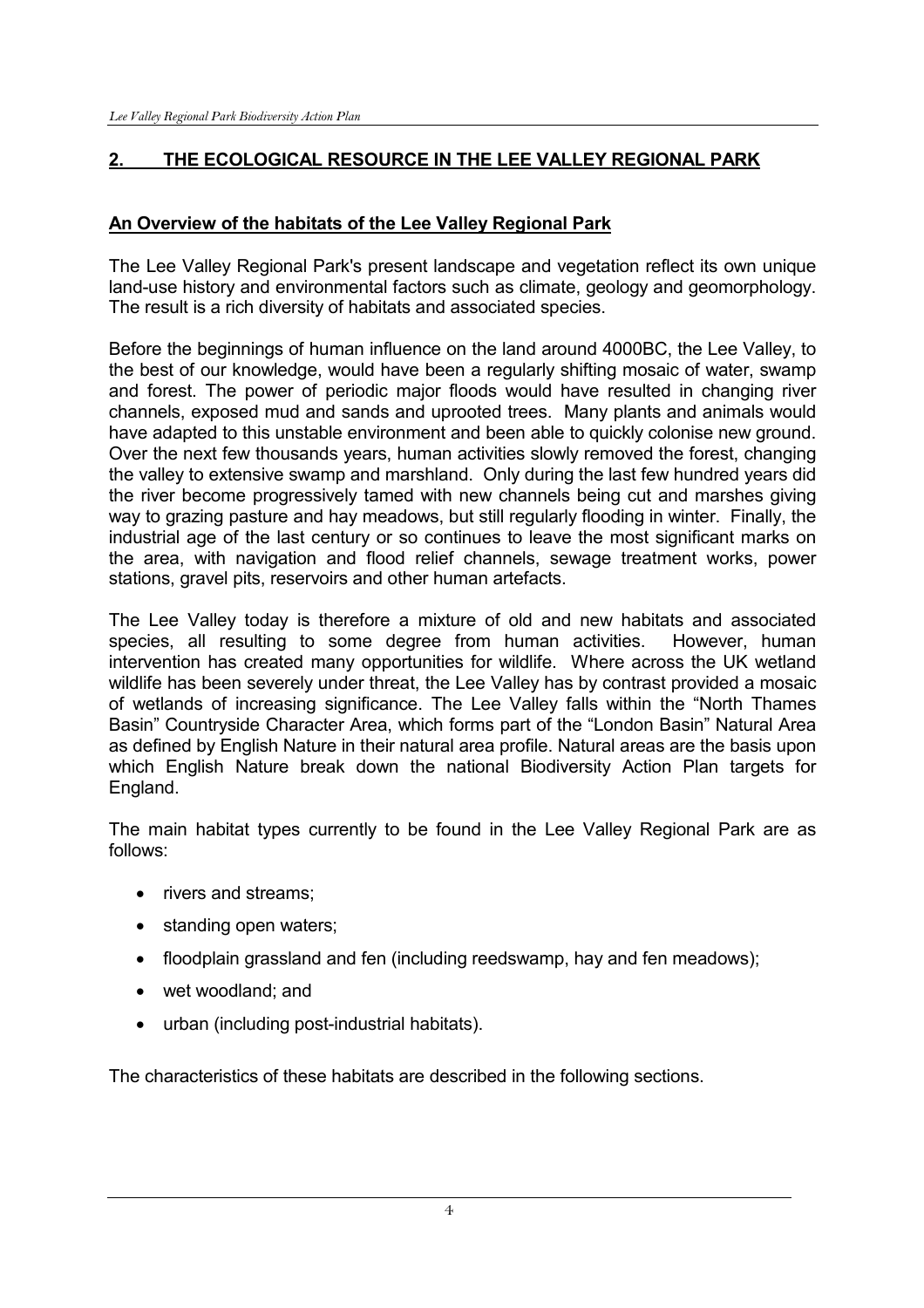# Rivers and streams

The River Lee and its associated channels form an integral part of the ecology of the valley, providing vital hydrological links between the various wetlands of the floodplain. Although human activities have heavily influenced the entire system, several stretches of more natural channel structure remain. River classifications are based on geology, altitude, physical characteristics and plant communities. The River Lee is a lowland clay river, associated with low altitudinal sources, low gradient, base-rich water and fine/rich substrates. Typical plants include Arrowhead and Yellow Water-lily. The best stretches, such as the Cornmill Stream and Old River Lee, are of national significance, while many others are important at the regional level. Many of the associated species, such as Shining Ramshorn snail, White-legged Damselfly, Otter and Water Vole are now in decline or are threatened.

As the Lee flows into London human influences dominate the river. Here the historical and cultural associations, together with its high biological importance as a wildlife corridor heighten its importance. Most of the lower stretches have been designated as of metropolitan (regional) importance.

However, it is essential not to isolate individual stretches, the river clearly is a single ecological unit. All of the channels must be seen as of at least local importance due to the vital linkages they make with other habitats. Degraded stretches require enhancement to allow dispersal of species and there is a pressing need to restore the hydrological continuity between the river and its floodplain to allow the full potential of associated wetlands to be realised.

The intrinsic appeal of rivers is high and combined with the wildlife, cultural and landscape value, as well as the high level of accessibility throughout the valley, the river habitats are a significant local resource for people.

# Floodplain grassland and fen

Floodplain grasslands and fen were formerly the dominant semi-natural habitats in the Lee Valley but have been massively reduced, mirroring national trends. They reached their greatest extent following forest clearance and were maintained by a combination of agricultural activity and the wetness of the land. Habitats such as reedswamp, hay meadow and wet grasslands are now nationally scarce. The remaining areas are small and often isolated but are of high conservation and historical importance. They support a diverse range of scarce species such as Bittern, Snipe, Meadow-rue and various invertebrates.

The fen and meadow habitats remaining at Rye Meads, Cornmill Meadows and Walthamstow Marshes are all recognised to be of national importance. The importance of the meadows at Silvermeade has only recently been recognised but is at least of county (regional) significance. The remaining sites are often fragmented and suffering from low water levels. They are vulnerable to the successional changes that occur if traditional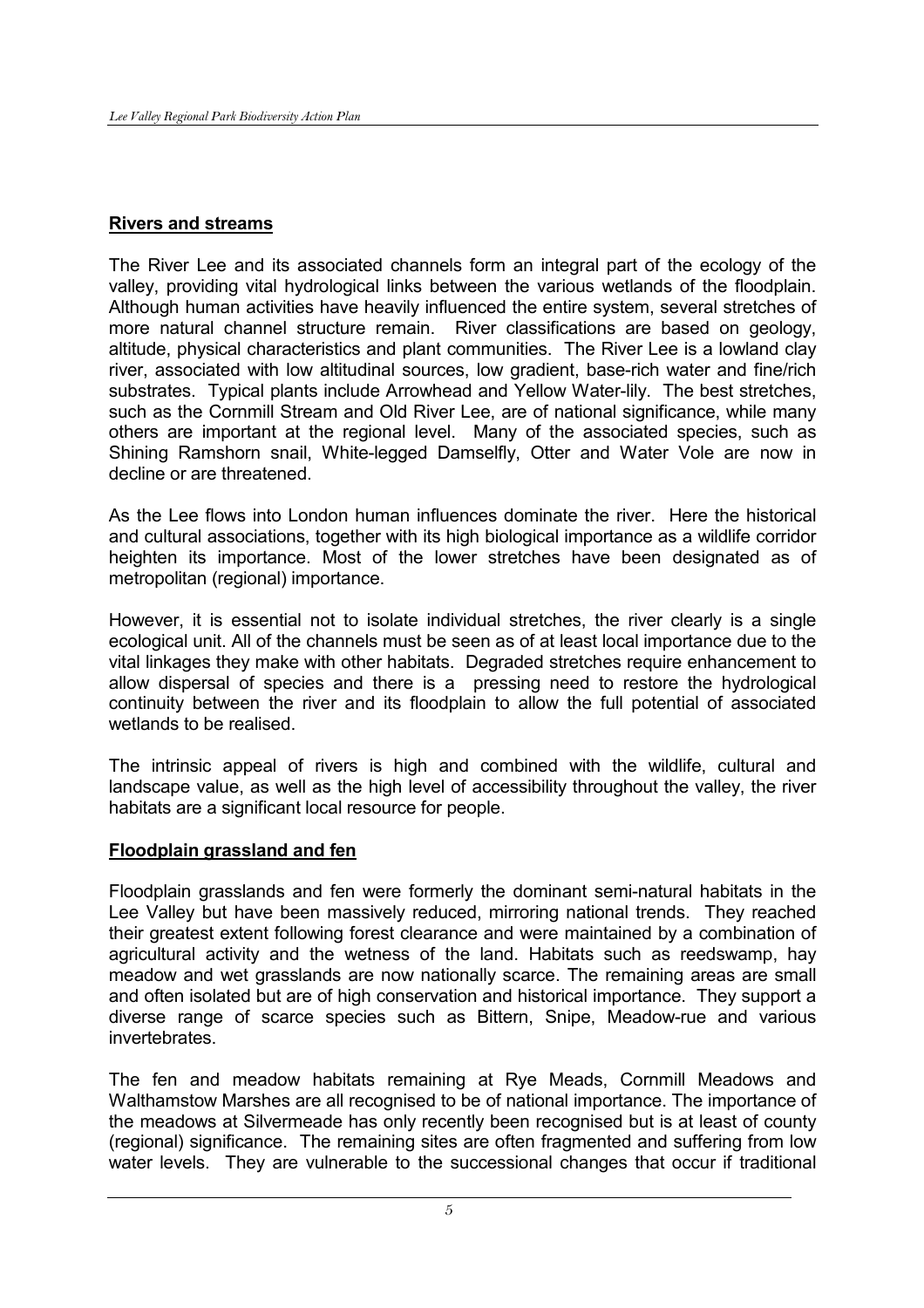management ceases. They act as a refuge for a range of scarce or declining species and if maintained have the potential to facilitate range expansion to restored or newly created sites. They therefore form a vital link in the ecology of the Lee Valley.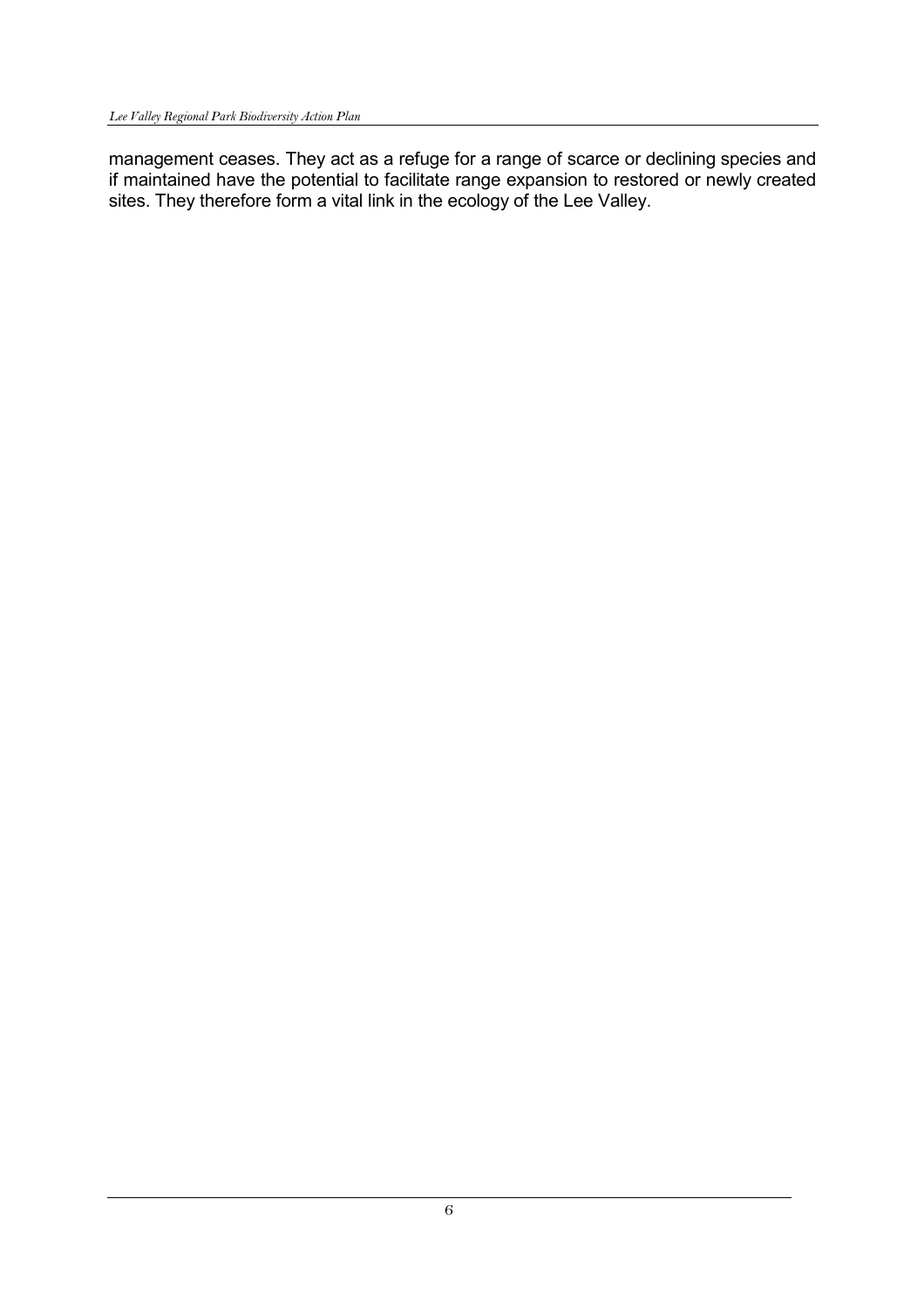### Standing open water

Open waters include all freshwater systems comprising standing water or waters lacking any dominant flow. They include natural systems such as lakes and pools, as well as those resulting from human activities such as gravel pits, reservoirs and ponds. These waters support large amounts of vegetation and a wide variety of animals. Many of them are important breeding and wintering sites for waterbirds such as Shoveler, Tufted Duck and Great Crested Grebes.

The amount and size of the open water habitat is a key feature of the Lee Valley Regional Park. The associated bird communities are recognised to be of international importance. Four sites are proposed as the Lee Valley Special Protection Area under the EC Birds Directive. Four of the 7 SSSI's are notified at least partly on the basis of the communities associated with the open water habitats. More scarce species, including birds, aquatic flora, invertebrates, fish and mammals, are associated with open water habitats than any other habitat in the valley. Although of recent human origin they, in some way, compensate for the massive loss of wetland habitats throughout the country and now remain as last refuges for many species. In time they will come to more closely resemble natural systems and may be valued in a way that the Norfolk Broads are now.

Although abundant, the open water habitats vary in quality and ecology due to such features as nutrient status, use, size and structure. Clear water habitats with rich plant communities are valuable, as are large sites with reduced disturbance. The intrinsic appeal of open waters is high. Those supporting large numbers of waterbirds are visually attractive. The potential for management to benefit both wildlife and people is high.

# Wet woodland

If natural succession in marshes and fens is allowed to continue unhindered, colonisation by shrubs and trees will occur to form woodland. Where the over-riding wetness of the ground remains the key environmental factor they are dominated by Alder or willow trees and as a group are often termed "carr" or "wet" woodlands. Such wet woodlands are a typical feature of old gravel workings in river valleys and although almost entirely of recent origin represent a localised resource. At least one nationally scarce species, the Musk Beetle, is associated with the habitat and a number of species, notably birds, are dependant on the intimate mix of wetland habitat of which carr is an integral part. The carr woodlands around the gravel pits are judged to be of county (regional) importance.

Carr woodland and the traditional willow pollards form valuable landscape features in the valley, giving scale and backdrop to the open water. However the wetness and inaccessibility of carr woodland reduce its potential as a public amenity.

Dryer scrub communities are developing on many areas of disturbed ground or rough grassland in the valley. Such areas can be important for birds and insects in particular. However, the development of dense scrub on ancient fens or meadows is generally detrimental.

The native Black Poplar (Populus nigra ssp betulifolia) would have been a component of the wet woodlands in the past. Only one tree now remains, at WalthamPark.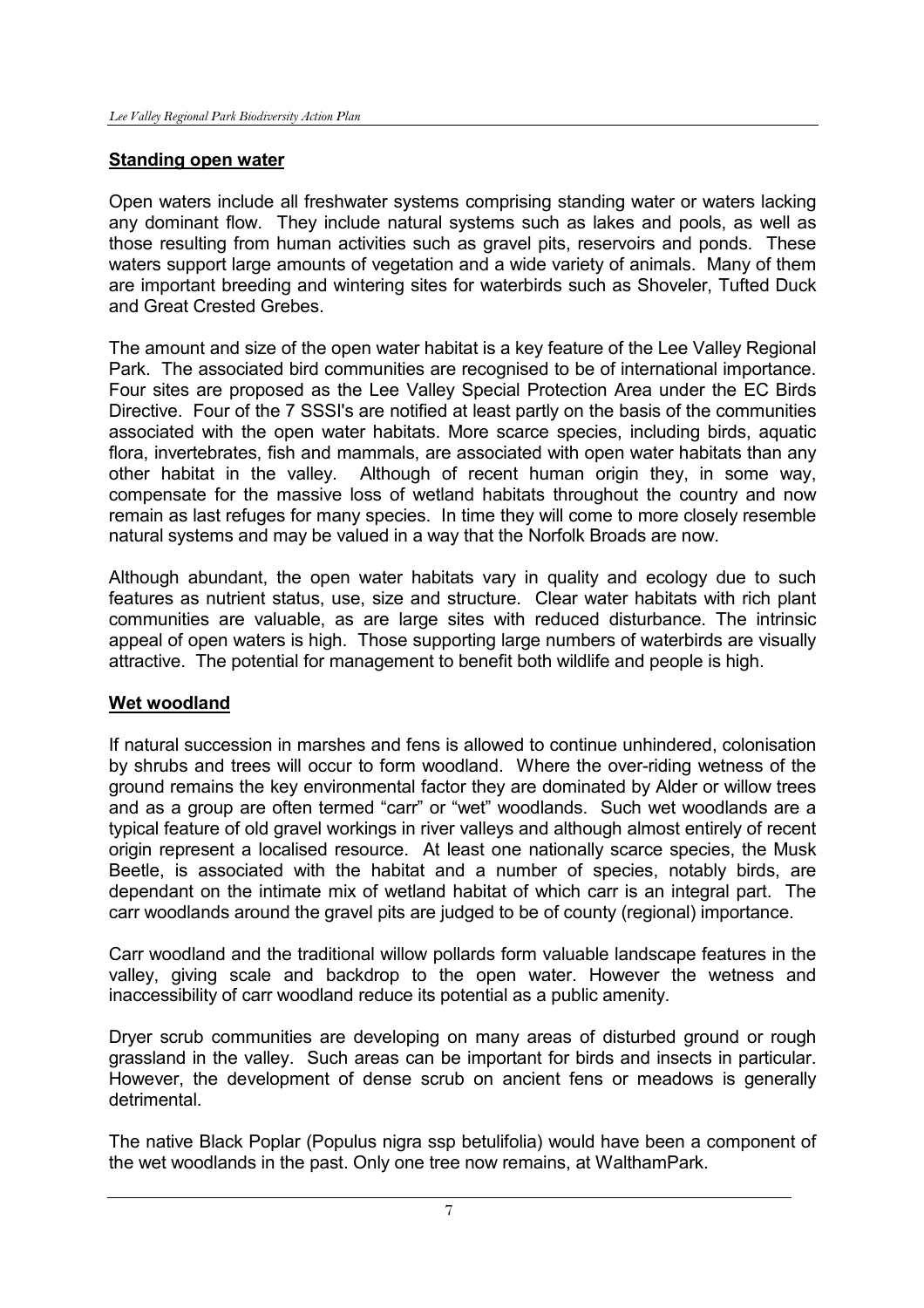# Urban habitats

Post-industrial urban habitats are a major feature of the Lee Valley Regional Park. The ecological value of these habitats, such as Pulverised Fuel Ash (PFA) dumps, redundant water treatment works and "wastelands" in general, have frequently been undervalued due to their obvious human influences and recent origins. However, such habitats may support a diverse range of wildlife in a stressed environment. The new associations of species that are occurring are interesting in their own right and have considerable ecological, educational and research value. The fact that many provide the only wildlife habitat available in urban areas increases their importance.

Urban and post-industrial habitats are an extremely valuable educational resource in terms of both industrial archaeology and nature conservation. In many cases the richness of plant and insect life can provide a high level of intrinsic appeal for local people and the sites may also provide links with the past. The challenge is to maintain the value of such habitats as in some cases there is a high level of non-recreatability.

Vegetational succession on PFA has been likened to sand dune colonisation with saltloving plants being replaced by species typical of dune slacks. Such a rare resource is valuable in both conservation and educational contexts. The Lee Valley has some of the finest examples of PFA succession in the country. The swarms of orchids are of very high intrinsic appeal and attract high numbers of visitors. Although the process of assessment is difficult it is likely that such habitats are of national significance.

# An overview of species diversity in the Lee Valley Regional Park

The habitats of the Lee Valley Regional Park support a diverse range of plants and animals, principally associated with the wetlands. Over 200 species of birds have been recorded, around 150 occurring annually. Thirty-two species of mammal and over 500 species of flowering plant have been recorded throughout the valley. Twenty-one species of dragonfly occur, half of the UK total. Within this diversity individual species or assemblages are significant from local up to international level. The total of over 10,000 wintering waterbirds is of European importance while the flora includes many wetland species in widespread and general decline.

# Birds

The Lee Valley Regional Park is important for birds at all times of the year. The proposed Special Protection Area designation under the EU Birds Directive (including the Rye Meads, Chingford Reservoirs, Walthamstow Reservoirs and Waltham Abbey Woods SSSI's) recognises the winter assemblage of waterbirds as being of international (European) significance. Two species of duck, Gadwall and Shoveler, both reach accepted levels of international significance on an individual basis. Many other waterbirds (including Tufted Duck, Smew, Cormorant, Great Crested Grebe, Coot and Bittern) reach levels of national significance. The wintering numbers of many other birds, ranging from Siskin in wet woodland to pipits and wagtails on sewage treatment works, are of regional or local importance. Overall the wetlands of the Lee Valley Regional Park represent one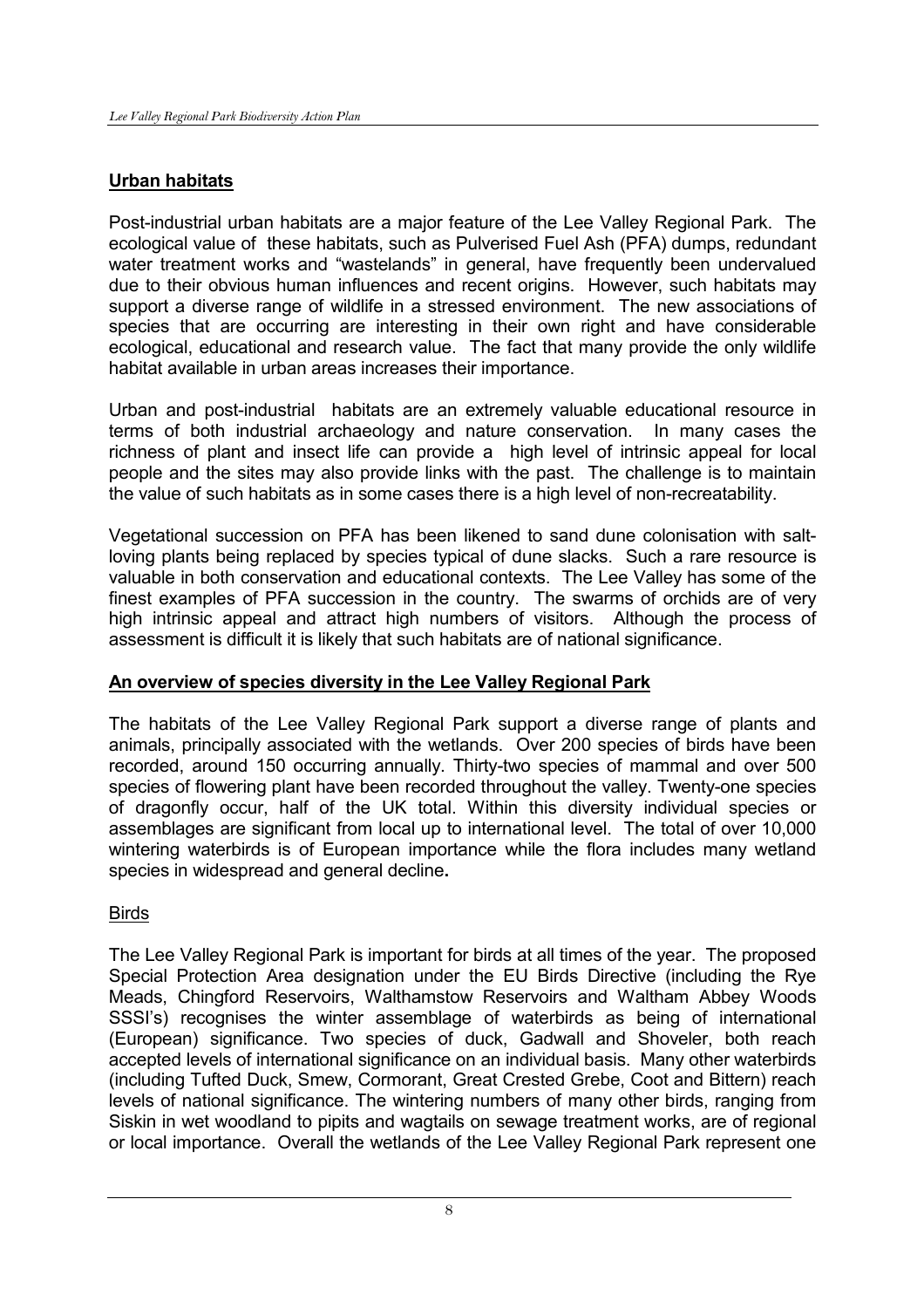of the major inland wintering areas for birds in the UK, supporting over 10,000 waterbirds every winter.

Late summer moult assemblages of Tufted Duck and Pochard are of international and national importance respectively. Moulting duck require undisturbed sites with a good food supply.

Breeding populations of Grey Heron, Pochard, Gadwall, Tufted Duck and Cormorant are of national importance, while those of Common Tern, Kingfisher, Yellow Wagtail, Coot, Great Crested Grebe and Lapwing all reach the regional level. At the local level a number of species are significant. For example, the totals of both Sedge and Reed Warbler represent significant percentages of the London, Hertfordshire or Essex totals. A range of species are also important in that the Lee Valley Regional Park represents a stronghold (albeit maybe small) of a declining and threatened local population. Snipe, Redshank, Grasshopper Warbler and Nightingale may all be mentioned here.

Observation over many years has shown that the valley is very important for large numbers of birds on migration in both spring and autumn. Wetland birds such as waders, terns and gulls are amongst the most obvious but work by the Rye Meads Ringing Group, for example, has shown that many hundreds of warblers, swallows, martins and other small birds find suitable resting and feeding areas in the valley whilst on migration.

Birds of Conservation Concern, published in 1996 on behalf of the UK's bird conservation organisations assigns birds to one of three categories: red, species of high conservation concern; amber, species of medium conservation concern; and green, all other species which are of lower concern. Red list species are those whose population or range is rapidly declining, recently or historically, and those of global conservation concern. Several of the red list species occur in significant numbers in the Lee Valley. These include Bittern, Turtle Dove, Skylark, Song Thrush, Tree Sparrow, Linnet, Bullfinch, Reed Bunting and Corn Bunting. An even greater number of the amber list species occur in the valley and include many of the species already mentioned above.

# Plants

The Lee Valley is highly significant on a regional and local basis for the abundance and variety of wetland plants. As a group wetland plants have generally shown severe reductions in range as wetland habitats have become degraded or lost.

Submerged aquatic plants of clear, flowing or still waters, are one group of significance. They include the Fan-leaved Water Crowfoot, Whorled Water-milfoil, Shining and Flatstalked Pondweeds and the nationally scarce River Water-dropwort. Sections of the river system are important for these plants but the key areas are the gravel pits isolated from the river system. The Lee Valley gravel pits have recently been identified as an important area for Stoneworts, a group of aquatic algae.

Disturbed wetland habitats have their own distinctive flora. Species such as the Pink Water Speedwell are uncommon locally while the Marsh Dock, which is very much a feature of temporary muddy habitats throughout the Park, is nationally scarce.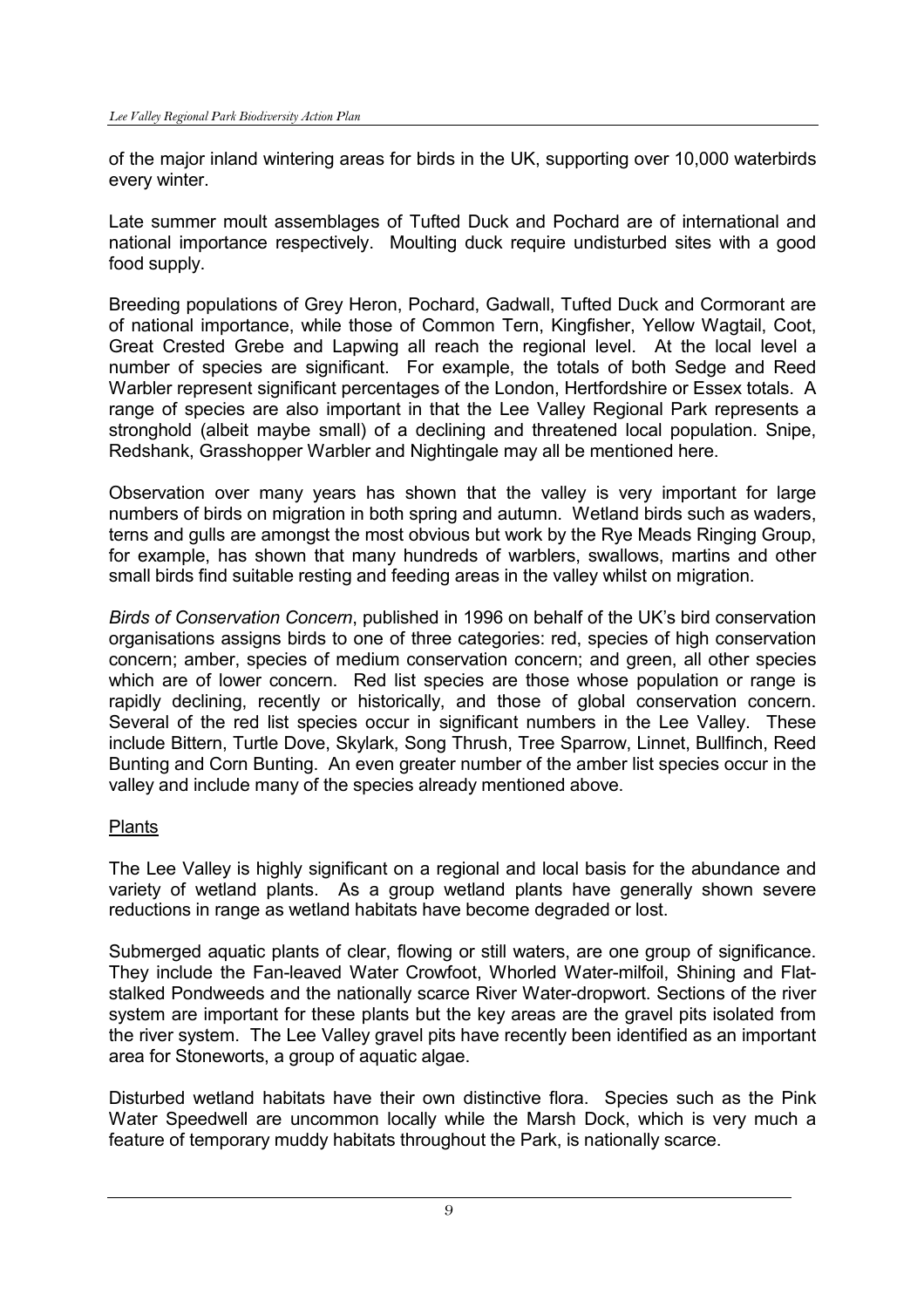The last few fen and meadow habitats remain strongholds for characteristic local species such as Meadow-rue, Meadow Saxifrage, Slender Tufted Sedge, Yellow Vetchling and Adders-tongue Fern. Marsh Arrowgrass occurs in relict damp grassland on the west side of King George Reservoir. Dryer, sandier habitats typically support the locally uncommon Hares-foot Clover, Annual Knawel and Knotted Clover.

The plant communities of wasteland include a number of unusual introductions. These include Mexican Tea, Thorn-apple, Greek Dock, Flax and Warty Cabbage.

### Invertebrates

A lack of comprehensive data prevents a thorough assessment of the value of the Lee Valley for invertebrates. Some groups, such as dragonflies and grasshoppers, have been well studied while others have had scant attention. However, a number of rare species have been identified and their presence is likely to be indicative of rich invertebrate habitats. Present knowledge points to the wetland and grassland habitats as being of most importance. In addition, veteran trees are known to provide important habitats for invertebrates.

Aquatic molluscs have been sampled at the Cornmill Stream/Old River Lee and include the nationally threatened Red Data Book Shining Ramshorn snail, associated with grazing marsh ditches. A number of other local or notable species also occur here or at nearby sites. Other aquatic invertebrates are poorly studied but older records of scarce bugs, such as lesser water-boatman species, hint that important species remain to be discovered, probably in the richer or older wetland habitats.

The large and spectacular Musk Beetle is a nationally scarce species associated with willows, especially pollards. It has been found at several sites in the valley.

The Orthoptera (grasshoppers and bush-crickets) are well represented in the valley. Roesel's Bush-cricket, Short and Long-winged Coneheads, Lesser Marsh Grasshopper and Slender Groundhopper are all of at least local significance. The Lee Valley contains the richest orthopteran sites in Hertfordshire and must be rated highly for both Essex and London. It is however the overall abundance of the assemblage of both scarce and commoner species that is most significant, raising the Lee Valley to at least regional, and probably national, significance for this group. Rank permanent grassland, preferably damp, and disturbed ground are key habitats.

Three notable dragonflies breed within the valley; Hairy Dragonfly, Ruddy Darter and White-legged Damselfly. Population levels of Red-eyed Damselfly are of local importance. Overall the dragonfly fauna is rich throughout the valley, with around half the UK total recorded. The remaining good quality water courses, ditch systems, clear weedy gravel pits and early succession pools are key habitats.

Butterflies are generally poorly represented although the local Essex Skipper is widespread and abundant in the valley on rank grassland and the declining White-letter Hairstreak is associated with hedgerow Elms. The Small Heath is worthy of mention. It has declined alarmingly and is now only present in 18% of tetrads in Herts and Middlesex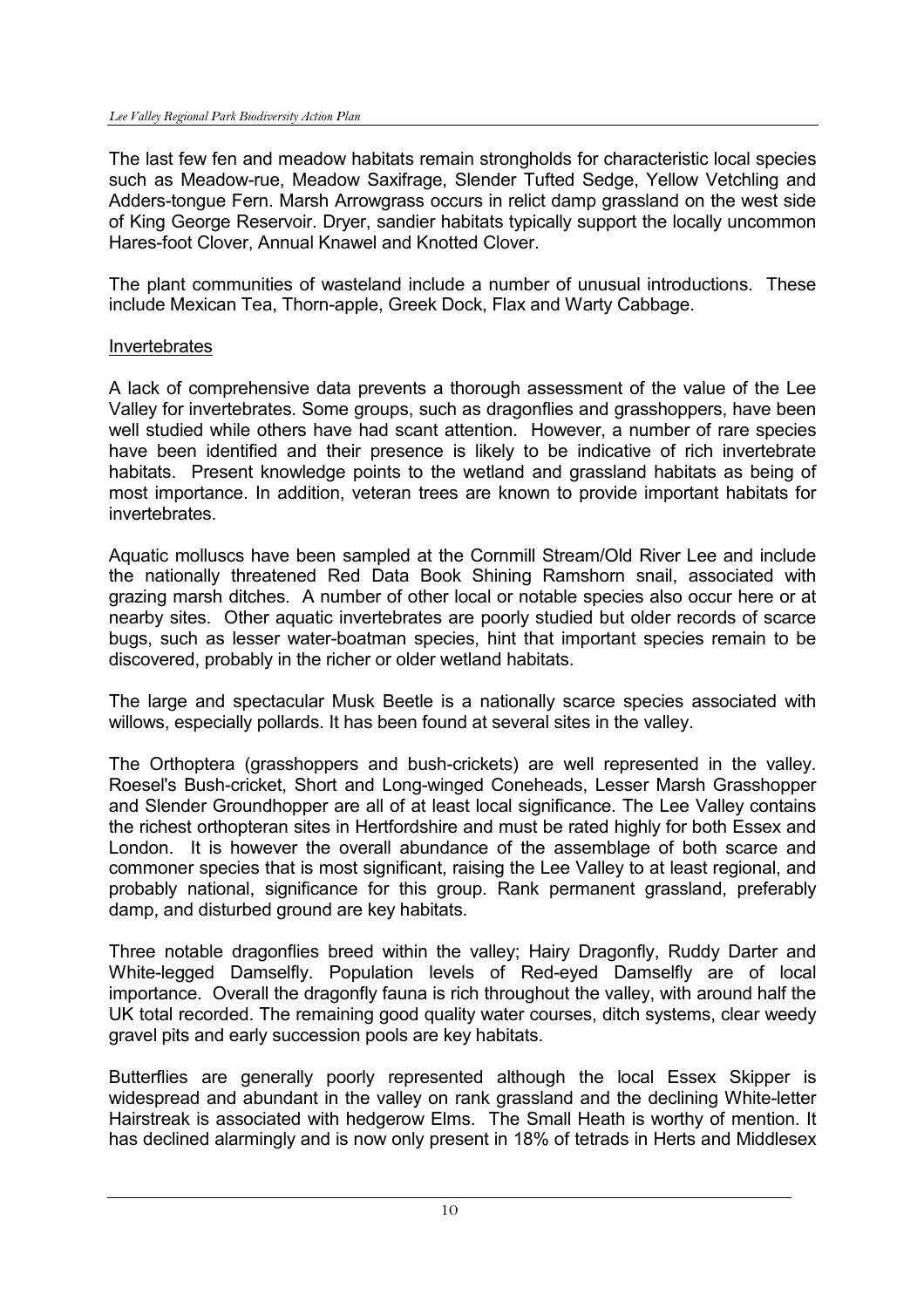but is still present on Tottenham (Clendish) Marsh. A number of scarce fenland moths are recorded from Rye Meads.

### Other groups

Sixteen species of Red Data Book mammals occur in the Lee Valley Regional Park. Populations of Otter, Water Vole and bats are judged to be of regional significance. The Otter and all bats are specially protected species under Schedule 5 of the Wildlife and Countryside Act. Eight species of bats have been recorded in the valley including the nationally scarce Leisler's and Serotine with UK populations estimated at 10,000 and 15,000 respectively. Veteran trees may provide important roosts for bats. Harvest Mouse and Water Shrew are of local importance.

The Lee Valley remains a regional stronghold of the Grass Snake and is of local importance for amphibians, notably Common Toad. Great Crested Newts are present in at least two sites; they also are a specially protected species under Schedule 5 of the Wildlife and Countryside Act.

The Lee Valley is known nationally for its angling, however the conservation significance of the non-introduced native fish populations is unclear. The Barbel populations are of national significance and the Tench is of local/regional significance.

### Selection of habitat and species priorities in the Lee Valley Regional Park

Biodiversity: The UK Steering Group Report contains 14 habitat action plans and 116 species action plans. Within the next 2 to 3 years the Government will be preparing 16 more habitat and 286 more species plans. These are seen to be the national priorities for action.

In the light of the national process what approach should be taken to selecting priorities for a local biodiversity action plan and how do UK priorities relate to the local situation ?

Guidance in this process (Evaluating priorities and setting targets for habitats and species - Guidance Note 4) has been produced by the UK Local Issues Advisory Group on behalf of the UK Biodiversity Steering Group. The basic principle is that local biodiversity action plans should take a dual approach to setting priorities. They should concentrate both on the UK priorities that exist in the local area and should also look for additional local priorities. In this way the local plan should cover the total biodiversity of the area.

A three step process is suggested for selecting habitats and species priorities and conservation action:

- 1. Review of species and habitats.
- 2. Evaluation and prioritisation.
- 3. Preparation of action plans with local targets.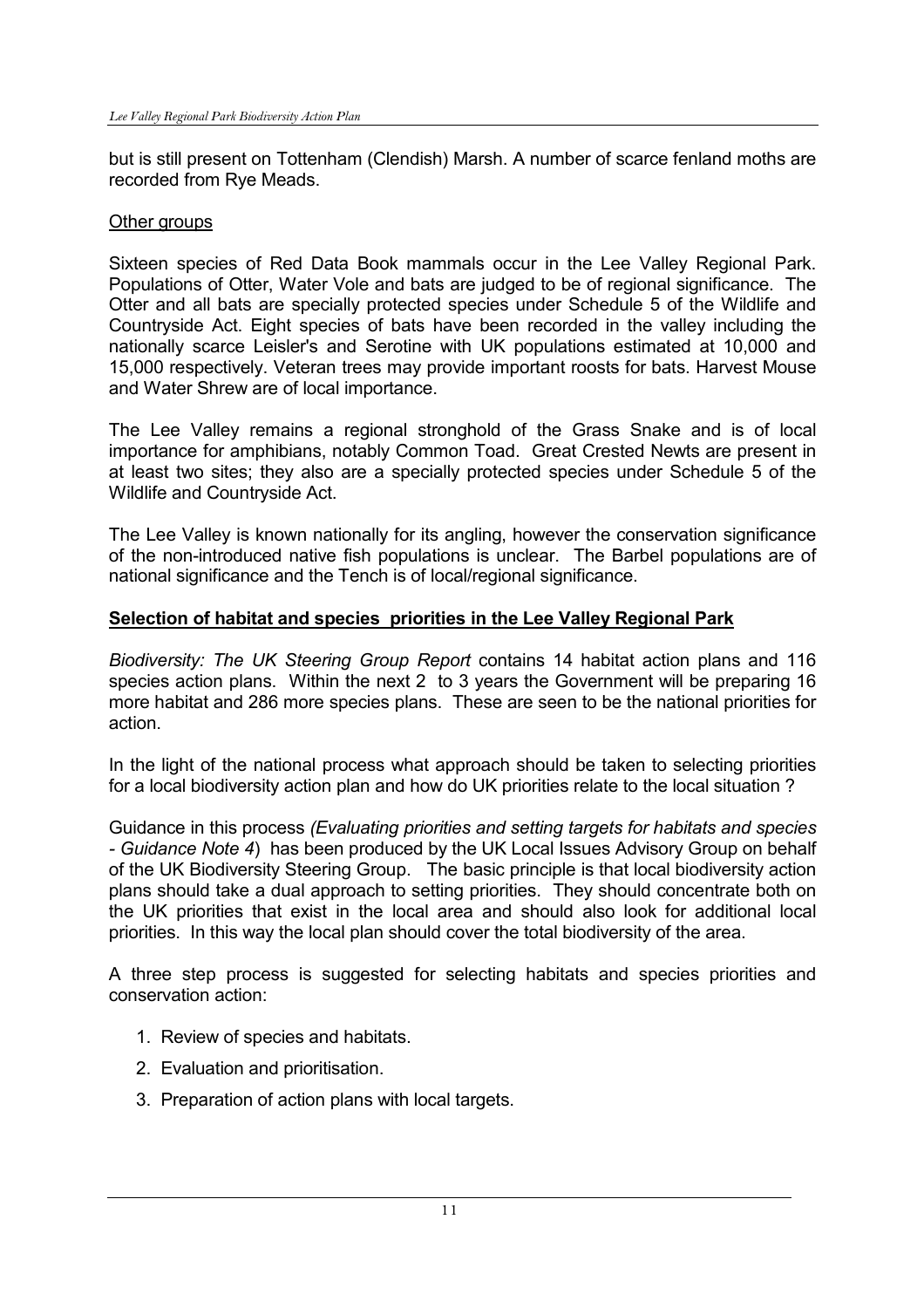### Review of species and habitats

For the review process a list of habitats and species of conservation concern should be drawn up for the plan area. This review needs to be based on the best information available which would usually include the most recent and accurate data. The review is likely to identify gaps in the information base, for example the lack of data on invertebrate groups.

For habitats, the review list should include:

- all the key habitats listed in the UK Biodiversity Steering Group Report which occur within the plan area; and
- habitats, not included in the above list, which are thought to be of local conservation concern, locally threatened, locally rare, locally distinctive/characteristic or locally popular.

For species, the review list should include:

- any species of UK priority, as identified in the UK Biodiversity Steering Group Report.
- all species in the local area that occur on the "long list" in the UK Biodiversity Steering Group Report
- additional species which meet the criteria but are currently not included on the list;
- other species neither on the long list nor meeting the UK criteria but which are of local concern, locally threatened, locally rare, locally distinctive/characteristic or locally popular; and
- species that have now disappeared from the local area so that consideration may be given to the chances of bringing them back.

### **Evaluation**

The next step involves evaluating those habitats and species listed in the review process and to decide which are priorities for action in the Lee Valley. Criteria to be used in this evaluation process have been developed in the guidelines. Suggested criteria for habitats are:

- UK priority habitats and species, especially those most characteristic of the area.
- The significance of the local resource in the national context.
- The opportunity available to enhance the local resource and contribute towards national targets.
- Local decline rates and local rarity.
- Local threats to the habitat or species.
- The degree of habitat fragmentation and the viability of the remaining fragments.
- The importance of the habitat for key species.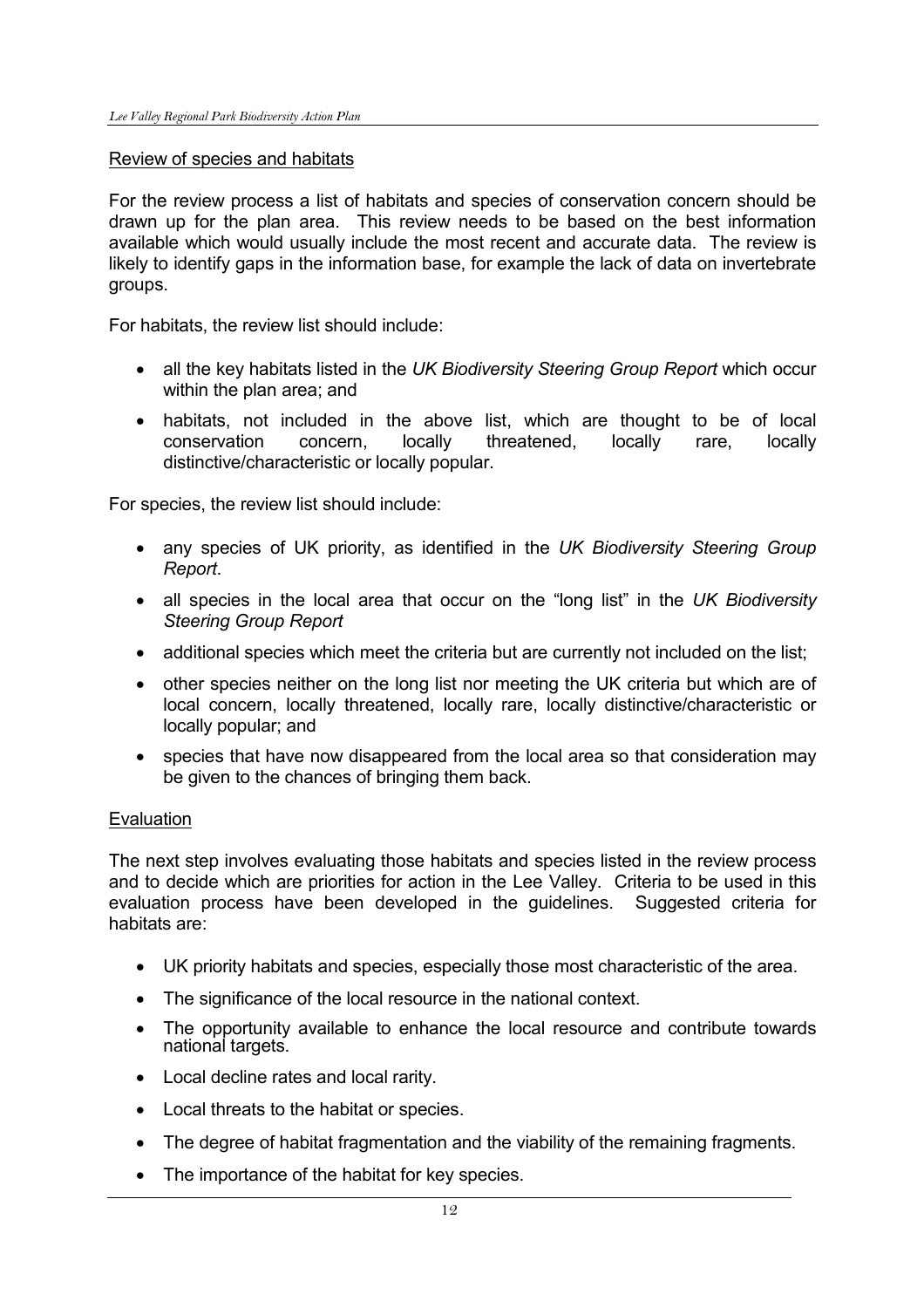• Local distinctiveness - habitats or species used to raise the profile of Local Biodiversity Action Plan work within the plan area.

These criteria are explained in detail in Table 1 (habitats) and Table 3 (species), and applied to evaluate the habitats and species of the Lee Valley in Table 2 (page 16) and Table 4 (pages18-20) respectively.

### **Prioritisation**

Evaluation of the habitats in Table 2 leads to the following priorities being identified:

1. Key habitats (as identified in the UK Steering Group Report) that are rare or declining and threatened locally and therefore must be a priority for action:

| floodplain grazing marsh | reedbeds            |
|--------------------------|---------------------|
| fens, marsh and swamp    | lowland hay meadow. |

2. Key habitats of which there is a significant proportion in the local area and therefore deserve a special responsibility for maintenance:

### standing open water.

3. Locally distinctive habitats which support priority species:

### rivers and streams urban.

Evaluation of the species listed in Table 4 is complicated by the fact that a great deal more information is required on individual species distribution and abundance. At the present time perhaps only the birds have a reasonable level of data. This lack of data is therefore an issue in relevant parts of the action plans. On the current data the following priorities are identified.

1. UK priority species (short or middle lists) where the Lee Valley can contribute to achievement of the national targets:

> Otter\* Skylark Pipistrelle Bat Crested Newt Bittern\*

Water Vole\* Shining Ramshorn Snail

2. Species which are locally rare, declining, threatened and are either high profile or locally distinctive:

| Linnet                      | White        |
|-----------------------------|--------------|
| <b>Little Ringed Plover</b> |              |
| <b>Reed Bunting</b>         | <b>River</b> |
| <b>Snipe</b>                | <b>Strea</b> |
| <b>Tree Sparrow</b>         |              |

e-legged Damselfly Early Marsh Orchid\* Water-dropwort m Water-crowfoot Kingfisher\*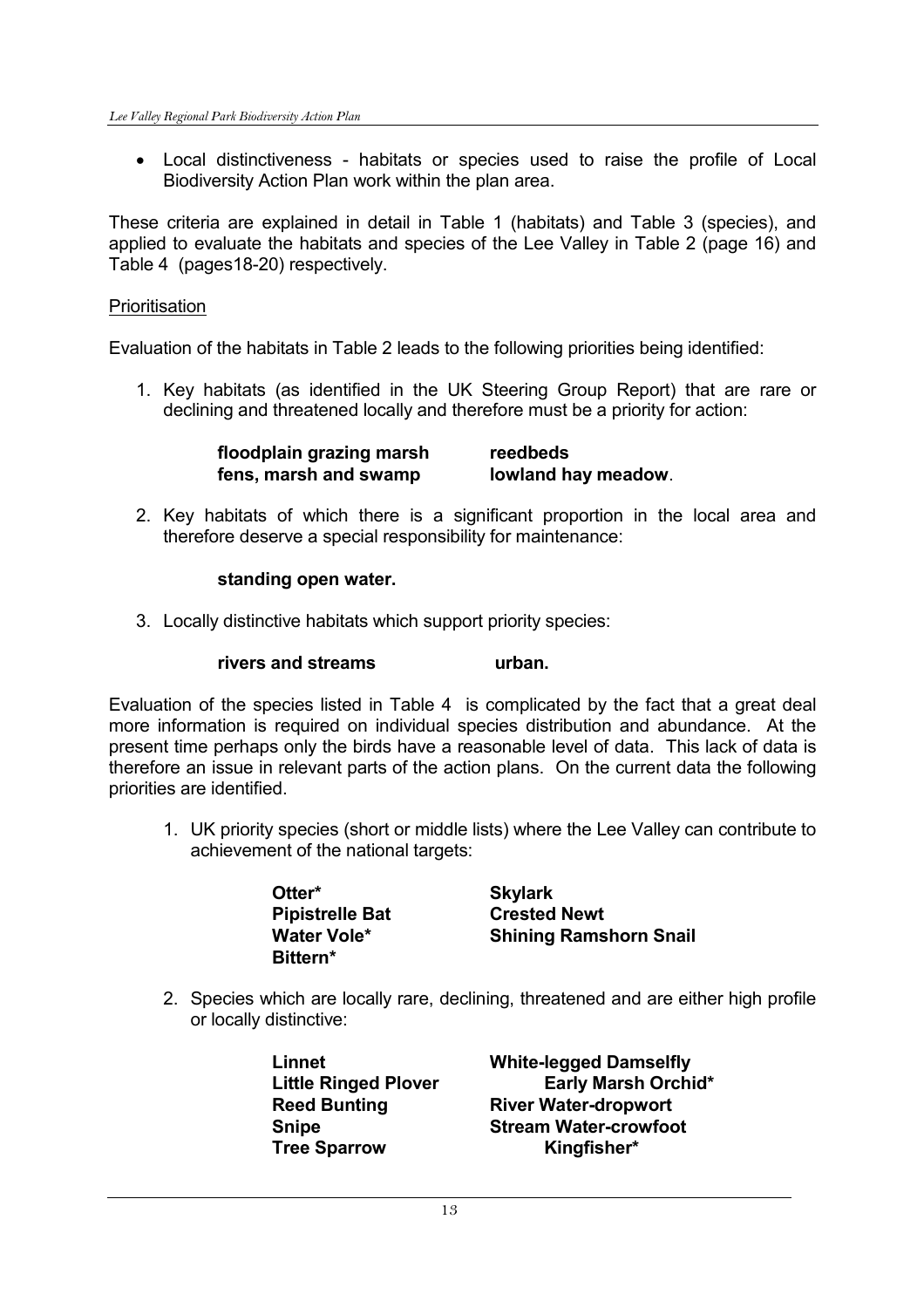The asterisked species have been further selected for the first set of species action plans because of the level of threat and their high profile. The list above, and further action plans, will no doubt be reviewed as new information becomes available.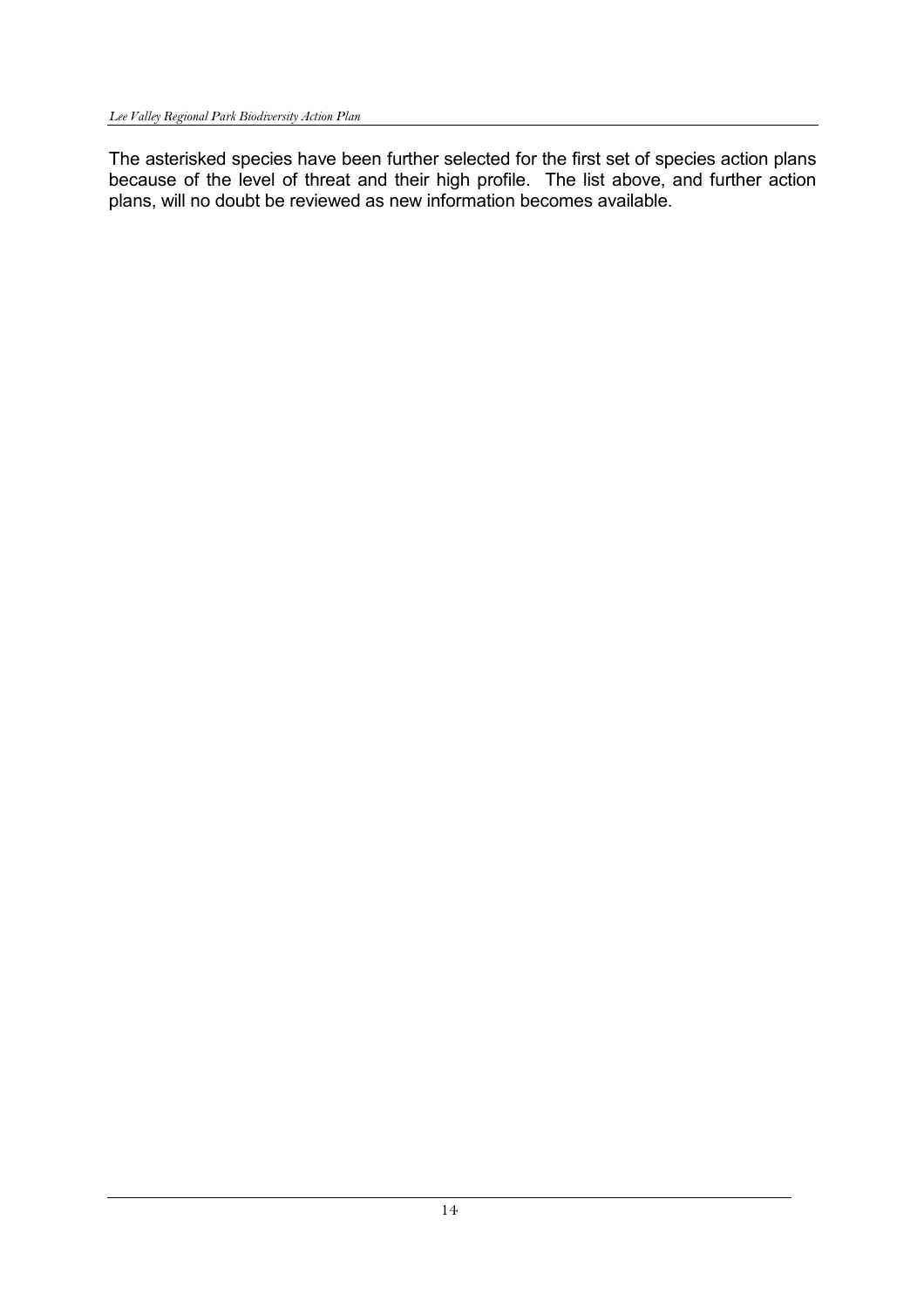# TABLE 1. HABITAT EVALUATION CRITERIA

### A) Habitat Extent

#### UK Priority

Key habitatKey habitat as identified in UK Steering Group Report.

#### Local decline rate

| Rapidly declining  | 50 - 100% decline in habitat extent in BAP area in previous 25 years. |
|--------------------|-----------------------------------------------------------------------|
| Declining          | 25 - 49% decline in previous 25 years.                                |
| Stable             | 24% increase - 24% decrease in previous 25 years.                     |
| Increasing         | 25 - 49% increase in habitat extent in BAP area in previous 25 years. |
| Rapidly increasing | 50 - 100% increase in previous 25 years.                              |
|                    |                                                                       |

#### Proportion of UK habitat in local area

| Significant     | Local habitat forms 10 - 19% of total UK resource              |
|-----------------|----------------------------------------------------------------|
| <b>Isolated</b> | Local habitat is isolated from other areas of the same habitat |

#### Local rarity

| Rare   | Habitat currently covers less than 0.6% of the total BAP area. |
|--------|----------------------------------------------------------------|
| Scarce | Habitat currently covers 0.6 - 4.0% of the total BAP area.     |
| Common | Habitat currently covers more than 4.0% of the total BAP area. |

#### Local threat

| Directly threatened   | Habitats directly threatened by lack of or inappropriate management.              |
|-----------------------|-----------------------------------------------------------------------------------|
| Indirectly threatened | Habitats indirectly threatened by generic factors (eg. recreation and pollution). |

# **B)** Habitat Quality

#### Degree of fragmentation/Restoration potential

| <b>Local distinctiveness</b><br><b>Distinctive</b> | Habitat which is particularly associated with the local area (this may be a          |
|----------------------------------------------------|--------------------------------------------------------------------------------------|
| Non-viable                                         | Habitat below minimum viable size with no potential for increase.                    |
| Potentially viable                                 | Habitat currently below minimum viable size but with potential for increase in area. |
| Viable                                             | Habitat above minimum viable size.                                                   |
| Minimum viable size                                |                                                                                      |
| Key species                                        | Habitat important for local BAP priority species                                     |
| Habitat important for key species                  |                                                                                      |
|                                                    |                                                                                      |
| Fragmented (fixed area)                            | Habitat fragmented with no potential for increase in area                            |
| Fragmented (extendable)                            | Habitat fragmented with potential for increase in area                               |
| Continuous (fixed area)                            | Habitat continuous with no potential for increase in area                            |
| Continuous (extendable)                            | Habitat continuous with potential for increase in area                               |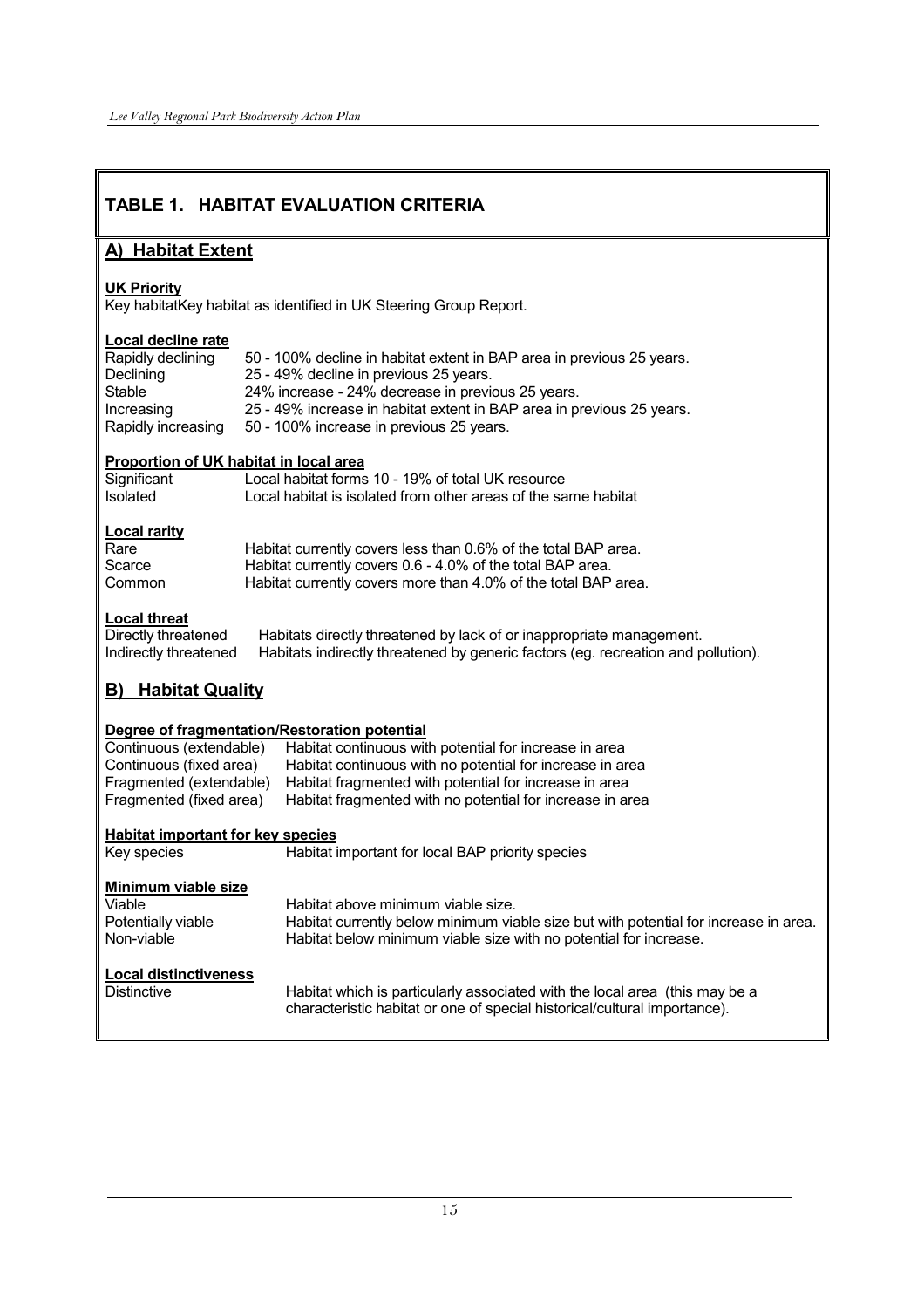Lee Valley Regional Park Biodiversity Action Plan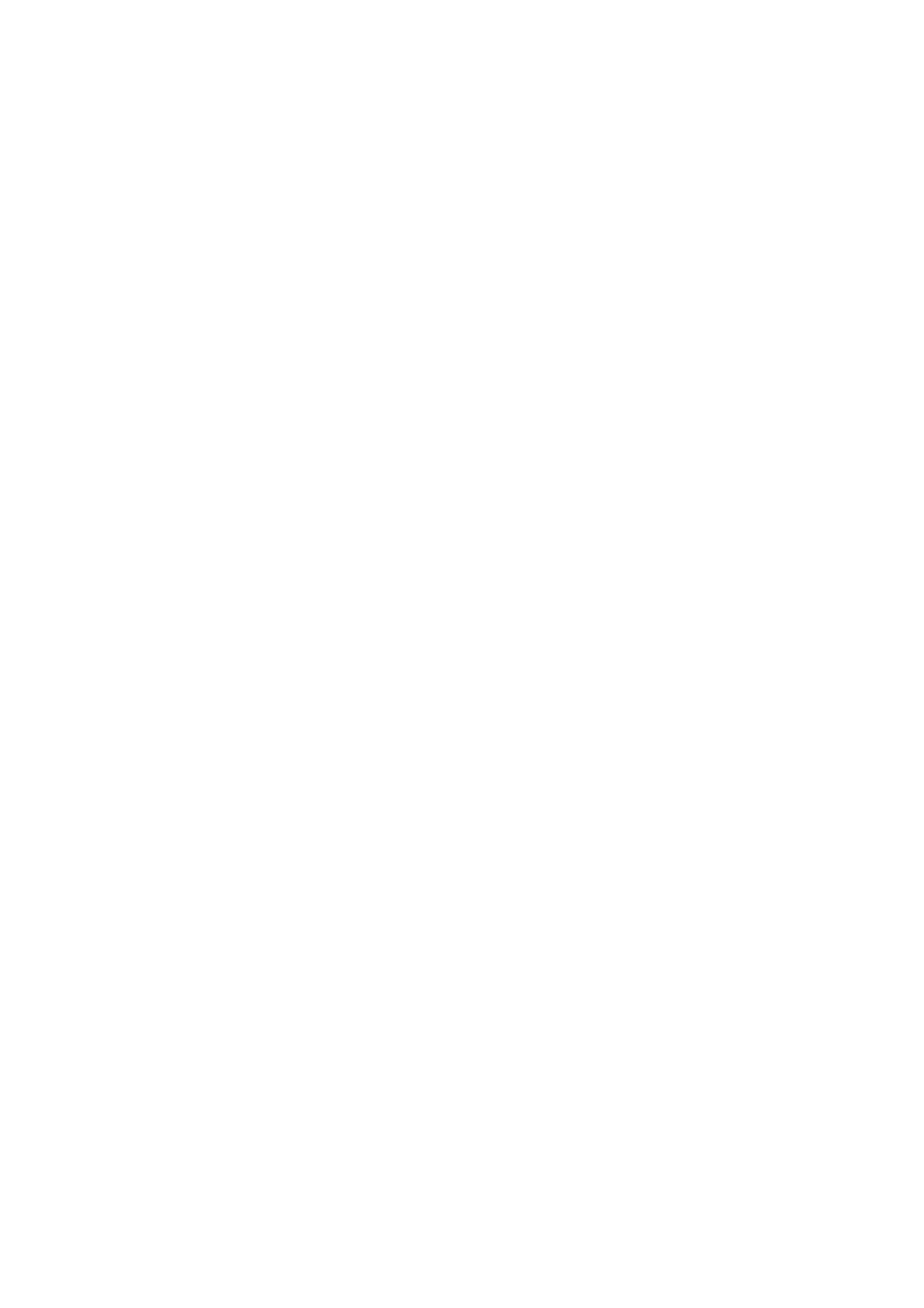| TABLE 2. EVALUATION OF HABITA             |                    |                  |                                |                 |                        | <b>TS WITHIN THE LEE VALLEY REGIONAL PARK</b> |                           |                       |                         |
|-------------------------------------------|--------------------|------------------|--------------------------------|-----------------|------------------------|-----------------------------------------------|---------------------------|-----------------------|-------------------------|
| Habitat                                   | Extent criteria    |                  |                                |                 |                        | Quality criteria                              |                           |                       |                         |
|                                           | priority<br>$\leq$ | decline<br>Local | Proportion<br>in local<br>area | Local<br>rarity | threat<br>Loca         | Fragmentatio<br>$\mathbf{C}$                  | specie<br>Key<br><b>S</b> | Viability             | distinctiveness<br>Loca |
| Rivers and streams                        |                    | Stable           |                                | Scarce          | Indirect               | Continuous<br>(fixed)                         | Key                       | Viable                | Distinctive             |
| Standing open water<br>(eutrophic)        | Key                | Stable           | Significant                    | Common          | Direct and<br>indirect | extendable)<br>Continuous                     | Key                       | Viable                | Distinctive             |
| Canals                                    |                    | Stable           |                                | Rare            | Indirect               | Continuous<br>(fixed)                         |                           | Viable                |                         |
| Floodplain grazing<br>marsh               | Key                | Declining        |                                | Rare            | Direct                 | Fragmented<br>(fixed area)                    | Key                       | Potentially<br>viable | Distinctive             |
| Reedbeds                                  | Key                | Stable           |                                | Rare            | Direct                 | Fragmented<br>(extendable)                    | Key                       | Potentially<br>viable |                         |
| Wet woodland (carr)                       | Key                | Increasin<br>O)  |                                | Rare            | Direct and<br>indirect | extendable)<br>Fragmented                     | Key                       | Viable                |                         |
| Fens, marsh and<br>swamp                  | Key                | Declining        |                                | Scarce          | Direct and<br>indirect | Fragmented<br>(fixed area)                    | Key                       | Potentially<br>viable | Distinctive             |
| Lowland hay meadow                        | Key                | Declining        |                                | Rare            | Direct                 | Fragmented<br>fixed area)                     | Key                       | Viable                | Distinctive             |
| Improved grassland                        |                    | Stable           |                                | Common          |                        | Fragmented<br>extendable)                     |                           | Viable                |                         |
| (ditches and hedges)<br>Boundary features |                    | Declining        |                                | Rare            | Direct                 | Fragmented<br>extendable)                     |                           | Potentially<br>viable |                         |
| <b>Broadleaved</b><br>woodland            |                    | Stable           |                                | Scarce          |                        | extendable)<br>Fragmented                     |                           | Viable                |                         |
| <b>Arable</b>                             |                    | Declining        |                                | Scarce          |                        | extendable)<br>Fragmented                     |                           | Viable                |                         |
| Urban                                     |                    | Stable           |                                | Common          | Direct                 | Fragmented<br>(extendable)                    | Key                       | Viable                | Distinctive             |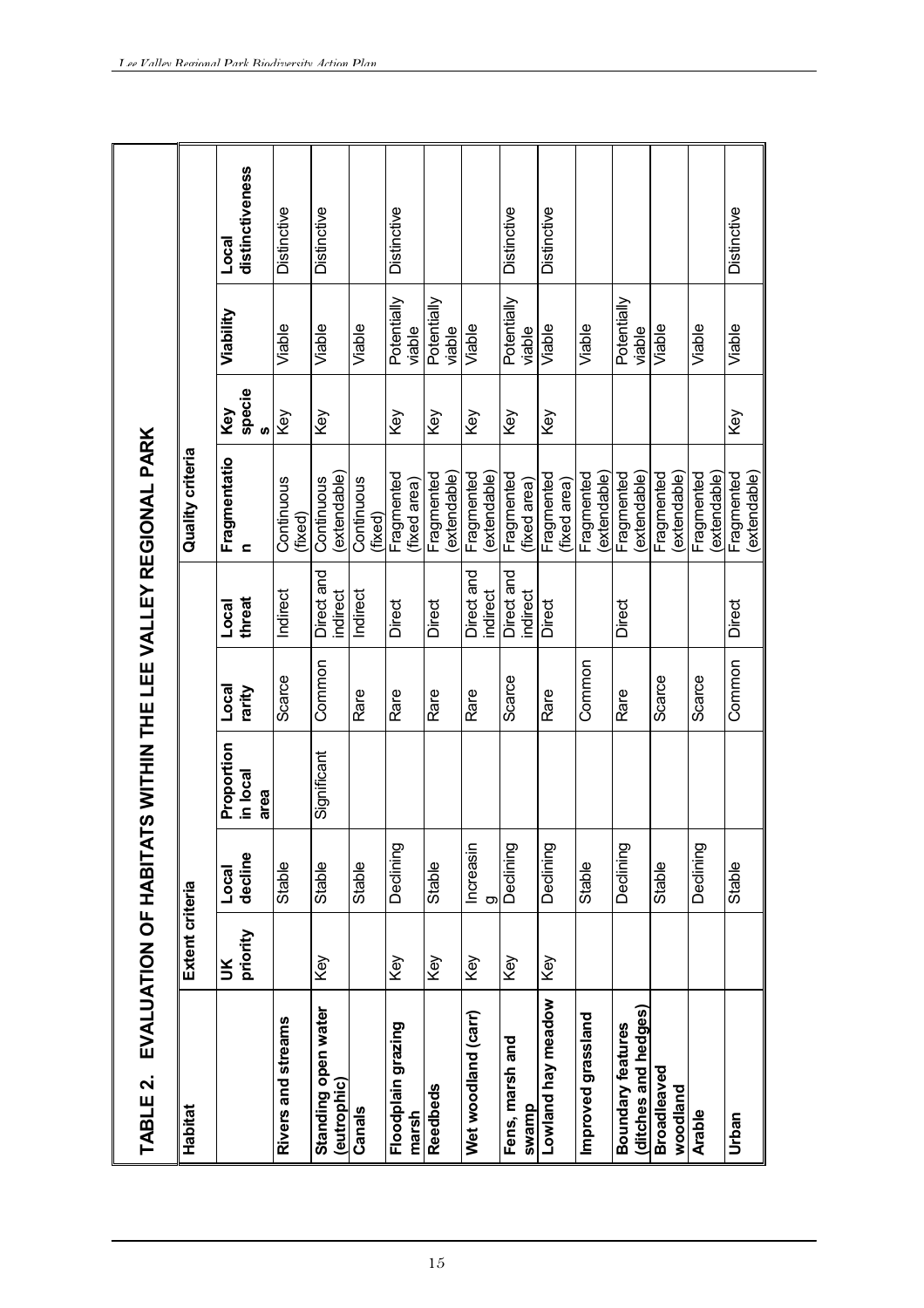Lee Valley Regional Park Biodiversity Action Plan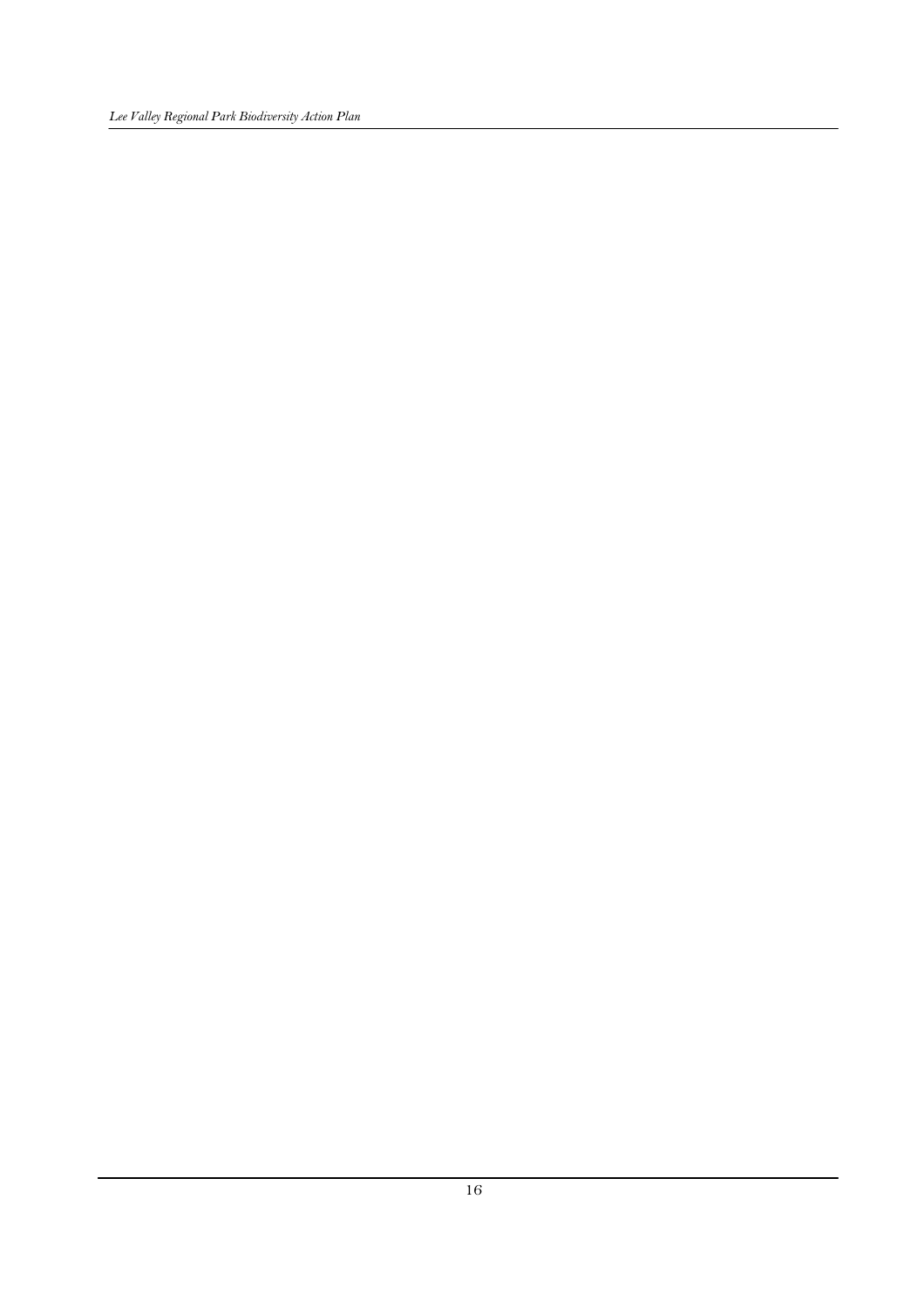# TABLE 3. SPECIES EVALUATION CRITERIA

| <b>UK Priority</b><br>Short list<br>Middle list<br>Long list<br>Additional | Species present on the UK Short list.<br>Species present on the UK Middle list.<br>Species present on the UK Long list.<br>Species which meet the UK Long list criteria.                                                                                                                                                                                       |
|----------------------------------------------------------------------------|----------------------------------------------------------------------------------------------------------------------------------------------------------------------------------------------------------------------------------------------------------------------------------------------------------------------------------------------------------------|
| Local decline rate                                                         |                                                                                                                                                                                                                                                                                                                                                                |
| Rapid decline<br>Decline<br><b>Static</b><br>Increase<br>Rapid increase    | 50 - 100% decline in numbers/range in BAP area over previous 25 years.<br>25 - 49% decline in numbers/range over previous 25 years<br>24% increase - 24% decline in numbers/range in BAP area over previous 25 years.<br>25 - 49% increase in numbers/range in BAP area over previous 25 years.<br>50 - 100% increase in numbers/range over previous 25 years. |
| <b>Local rarity</b><br>Rare<br>Scarce<br>Common<br>Extinct                 | Currently occurs on 0.60% or fewer tetrads in the BAP area.<br>Currently occurs in 0.6-4.0% of tetrads in the BAP area.<br>Currently occurs in more than 4.0% of tetrads in the BAP area.<br>Extinct in BAP area.                                                                                                                                              |
| <b>Local threat</b><br><b>Direct</b>                                       | Species with specific habitat requirements which are directly threatened by lack of or                                                                                                                                                                                                                                                                         |
| Indirect                                                                   | inappropriate management.<br>Species threatened indirectly by human activities at the local level (eg recreation and pollution).                                                                                                                                                                                                                               |
| Localised<br>Isolated<br>of<br>Outlying                                    | Position in geographical range<br>Local population forms 10-19% of the species UK population.<br>Local population is isolated from other populations and is likely to contribute to genetic diversity<br>the species.<br>Species is at the edge of its range in the BAP area.                                                                                  |
| <b>Local distinctiveness</b>                                               |                                                                                                                                                                                                                                                                                                                                                                |
| Flagship                                                                   | Flagship species - high profile species which can be used to illustrate wider issues in the<br>environment.                                                                                                                                                                                                                                                    |
| Keystone                                                                   | Keystone species - ecologically important species which can be used as direct indicators of<br>habitat quality.                                                                                                                                                                                                                                                |
| Typical                                                                    | Typical species - those species not necessarily identified as being of conservation concern, but<br>which are particularly associated with, or characteristic of, the locality.                                                                                                                                                                                |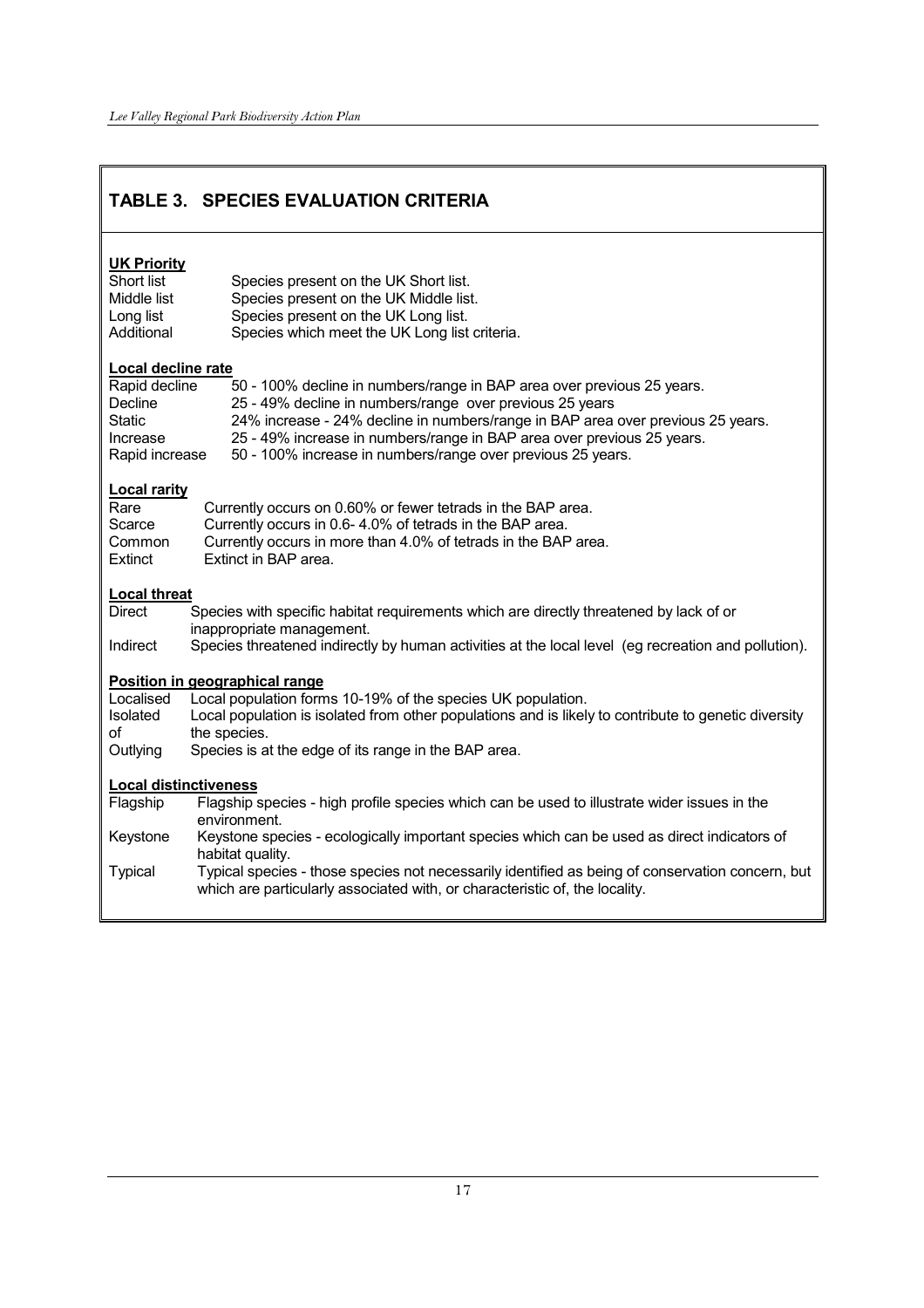Lee Valley Regional Park Biodiversity Action Plan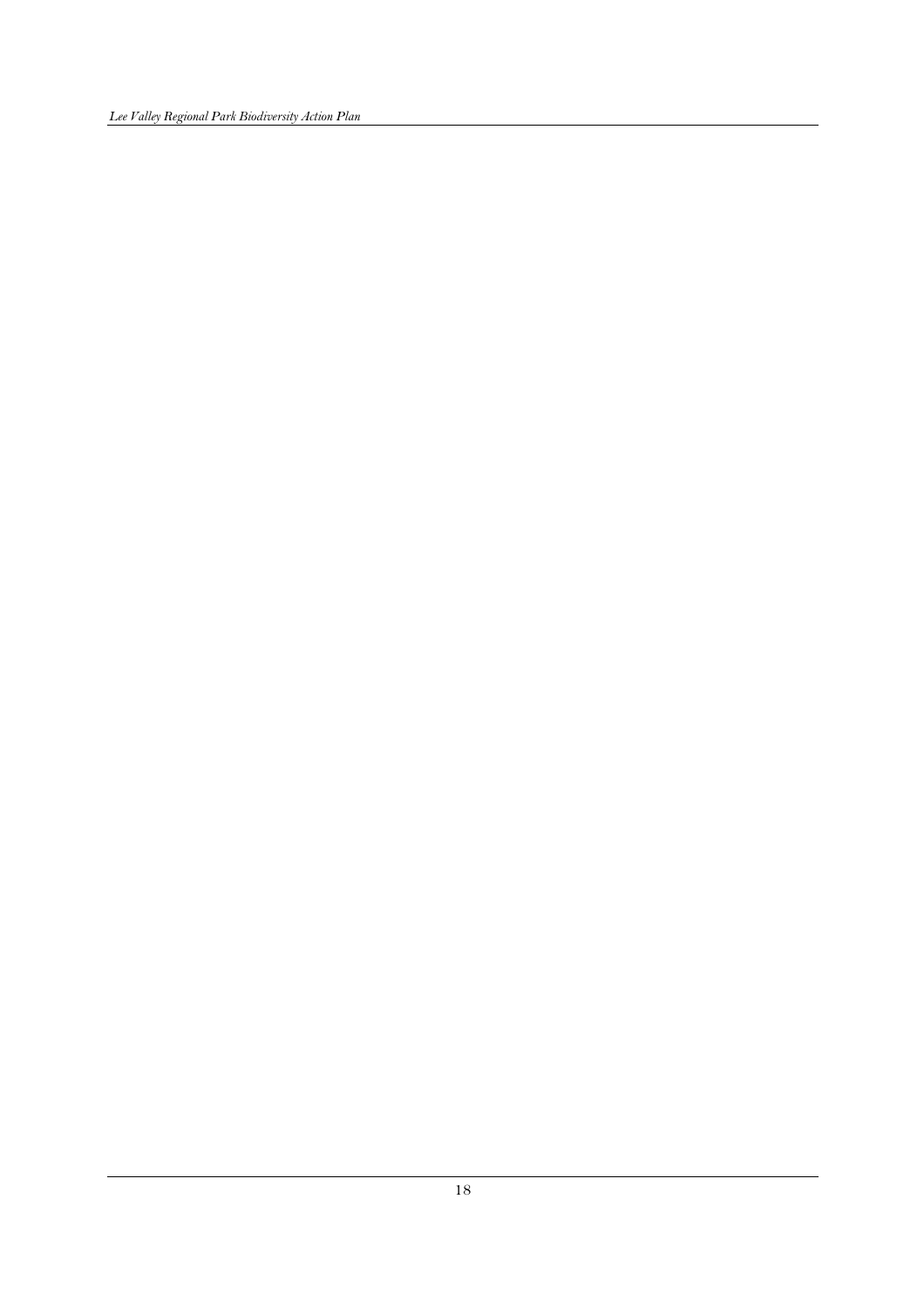| TABLE 4. EVALUATION OF SPECIES IN THE LEE VALLEY REGIONAL PARK |                    |                          |                 |                 |                             |                              |
|----------------------------------------------------------------|--------------------|--------------------------|-----------------|-----------------|-----------------------------|------------------------------|
|                                                                | <b>CRITERIA</b>    |                          |                 |                 |                             |                              |
| <b>SPECIES</b>                                                 | <b>UK priority</b> | <b>Local decline</b>     | Local<br>rarity | Local<br>threat | <b>Position</b><br>in range | Local<br>distinctivenes<br>s |
| <b>MAMMALS</b>                                                 |                    |                          |                 |                 |                             |                              |
| <b>Brown Hare</b>                                              | <b>Short list</b>  | Stable                   | Scarce          | Indirect        |                             |                              |
| Brown long-eared Bat                                           | Long list          | ?                        | Scarce          | Indirect        |                             |                              |
| Badger                                                         | Long list          | Increasing               | Scarce          |                 |                             |                              |
| <b>Common Shrew</b>                                            | Long list          | ?                        | Common          |                 |                             |                              |
| Daubenton's Bat                                                | Long list          | $\overline{?}$           | Scarce          | Indirect        |                             |                              |
| <b>Harvest Mouse</b>                                           | Long list          | $\overline{\phantom{0}}$ | Common          |                 |                             | <b>Typical</b>               |
| Hedgehog                                                       | Long list          | $\overline{\mathcal{E}}$ | Common          |                 |                             |                              |
| Leisler's Bat                                                  | Long list          | $\overline{\phantom{0}}$ | Rare            | Indirect        |                             |                              |
| Noctule                                                        | Long list          | ?                        | Scarce          | <b>Indirect</b> |                             |                              |
| <b>Otter</b>                                                   | <b>Short list</b>  | <b>Rapid decline</b>     | <b>Scarce</b>   | Indirect        | Outlying                    | <b>Keystone</b>              |
| <b>Pigmy Shrew</b>                                             | Long list          |                          | Common          |                 |                             |                              |
| <b>Pipistrelle Bat</b>                                         | <b>Short list</b>  | <b>Decline</b>           | Common          | <b>Indirect</b> |                             |                              |
| Serotine Bat                                                   | Long list          | ?                        | Scarce          | Indirect        |                             |                              |
| Stoat                                                          | Long list          | 2                        | Common          |                 |                             |                              |
| <b>Water Vole</b>                                              | <b>Short list</b>  | <b>Rapid decline</b>     | Common          | Indirect        |                             | Flagship                     |
| <b>Water Shrew</b>                                             | Long list          | ?                        | ?               | Indirect        |                             |                              |
| Weasel                                                         | Long list          | $\overline{\phantom{0}}$ | Common          |                 |                             |                              |
| <b>BIRDS</b>                                                   |                    |                          |                 |                 |                             |                              |
| <b>Bittern</b>                                                 | <b>Short list</b>  | <b>Static</b>            | <b>Scarce</b>   | <b>Direct</b>   | Outlying                    | <b>Keystone</b>              |
| <b>Black Redstart</b>                                          | Long list          | <b>Static</b>            | Scarce          |                 |                             |                              |
| <b>Black-necked Grebe</b>                                      | Long list          | Static                   | Scarce          |                 |                             |                              |
| <b>Bullfinch</b>                                               | Middle list        | Decline                  | Common          | Indirect        |                             |                              |
| Common Tern                                                    | Long list          | Increase                 | Common          |                 |                             | <b>Typical</b>               |
| Cormorant                                                      | Long list          | Rapid increase           | Common          |                 |                             | <b>Typical</b>               |
| Coot                                                           |                    | Increase                 | Common          |                 |                             | Typical                      |
| Corn Bunting                                                   | <b>Middle list</b> | Decline                  | Scarce          | Indirect        |                             |                              |
| Cetti's Warbler                                                | Long list          | <b>Static</b>            | Rare            |                 |                             |                              |
| Gadwall                                                        | Long list          | Increase                 | Common          | Indirect        |                             | <b>Typical</b>               |
| Grey Heron                                                     |                    | <b>Static</b>            | Common          |                 |                             | Typical                      |
| Goosander                                                      | Long list          | <b>Static</b>            | Common          | Indirect        |                             | Typical                      |
| <b>Grey Partridge</b>                                          | Short list         | Decline                  | Scarce          | Indirect        |                             |                              |
| <b>Grey Wagtail</b>                                            | Long list          | Static                   | Common          |                 |                             |                              |
| <b>Great Crested Grebe</b>                                     |                    | <b>Static</b>            | Common          |                 |                             | <b>Typical</b>               |
| Gulls                                                          | Long list          | Static                   | Common          |                 |                             | Typical                      |
| Grasshopper Warbler                                            | Long list          | Decline                  | Scarce          | Indirect        |                             |                              |
| Kingfisher                                                     | Long list          | Static                   | Common          |                 |                             | Flagship                     |
| Lapwing                                                        | Long list          | Decline                  | Common          | Indirect        |                             |                              |
| <b>Linnet</b>                                                  | <b>Middle list</b> | <b>Decline</b>           | Common          | Indirect        |                             |                              |
| Long-eared Owl                                                 | Long list          | <b>Static</b>            | Scarce          |                 |                             | <b>Typical</b>               |
| <b>Little Ringed Plover</b>                                    | <b>Long list</b>   | <b>Static</b>            | Common          | <b>Direct</b>   |                             | <b>Flagship</b>              |
| <b>Meadow Pipit</b>                                            | Long list          | Decline                  | Common          |                 |                             |                              |
| Nightingale                                                    | Long list          | <b>Static</b>            | Scarce          |                 |                             | Flagship                     |
| Pied Wagtail                                                   | Long list          | <b>Static</b>            | Common          |                 |                             |                              |

#### 19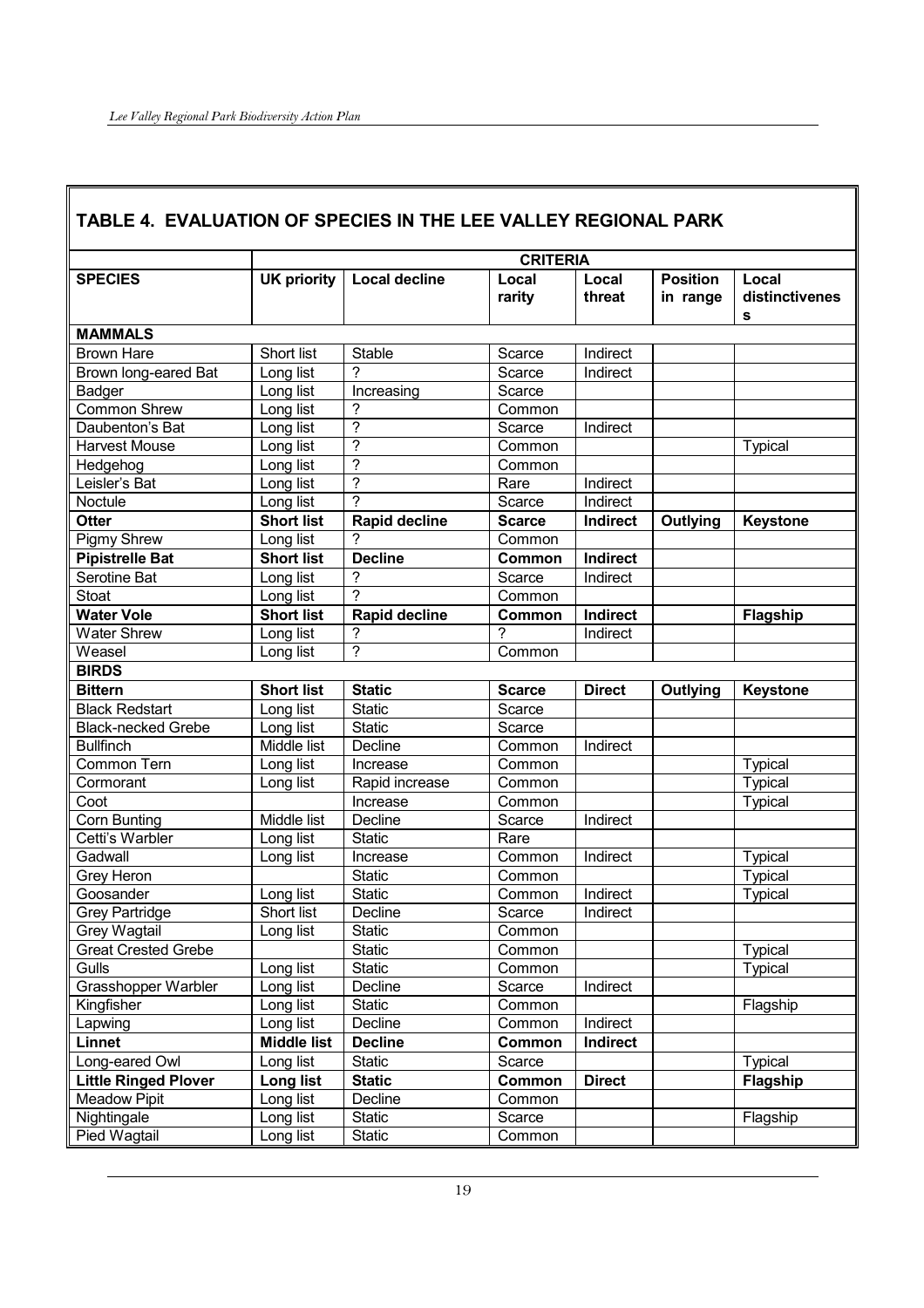#### TABLE 4. EVALUATION OF SPECIES IN THE LEE VALLEY REGIONAL PARK **CRITERIA** SPECIES UK priority Local decline Local rarity Local threat **Position** in range Local distinctivenes s Pochard | Long list | Static | Common | | Typical Ringed Plover Long list Increase Common<br>
Redshank Long list Decline Common Redshank Long list Decline Common Direct Typical Reed Warbler Long list Increase Common Typical Reed Bunting Middle list Decline | Common | Indirect | Typical Shoveler **Long list Increase** Common Indirect **Common Indirect** Flagship Skylark | Short list | Decline | Common | Direct Smew | Long list | Static | Common | | Typical Siskin | | Static | Common | | | Typical Snipe | Long list | Decline | Common | Direct | | Keystone Sand Martin 
Long list Decline Common | Typical Spotted Flycatcher Middle list Decline Common Song Thrush Short list Static Common Sedge Warbler Long list Static Common Typical Tufted Duck Long list Static Common Typical Tree Sparrow | Middle list | Decline | Scarce | Indirect Turtle Dove | Middle list | Decline | Common | Indirect Water Pipit Increase Scarce | Typical Water Rail | Long list | Static | Common | | Typical Willow Tit Long list Decline Scarce Typical Yellow Wagtail Long list Decline Common Typical AMPHIBIANS AND REPTILES Great Crested Newt Short list ? ? Direct Keystone Common Toad Long List ? Common<br>
Common Frog Long list ? Common Common Frog Long list ?<br>
Smooth Newt Long list ? Common Smooth Newt Long list 2<br>
Grass Snake Long List 2<br>
Common Grass Snake Long List ? Common Common Typical **FISH** Barbel ? Common Keystone Bullhead | Long list | ? | Common | | | Keystone Tench | |? | Common | | | Typical INVERTEBRATES Dotted Fan-foot moth 2 are Rare Direct Small Heath **Decline** Rare **Rare** Isolated Essex Skipper butterfly ? Common Typical Hairy Dragonfly<br>
Increase Scarce Outlying<br>
12<br>
2<br>
2<br>
2 Problem Ant and the common wave of the common and the common of the common of the common of the common of the common of the common of the common of the common of the common of the common of the common of the common of the Musk Beetle | |? | Common | | | Typical Red-eyed Damselfly 2<br>
Ruddy Darter dragonfly 2<br>
2<br>
Common Common Common Typical Ruddy Darter dragonfly and research in the common common common common common common common common common common common common common common common common common common common common common common common common common comm Shining Ramshorn snail Short List | ? The Rare | Indirect | Isolated | Keystone White-legged Damselfly Static Scarce Indirect Keystone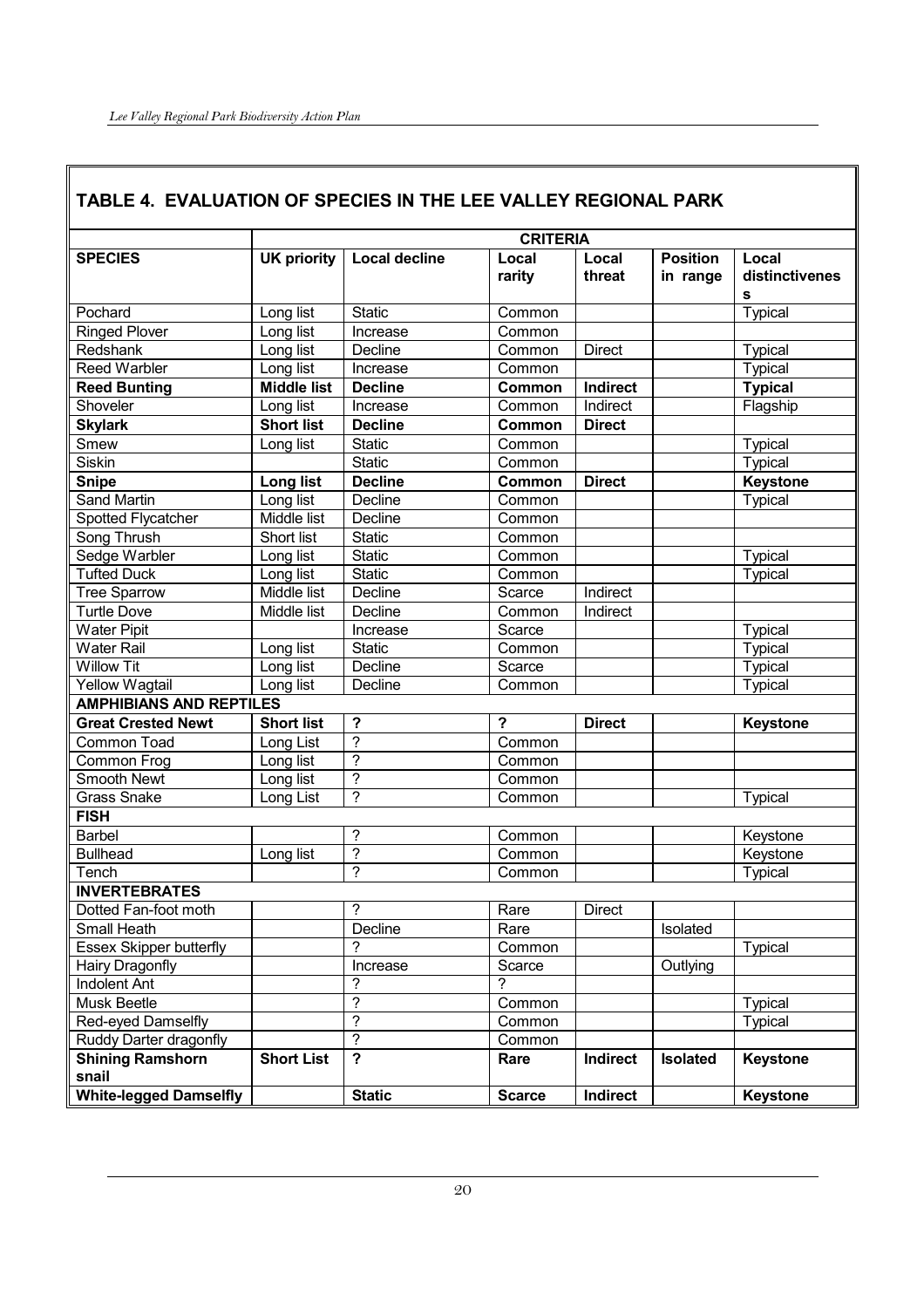| TABLE 4. EVALUATION OF SPECIES IN THE LEE VALLEY REGIONAL PARK |                    |                          |                                    |                 |                             |                              |  |
|----------------------------------------------------------------|--------------------|--------------------------|------------------------------------|-----------------|-----------------------------|------------------------------|--|
| <b>SPECIES</b>                                                 | <b>UK priority</b> | <b>Local decline</b>     | <b>CRITERIA</b><br>Local<br>rarity | Local<br>threat | <b>Position</b><br>in range | Local<br>distinctivenes<br>S |  |
| <b>PLANTS</b>                                                  |                    |                          |                                    |                 |                             |                              |  |
| <b>Black Poplar</b>                                            | ?                  | <b>Static</b>            | Rare                               | <b>Direct</b>   | Isolated                    | Typical                      |  |
| Adders-tongue Fern                                             |                    | ?                        | Rare                               |                 |                             | Typical                      |  |
| <b>Flowering Rush</b>                                          |                    | ?                        | Common                             | Indirect        |                             | Typical                      |  |
| Marsh arrow-grass                                              |                    | $\overline{\phantom{a}}$ | Rare                               | Indirect        | Isolated                    | <b>Typical</b>               |  |
| Fan-I eaved Water-<br>crowfoot                                 |                    | ?                        | Scarce                             | Indirect        |                             | Typical                      |  |
| <b>Flat-stalked Pondweed</b>                                   |                    | ?                        | ?                                  | Indirect        |                             |                              |  |
| Golden Dock                                                    |                    | ?                        | Scarce                             | <b>Direct</b>   |                             |                              |  |
| Hemlock Water-dropwort                                         |                    | $\overline{?}$           | Common                             |                 |                             |                              |  |
| Ivy-leaved Water-<br>crowfoot                                  | Long list          | ?                        | Rare                               |                 |                             |                              |  |
| <b>Knotted Clover</b>                                          |                    | 2                        | Scarce                             |                 |                             | <b>Typical</b>               |  |
| Marsh Dock                                                     |                    | <b>Static</b>            | Common                             | <b>Direct</b>   |                             | <b>Typical</b>               |  |
| Early Marsh Orchid                                             |                    | <b>Increase</b>          | <b>Scarce</b>                      | <b>Direct</b>   | <b>Isolated</b>             | Flagship                     |  |
| Southern Marsh Orchid                                          |                    | Increase                 | Scarce                             | <b>Direct</b>   |                             | Flagship                     |  |
| Meadow-rue                                                     |                    | ?                        | Scarce                             |                 |                             | Typical                      |  |
| <b>Meadow Saxifrage</b>                                        |                    | $\gamma$                 | Rare                               | <b>Direct</b>   |                             | <b>Typical</b>               |  |
| <b>River Water-dropwort</b>                                    | <b>Long list</b>   | <b>Decline</b>           | Rare                               | <b>Direct</b>   |                             |                              |  |
| <b>Rue-leaved Saxifrage</b>                                    |                    | ?                        | Rare                               | Indirect        |                             |                              |  |
| <b>Shining Pondweed</b>                                        |                    | ?                        | ?                                  | Indirect        |                             |                              |  |
| <b>Stream Water-crowfoot</b>                                   | <b>Long list</b>   | ?                        | <b>Scarce</b>                      |                 |                             | <b>Keystone</b>              |  |
| <b>Slender Tufted Sedge</b>                                    |                    | ?                        | Scarce                             |                 |                             | Typical                      |  |
| <b>Whorled Water-milfoil</b>                                   |                    | ?                        | Common                             | Indirect        |                             |                              |  |

Species considered to be a priority for local action are emboldened.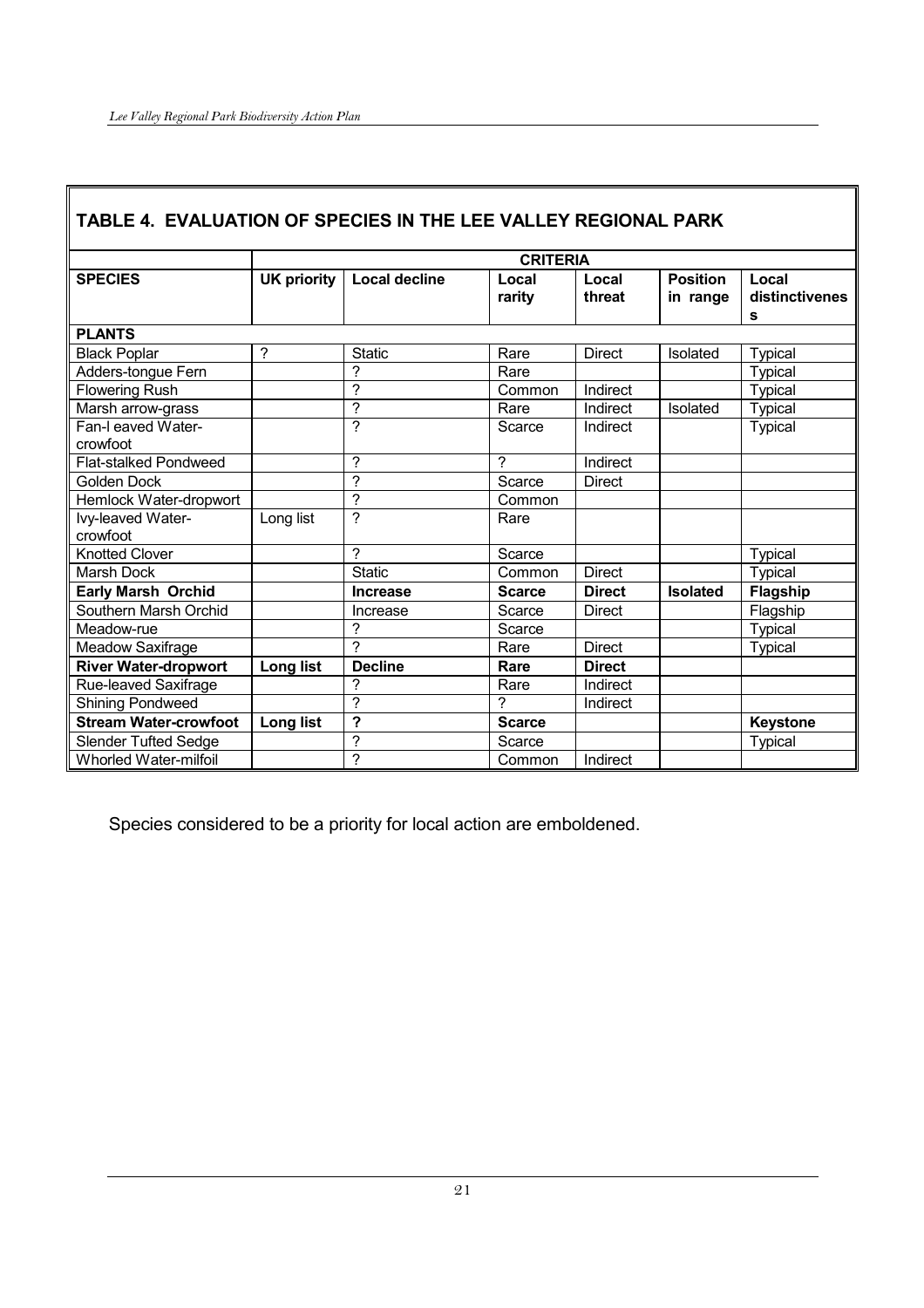Lee Valley Regional Park Biodiversity Action Plan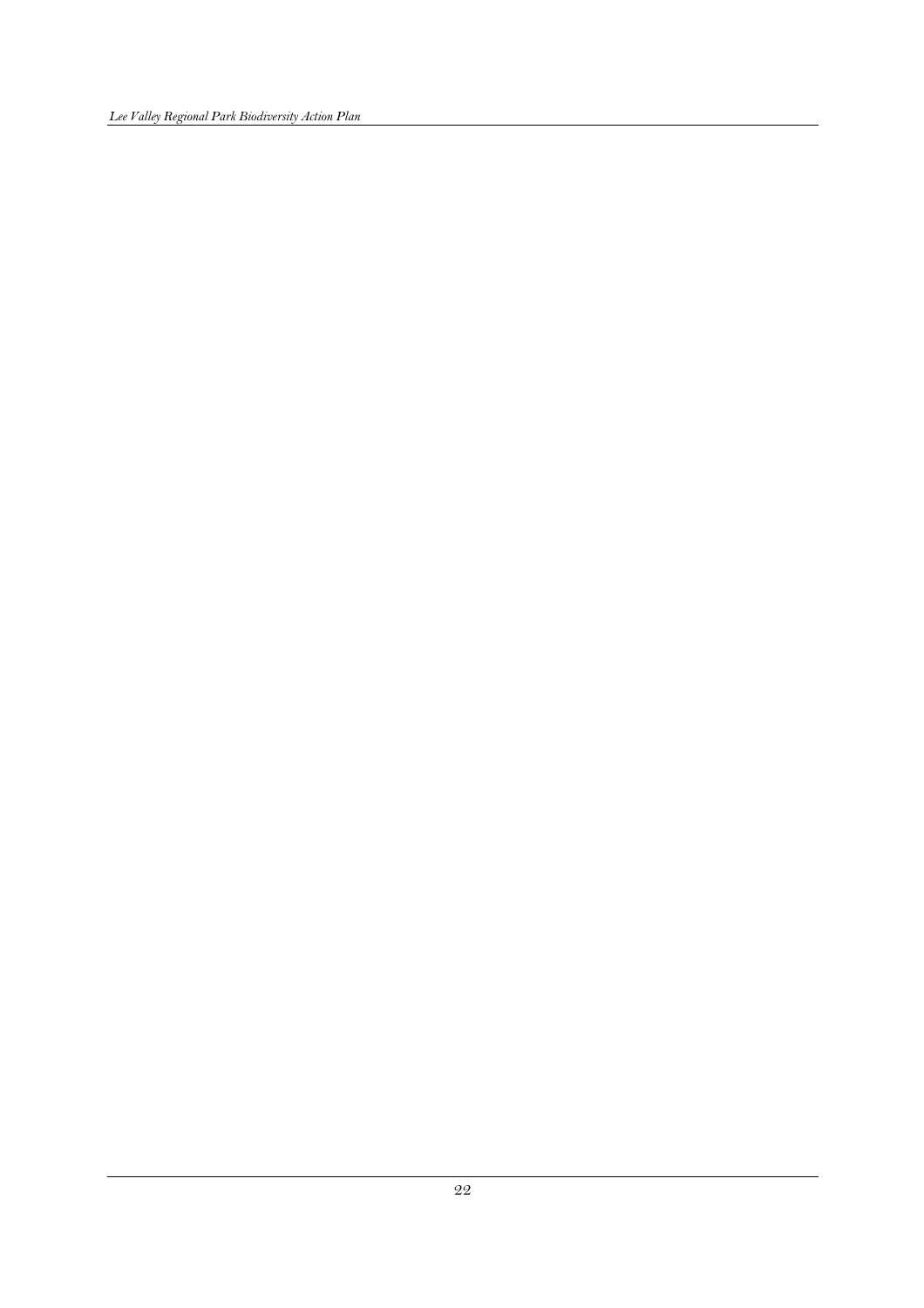# 3. VISION

The Lee Valley Regional Park Authority has recently prepared a draft Vision for the future development of the Park in the 21st century. It aims to express desirable characteristics of the Park and will be the basis on which to plan and develop the Park.

# **VISION**

- i) To be a cohesive, sustainable and valued regional green lung.
- ii) To be an area of enhanced and protected natural biodiversity for the enjoyment of all.
- iii) To achieve full utilisation of the unique land and water assets of the Regional Park for specialist leisure and recreational facilities developed in accordance with principles of sustainability and design excellence.
- iv) To be an accessible and permeable, integrated visitor attraction to serve the region which will include local communities.

The Biodiversity Action Plan for the Lee Valley Regional Park sets out how the second of the above statements is to be achieved over the coming years. The Plan will also make a significant contribution to meeting all the other objectives. The targets and actions to maintain and enhance biodiversity should not be taken in isolation but should influence not only Park policy but the annual work programme of all sections of the Authority. However, before setting out the detailed targets and actions it is essential to be clear what the long-term ecological objectives for the Park should be. They take a holistic view of the Park's natural resource and look at least 25 years into the future.

# LONG-TERM ECOLOGICAL OBJECTIVES

- i) To create, restore and link characteristic ecological, hydrological and landscape features to form a fully integrated river floodplain corridor.
- ii) To realise the full ecological potential of the Lee Valley Regional Park by maintaining and enhancing the present range of species, habitats and landscape features combined with extensive re-creation and expansion of key habitat types.
- iii) To achieve a sustainable use of the natural resource.
- iv) To achieve awareness and understanding of the biodiversity the Lee Valley Regional Park and to encourage participation in its conservation.

With knowledge of the key habitats and species within the Park and clarification of the long-term objectives for this natural resource, it is now possible to determine detailed targets and actions to meet these objectives. The first phase of this work will cover the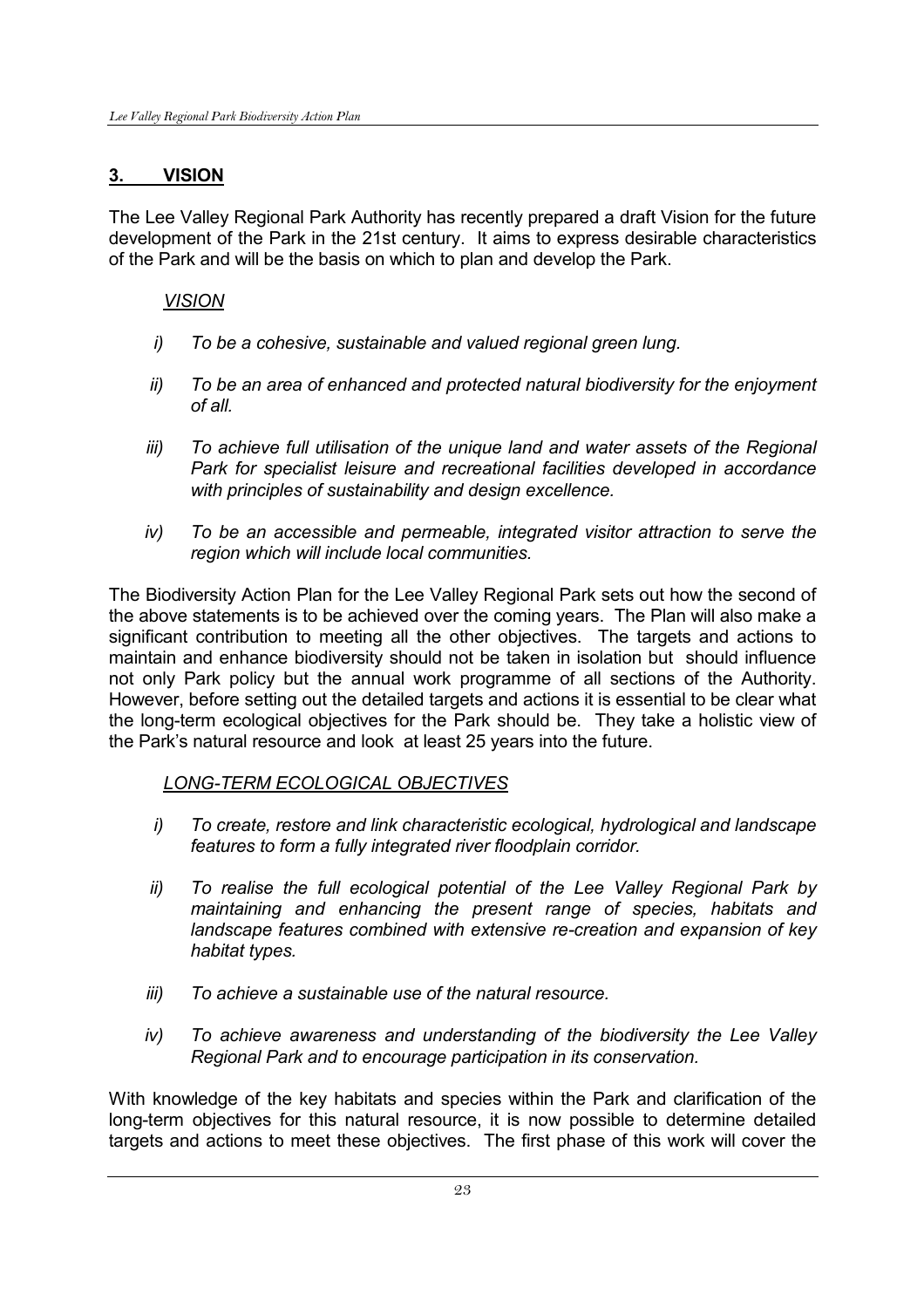next ten years. Following national guidelines, this is set out within a series of habitat and species action plans. The habitat plans are considered to be the most important as habitats form the basic fabric within which all the species live. The rationale for selecting species for the preparation of action plans was discussed in section 2. However, those selected may be seen as 'flagships' for certain habitats, helping to define the distinctiveness of the Park and to promote a number of broader conservation issues.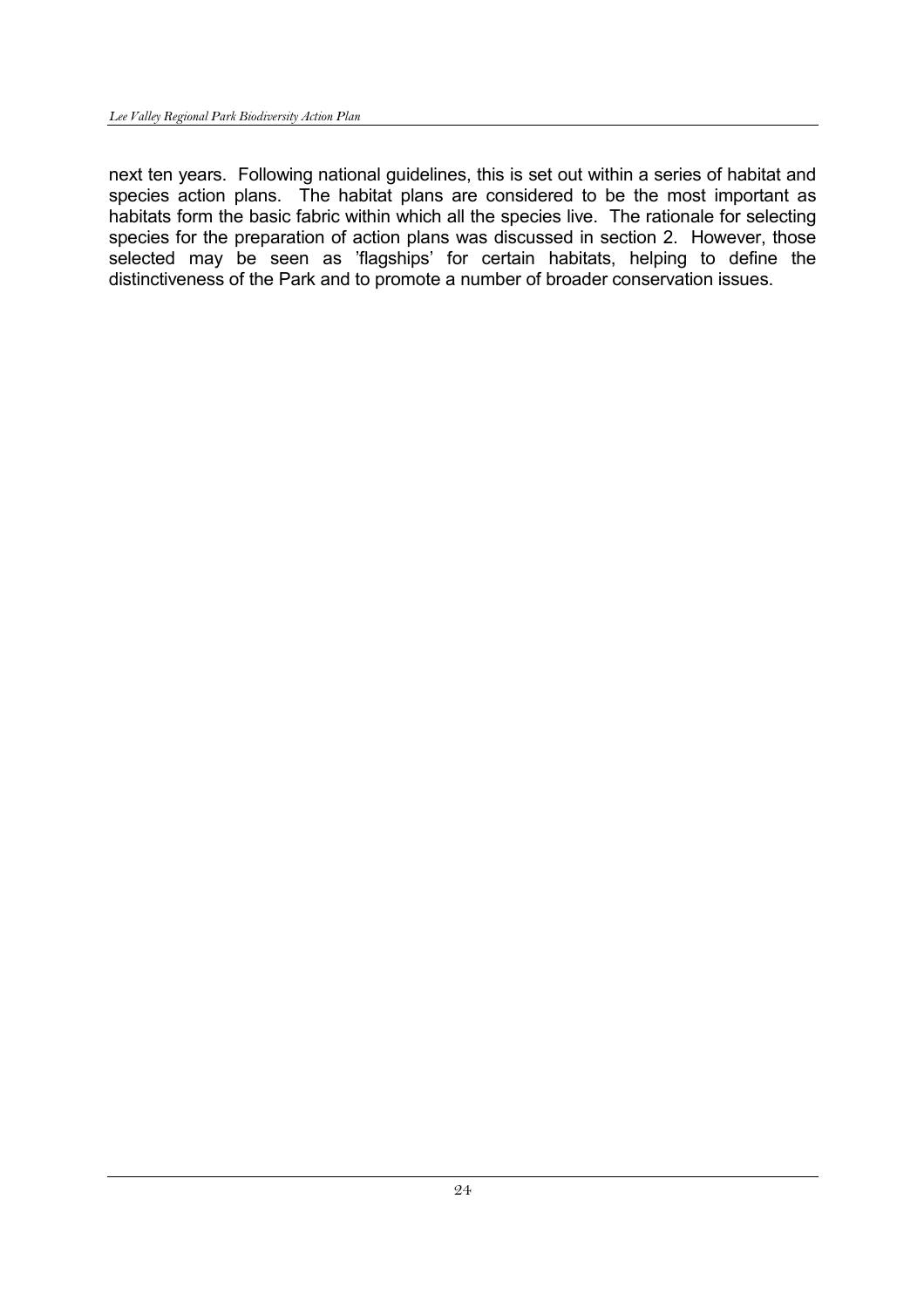# 4. HABITAT ACTION PLANS

# 4.1 RIVERS AND STREAMS

# 4.1.1 Current Status

Rivers and the corridors of land through which they flow are a major wildlife resource of critical importance to wetland habitats. Unconstrained rivers naturally meander with alternating pools and shallows. They spill onto floodplains and inundate habitats on a regular basis, allowing the development of wet grassland, marsh, swamp, fen and wet woodland. Rivers are therefore not only important for the wildlife they directly support within the channel but also for the critical influence they exert, from spring source to floodplain, on the plant communities of adjacent habitats. These natural functions can bring huge benefits to human society.

River classifications are based on geology, altitude, physical characteristics and plant communities. The River Lee is a lowland clay river, associated with low altitudinal sources, low gradient, base-rich water and fine/rich substrates. Typical plants include Arrowhead and Yellow Water-lily. The diversity of features found in rivers and streams supports a wide range of plants and animals including threatened species such as Otters and Water Voles. In-channel riffles (shallows) are spawning areas for fish, while gravel bars are important for specialised invertebrates such as some beetles and spiders. Eroding banks provide nesting sites for birds such as Kingfishers.

Key stretches of river habitat in the northern section of the Lee Valley Regional Park include the Amwell Magna backwater, Broxbourne Millstream, the River Lee from King's Weir to Waltham Abbey (Old River Lee), the Cornmill Stream and parts of the Lee between Enfield Lock and Lea Bridge Road. Further south the interlinked channels of the Lee, Old Lee and Lee Navigation south from Lea Bridge Road are all important in an urban context. These channels include the Bow Back Rivers (City Mill River, Bow Back River, Pudding Mill River and River Lea), the Limehouse Cut and Hertford Union Canal. In total at least 75 km of river channel exists within the Park, of which 23 km are considered to be of high nature conservation importance.

Plans 1 – 8 show existing rivers and streams within the Regional Park.

# 4.1.2 Current factors affecting the habitat

The rivers of lowland England have undergone many changes over the years, the majority of which are seen as detrimental to their ecology. Until recently, when remedial works by the National Rivers Authority (now The Environment Agency) have begun to restore natural river features, rivers have long been physically altered by straightening, deepening, widening or diverting, with corresponding decline in biodiversity. Overabstraction of water can have serious effects on the amount of water in the channel in the summer months. Increased run-off of nutrients and silt can also occur where the river flows through agricultural areas, especially where these are ploughed to the river's edge.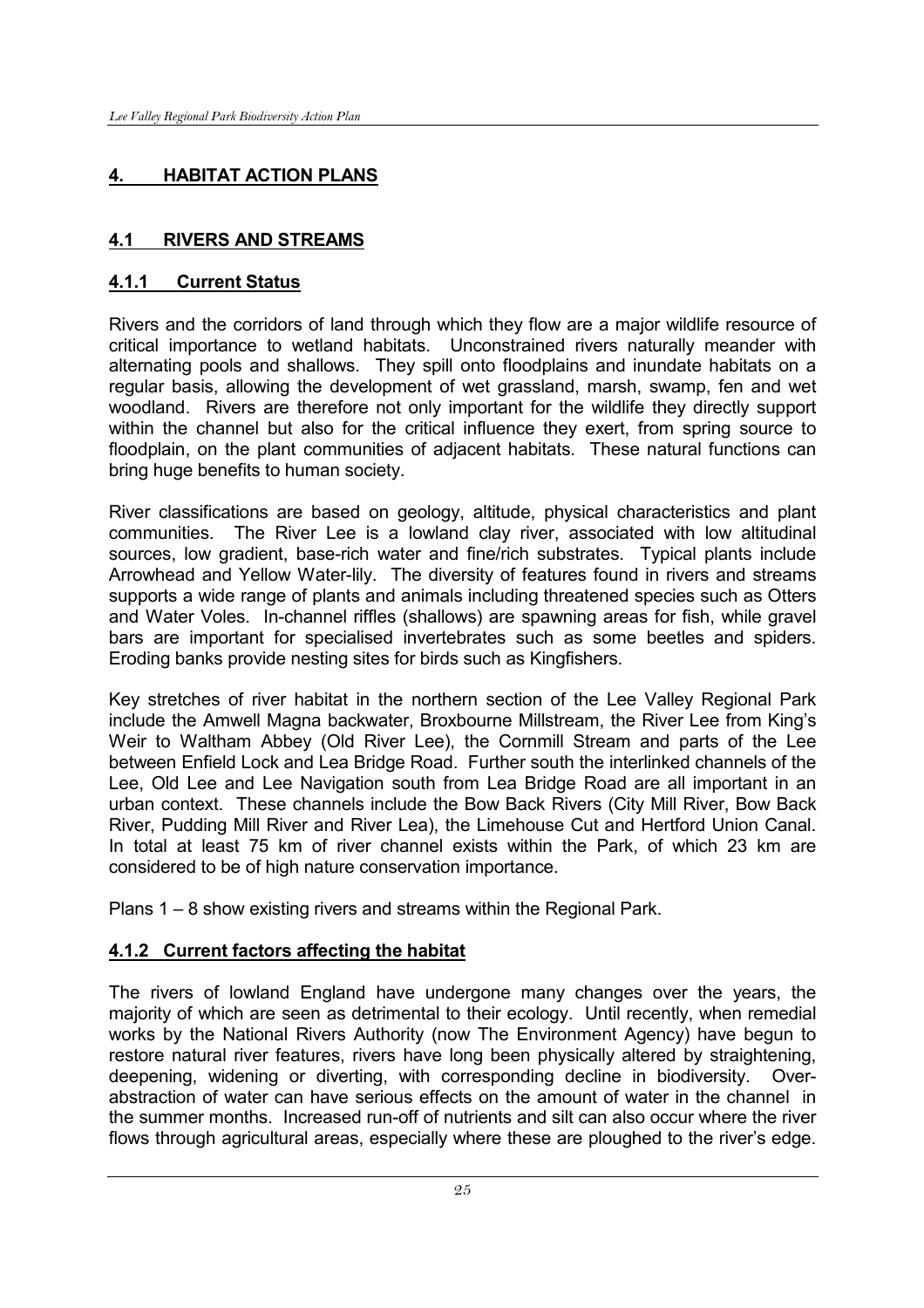The River Lee is very nutrient-rich. High levels of phosphates and nitrates originate both from agricultural sources and from effluent from major sewage treatment works at Luton and Rye Meads. These nutrients undoubtedly affect the ecological communities within rivers, side-streams, gravel pits and the adjacent wetland habitats.

The primary threats to rivers and streams in the Lee Valley Regional Park are currently considered to be as follows:

- Low water levels caused by over-abstraction of surface or groundwater, land drainage and flood defence works. Of particular importance in the Lee Valley Regional Park are the past flood defence works that have acted to separate the hydrological links between the river and the floodplain, thus reducing flooding of associated habitats.
- Pollution, notably over-enrichment by nutrients in the form of nitrate and phosphate. Not only does this affect the rivers themselves but also the open waters they feed and the suitability of the water for restoring water levels on adjacent land.
- Artificial structures, such as weirs, that restrict movement of plants and animals. However, such features also increase diversity in habitat.
- Inappropriate bank management.
- Excessive recreational use.
- The spread of invasive plants such as Giant Hogweed, Japanese Knotweed and Himalayan Balsam. However, the significance of the impact is debatable.

# 4.1.3 Current Action

# 4.1.3.1 Legal Status

The Cornmill Stream and Old River Lee at Waltham Abbey have been designated as a SSSI. Short sections of river channel included within other SSSI's, notably at Waltham Abbey Woods, Walthamstow Reservoirs and Chingford Reservoirs are included within the proposed Special Protection Area (SPA) under the EC Birds Directive.

The Environment Agency has a duty to further conservation under its water management functions, while the pollution control functions have a duty to have regard to the desirability of conserving and enhancing features of special interest. The Environment Agency also has a statutory duty to maintain, improve and develop fisheries. Water companies also have a statutory duty to further conservation where consistent with purposes of enactments relating to their functions.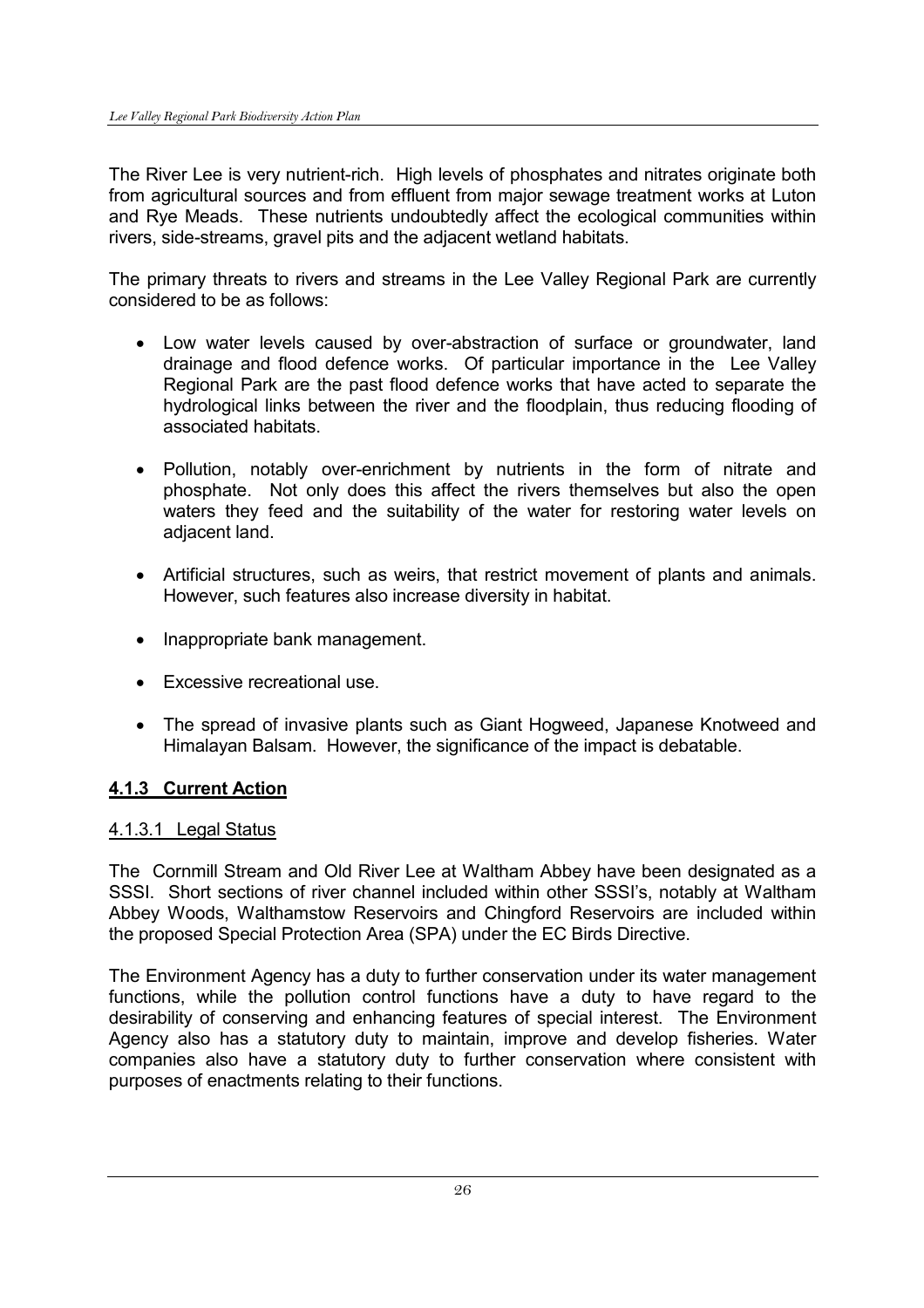# 4.1.3.2 Management, Research and Guidance

The National Rivers Authority (now The Environment Agency) has prepared Catchment Management Plans for the Lower and Middle Lee catchments which overlap the Lee Valley Regional Park. Over the next two years (1999 2000), two Local Environment Action Plans (LEAPs) are to be prepared for the catchment of the River Lea. It is important that these take full account of the objectives and actions of this Biodiversity Action Plan.

Water Level Management Plans are being prepared for wetland SSSI's in the Park.

The Lee Valley Regional Park Authority is preparing a site management plan for the Cornmill Meadows (including the Cornmill Stream and Old River Lee) and is undertaking restorative work throughout the ditch and river channel system.

The Environment Agency has undertaken several river enhancement schemes, notably at the Amwell Magna backwater, the Cornmill Stream at Hooks Marsh and on the Small River Lee.

The Lower Lea Project are carrying out river corridor enhancement schemes in the Bow Back Rivers, River Lea and on parts of the Lee Navigation.

A working group established through the London's Waterway Partnership is examining water quality and flows from Field's Weir to the Thames. The group, comprising representatives from British Waterways, the Environment Agency and Thames Water will identify how flows can be increased, sweetening flows introduced, poor quality water diverted etc. Opportunities for enhancement work may be available via the Single Regeneration Bid programme, "Enhancing the Quality of the Water Corridor", European funding mechanism

# 4.1.4 Action Plan Objectives and Proposed Targets

• To maintain and enhance the quality of rivers and streams by achieving sympathetic and appropriate management of existing high value stretches while restoring degraded stretches. The target is to increase by 50% within 10 years the length of water course considered to be of high ecological value.

River stretches of high ecological value are defined as those reaching the relevant local designation for non-statutory sites of wildlife importance [Wildlife Site (Herts), Site of Importance for Nature Conservation (Essex) or Borough Significance (London)]. It is estimated that 23 out of a total of 75 km currently meet this criteria in the Lee Valley Regional Park, although this figure needs clarifying. The enhancement target is based on known stretches, close or adjacent to high quality stretches, that have the greatest potential for enhancement.

• To see improvement in water quality. The term "improvement" will need further definition. It may be seen as a reduction in pollution incidents or in specific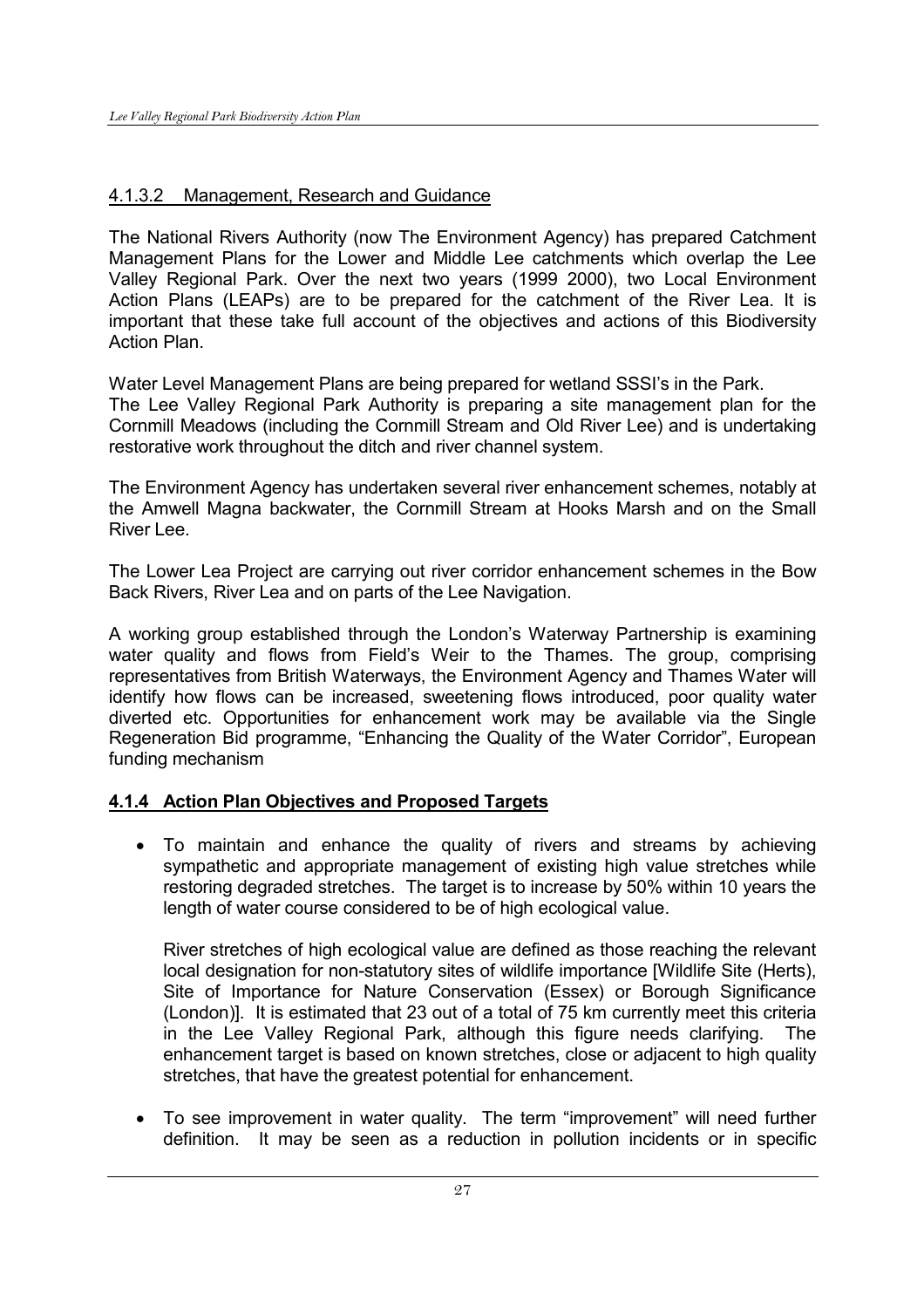parameters such as the level of nitrate or phosphate. The objectives for water quality and channel structure are seen to require a parallel approach.

The achievement of objectives within this Rivers and Streams Action Plan runs very much in parallel with meeting the objectives of the Lower and Middle Lee Catchment Management Plans. These documents are crucial to the success of this plan. The CMPs are to be replaced by Local Environment Agency Plans (LEAPs). The upper Lea and the north London LEAPs are to be phased in during 1998-2000 and these initiatives will be of equal importance to the success of this plan.

Provisional stretches of rivers and streams targeted for enhancement are shown on plans  $9 - 16$ .

### 4.1.5 Proposed action with lead agencies

A full list of lead agency abbreviations is given in Appendix 1.

### 4.1.5.1 Policy and legislation

- RS1. Set water quality objectives for all the channels of the River Lee (Lower Lee CMP action LL1). Action: EA.
- RS2. Continue investment at Rye Meads STW to maintain effluent quality (Lower Lee CMP action LL12). Action: TWUL.
- RS3. Assess whether the River Lee should be designated as a Eutrophic Sensitive area under the EC Urban Waste Water Directive (Lower Lee CMP actions LL118- 119). Action: EA.
- RS4. Continue to pursue all other water quality objectives within the Lower Lee CMP. Action: EA.
- RS5. Seek to ensure that leisure provision on river channels within the Lee Valley Regional Park is environmentally sustainable through the implementation of a Water Management Strategy as part of the Park Plan Review. Action: LVRPA, BW, Sports orgs, Cons orgs.
- RS6 Support the designation of areas within the Regional Park as SSSIs where they meet the criteria for national importance for riverine species. Action: EN, LVRPA.
- RS7. Review the need for a survey to assess water levels and flows in the catchments rivers, lakes and reservoirs during normal, low and peak flows in comparison to the range of existing and potential demands for water (Lower Lee CMP action LL62). Action: EA.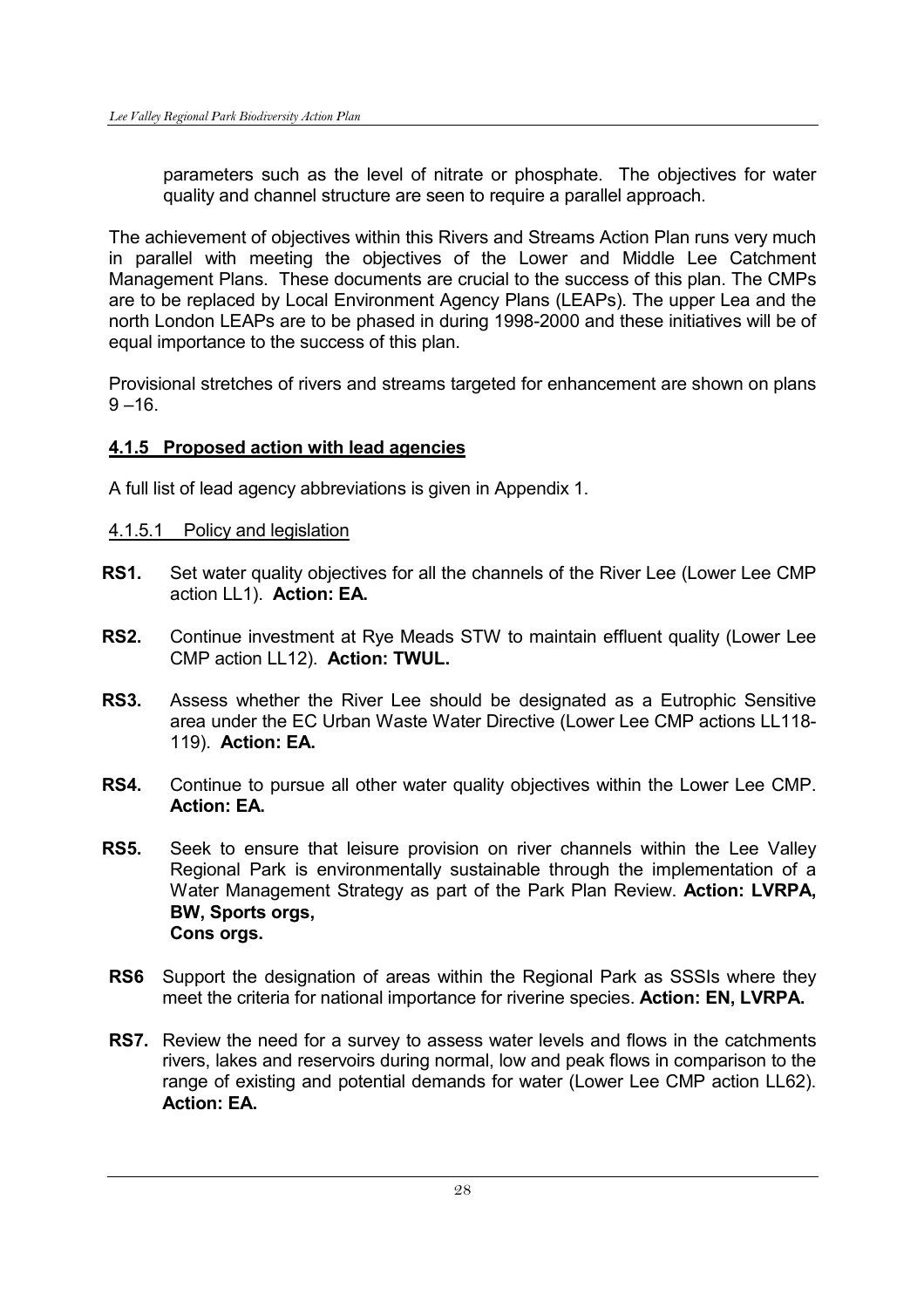### 4.1.5.2 Site safeguard and management

- RS8. Create a rolling programme of habitat improvement and diversification works for the next ten years, based on the EA River Corridor Survey (Lower Lee CMP action LL50). Action: EA.
- RS9. Draw up Water Level Management Plans for all water related SSSI's by 2000 (Lower Lee CMP actions LL65-70). Action: EA, EN, MAFF, LVRPA, TWUL, HMWT, RSPB.
- RS10. Review management plan for the Cornmill Meadows (incorporating Cornmill Stream and Old River Lee) by 2000 and implement actions. Action: LVRPA.
- RS11. Review management of watercourses under LVRPA ownership within 2 years. Select at least 3 key stretches for bankside enhancements over 10 years. Those chosen should help expand and link existing high quality stretches. Action: LVRPA.

### 4.1.5.3 Future research and monitoring

- RS12. Maintain water quality monitoring throughout the Lee Valley (incorporating Lower Lee CMP actions LL2, LL13). Action: EA.
- RS 13 Continue the Lower Lee Water Quality Study, a study and monitoring of causes of pollution in the River Lee and its tributaries (Lower Lee CMP action LL2). Action: EA.
- RS14. Improve baseline data on rivers and their wildlife, thus enabling the impact of major redevelopment to be more accurately assessed (Lower Lee CMP actions LL96-99). Action: EA, EN, LAs.
- RS15. Maintain dragonfly monitoring programme on the Cornmill Stream/Old River Lee with full survey at least every second year. Initiate dragonfly monitoring programme on another key stretch of river. Action: LVRPA, BDS, NHS.
- RS16. Clarify and map the extent of water courses of high nature conservation value within 2 years. Identify degraded stretches and put into enhancement programme. Review every 5 years. Action: LVRPA, EA.

### 4.1.5.4 Communication and Publicity

RS17. To broaden public knowledge of the value of the water environment, the causes of poor water quality and how it affects rivers by carrying out publicity campaigns,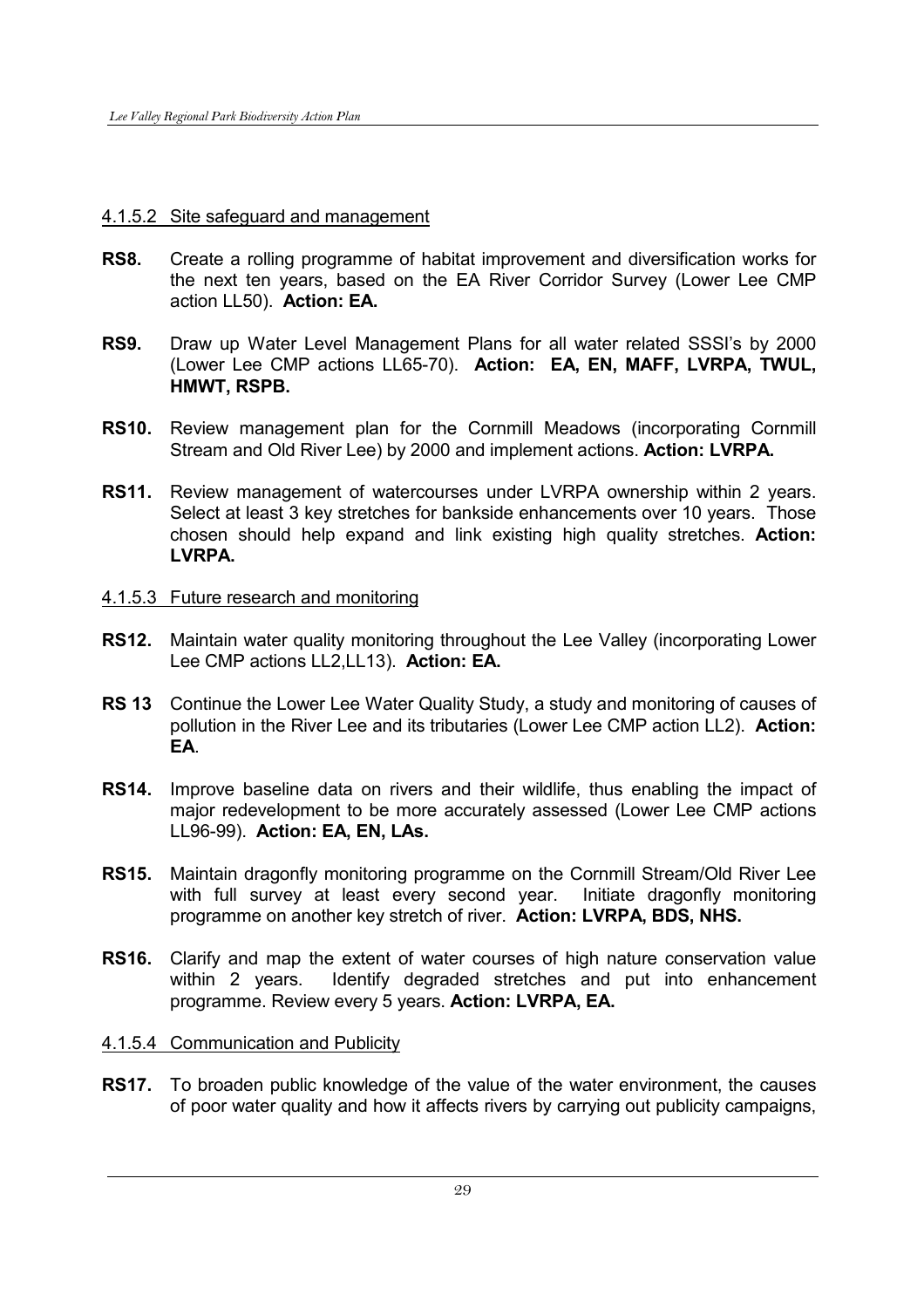interpretative events and educational courses (incorporating Lower Lee CMP action LL10). Action: EA, LVRPA, LAs, TWUL, Cons orgs.

- RS18. Ensure good communication between all groups active in the water environment in the Lee Valley Regional Park by holding meetings at least annually to discuss key issues (incorporating Lower Lee CMP actions LL58-61). Action: EA, LVRPA, all interested parties.
- RS19. Maintain and promote the Dragonfly Sanctuary at the Cornmill Meadows, making use of its interpretative and educational opportunities. Action: LVRPA.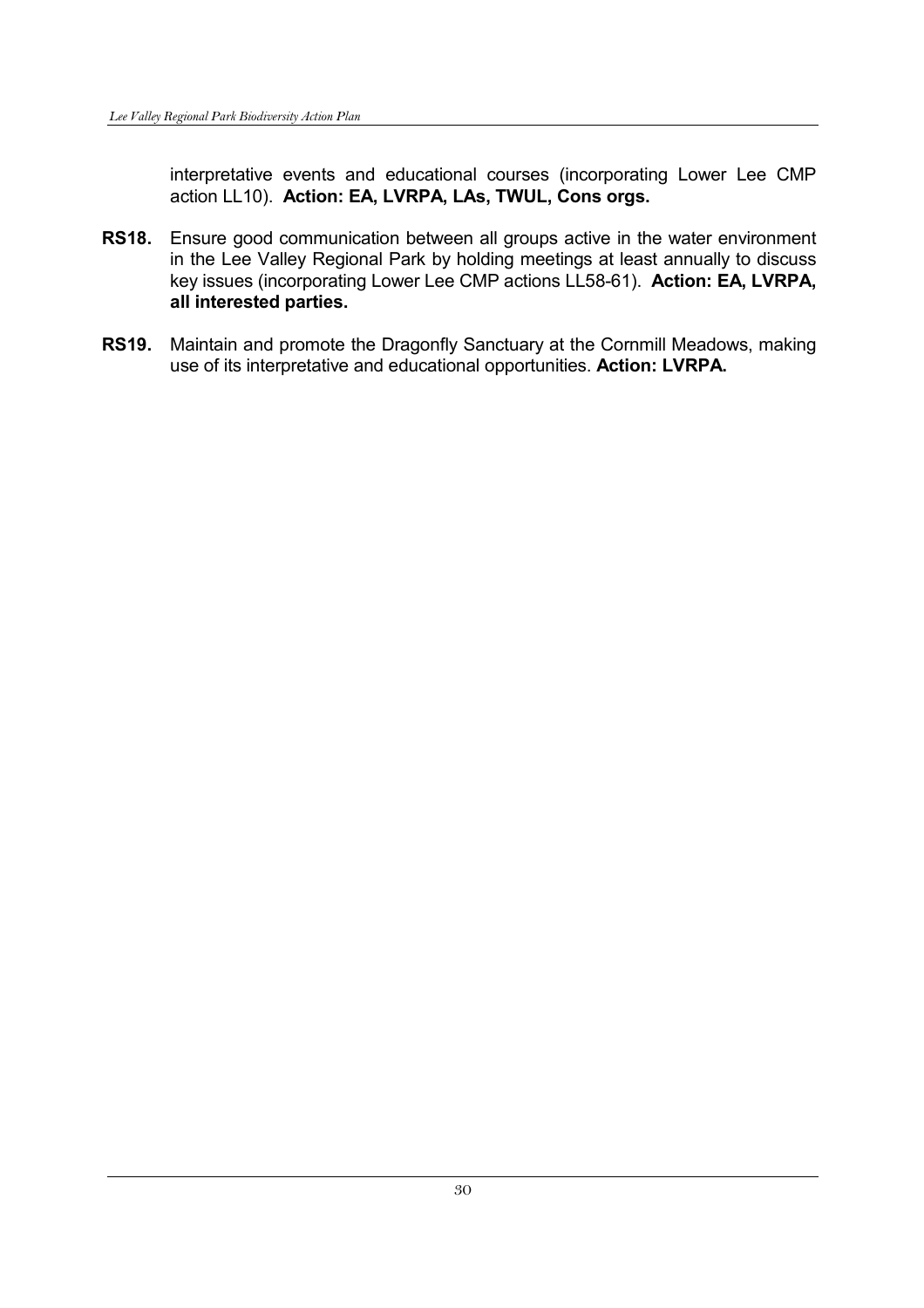# 4.2 OPEN WATERS

# 4.2.1 Current Status

Open waters include all freshwater systems comprising standing water or waters lacking any dominant flow. They include natural systems such as lakes and pools, as well as those resulting from human activities such as gravel pits, reservoirs and ponds. Open waters are frequently classified according to their nutrient status; either oligotrophic (nutrient-poor), eutrophic (nutrient-rich) or mesotrophic (an intermediate). Eutrophic waters are naturally rich in plant nutrients and are typical of areas of lowland Britain such as the Lee Valley. These waters support large amounts of vegetation and a wide variety of animals. Many of them are important breeding and wintering sites for waterbirds such as Shoveler, Tufted Duck and Great Crested Grebe. Eutrophic waters are often clouded with abundant plankton; characteristic plants are duckweeds, lilies and pondweeds. The fish are largely coarse species such as Roach, Bream, Tench and Pike. The invertebrate fauna is diverse and includes snails and crustaceans. Eutrophic standing waters are listed as a key habitat in Biodiversity:The UK Steering Group Report.

Open water is one of the most extensive and significant habitat types in the Lee Valley. The wide range of open water in the Lee Valley includes ponds, sewage lagoons, isolated river backwaters and temporary flood pools but principally the huge areas of gravels pits and reservoirs. The total extent of open water is estimated to be around 1000 hectares. The huge storage reservoirs in the south of the valley make up about half (490 ha) of this total in just 3 major sites, while the one hundred or so gravel pits of various sizes north of Waltham Abbey comprise most of the remainder. The Lee Valley forms one of the largest complexes of open water habitats in England. The total gravel pit resource is estimated at 15,000 hectares nationally.

The existing extent of open water in the Regional Park is shown on plans 17 – 24.

# 4.2.2 Current factors affecting the habitat

The principal factors affecting standing open water habitats in the Lee Valley Regional Park are:

- Eutrophication caused primarily by nitrates or phosphates in sewage or fertiliser run-off.
- Conflicts between recreational activities and wildlife. In general intense use of open waters for recreational activities such as water sports or angling suppresses the wildlife value of the site.
- Natural succession to scrub and carr woodland around many gravel pits results in the loss of the plants and animals of early successional stages.
- Lack of management allowing natural succession to proceed.
- Poor or inappropriate management can lead to degradation of habitats, particularly the margin of open waters. This may be in the form of over zealous grass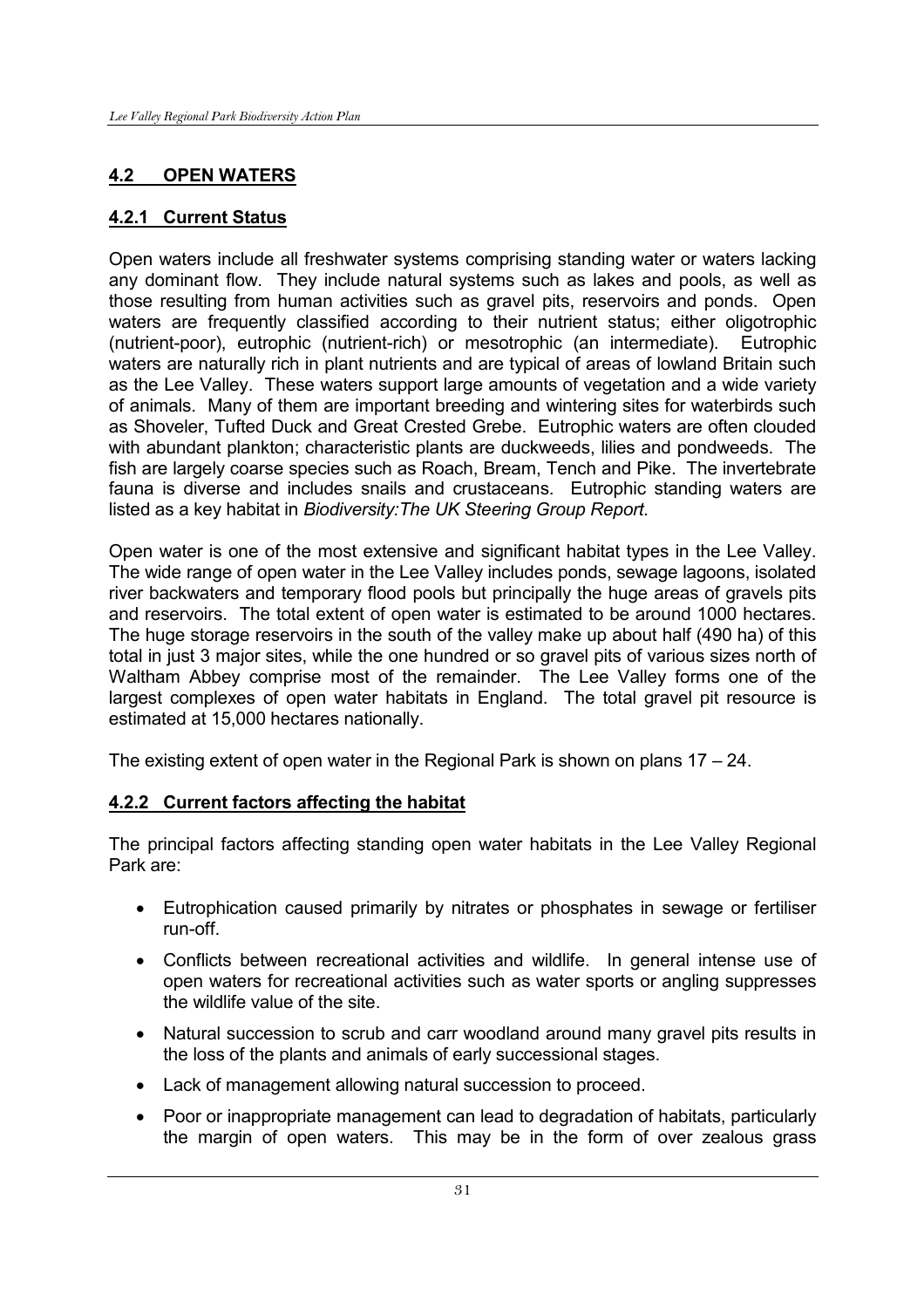management, bank erosion through over-use or inappropriate tree or margin management.

• Infilling of water-filled gravel pits with waste materials and refuse.

### 4.2.3 Current action

### 4.2.3.1 Legal Status

Rye Meads, Waltham Abbey Woods, the Chingford Reservoirs and Walthamstow Reservoirs are all included in the proposed Special Protection Area (SPA) under the EC Birds Directive. In addition, Turnford and Cheshunt Pits are designated as a SSSI.

The Environment Agency has a duty to further conservation under its water management functions, while its pollution control functions include a duty to have regard to the desirability of conserving and enhancing features of special interest. Water companies also have a statutory duty to further conservation where consistent with purposes of enactments relating to their functions.

### 4.2.3.2 Management, Research and Guidance

The National Rivers Authority (now The Environment Agency) has prepared Catchment Management Plans for the Middle and Lower Lee catchments.

The Lee Valley Regional Park Authority is currently preparing a Water Management Strategy which has the aim of providing a framework for the allocation of nature conservation and recreation uses for the open waters and rivers within the Park. Detailed land-use proposals will be put forward on the basis of this framework. Such a strategic approach to determining land-use on open waters in a way which minimises conflict between recreational interests and nature conservation has long been advocated.

There has been much research and guidance into the management of gravel pits for wildlife with many areas now set aside for nature conservation. In addition, new sites are increasingly being created in a way which benefits wildlife after-use.

At Amwell Gravel Pit, St Albans Sand and Gravel Company have been developing and managing a gravel pit nature reserve for the past 12 years. The open water habitats are of national significance for waterbirds and other wetland wildlife and the success of the site is widely acclaimed.

At Rye Meads the Herts and Middlesex Wildlife Trust, in partnership with St Albans Sand and Gravel Company, are enhancing the old gravel pits for wildlife benefit.

At Rye House Marsh the RSPB are managing 3 of the Rye Meads sewage treatment lagoons for the benefit of wetland birds.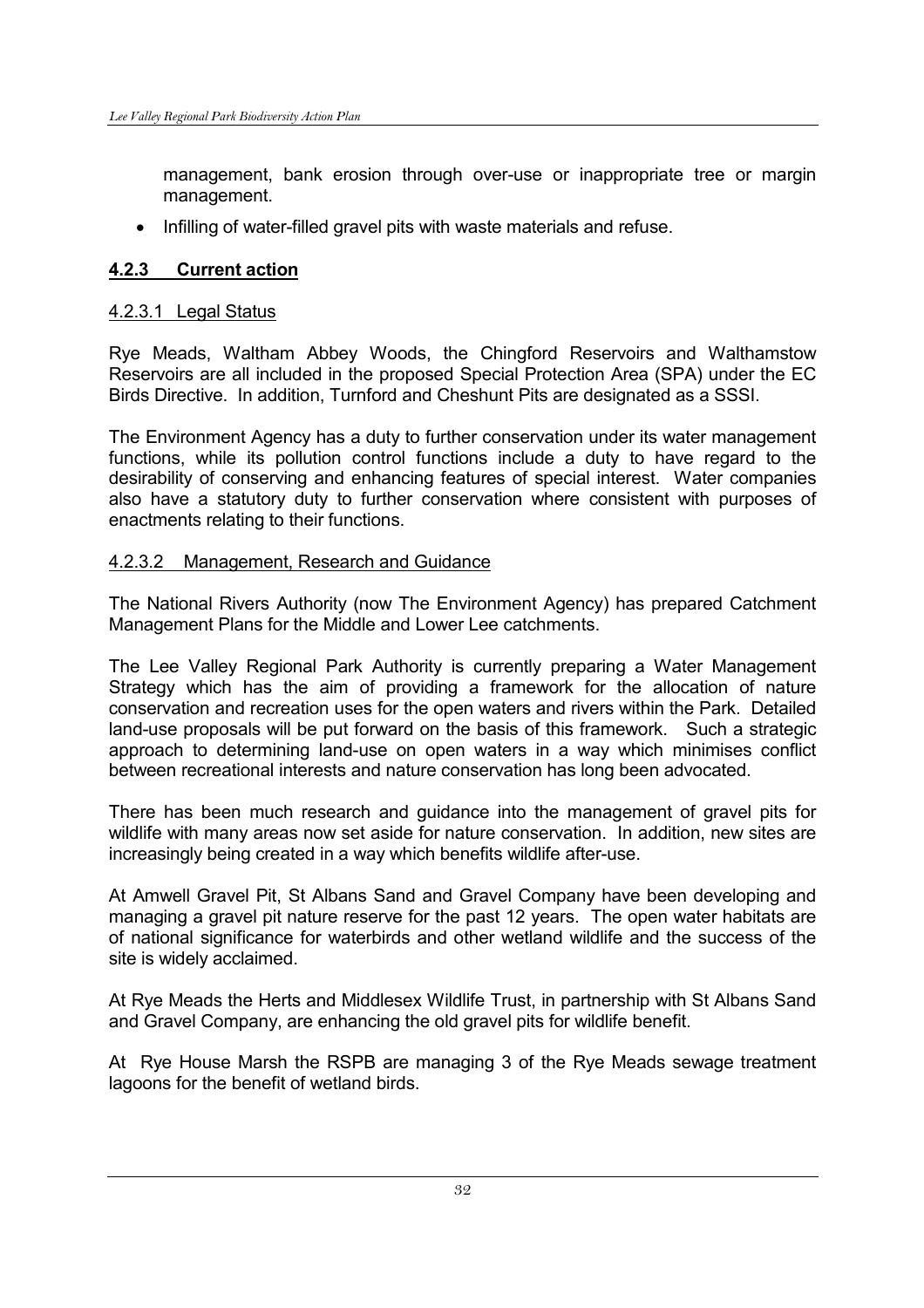At the River Lee Country Park the Lee Valley Regional Park Authority is preparing a site management plan.

At Walthamstow Reservoirs Thames Water Utilties Ltd are developing a site management plan which will bring significant benefits for wetland wildlife through the resculpturing of islands and creation of habitats.

### 4.2.4 Action Plan Objectives and proposed targets

- To achieve sympathetic and appropriate management of all key open waters of nature conservation importance with a minimum target of 35% of the total area of open water with nature conservation as the priority land-use.
- To establish formally within 5 years a series of high quality waterbird refuges (areas of minimal disturbance) capable of accommodating all waterbirds displaced by recreational activities at peak periods:

winter refuges totalling at least 400 hectares in 5 locations;

breeding refuges totalling at least 50 hectares in 10 locations; and

moulting refuges totalling at least 300 hectares in 3 locations.

The aim of these refuges is to maintain the existing waterbird populations of the valley as close to the maximum disturbance-free total as possible. The refuges will be based on a limited expansion of existing sites. Such refuges will need to be retained throughout the year not just at the time of the defined purpose.

• To ensure the following habitat types remain represented in the Lee Valley Regional Park at a level equal or greater than the current resource:

early successional wetlands with shallow water and bare mud/gravel: create a minimum of 5 hectares of appropriately managed habitat;

clear open waters with abundant submerged aquatic weed communities: maintain current sites; and

open waters with natural fish populations: formally establish a minimum of 3 sites (including both standing and flowing waters).

Provisional areas targeted for habitat enhancement or provision to meet targets are shown on plans  $25 - 35$ .

# 4.2.5 Proposed action with lead agencies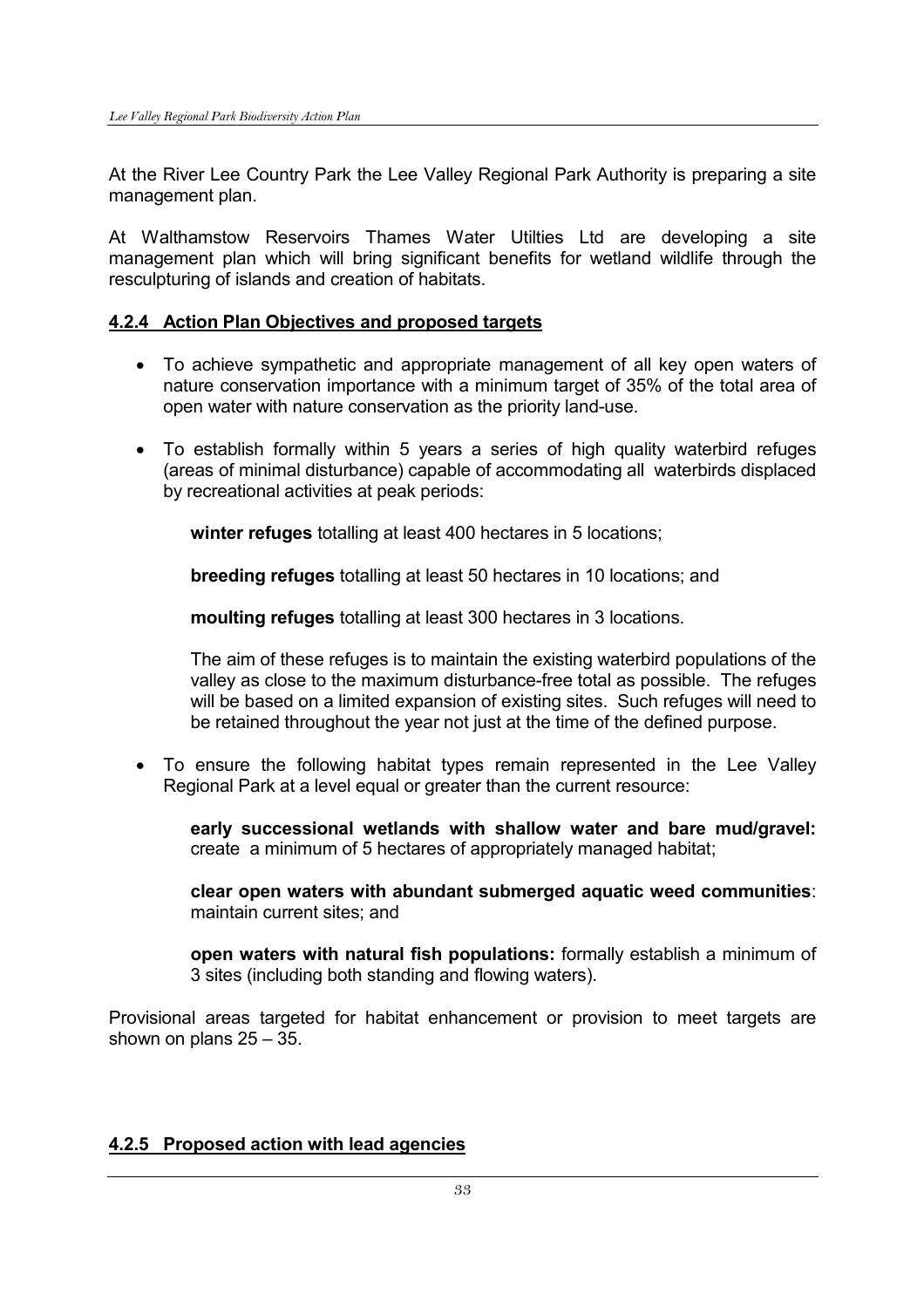#### 4.2.5.1 Policy and legislation

- OW1. Support SPA status for the SSSIs within the Lee Valley Regional Park which have been designated specifically for their wildfowl and wetland interest. Promote designation of the SPA during the re-consultation phase. Action: EN, LVRPA, RSPB, All interested parties.
- OW2. Ensure that leisure provision on open waters within the Lee Valley Regional Park is environmentally sustainable through the implementation of a Water Management Strategy as part of the Park Plan Review. Action: LVRPA, BW, Sports Orgs, Cons orgs.
- OW3. Draw up a proposed scheme of winter, breeding and moulting refuges within 2 years. Seek to "designate". Action: LVRPA, Cons orgs, TWUL, Landowners.
- OW4 Support the designation of additional areas within the Regional Park as SSSIs where they meet the criteria for national significance for open water species. Action: EN, LVRPA.
- OW5. Influence final design of any new open water in order to meet conservation or recreational needs in line with Water Management Strategy. Action: LVRPA, Minerals.
- OW6. Establish a new forum bringing conservationists and recreationalists together to discuss progress of the Water Management Strategy. Action: LVRPA.
- OW7. Initiate a working group of fish conservationists to bring forward proposals for fish conservation in the Lee Valley Regional Park, including the establishment of fish "refuges" with natural populations. Action: LVRPA, Ang, Cons orgs, EA.
- OW8. Local authorities to recognise all sites of nature conservation importance within the Local Plan, update at Plan review. Action: LAs.
- 4.2.5.2 Site safeguard and management
- OW9. Draw up management plans/statements for all open waters in the Lee Valley Regional Park with appropriate actions for nature conservation on each. Fishery objectives should be incorporated into these plans rather than forming separate plans. Achieve plans for 20% of waters annually, then revise 20% annually. Action: LVRPA and other landowners/managers.
- OW10. Draw up and implement a programme of refuge enhancement, following designation and management plan preparation. Action: LVRPA, Cons orgs, landowners/managers.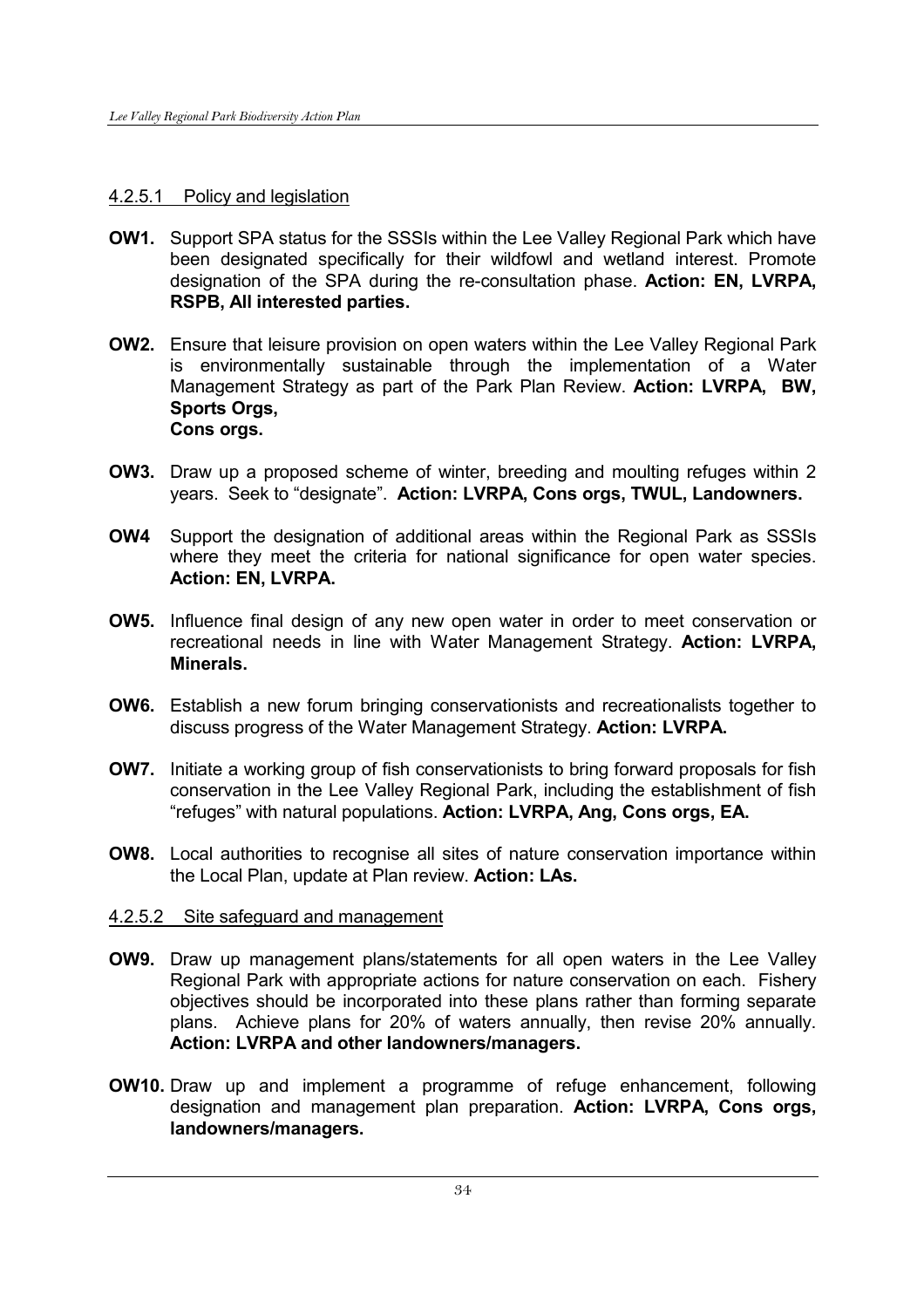OW11. Create a minimum of 5 hectares of early successional wetland habitat on at least 4 sites within 10 years. Action: LVRPA, TWUL, landowners/managers.

#### 4.2.5.3 Advisory

OW12. Provide advice where required to mineral sites operators, leisure sites/managers and other appropriate landowners in order to maximise nature conservation potential within operational limits. Action: LVRPA, Cons orgs.

#### 4.2.5.4 International

- OW13. Establish the Lee Valley Regional Park as an example of good practice in wetland management on the international scene by seeking European funding to deliver targets within the action plan. Action: LVRPA and partners.
- 4.2.5.5 Future research and monitoring
- OW14. Continue to support an integrated waterbird monitoring programme for the Lee Valley Regional Park as part of the established Wetland Bird Survey (WeBS). Action: Cons orgs, LVRPA.
- OW15. Encourage recording and monitoring of wildlife of open waters. Action: LVRPA, NHS, LRCs, Cons orgs.
- OW16. Seek to clarify and map the extent of open waters with rich submerged aquatic weed communities. Compile species lists. Action: LVRPA, LRCs, NHS, Cons orgs.

#### 4.2.5.6 Communication and Publicity

- OW17. To prepare interpretation for major waterbird refuges consistent with appropriate visitor management, within 2 years of sites being designated. Action: LVRPA, TWUL, Cons orgs.
- OW18. Use the Lee Valley Conservation Group forum to exchange and disseminate information on open water habitats, their associated species and management. Action: All interested parties.
- OW19. Issue regular press releases on progress with the open water action plan in the Lee Valley. Action: LVRPA, Cons orgs.
- OW20. Develop educational courses and interpretative events on the topic of open waters and waterbirds. Action: LVRPA, RSPB.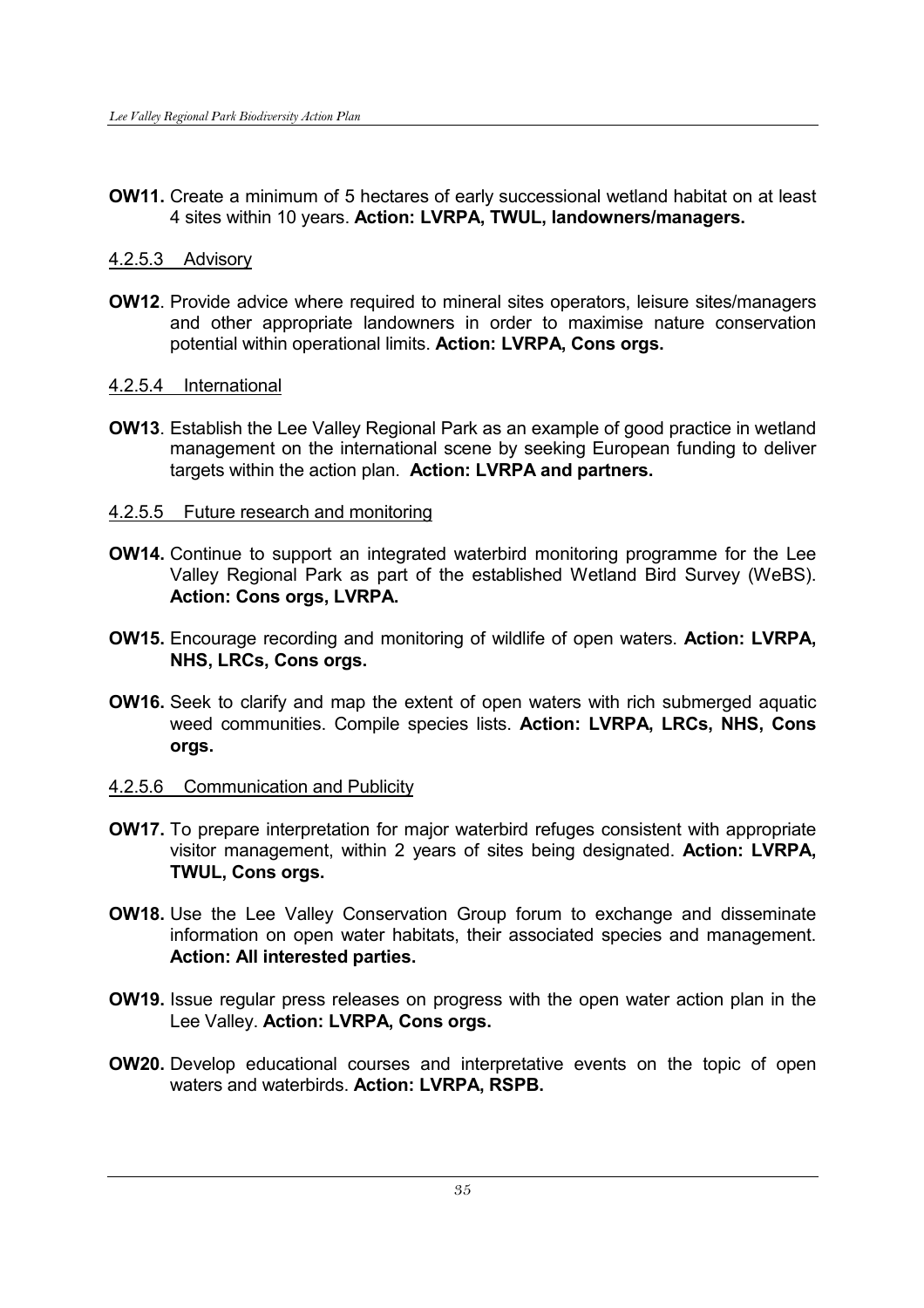# 4.3 FLOODPLAIN GRASSLAND AND FEN

# 4.3.1 Current Status

Fens, marshes and swamps consist of a range of similar habitats, all largely transitional between open water and dry land. Fens develop where water-logged conditions with a low oxygen concentration persist throughout the year, promoting the accumulation of organic matter and the formation of peat. The water supply is generally base-rich. Swamp is characterised by the water table at or above ground level for most of the year and has a relatively poor floral diversity. It is often dominated by a single species of tall fen vegetation, such as Common Reed, sedges or Greater Reedmace. Marshes form on mineral substrates where water levels are at, or close, to the soil surface in summer and rise above ground level in winter. Except for the permanently inundated swamps, most sites would have been grazed during the summer months to form fen meadows. The traditional 'Lammas meadows' were cut for hay in July and then grazed into the autumn. Fens and marshes can support a diversity of plant and animal communities. The best examples nationally can contain up to 550 plants, a third of the UK's native species, and up to half of our species of dragonflies. Reedswamps support a distinctive bird community, including the nationally threatened Bittern.

Wet grasslands are to be found where groundwater levels are close to, but not permanently at, the surface and where the grassland is affected by shallow seasonal flooding. Such sites are frequently inundated during winter and spring but can dry out considerably during the summer. Although there may be considerable overlap with fen meadows, wet grasslands tend to be floristically poorer, having a greater history of human intervention. They form the typically flat permanent grasslands of river valley floodplains, often with a network of water-filled ditches containing standing water. Management by grazing is the norm, with poaching of ditch margins by cattle creating and maintaining a habitat rich in plants and invertebrates. Both wet grasslands and fen meadows provide breeding habitat for wading birds such as Snipe and Redshank while winter floods can attract huge numbers of wildfowl.

Extensive long-standing areas of fen are scarce in the Lee Valley Regional Park but key areas of anient fen meadow exist at Rye Meads, Silvermeade and Walthamstow Marshes. The total is about 65 hectares. Reedswamp is found as an integral part of the fen habitat at the previously mentioned sites and as fringing habitat at Cheshunt gravel pits. Many smaller fragments of such habitats are to be found scattered throughout the valley. About 5 hectares of reedswamp are to be found in larger blocks while the smaller fragments may double this total. Reedswamp is a scarce habitat nationally, with a UK total of around 5,000 hectares.

Wet grassland occurs at Cornmill Meadows and Sewardstone. Hall Marsh Scrape simulates this habitat. The total extent of wet grassland in the Lee Valley Regional Park is around 30 hectares, although only half of this is under appropriate management. This compares with the estimation of 200,000 hectares in England, mainly coastal. The valley also supports grassland of a much drier and more calcareous type, characterised by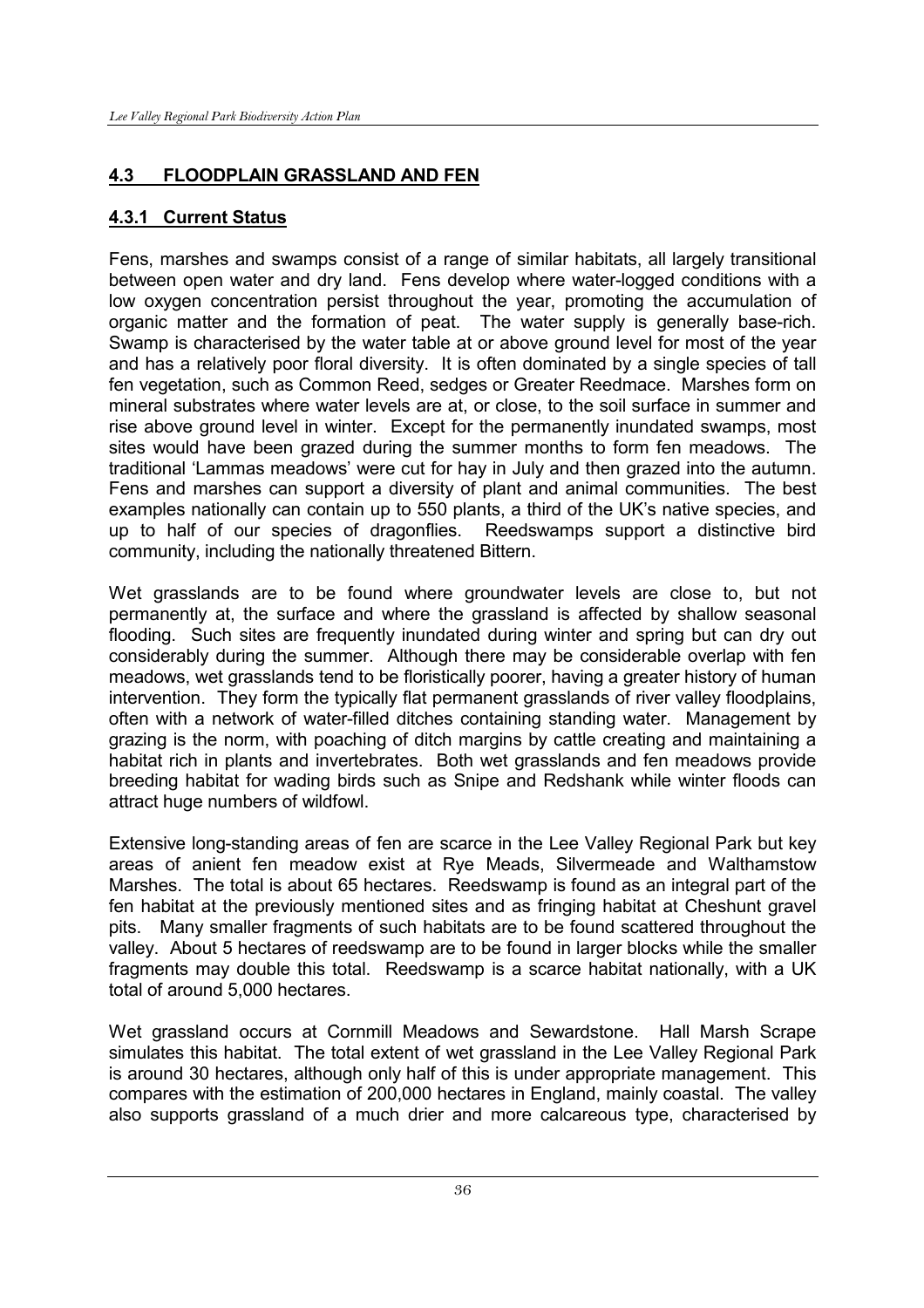species such as Cowslip, Wild carrot and Common Centuary. Fragments of such grasslands exist in the Turnford and Cheshunt Pits SSSI.

Existing areas of floodplain grassland and fen are shown on plans 33 – 40.

Reedbeds, fens, lowland hay meadow and floodplain grazing marsh are all listed as key habitats in Biodiversity: The UK Steering Group Report.

### 4.3.2 Current factors affecting the habitat

Losses of these habitats, both nationally and locally in the Lee Valley, have been significant over the last 50 years. In the Lee Valley the loss has principally been to mineral extraction, although conversely this has also created some limited habitat. Agricultural intensification was also previously a major factor, although largely superseded by mineral extraction. Landfill, and subsequent use for sports fields, is a significant feature in the south of the Park.

Some of the remaining unimproved sites are sensitive to increased nutrient loading. Unless conservation measures to retain these habitats are put in place, with particular emphasis on the maintenance of water levels, flooding regimes and appropriate grazing or cutting to contain natural succession, most sites will deteriorate.

The primary threats at present to floodplain grassland and fen in the Lee Valley Regional Park are:

- Low water levels, especially a lower incidence and duration of flooding, partly due to ecologically insensitive flood defence works constructed in the past.
- Over-enrichment by nutrients (eutrophication) usually as a result of run-off of nitrogen-rich agricultural fertilisers or phosphates in sewage effluent, resulting in changing plant communities.
- Neglect of traditional grazing or cutting management regimes, allowing natural succession to scrub woodland to proceed.
- Inappropriate management such as intensive cutting regimes or tree planting on grasslands.
- Increasing fragmentation of remaining high quality sites, making them less viable.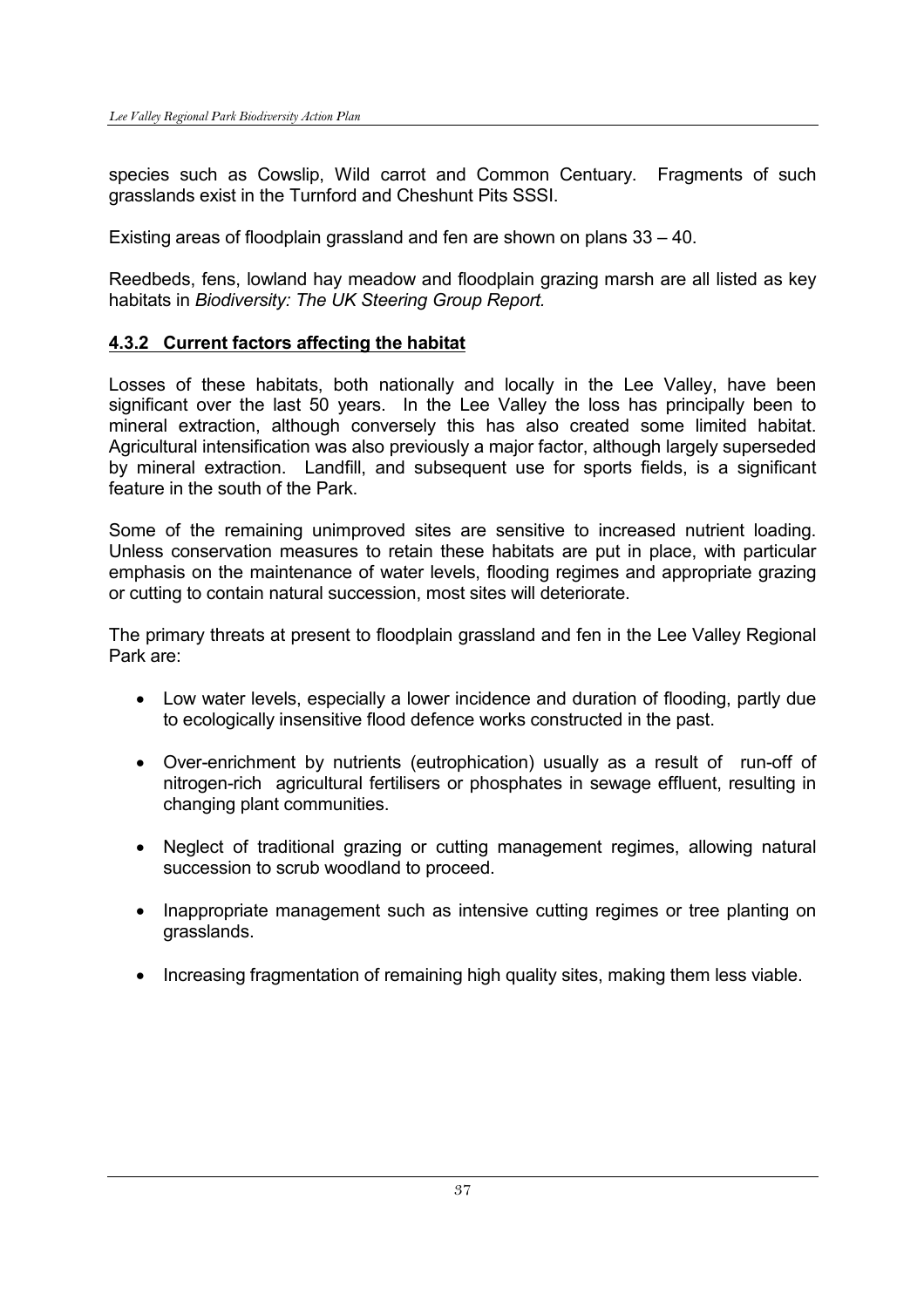# 4.3.3 Current Action

## 4.3.3.1 Legal Status

Rye Meads, Cornmill Meadows and Walthamstow Marshes are designated as SSSI's. Rye Meads is additionally included within the proposed Special Protection Area (SPA) under the EC Birds Directive.

### 4.3.3.2 Management, Research and Guidance

All the SSSI sites are currently subject to Water Level Management Plans.

MAFF's Countryside Stewardship scheme offers incentive payments for sensitive management of waterside landscapes. Parts of Rye Meads, Silvermeade, Cornmill Meadows and Walthamstow Marshes are within the scheme.

Silvermeade is currently being restored by the LVRPA under Countryside Stewardship with assistance from the Environment Agency.

Rye Meads is currently being restored by the Herts and Middlesex Wildlife Trust, partly under English Nature's Reserve Enhancement Scheme. New reedbeds are being created at several locations in the Park, including Cheshunt Pits, Rye House and Rye Meads, by the LVRPA, EA, TWU, HMWT and the RSPB.

Walthamstow Marshes are currently being restored by the LVRPA under Countryside Stewardship with support from the Environment Agency.

The LVRPA is preparing a site management plan for the restoration of Cornmill Meadows, including the controlled flooding of grassland for wildlife benefit.

Hall Marsh Scrape is being managed by the LVRPA.

The Lee Valley Conservation Group has prepared An Action Plan for Bitterns in the Lee Valley, this document provides detailed guidance for the restoration and re-creation of reedbeds in the valley over the coming 10 years.

# 4.3.4 Action Plan Objectives and proposed targets

- To achieve sympathetic and appropriate management of all floodplain grassland and fen habitats of nature conservation importance within 5 years.
- To expand and enhance key areas under appropriate management to form extensive wetland habitat mosaics of at least 50 hectares in extent.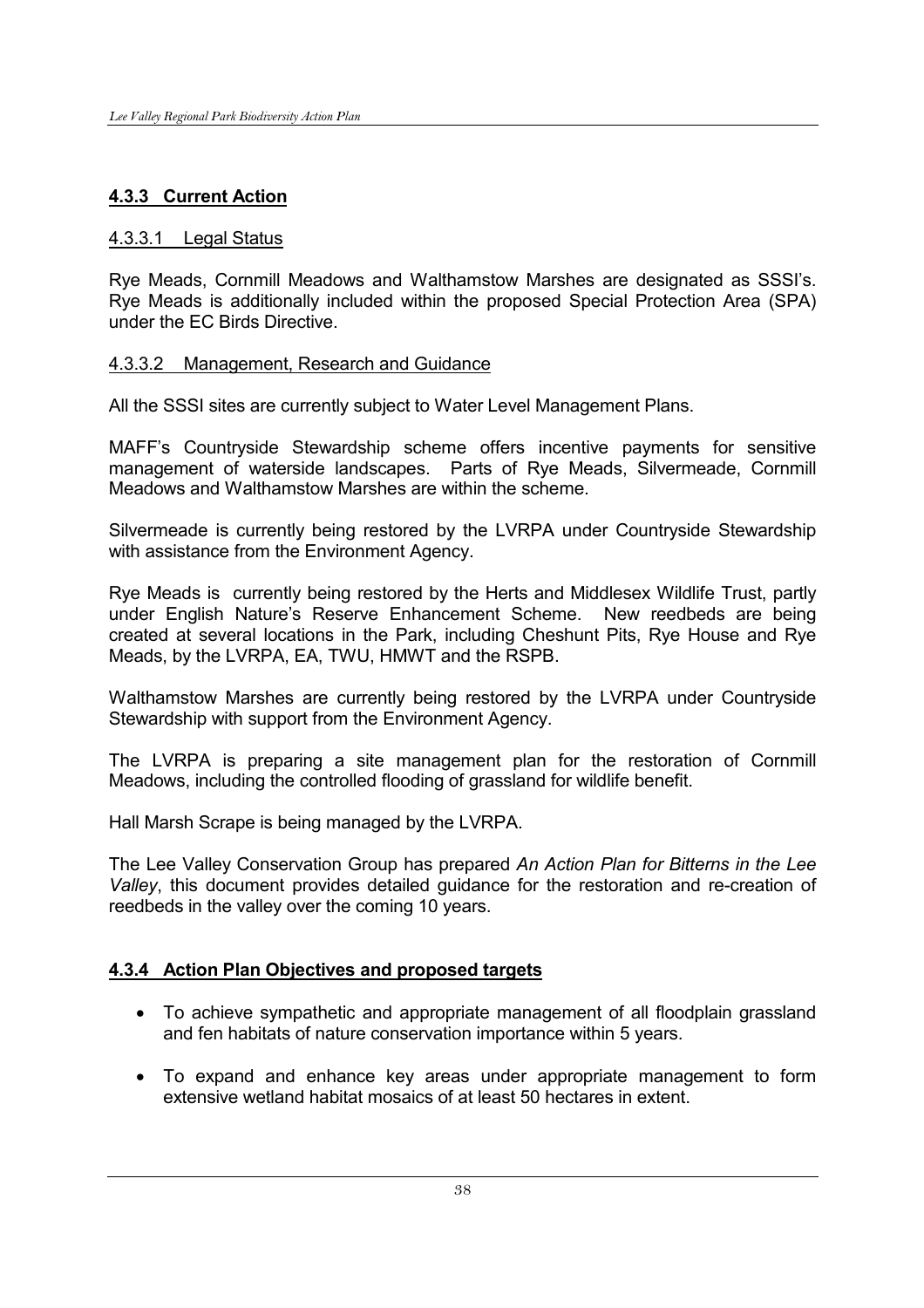- To maintain the valley as a viable agricultural unit capable of continuing traditional low intensity grazing systems required to best manage characteristic floodplain grassland and fen habitats.
- To ensure the following habitat types remain represented within the Lee Valley Regional Park at a level equal or greater than the current resource and implementing restoration and re-creation programmes for the most threatened of habitats:
	- $\triangleright$  Reedswamp: increase from current maximum of 10 hectares to a total of 35 hectares within 5 years by creating 10 hectares at Rye Meads, 10 ha at Cheshunt/Fishers Green and a further 5 ha in smaller patches at other sites such as Amwell and Tottenham Marsh.
	- $\triangleright$  Ancient fen meadows: fully restore all the remaining resource.
	- $\triangleright$  Wet grassland: increase to a minimum of 30 hectares of managed wet grassland.
	- $\triangleright$  Rough grassland: maintain and enhance resource at current level

Provisional areas targeted for enhancement/creation of floodplain grassland and fen habitats are shown on plans  $41 - 48$ .

### 4.3.5 Proposed action with lead agencies

### 4.3.5.1 Policy and legislation

- FG1. Support SPA status for the SSSIs within the Lee Valley Regional Park which have been designated specifically for their wildfowl and wetland interest. Promote designation of the SPA during the re-consultation phase. Action: EN, LVRPA, All interested parties.
- FG2 Support the designation of additional areas within the Regional Park as SSSIs where they meet the criteria for national importance for floodplain grassland species. Action: EN, LVRPA, All interested parties.
- FG3. Review management of Lee Valley Regional Park Farm with a view to incorporating nature conservation objectives into farm policy. Action: LVRPA.

### 4.3.5.2 Site safeguard and management

FG3. Prepare management plans/statements for all key floodplain grassland and fen sites within 5 years and revise in 5 years. Action: LVRPA, HMWT, RSPB.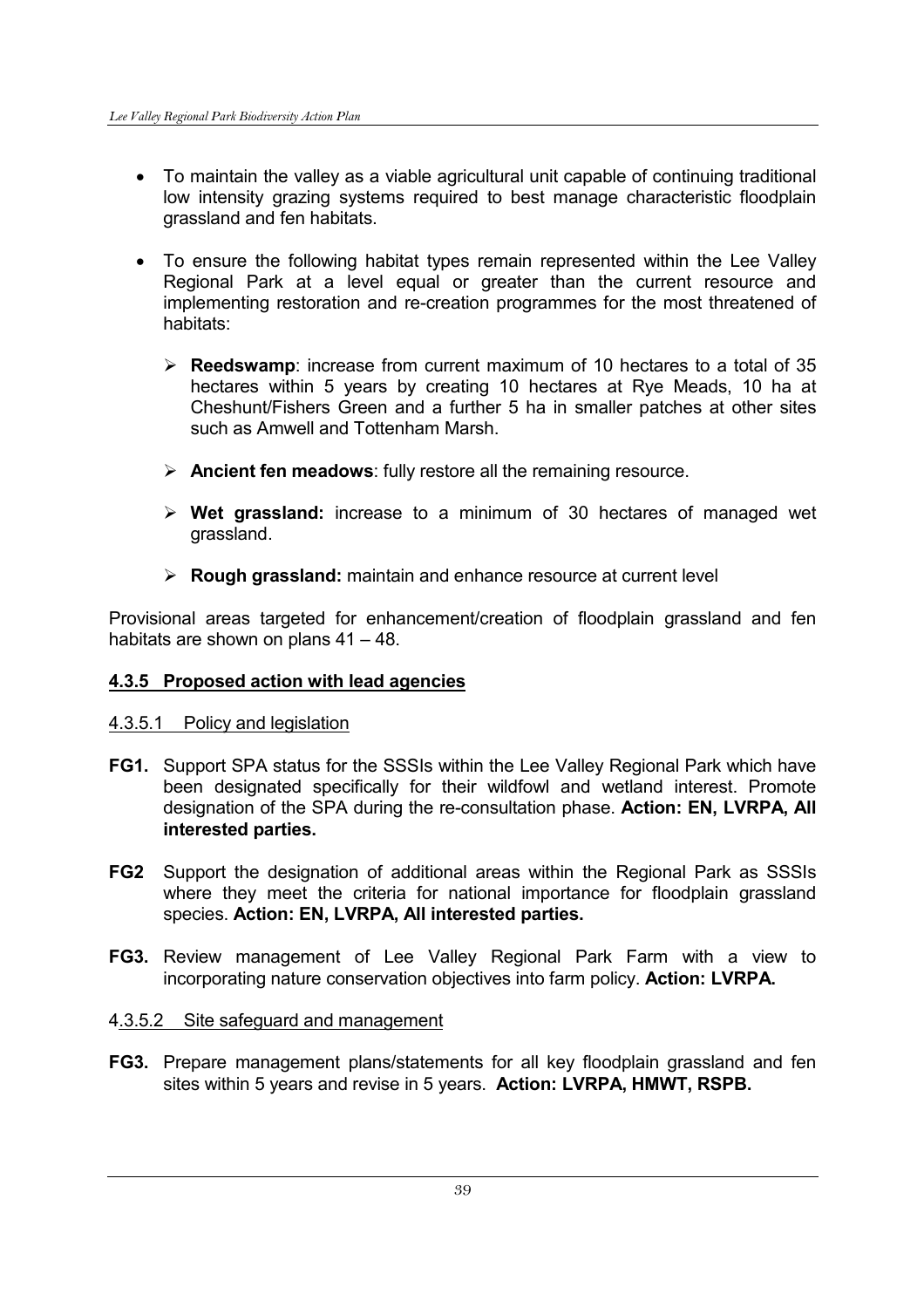- FG4. Continue with planned creation of reedswamp at Rye Meads/Rye House Marsh over the next 5 years, increasing total area to a minimum of 20 hectares. Action: HMWT, SASAG, RSPB, EA, TWUL.
- FG5. Review Rye Meads Management Plan every five years and seek to continue restoration of a mosaic of floodplain grassland, fen, wet woodland and open water habitats of at least 50 hectares. Action: HMWT, RSPB, SASAG, LVRPA.
- FG6. Create new areas of reedswamp at Cheshunt/Fishers Green over the next 5 years, increasing total area to a minimum of 5 hectares. Action: LVRPA.
- FG7. Expand existing area of reedswamp and fen at Amwell to a minimum of 1 hectare within 3 years. Action: SASAG, Amwell cons vols.
- FG8. Seek to expand or create new areas of reedswamp at other sites, such as Tottenham Marshes, to reach a total of 7 hectares. Action: LVRPA.
- FG9. Continue with planned restoration of Silvermeadee to form a mosaic of floodplain grassland and fen habitats. Prepare management plan within 2 years. Action: LVRPA.
- FG10. Continue with planned restoration of Cornmill Meadows. Action: LVRPA, EN, EA.
- FG11. Continue with planned restoration of Walthamstow Marshes. Action: LVRPA, EN, EA.
- FG12 Identify suitable blocks of land within the Regional Park for wet grassland and reedbed creation and target habitat creation/management initiatives to these areas. Action:LVRPA, Conservation organisations.

#### 4.3.5.3 Advisory

- FG13. Use the Lee Valley Conservation Group forum to exchange and disseminate information on floodplain grassland and fen habitats, their associated species and management. Action: All.
- FG14. Set up training on the management of floodplain grassland and fen habitats using key sites in the Park, for Park staff, local conservation volunteers and other interested people. Action: LVRPA, Cons orgs.
- FG15 Provide advice where required to minerals site operators, leisure site managers and other appropriate landowners on the restoration, rehabilitation and management of mineral workings for reedbed habitat and lowland wet grassland. Action: LVRPA, Conservation organisations.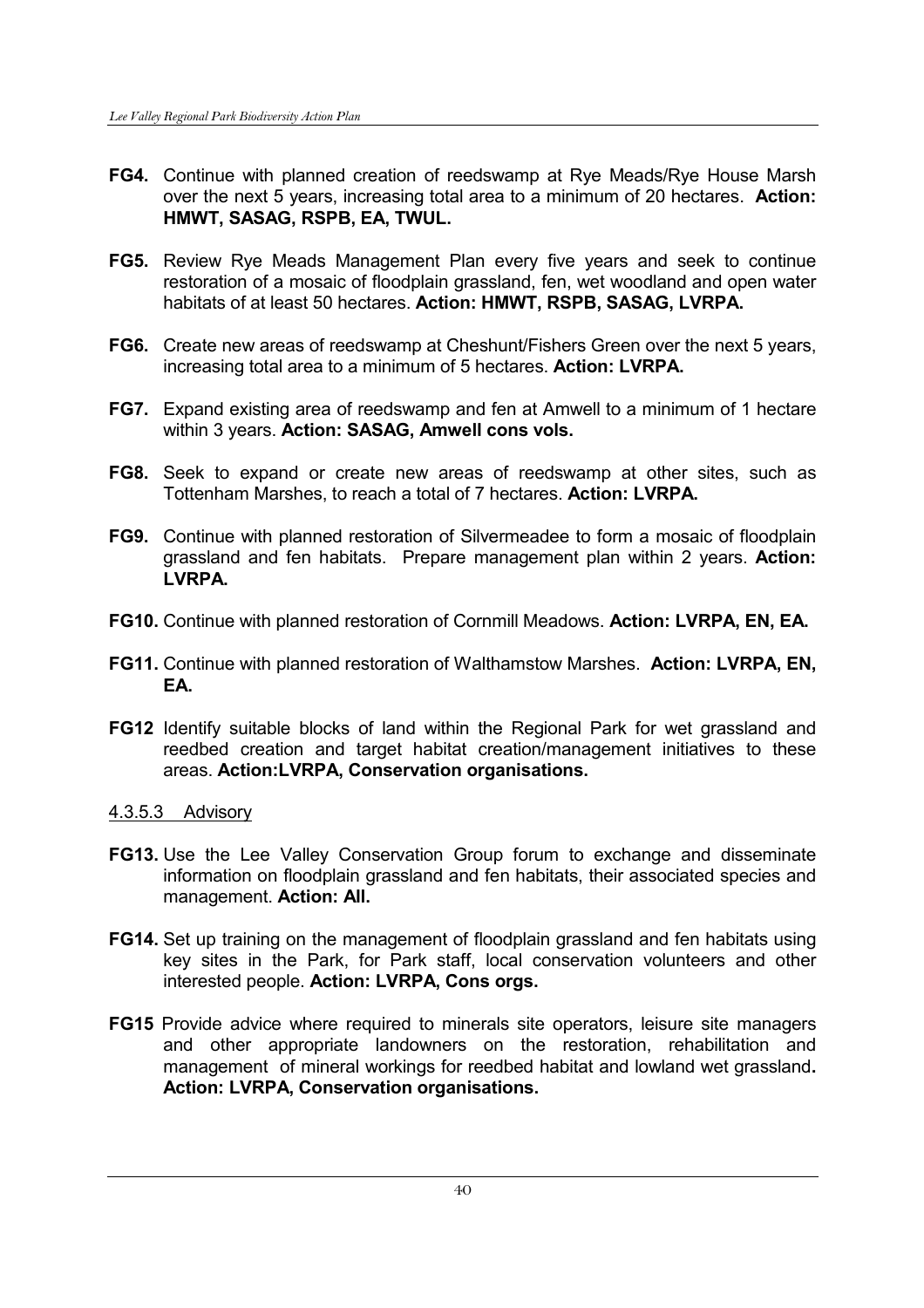FG16 Promote Rye House Marsh and Rye Meads as a high profile demonstration site for reedbed creation and management. Action: EA, TWU, HMWT, RSPB.

#### 4.3.5.4 Future research and monitoring

- FG17. Seek to clarify and map the extent of all key floodplain grassland and fen habitats within 2 years. Compile species lists. Set up monitoring programme. Action: LVRPA, LRCs, Cons orgs.
- FG18. Encourage recording and monitoring of wildlife, especially targeting poorly recorded groups. Action: LVRPA, LRCs, Cons orgs.
- 4.3.5.5 Communication and Publicity
- FG19. Maintain a Bittern Watchpoint at Fishers Green . Action: LVRPA, RSPB.
- FG20. Develop the interpretative potential of key floodplain grassland and fen sites (Rye Meads, Silvermeadee, Cornmill Meadows, Walthamstow Marshes). Action: LVRPA, HMWT.
- FG21. Issue regular press releases on conservation progress in the Lee Valley Regional Park . Action: LVRPA, Cons orgs.
- FG22. Develop educational courses on the topic of floodplain habitats in the Lee Valley. Action: LVRPA, RSPB.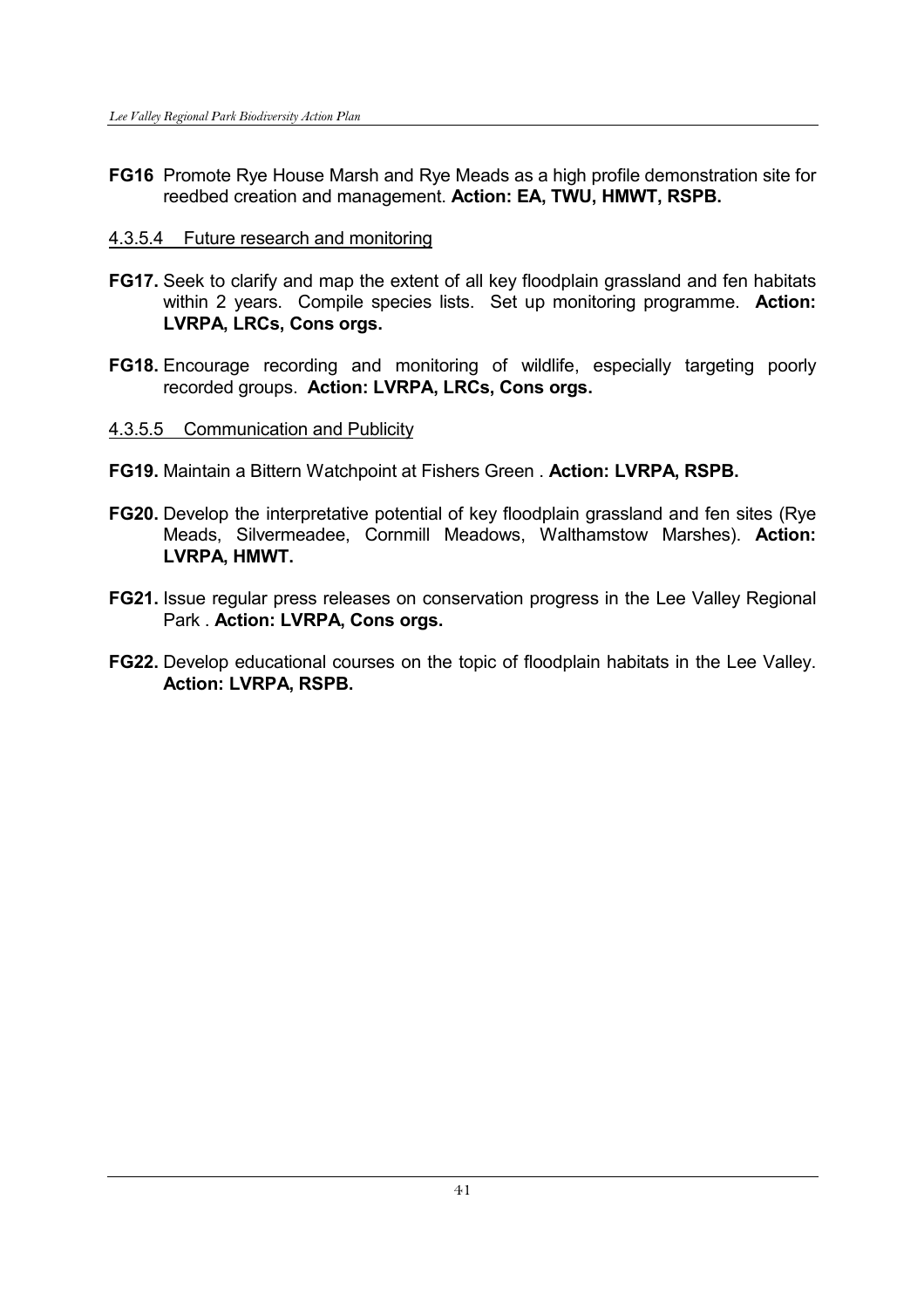# 4.4 WET WOODLAND

## 4.4.1 Current Status

The natural floodplain forest of willows, poplars, oak, ash and elms that once existed in our river valleys is now all but extinct. However, if natural succession in swamp, marshes or fens is allowed to continue unhindered, colonisation by shrubs and trees will occur to form a variety of woodland cover. Where the over-riding wetness of the ground remains the key environmental factor they are dominated by Alder or willow trees and as a group are often termed "carr" or "wet" woodlands. The floristic composition is determined by the degree of wetness, the nutrient status, the base-richness of the soils and past management. In general the best examples are a wet tangle of woody species, shadetolerant herbs, mosses and ferns.

There is no estimate of the extent of wet woodland nationally although they are at best scattered or locally distributed. The best examples of species-rich communities are to be found in East Anglia. Wet woodlands are listed as a key habitat in Biodiversity: The UK Steering Group Report.

In the Lee Valley Regional Park wet woodland is now found extensively around old gravel workings where it usually rapidly succeeds the colonising marsh vegetation of the lake fringes. Larger areas are found developing on the old gravel washery silt fans. Due to its fringing nature the total extent of wet woodland in the Park is hard to quantify. However, extensive areas exist at Cheshunt, Turnford, Broxbourne, Rye Meads, Waltham Abbey and Sewardstone. The woodland of Waltham Abbey SSSI was originally a plantation primarily for the production of charcoal for gunpowder. Native species appropriate for the site, notably Alder, were planted. Some of the more neglected areas will soon be almost indistinguishable from the self-sown woodland around gravel pits. A single native Black Poplar, a nationally scarce tree, remains at Waltham Abbey. The total extent of wet woodland is likely to be in excess of 25 hectares.

The existing extent of wet woodland is shown on plans 49 – 56.

# 4.4.2 Current factors affecting the habitat

Wet woodlands of long standing are a scare and declining resource. However, wet woodlands of more recent origin have increased locally, such as in the Lee Valley, following natural succession around old gravel workings. These habitats are mostly unmanaged but not greatly threatened by destruction. A minority are being managed for their timber, a process that destroys the typical wet woodland structure, an outcome that is also evident in some of those being managed for conservation, but with a mis-guided tidiness. The main threats probably are lower water levels and the continuing enrichment of water supplies.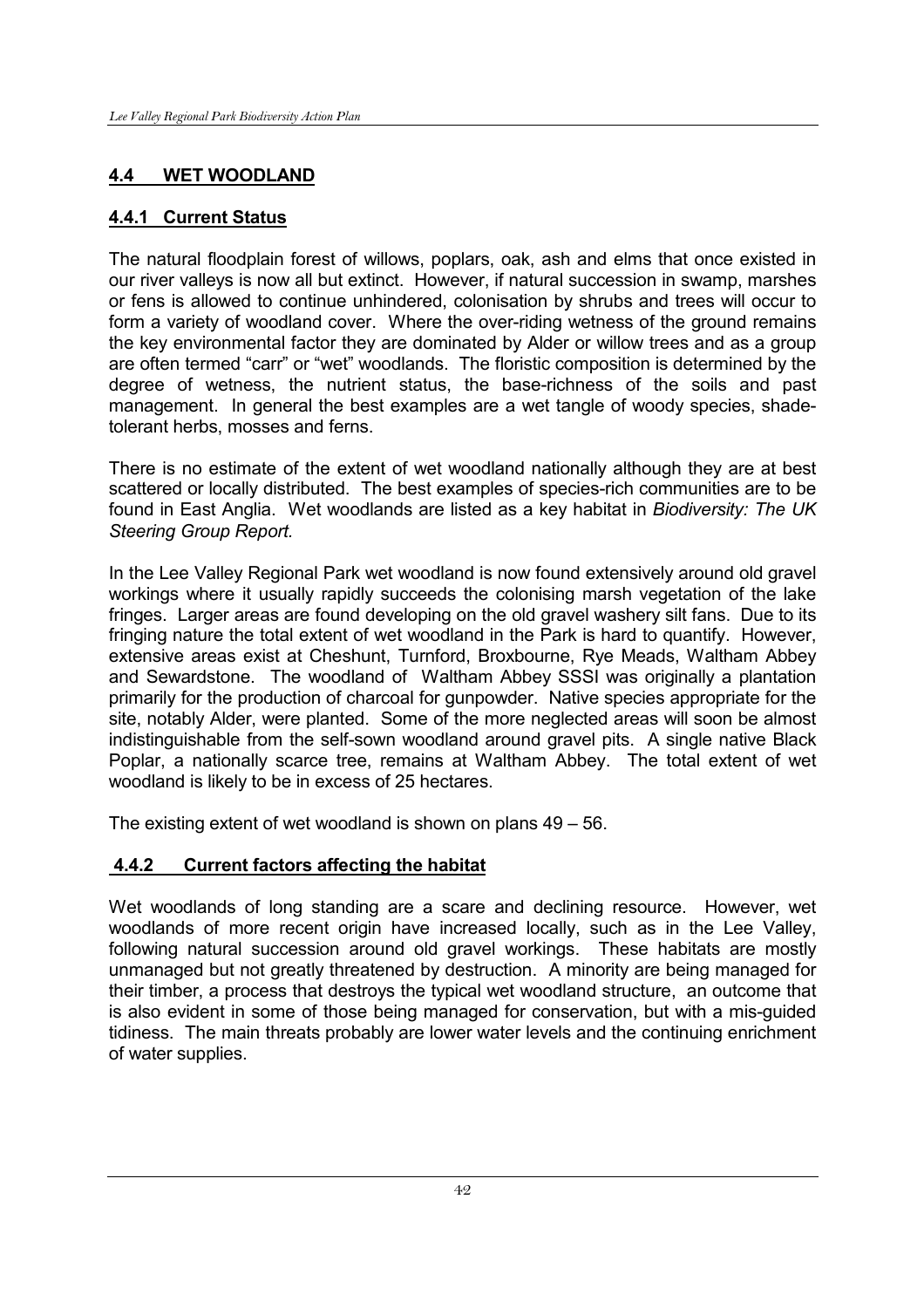The current factors affecting wet woodlands in the Lee Valley Regional Park are as follows:

- low water levels causing woodlands to become dryer and resulting in a change in species composition, for example resulting in the spread of Sycamore at Waltham Abbey SSSI.
- Inappropriate management, often in the form of woodland management that "tidies" and removes the natural structure (the jumble of fallen, rotting and growing trees). New planting may be of an inappropriate species mix for the local ecology.
- Nutrient enrichment, which modifies the vegetational community type.
- High levels of recreational use causing disturbance.
- Phytophora fungal root disease of Alder.

## 4.4.3 Current action

### 4.4.3.1 Legal Status

Wet woodlands are an integral part of the Waltham Abbey Woods and Turnford and Cheshunt Pits SSSI's.

### 4.4.3.2 Management Research and Guidance

The Forestry Authority has recently produced a draft UK Forestry Standard, revised in the light of the Government's commitment to sustainable forestry given at the "Earth Summit" in Rio.

In Hertfordshire a revised Woodland Strategy has been prepared along with a Woodland Action Plan as part of the local biodiversity action plan.

### 4.4.4 Action Plan Objectives and proposed targets

- To achieve sympathetic and appropriate management of all key areas of wet woodland of nature conservation importance within 5 years
- To begin the re-creation of an area of woodland that resembles the lost floodplain forest
- To increase the total resource of wet woodland by around 20% to 30 hectares within 10 years.

Provisional areas targeted for enhancement or creation of wet woodland are shown on plans 57 – 64.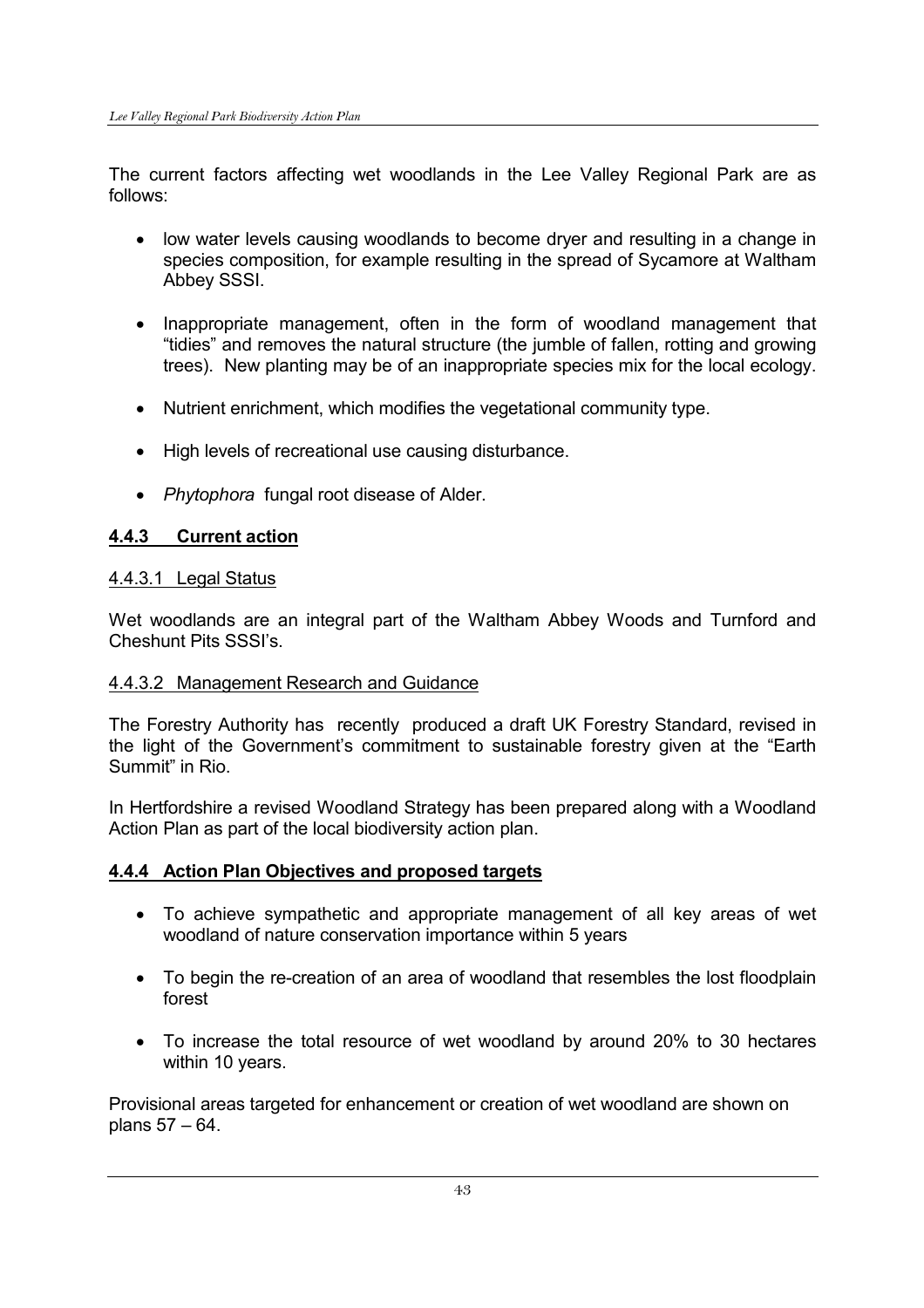#### 4.4.5 Proposed action with lead agencies

#### 4.4.5.1 Policy and legislation

- WW1. Develop a policy for all woodland management and planting in the Lee Valley Regional Park that takes account of the local distinctiveness and ecology, by 2002. Action: LVRPA, EN.
- WW2. Seek Forestry Authority advice and grant aid for woodland management and development within the Lee Valley Regional Park. Action: LVRPA.
- WW3 Support the designation of additional areas within the Regional Park as SSSIs where they meet the criteria for national importance for wet woodland species. Action: EN, LVRPA.
- 4.4.5.2 Site safeguard and management
- WW4. Prepare management plans/statements for all key wet woodlands within 5 years. Action: LVRPA, Cons orgs.
- WW5. Ensure that all management plans consider the effects of public access on the site and include any appropriate actions. Action: LVRPA, Cons orgs.
- WW6. Seek to retain as much of the wet woodland resource in the ex-MOD land south of Waltham Abbey as possible, especially where developed on naturally flooding low-lying silt lagoons. Action: LVRPA, LAs.
- WW7. Ensure the retention of the sole remaining Black Poplar. Propagate cuttings in appropriate locations, record and monitor. Action: LVRPA, HMWT, LRCs
- WW8. Develop new areas (ref: WW11) of wet woodland and manage appropriately. Increase resource by 1 hectare per every 2nd year. Only native and preferably local stock will be used in woodland planting. Action: LVRPA, landowners/managers.
- 4.4.5.3 Advisory
- WW9. Initiate training for land managers in the ecology of wet woodlands. Action: LVRPA.
- 4.4.5.4 Future research and monitoring
- WW10. Encourage recording of key species of wet woodland. Action: LVRPA, NHS, LRCs.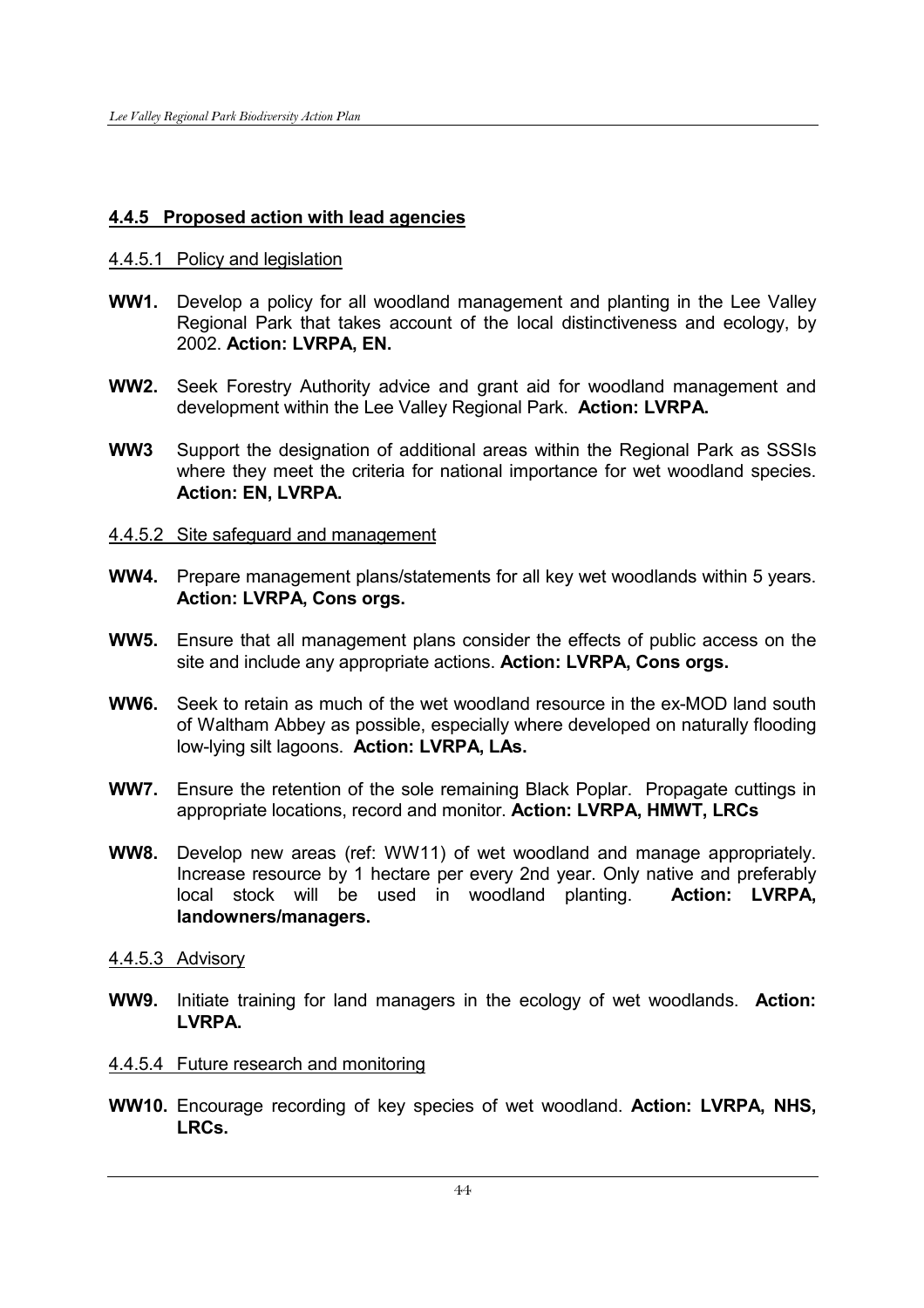- WW11. Seek to clarify and map the extent of wet woodlands in the Lee Valley Regional Park within 2 years. Compile species lists in order to identify key sites. Set up monitoring programme. Action: LVRPA, LRCs, Cons orgs.
- WW12. Identify site(s) with the potential of supporting wet woodland where it does not conflict with more important habitats. In particular, research ways of re-creating woodland resembling the lost floodplain forest in areas where there is natural flooding and stream channel movement. Action: LVRPA, EA, FA, Cons orgs.
- WW13. Monitor the spread of Phytophthora root disease. Action: EA, LVRPA.
- 4.4.5.5 Communication and Publicity
- WW14. Use the Lee Valley Conservation Group forum to exchange and disseminate information on wet woodland habitats, their associated species and management. Action: All interested parties.
- WW15. Promote the value of wet woodland habitats in appropriate publications. Action: LVRPA.
- WW16. Develop a wet woodland demonstration site with appropriate interpretation and managed public access. Provide educational material. Action: LVRPA, Cons orgs.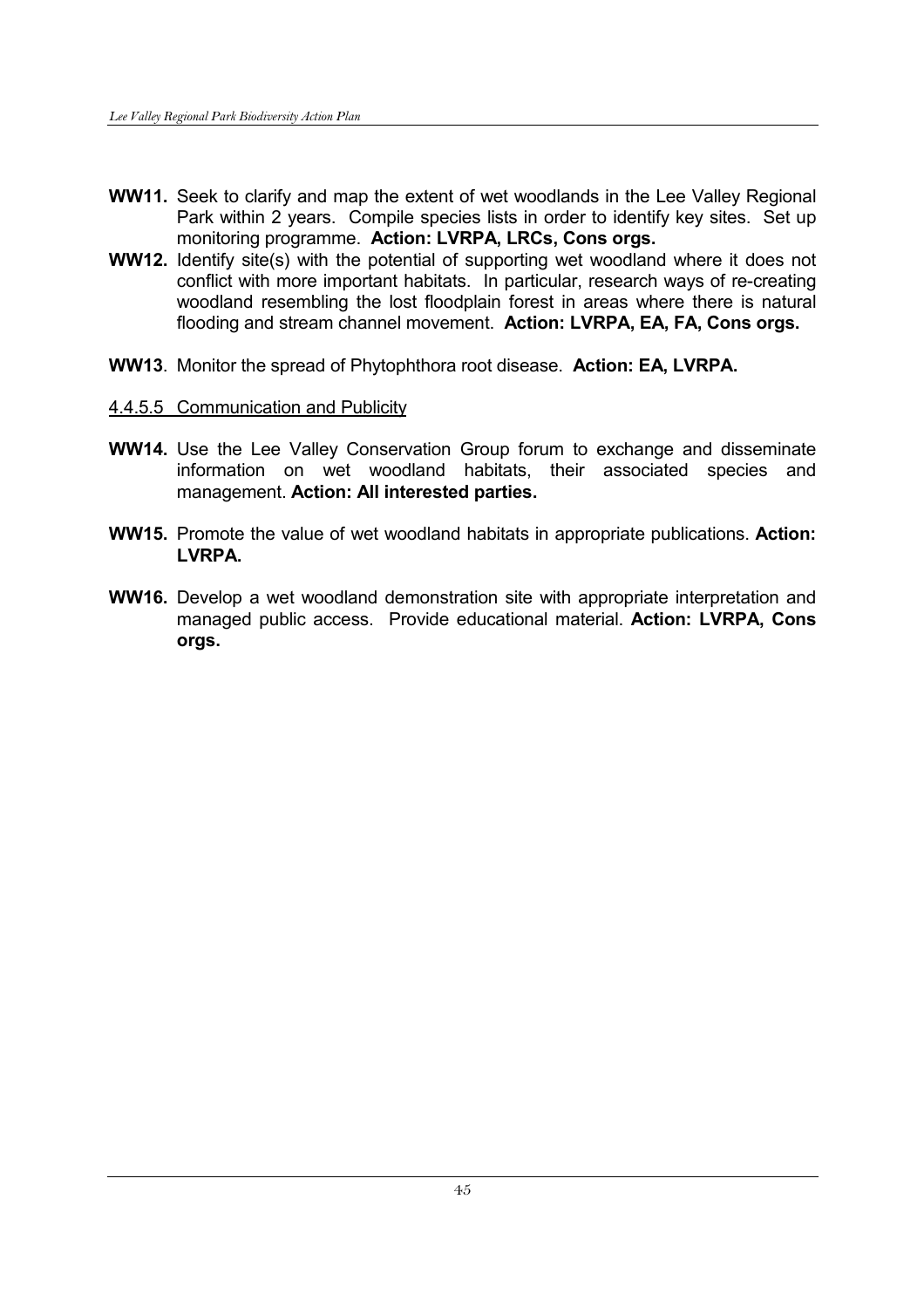# 4.5 URBAN HABITATS ACTION PLAN

## 4.5.1 Current Status

Urban habitats can be divided into a number of categories. These include:

- 1. encapsulated countryside areas of semi-natural habitat which persist in the urban area from a more rural past;
- 2. managed greenspace those areas managed for recreation or amenity such as gardens, parks, school grounds and roadside verges;
- 3. naturally regenerating habitats and "urban commons" areas of disturbed ground or non-natural substrate which develop their own self seeded plant and animal communities; and
- 4. urban wetlands urban rivers and watercourses, ponds and lakes.

The effect of human activity in the Lee Valley is such that most habitats could now be considered as urban. However, this plan will deal with areas of managed greenspace and the range of naturally regenerating post-industrial habitats which are so typical of the area. These are described below.

The power stations of the Lee Valley have left their legacies in the form of dumps of pulverised fuel ash (PFA), the residue remaining following the combustion of coal. This waste material was deposited in a number of locations along the valley floor. The unweathered PFA has a high Boron and salt content, a high PH and minimal nitrogen. It therefore forms a highly stressful environment for many plants. However the communities that develop are distinctive and notable. Initially bare, the PFA is usually covered with a swarm of marsh and spotted orchids after a few years, often with associated fen vegetation. This succeeds to carr woodland with glades of orchids.

A number of industrial buildings, some now redundant, form distinctive habitats. These vary from fern-covered crumbling remains of old water mills and weirs to both used and disused water treatment works. Currently operational treatment works attract large numbers of feeding birds while disused sites show vegetational succession through unusual substrates.

Naturally regenerating post-industrial habitats are frequent in the Lee Valley. Such sites, often seen as wasteland (in an economic, not an ecological sense), are colonised by a distinctive flora made up of a diverse selection of ruderals (such as arable weeds) and introduced species. The succession generally passes through tall grassland and scrub phases before, if allowed, secondary woodland takes over. This succession may however be slow on these nutrient-poor, dry and stressful habitats. Recent studies in several urban areas is demonstrating the great potential of these habitats for certain invertebrates.

The remaining PFA areas, totalling around 12 Ha in area, are at Cheshunt gravel pits, Sewardstone Marsh and Rye House Power Station (although the latter site is just outside the Park boundary). Currently operational sewage treatment works occur at Rye Meads,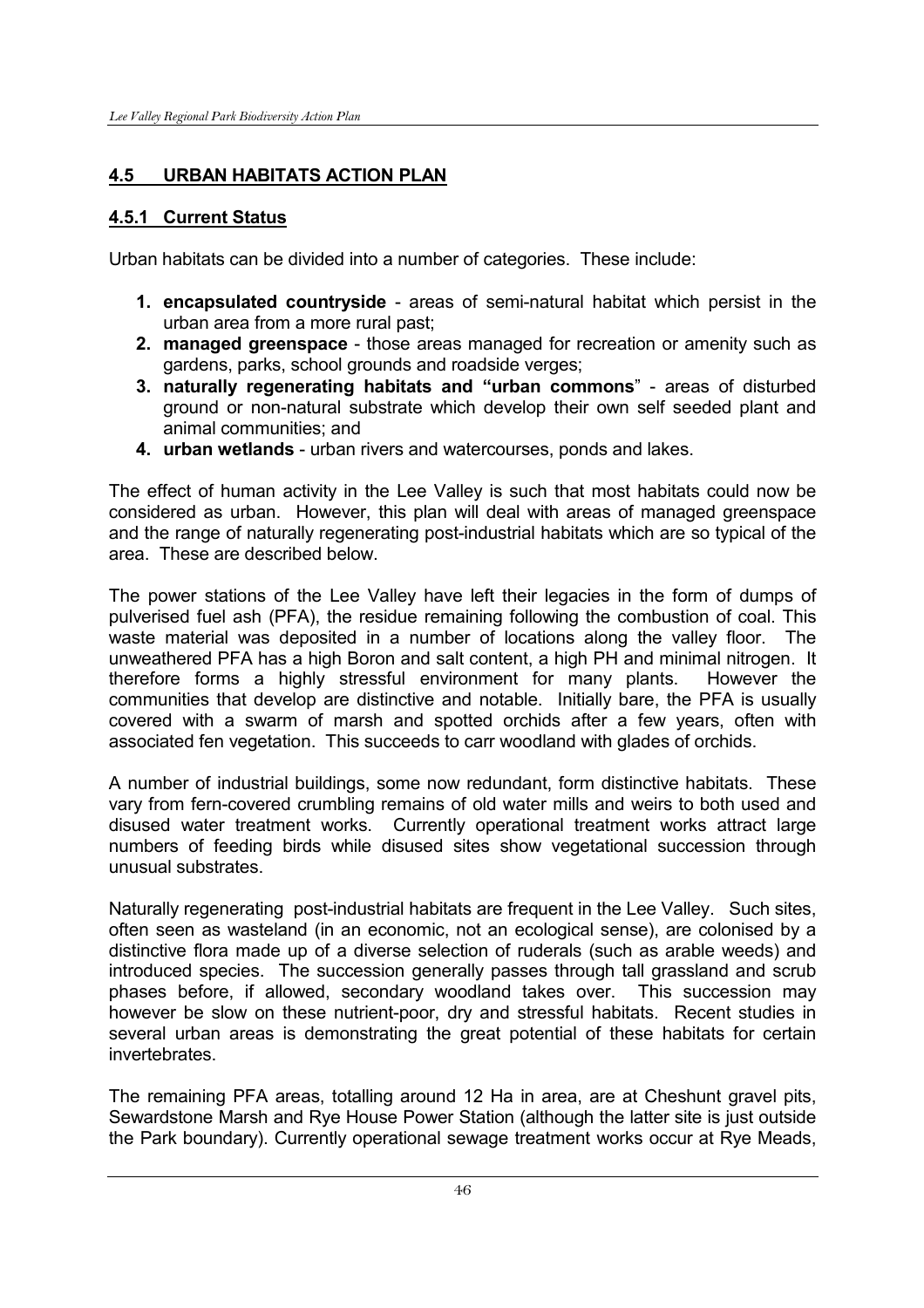Rammey Marsh (soon to be made redundant) and Deephams. Disused water treatment works occur at the Middlesex and Essex Filter Beds. Important brickworks occur at Waltham Abbey and Broxbourne. While remains of industrial sites occur throughout the valley most are to be found in the more urbanised south. Of particular note are the riverbank and canal towpath margins, which support an unusual and distinctive flora, and the restored land at Bully Point.

Associated species are many and varied. Of particular note on PFA are the swarms of Early Marsh, Southern Marsh and Common Spotted Orchids although many other species typical of marsh or fen habitats are to be found. Interesting invertebrate communities have been recorded on such habitats elsewhere but there is little data from the Lee Valley. The operational sewage treatment works provide feeding opportunities for large numbers of wagtails, finches and wading birds, while the disused Middlesex Filter Beds exhibit classical wetland succession in miniature, supporting several scarce wetland species for that area of London. Another urban wetland of note are the rich waterside communities of the "Paddock" at Tottenham. Old brickwork supports ferns and mosses while the monastic remains at Waltham Abbey host one of the few remaining local colonies of Rue-leaved Saxifrage. Old walls at Markfield Recreation ground support the nationally scarce wall Bedstraw and regionally scarce Rusty Black Fern. Postindustrial habitats in general support an interesting range and association of species, frequently with a high percentage of non-native species and hybrids. Commoner species include clovers, trefoils, plantains, bent grasses and Buddleia, scarcer introductions include Mexican Tea, Warty Cabbage, Sumatran Fleabane, Thorn-apple, Flax and Marijuana. Several of these are well established alongside canal towpaths in the south of the Park, including a colony of Greek Dock alongside the River Lee Navigation at Tottenham Marshes.

The extent of urban habitats of nature conservation importance will be assessed and mapped as part of this Action Plan (Action U8).

# 4.5.2 Current factors affecting the habitat

The main factors affecting urban habitats are:

- "improvement" or reclamation of naturally regenerating sites through the use of top soil and planting schemes;
- over-tidiness and simplification of management of urban parks/grasslands leaving less room for wildlife;
- infill development causing direct destruction of habitat; and
- pollution.
- dumping of rubbish and vandalism are aspects of the often negative public perception of many urban sites.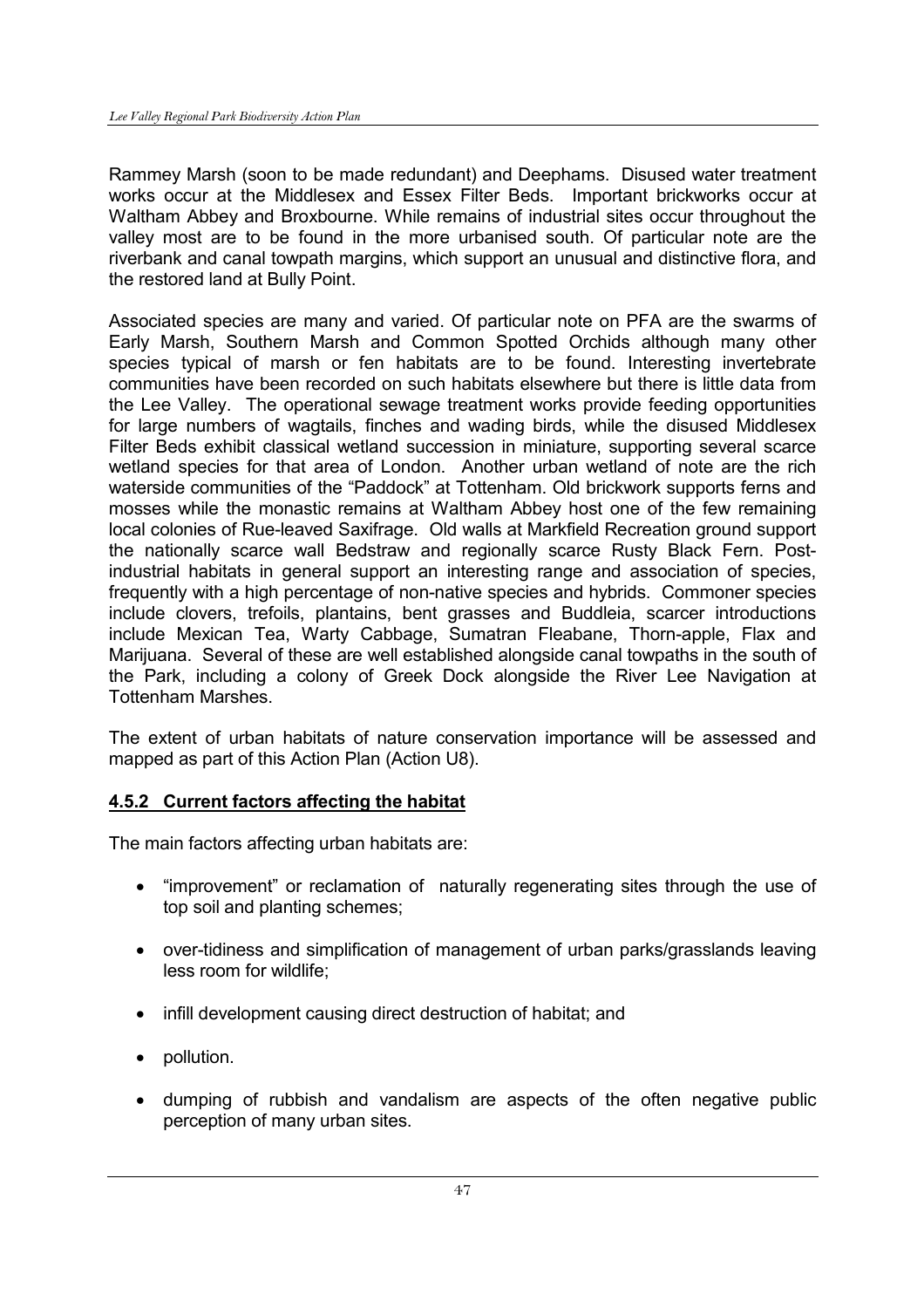# 4.5.3 Current action

## 4.5.3.1 Legal Status

Some protection may be given to urban habitats if they are designated as Nature Reserves (such as Bully Point and the Middlesex Filter Beds). However, for the majority of urban sites protection comes from outside conservation legislation, notably through planning policies in local plans.

## 4.5.3.2 Management Research and Guidance

A number of grant aid schemes are aimed at enhancing urban wildlife habitats, especially where local communities are involved.

Urban habitats have considerable potential for local communities to take part in enjoyable activities which benefit nature conservation and enable them to take action for the local environment. The framework provided by Local Agenda 21 is appropriate and important.

Research into the use of social criteria in the evaluation of local wildlife sites that function as green links' into communities is being undertaken. Relevant criteria may include accessibility, availability of alternative sites, current use, aesthetic value, social value (range of users), physical value (walking, jogging, children's play, site management etc), educational value and sense of ownership.

The Lee Valley Regional Park Authority has considerable experience in managing urban habitats with examples of good practice at Middlesex Filter Beds and Bully Point. Other local examples include Old Ford Nature Reserve.

### 4.5.4 Action Plan Objectives and Proposed Targets

- To achieve sympathetic and appropriate management of all urban habitats of nature conservation significance within 5 years.
- To increase community involvement in managing urban habitats by establishing and supporting conservation volunteer groups.

# 4.5.5 Proposed action with lead agencies

### 4.5.5.1 Policy and legislation

U1. Devise and implement management policies for the various types of urban habitats. Action: LVRPA, Cons orgs.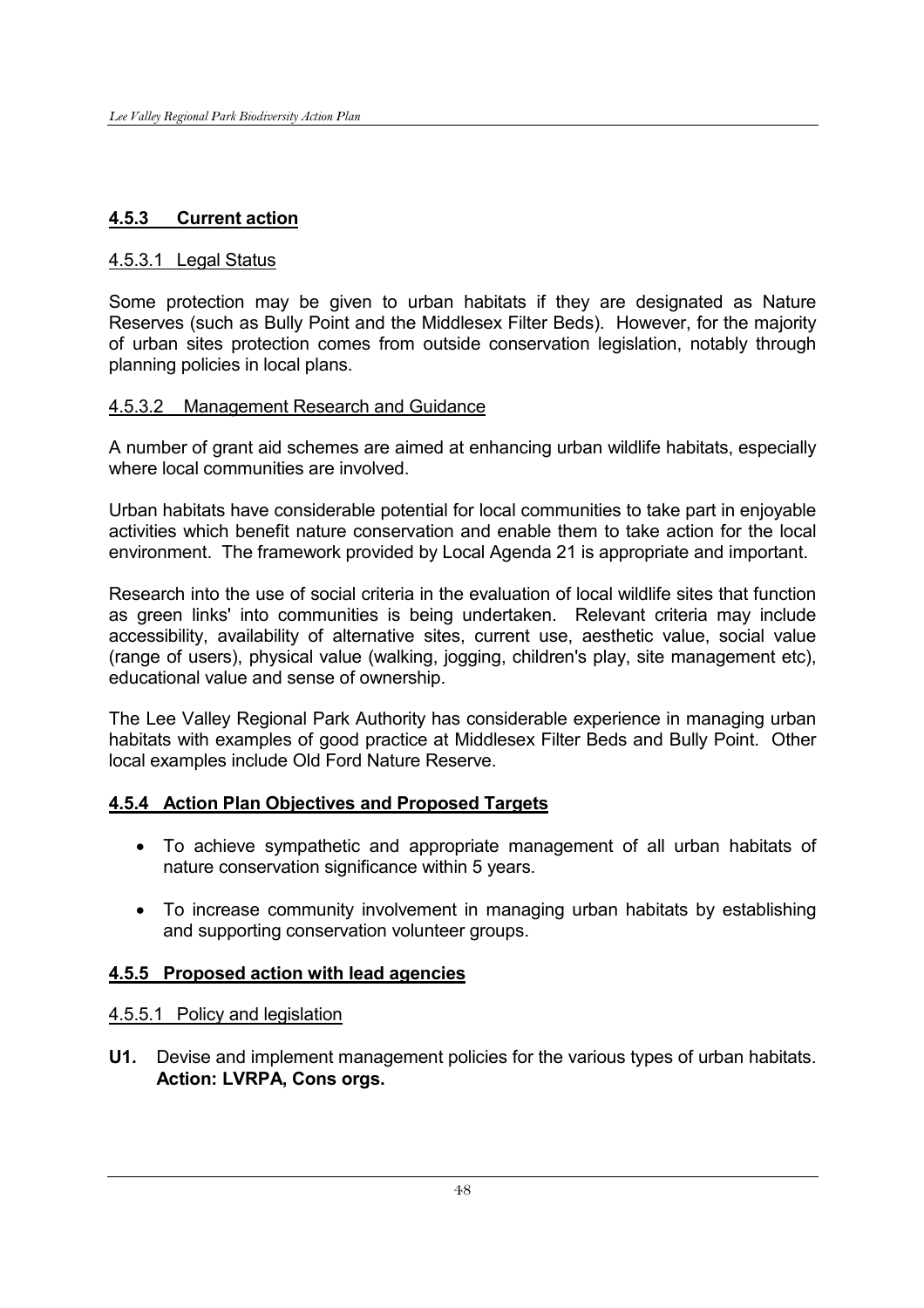- U2. Incorporate conservation objectives into the management of all managed greenspace, particularly amenity grasslands, parks and formally landscaped areas. Action: LVRPA.
- U3. Work with appropriate agencies to devise appropriate evaluation guidelines for urban habitats. Ensure all identified urban habitats of conservation importance are included in local plans. Local plans should also recognise the importance of site linkages, green networks and wildlife corridors. Action: LVRPA, LAs, LEU, Cons orgs.

#### 4.5.5.2 Site safeguard and management

- U4. Prepare or review management plans/statements for all urban habitats of conservation importance within 3 years. Review every 5 years. Action: LVRPA.
- U5. Continue management of PFA/orchid sites. Action: LVRPA.
- U6. Continue management/development of Essex and Middlesex Filter Beds. Action: LVRPA, Liaison group.

#### 4.5.5.3 Advisory

U7. Develop and use Lee Valley sites as examples of good practice in urban habitat management. Action: LVRPA.

#### 4.5.5.4 Future research and monitoring

- U8. Survey, evaluate and map all urban habitats of nature conservation importance within the Lee Valley Regional Park within 3 years. Action: LVRPA, LNHS, LWT.
- U9. Encourage recording and studies of the wildlife of urban habitats in the Lee Valley. Action: LVRPA, LRCs, NHS, Colleges.

#### 4.5.5.5 Communication and Publicity

- U10. Establish a "Conservation work parties" focus group to oversee development and support of groups within the Lee Valley. Action: LVRPA, BTCV, LNHS, Wildlife Trusts, LLP, Las, Countryside Management Service.
- U11. Expand and develop "events leaflet" to include practical conservation work parties in partnership with such groups. Action: LVRPA, BTCV, LNHS, Wildlife Trusts, Cons vols.
- U12. Promote urban habitats as an educational resource and inform local communities about local wildlife in the context of the wider environment. Action : LVRPA, LAs.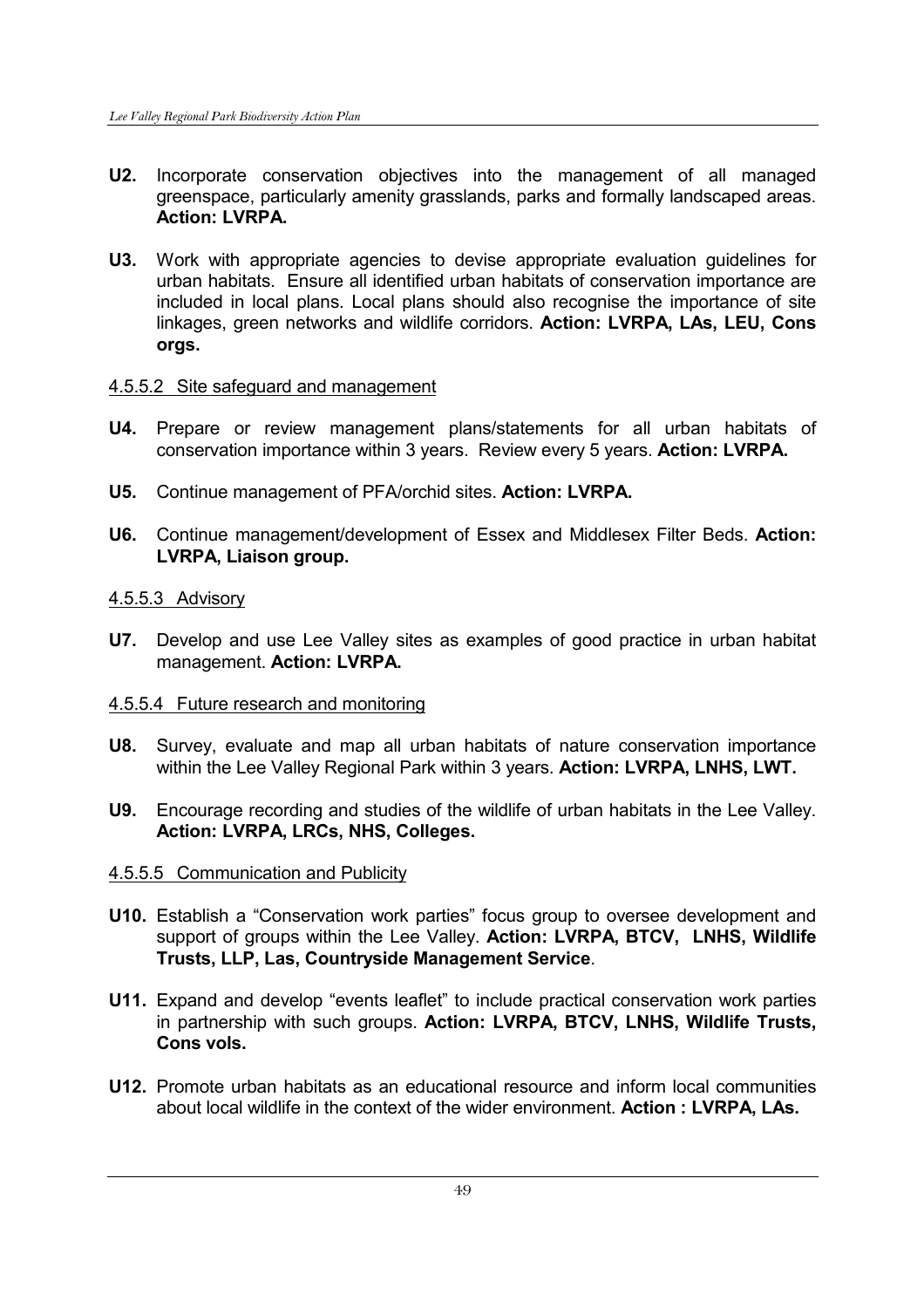U13. Use the Lee Valley Conservation Group forum to exchange and disseminate information on urban habitats, their associated species and management. Action: All interested parties.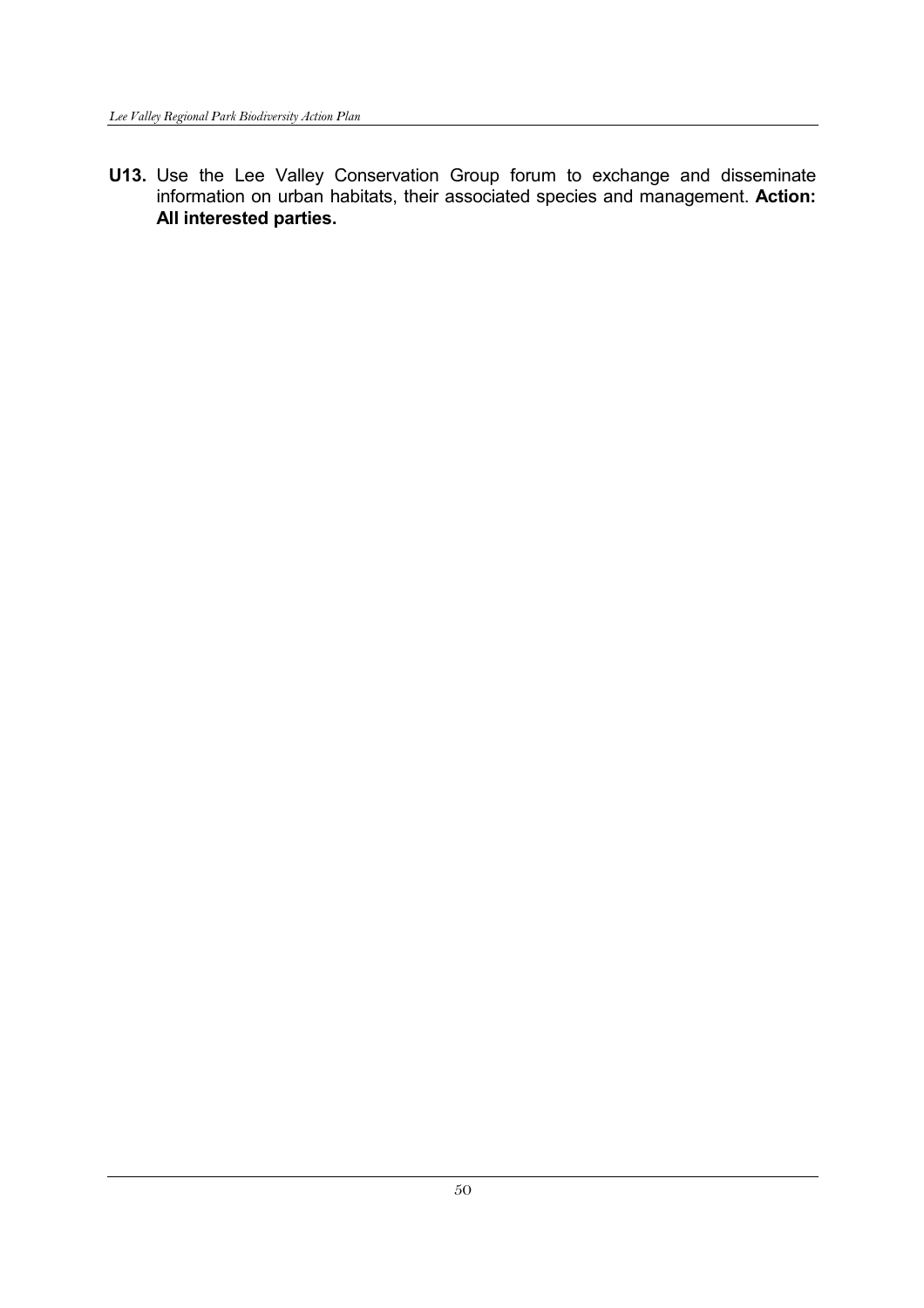# 5. SPECIES ACTION PLANS

# 5.1 OTTER

(Based on a draft Otter action plan for Hertfordshire)

# 5.1.1 Introduction

As a 'top predator' the Otter Lutra lutra is naturally scarce and also highly sensitive to the health of the whole ecosystem that supports it. As such, the Otter is an important indicator species in riparian habitats. As recently as the 1950s it was widespread. However, a significant decline in numbers took place in the 1960s and 1970s, which was attributed to the use of persistent organochlorine pesticides, especially Dieldrin and Aldrin. While other factors are likely to have been involved, such as habitat loss, the detailed reasons for decline are not fully understood.

The Otter has high public appeal. Otter-related events generally attract much attention. The value of such an animal in raising awareness generally about nature conservation, and the water environment in particular, is considerable.

# 5.1.2 Current Status

National surveys showed an actual or effective extinction over most of the Midlands and south-eastern counties as numbers reached an all time low in the 1980s. Otters became extinct in Lee Valley in the early 1970s. Viable populations remained in Scotland, Wales and south-west England. This decline also occurred on the continent and the UK populations are one of the best left in Europe.

Recently there has been an encouraging expansion in range and (probably) numbers, notably from the south-west. However, expansion has been mainly from the regions least affected by decline, other areas such as Yorkshire and Northumberland have not shown the same trends.

The re-introduction of Otters to former haunts has also taken place in recent years, notably in East Anglia. In Hertfordshire 6 Otters were re-introduced to 2 sites (including one in the Lee Valley Regional Park) in 1991/92 by the Otter Trust. Their subsequent movements were monitored by the Wildlife Trust and the Herts Mammal Group. Currently it is known that these animals have bred at least once, at Rye Meads in 1995, and that Otters are still present along the valleys of the Stort and in the Lee Valley Regional Park from Ware down to Waltham Abbey.

# 5.1.3 Current factors causing loss or decline

Water quality. Pollution of water courses is thought to be a major issue. Polychlorinated biphenyls (PCB's) incorporate a wide range of substances which may act as pollutants.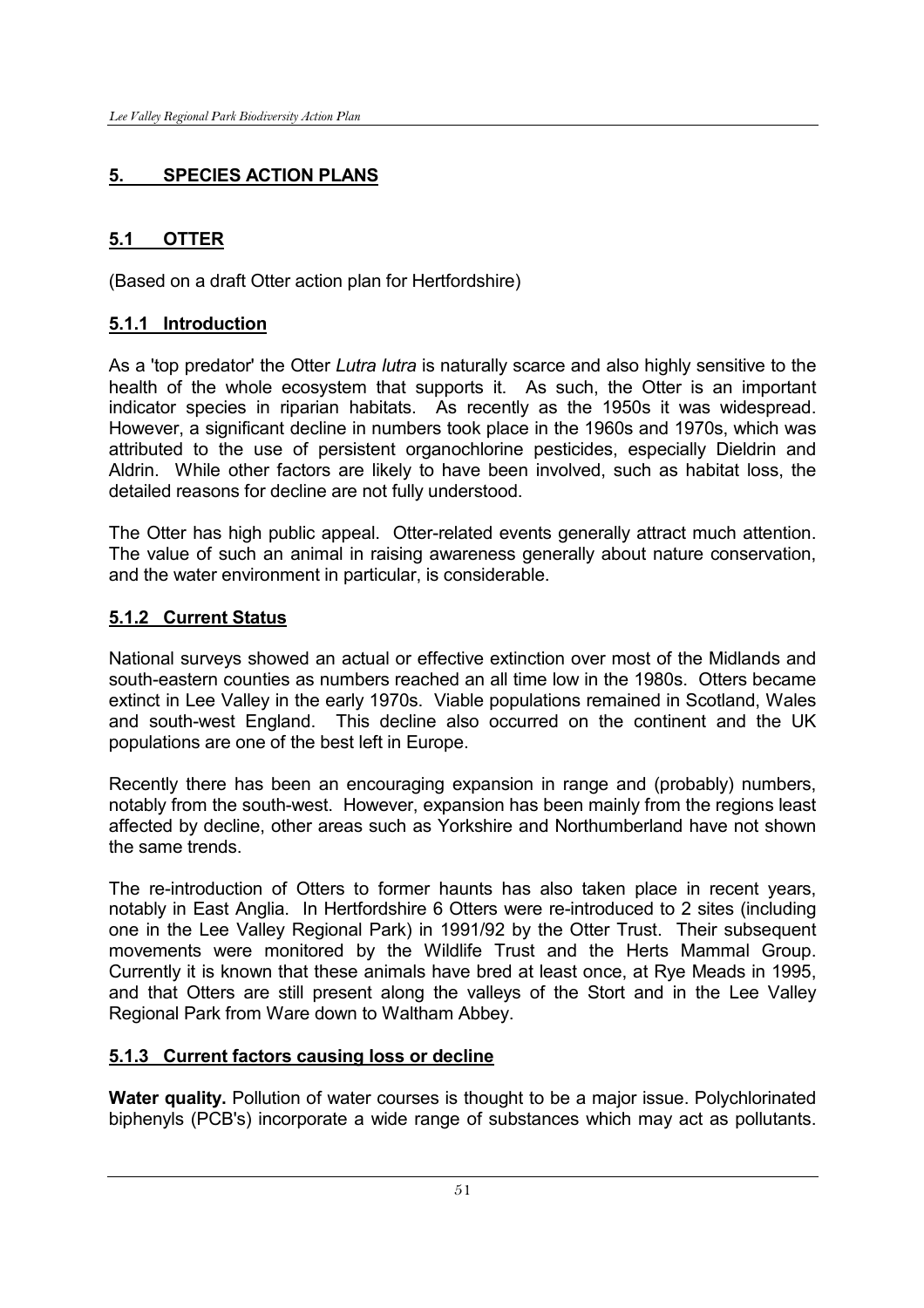The complex way they interact in the aquatic environment, and with Otters, is still poorly understood.

Insufficient food. Insufficient prey (low fish stocks) associated with poor water quality and poor river habitat quality may be appropriate in some areas.

Loss of habitat. Impoverished bankside features needed for breeding and resting, due to the continuing loss or degradation of wetland habitats, is likely to be a contributory factor.

Accidental death. Incidental mortality, primarily by road deaths but also by drowning in fish/eel traps, forms a significant issue in some areas.

## 5.1.4 Current action

The Otter is protected under the Wildlife and Countryside Act 1981 (Schedule 5) and is listed on Annexes 2a and 4a of the EC Habitats Directive, Appendix 2 of the Bern Convention and Appendix 1 of CITES.

The JNCC has prepared a "Framework for Otter Conservation in the UK 1995-2000".

National Surveys have been conducted at 5-7 year intervals and may be repeated in the future. Local surveys by Wildlife Trusts and others have established the present distribution and the potential for future spread.

Practical conservation management (eg river enhancement schemes, creation of logpiles and artificial holts) is in progress. Corporate responsibility for Otter Conservation and management has been accepted and acted upon by the Environment Agency - formerly the National Rivers Authority (NRA). In Hertfordshire, the NRA and BT supported an Otter Habitat Project from 1991-3 which surveyed river catchments in the county and drew up a priority list of river enhancement schemes.

Releases of captive bred Otters have successfully reinforced fragmented wild populations in East Anglia and Yorkshire, although success elsewhere is unproven and the whole issue of releasing Otters has become controversial. Research on the implications of heavy metal and PCB contamination in fish and the wider environment is in progress.

A draft Otter action plan has been prepared for Hertfordshire. Its objectives include achieving a viable local population within 10 years through a combination of species protection and habitat enhancement.

### 5.1.5 Action Plan Objectives

- To maintain the existing released Otters population thus supporting the wider objectives of achieving a viable population in Hertfordshire river catchments.
- To create a rolling programme of river enhancement schemes and incorporate action for Otters in all relevant local management plans.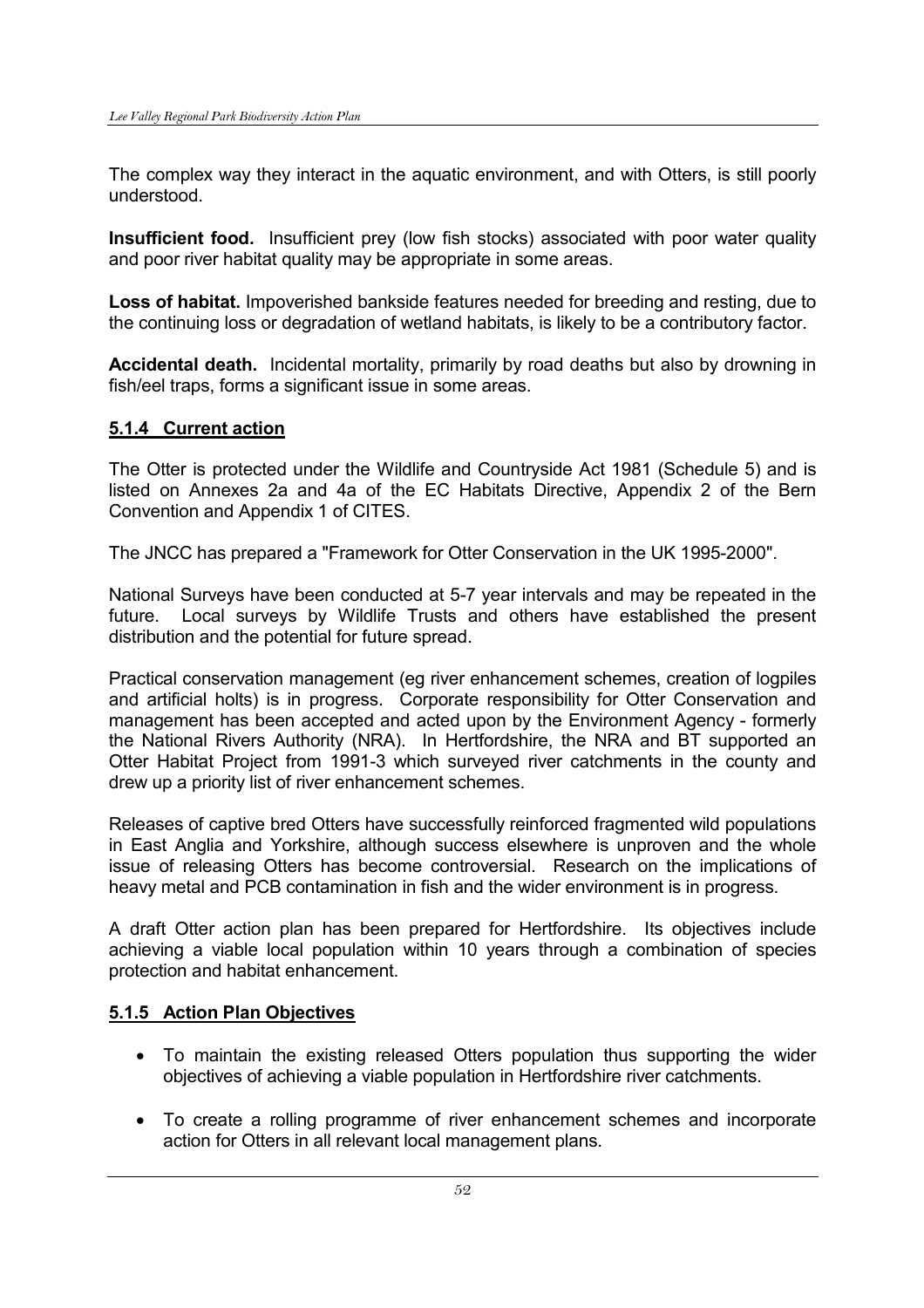# 5.1.6 Proposed Action

#### 5.1.6.1 Policy and legislation

- O1. Ensure all sites regularly used by Otters are recognised and protected in Local Plans of riparian boroughs. At the same time endeavour to strengthen river corridor policies where appropriate. Action: LAs, LRCs, Wildlife Trusts.
- O2. Ensure adequate recognition of the nature conservation value of the valley, and particularly rivers and Otters, is included within the Lee Valley Regional Park Plan. Action: LVRPA.
- 5.1.6.2 Site safeguard and management
- O3. Seek to include action for Otters in the Lower Lee Catchment Management Plans. This will include specific river enhancement projects including specific features for Otters. Action: EA.
- O4. All management plans to consider the requirements of Otters and to implement actions if appropriate. Action: Land managers.

#### 5.1.6.3 Species management and protection

O5. Attempt to reduce accidental deaths by identifying key sites for the provision of features such as road underpasses, Otter ramps or ledges under bridges, or similar. Present list to the Environment Agency for consideration. Action: Wildlife Trusts, NHS, EA, Highway Authorities.

### 5.1.6.4 Advisory

- O6. Use the Lee Valley Conservation Group forum to exchange and disseminate information on Otters and river conservation. Action: All interested parties.
- O7. All land managers operating within the Park to be aware of the requirements of Otters and the aims of this plan. Meeting/training seminars to be arranged as appropriate to keep up with new ideas/techniques. Action: Land managers, EA, Wildlife Trusts.

### 5.1.6.5 Future research and monitoring

- O8. Monitoring of the movements of the released Otters to be continued in a coordinated manner. All records to be passed to the county mammal recorder. Action: NHS, Wildlife Trusts, LRCs.
- O9. Collate information on prey productivity, biomass and pollutant levels and link to national research. Action: UH, colleges, EA.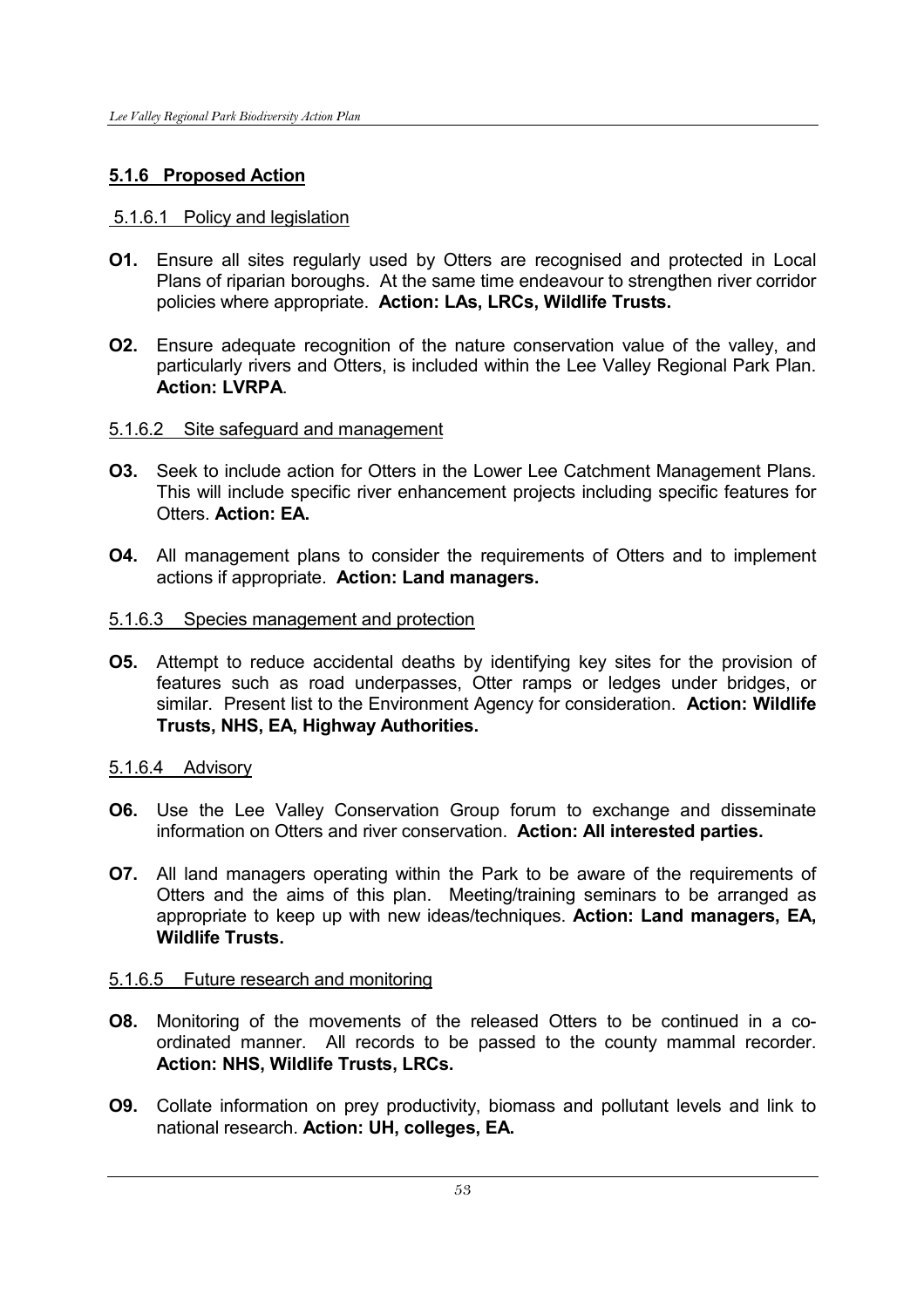- O10. Study the diet of the released Otters. Action: UH.
- 5.1.6.6 Communications and publicity
- O11. Progress reports on the released Otters to be sent at least once every 2 years to all interested parties. Action: HMWT, NHS.
- **O12.** Use this popular species to publicise the importance of water quality and riparian habitats to biodiversity, through events, press releases and articles. Action: LVRPA, EA, Wildlife Trusts.
- O13. Develop interpretative programmes and media to communicate Otter and river conservation to the public. Action: LVRPA, EA, Wildlife Trusts.
- O14. Develop education courses for schools and colleges on the topic of river and Otter conservation. Action: LVRPA.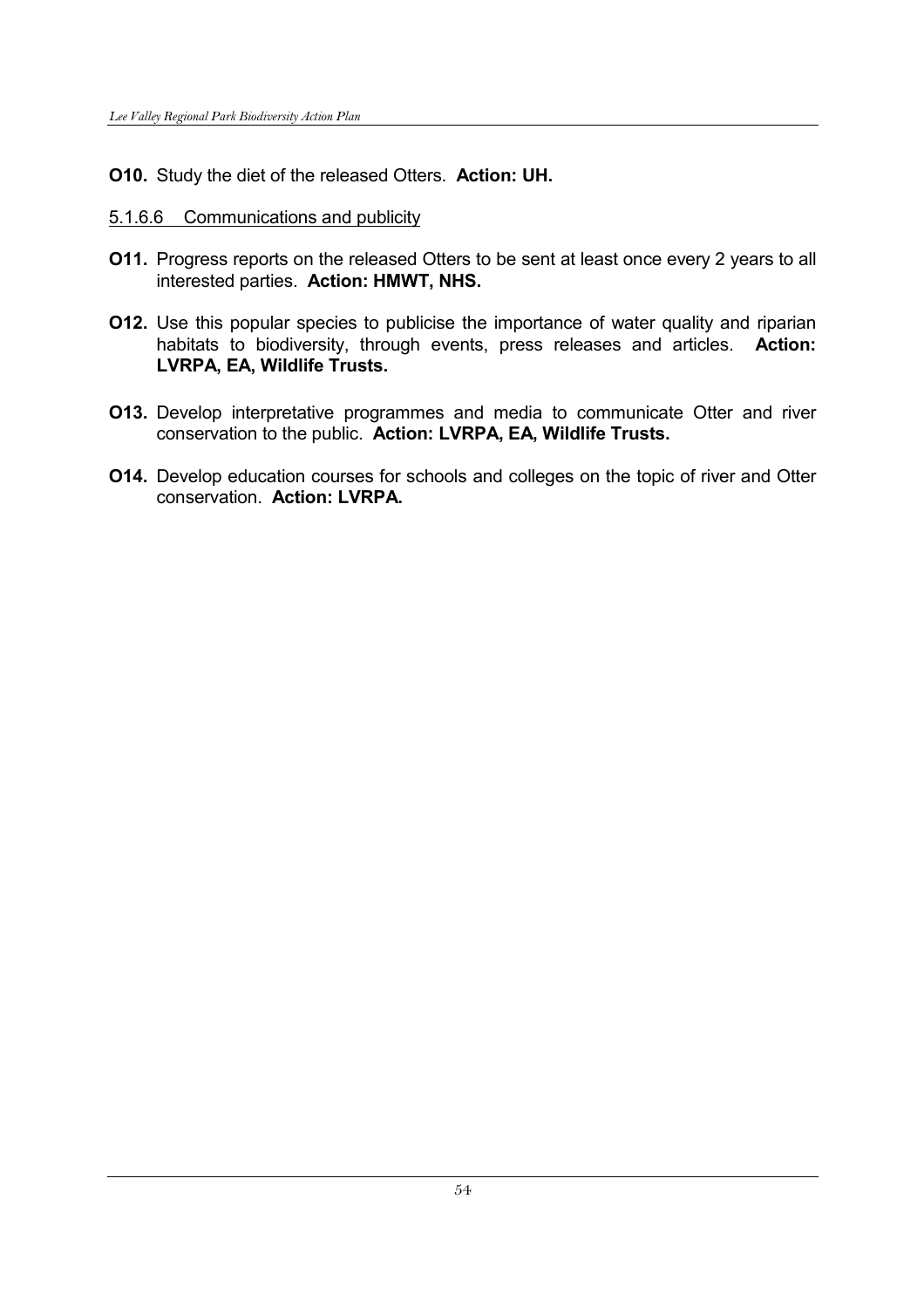# 5.2 BITTERN

(Summary of plan prepared by the Lee Valley Conservation Group)

# 5.2.1 Introduction

Bitterns Botaurus stellaris are secretive birds which are confined almost entirely to lowland

marshes dominated by Common Reed. They feed predominantly on fish (notably eels) but they also take a wide variety of other foods such as amphibians, insects, small birds and mammals. The males advertise their territories by a characteristic deep booming noise which allows the breeding population to be well known.

Up to the 17th century Bitterns were widespread throughout England but land drainage and hunting led to a steady decline. By the 1880s they were extinct as a breeding species in this country. They recolonized in the early 1900s. At that time there were estimated to have been around 80 booming males. Since then there has been a steady decline linked to the loss of suitable habitat.

In the winter the resident population is increased by the arrival of birds from the continent. The size of the influx is dependent on the severity of the weather but is never great. The total wintering population is generally less than 100 birds.

Nature conservation organisations have given a high priority to efforts to arrest and then reverse the decline. English Nature, the RSPB and others are putting a great deal of effort into managing existing breeding sites for Bitterns and the creation of new sites. The Lee Valley is particularly important for wintering Bitterns and has the potential to make a significant contribution to their conservation. It regularly supports 3 or 4 Bitterns throughout the winter and it could with appropriate management support breeding Bitterns.

# 5.2.2 Current Status

The total European population of Bitterns was estimated to be 2500-2700 pairs in 1976. There was a 30-50% decline after the 1978/79 winter. Bittern numbers appear to be declining in 17 countries, stable or fluctuating in 9, and increasing in only 3. In the UK the Bittern is a declining, localised and rare breeding species. Breeding pairs are confined almost entirely to lowland marshes in Norfolk, Suffolk and Lancashire. In 1996 there were only 22 booming males and by 1997 the total had dropped to 14. Numbers are boosted in winter by continental immigrants when between50 and 100 birds are recorded each year.

Records published in the annual London Bird Report and Birds of the Lee Valley show that until the late 1960s the Bittern was an irregular visitor to the Lee Valley. During the 1970s between 1 and 2 birds wintered in the Lee Valley below Ware, with the same pattern during the 1980s.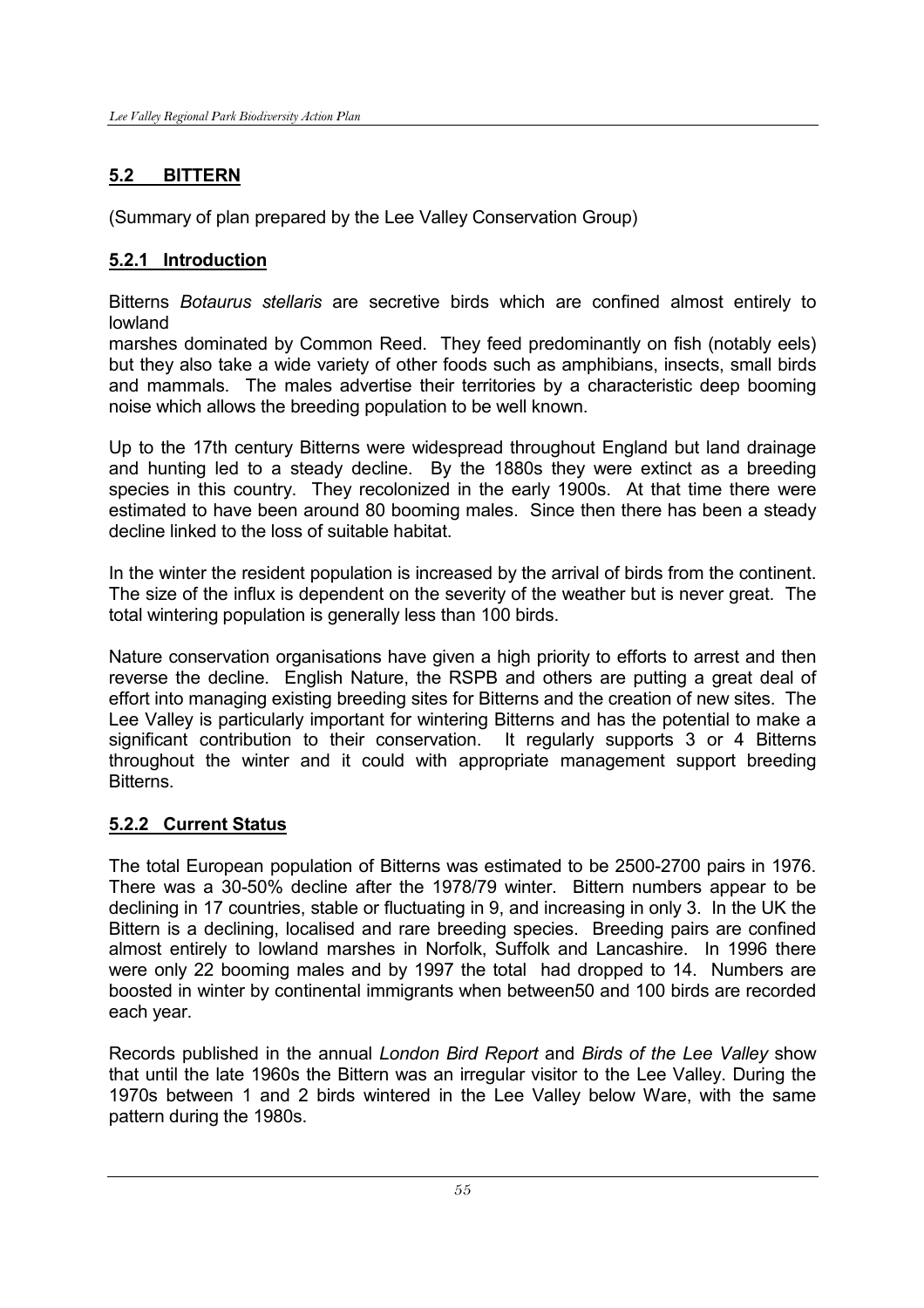Exceptions to this were extremely harsh winters such as 1978/79 and 1981/82 when 7 and 6 birds were recorded. Since 1991 the number of wintering Bitterns has increased with 4 or 5 birds present in recent winters, and 5 to 7 in 1995/96.

In recent years the majority of records have come from Rye Meads/Rye House Marsh and

Cheshunt gravel pits - particularly 70 Acres Lake where up to 4 birds have been present at one time. The largest areas of reedbed in the Lee Valley are at Rye Meads and one would expect this to be a favoured area. The birds feed extensively in the reed fringes of the sewage treatment lagoons and in ditches around the lagoons. During the day they roost in the larger reedbeds of the Herts and Middlesex Wildlife Trust nature reserve or the RSPB Rye House Marsh reserve.

## 5.2.3 Current factors causing loss or decline

Loss of habitat. The quantity of reedbed is declining. Surveys indicate only 5000 hectares of reed in the UK and only 53 sites greater than 20 ha. Increased awareness, conservation and protection in recent years has not stopped the decline. There has been a loss of 5-10% in England over the last decade and further losses are predicted. The main causes have been uncontrolled natural succession leading to drier habitats, conversion to grassland by grazing, and salt water incursion due to the failure of sea defences.

In the Lee Valley the situation is slightly different in that the major loss of reed is historical. In recent years small reedbeds have developed around wet gravel workings but these are now under threat. The total area of reedbed is only about 12 hectares.

Declining reedbed quality. The quality of reedbed is also declining. If Bitterns are indicators of reedbed quality, then 19 out of 30 sites nationally which have held Bitterns are no longer of sufficient quality. The principal cause appears to be natural vegetation succession leading to drier and /or more wooded habitat, and a lack of management to control it. Few of the reedbeds in the Lee Valley are in ideal management regimes.

Water quality. Water quality is also important. Eutrophication (high levels of nutrients) can cause reed die-back and problems of rehabilitation. High nitrate and phosphate cause the breakup and degeneration of floating reed-mats, and lead to anoxic (without oxygen) sediments which do not support food or reed colonisation. Algal blooms can decrease feeding efficiency because of turbidity (cloudiness) and direct fish kills. Pollution which contaminates their food may also contaminate Bitterns.

Other factors. Other factors which may affect Bitterns include hard weather, excessive water abstraction, persecution and egg collecting.

### 5.2.4 Current Action

Bitterns and reedbeds are given high priority for action within "Biodiversity: The UK Steering Group Report", which includes costed action plans for both.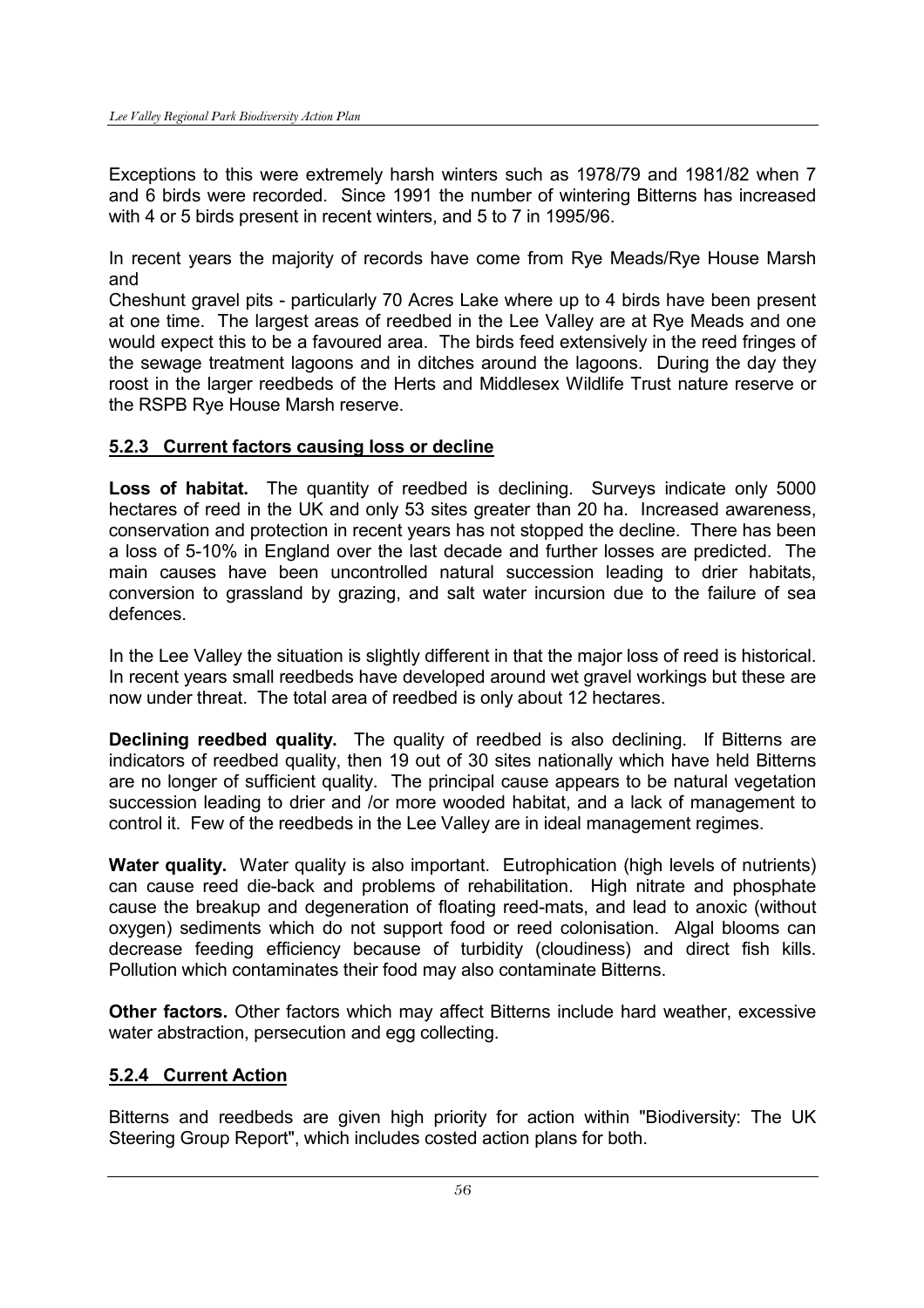English Nature has a Species Recovery Programme for Bitterns. Key actions are to improve the management of existing reedbeds and to encourage the creation of new, large reedbeds.

The RSPB has a species action plan for Bitterns and a habitat action plan for reedbeds.

The Lee Valley Conservation Group have prepared a Bittern Action Plan for the Lee Valley. The principal partners in this plan are the RSPB, the Lee Valley Regional Park Authority, The Wildlife Trust, English Nature, Thames Water Utilities and the Environment Agency. This Bittern action plan for the Lee Valley is a summary of the full plan.

## 5.2.5 Action Plan Objectives

To maintain all existing reedbeds by appropriate management.

To complete site management plans/statements for all reedbeds.

To produce at least 2 large reedbeds complexes by creating 10 ha at Cheshunt gravel pits and 10 ha at Rye Meads within 5 years.

To increase the number of small reedbeds by creating a total of at least 5 ha at other sites.

To increase the number of wintering Bitterns to 10 within 10 years.

To increase the number of regular wintering sites to 4 within 10 years.

To attract at least 1 booming male within the next 10 years.

### 5.2.6 Proposed Action

Policy and Legislation

- B1. Support Special Protection Area status for the SSSIs within the Lee Valley Regional Park which have been designated specifically for their wildfowl and wetland interest. Promote designation of the SPA during the re-consultation phase. Action: All interested parties.
- B2. Ensure adequate recognition of the nature conservation value of the valley, and particularly Bitterns and reedbeds, is included within the Lee Valley Regional Park Plan. Action: LVRPA.

Site safeguard and management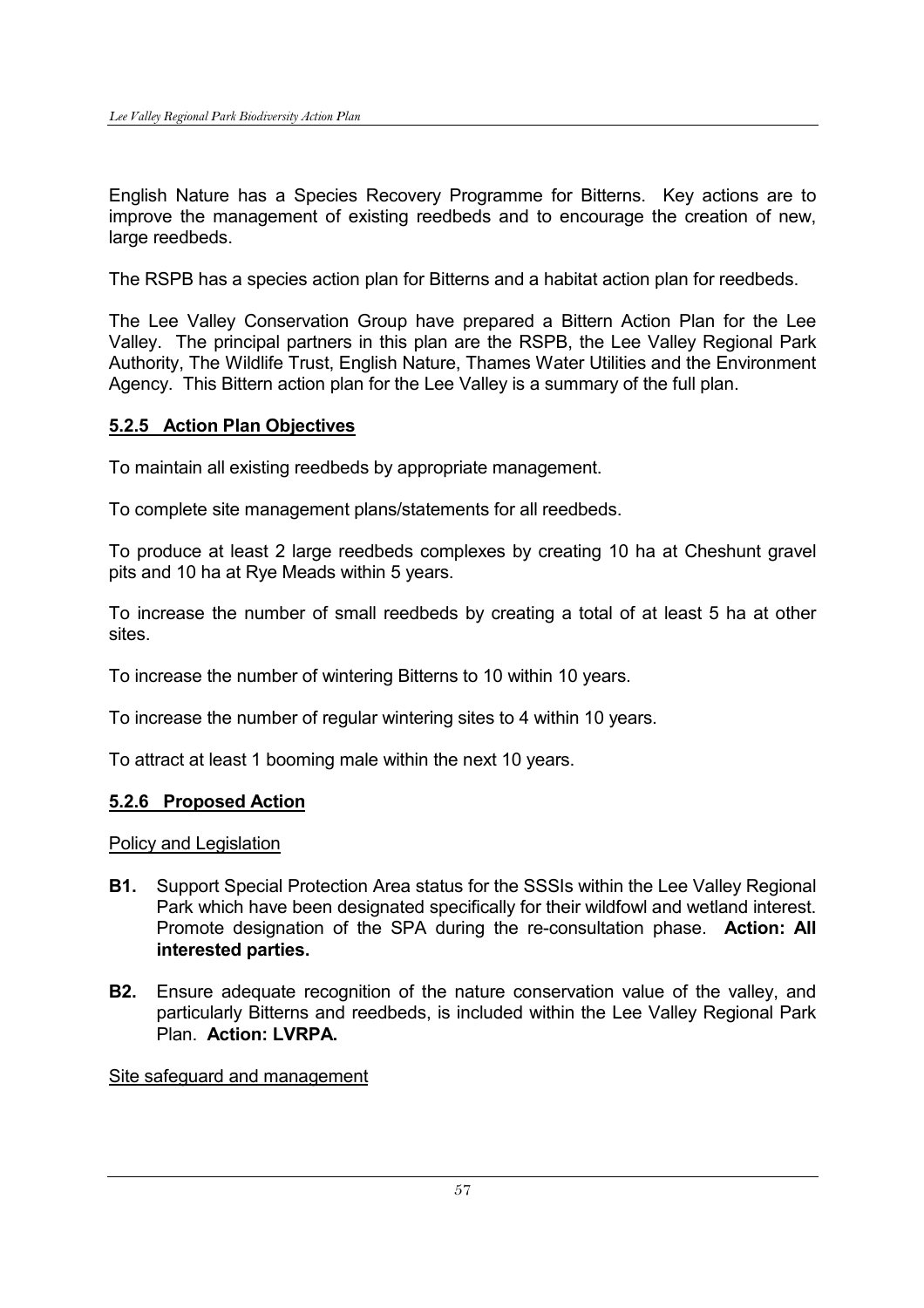- B3. Continue active management to maintain and enhance reedbeds in existing nature reserves at Rye Meads and Amwell, in a condition suitable for Bitterns. Action: HMWT, RSPB, SASAG.
- **B4.** Continue active management to maintain and enhance reedbeds on Lee Valley Regional Park sites in a condition suitable for Bitterns. Action: LVRPA.
- B5. Extend existing reedbeds wherever possible. Action: All reedbed landowners/ managers.
- B6. Create new reedbeds, particularly at Rye Meads and Cheshunt. Action: EA, LVRPA, HMWT, RSPB.
- B7. Carry out an assessment of each existing reedbed to determine appropriate condition and management. There is a need to have drier reedbeds as well as the wet reedbeds preferred by Bitterns. An assessment should be carried out for each existing reedbed, the most appropriate condition for each decided, and management planned accordingly. Action: LVCG.
- B8. Complete management plans/statements for all reedbeds. Action: All reedbed managers.

#### Advisory

- B9. Use the Lee Valley Conservation Group forum to exchange and disseminate information on Bitterns and reedbeds. Action: All interested parties.
- B10. Distribute the Lee Valley Bittern Action Plan report and updates to all relevant interest groups, landowners/managers, including statutory bodies, County Councils, District Councils, Parish Councils, LVRPA members and the Lee Valley Anglers Consortium. Action: LVCG.

#### Future research and monitoring

- B11. Monitor and collate all records of Bitterns. Action: LVCG, NHS.
- **B12.** Carry out research into the feeding ecology and habitat preferences of Bitterns in the Lee Valley. Action: UH.
- **B13.** If it proves feasible, to colour-ring and radio-tag Bitterns in the Lee Valley, to investigate their movements and use of sites within the valley. Action: RMRG.

#### International

**B14.** Liaise with appropriate bodies on maintenance of summering habitat, if the origins of Bitterns wintering in the Lee Valley can be ascertained. Action: RSPB.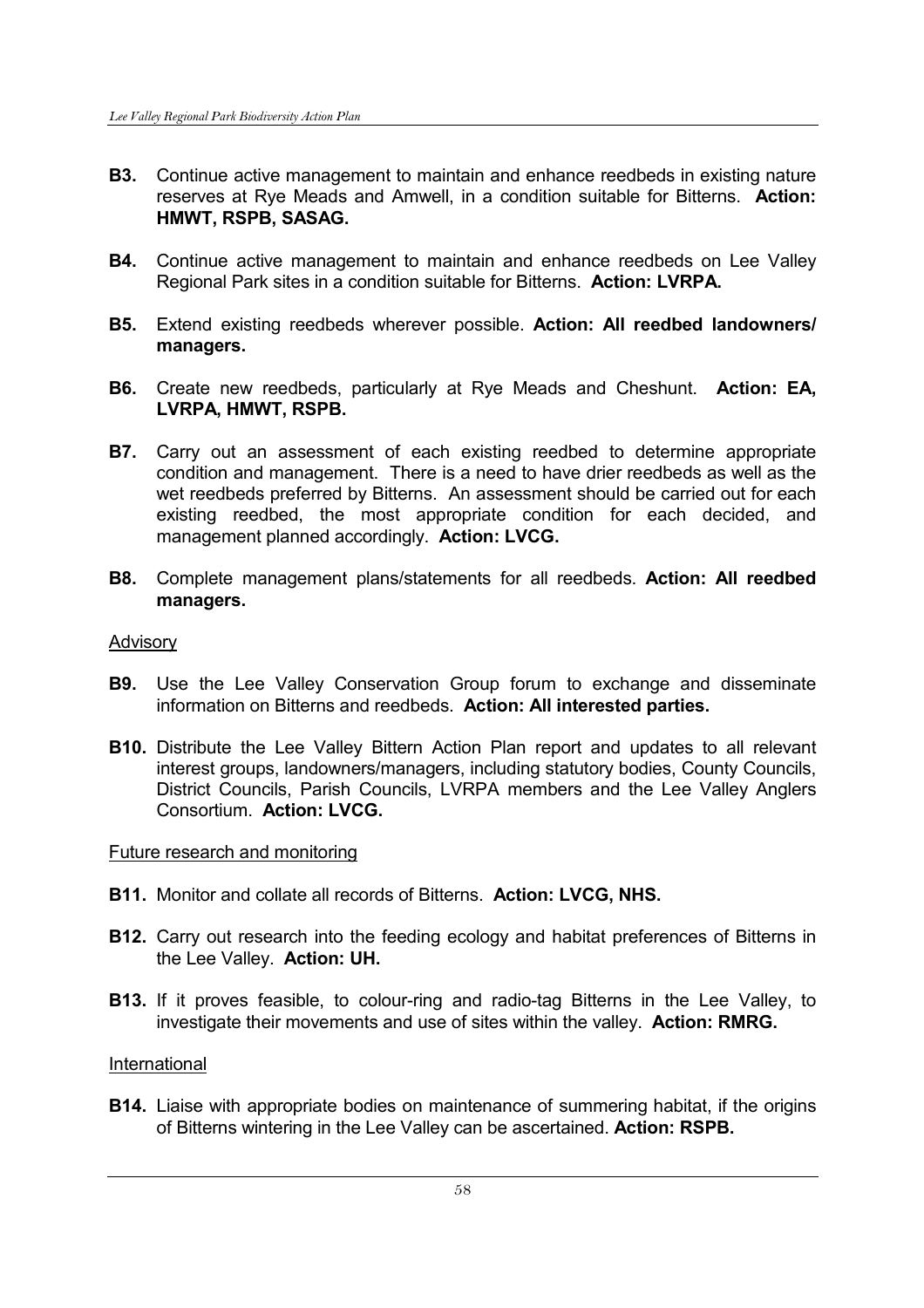#### Communication and publicity

- B15. Issue regular press releases on the progress of Bittern projects. Action: RSPB, HMWT, LVRPA.
- B16. Maintain a Bittern Watch Point at Cheshunt pits as a joint LVRPA/RSPB project. Action: LVRPA, RSPB.
- B17. Develop interpretative programmes and media to communicate reedbed and Bittern conservation to the public. Action: RSPB, LVRPA.
- B18. Develop education courses for schools and colleges on the topic of Bitterns and reedbed conservation. Action: RSPB, LVRPA.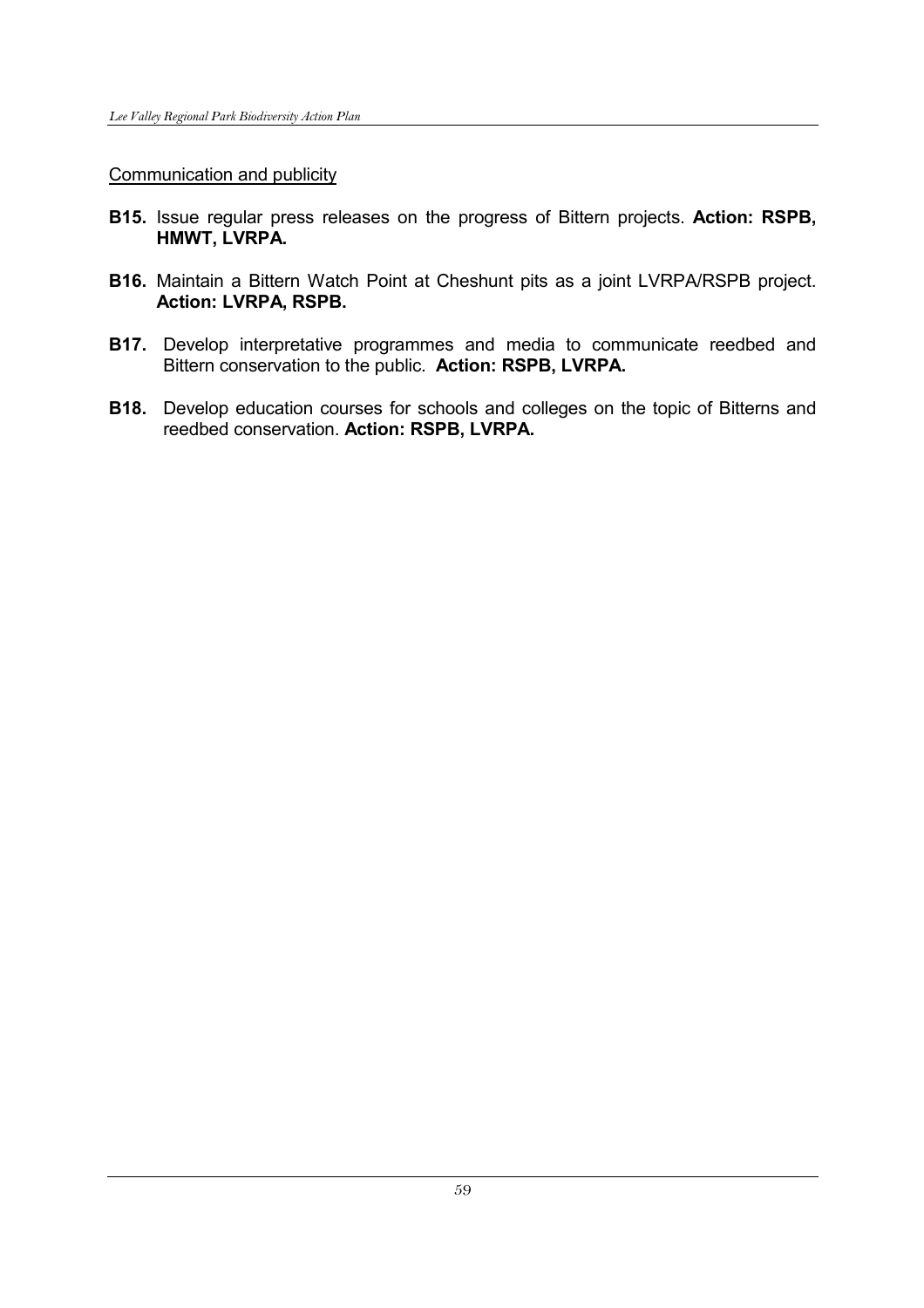# 5.3 WATER VOLE

(Based on a plan prepared for Hertfordshire)

# 5.3.1 Introduction

The former widespread distribution and numbers of the Water Vole Arvicola terrestris has meant that it has attracted little or no conservation interest, but its accelerating decline in numbers and resulting fragmentation of its populations is of great concern.

The Water Vole is potentially an excellent indicator species whose presence reflects both healthy riverine habitats and plant communities. It is a well liked and familiar animal amongst the general public, and watercourse users in particular, as it is not overly sensitive to the presence of people and is easily seen during the day. This public profile presents opportunities to bring its plight to the attention of the public, to publicise the progress of its conservation, and to develop public participation.

# 5.3.2 Current Status

The Water Vole was once an abundant inhabitant of riparian (river corridor) habitats throughout Britain. Anecdotal reports suggesting that the Water Vole had undergone a considerable decline in both population numbers and distribution prompted an inquiry into its status in Britain. This initial investigation conducted by Jefferies et al (1989), concluded that the Water Vole had suffered long term decline in Britain, probably since at least 1900.

The work of Jefferies prompted a national survey in 1989/90 which failed to find signs of voles in 67% of sites which were previously documented as positive. In addition, Strachan (1993), concludes that the total loss of formally occupied water vole sites could be as high as 94% by the year 2000, making this the most dramatic population decline of any British mammal this century (Harris et al, 1995). In Hertfordshire, a Water Vole census was conducted by Louise Molloy in 1996. Results estimated that the percentage of positive sites has declined by 72.9% since 1989.

# 5.3.3 Current factors causing loss or decline

Fragmentation and isolation of habitats and populations. This is viewed as being perhaps the major factor of concern. Loss of wetland habitats has reduced Water Vole populations and left them more vulnerable to other threats, such as predation. Land drainage, low water levels, "river improvement" and changes in waterside management have all destroyed habitat. Intensive grazing and poaching by livestock along watercourses also contributes greatly to habitat loss.

**Predation by Mink.** Although it is now accepted that mink predation is a major threat to Water Voles there is still a great deal that is not understood about the interaction between the two species. It appears that the effect of mink predation is influenced and exacerbated by other threats such as habitat loss.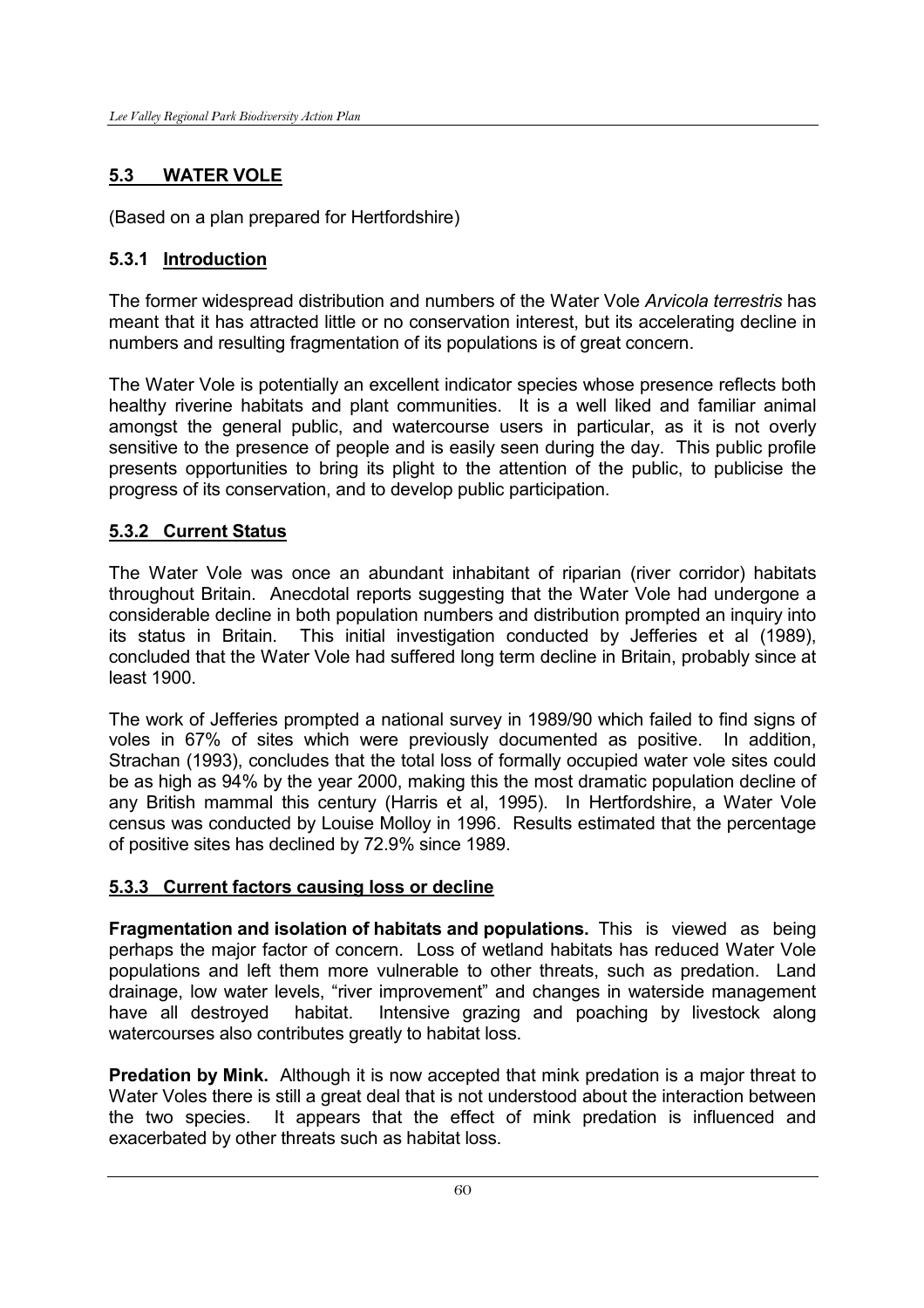Disturbance of riparian habitats. In the past, the most significant form of disturbance was caused by channelisation and subsequent dredging operations as part of flood defence management. These modifications have had a drastic effect on Water Vole habitat; the destruction of burrows, emergent and in stream vegetation and the re-profiling of banks leaving them unsuitable for burrow formation. Fortunately these practices are now much less frequent. Other forms of disturbance are caused by the moorings of riverboats and by the activities of anglers when vegetation is removed and alterations to banks made.

Deterioration of water quality and reduction of flow. Water Voles are relatively tolerant of low water quality but the full impacts of differing types of pollution such as biocides are unknown. Low flows and droughts such as those caused by over-abstraction of groundwater can lead to the loss of Water Voles from the stretches of watercourses affected. By contrast, prolonged flooding can also be detrimental.

Rodenticides. The use of poisoned grain and similar rat and mouse poisons are not specific to mice and rats and will be taken by Water Vole when they are placed within their range.

# 5.3.3 Current action

Research funded by Oxford University and the Environment Agency, is now underway on the relationship between Mink and Water Voles, on movements and winter activity. The requirement of special dispensation from the DoE to release Mink after capture has been a problem in the study of population dynamics.

The Hertfordshire Mammal Group are carrying out ongoing investigations into the County status, habits and requirements of the Water Vole. Key Sites are being identified and monitoring being implemented.

# 5.3.4 Action Plan Objectives

- To maintain the current distribution and abundance of Water Voles in the Lee Valley.
- To facilitate recolonisation of past sites within 10 years through enhancement of existing habitat and populations.

# 5.3.5 Proposed action

Policy and Legislation

WV1. Key sites for Water Voles to be recognised in the Local Plans of riparian boroughs. Action: LAs, Wildlife Trusts.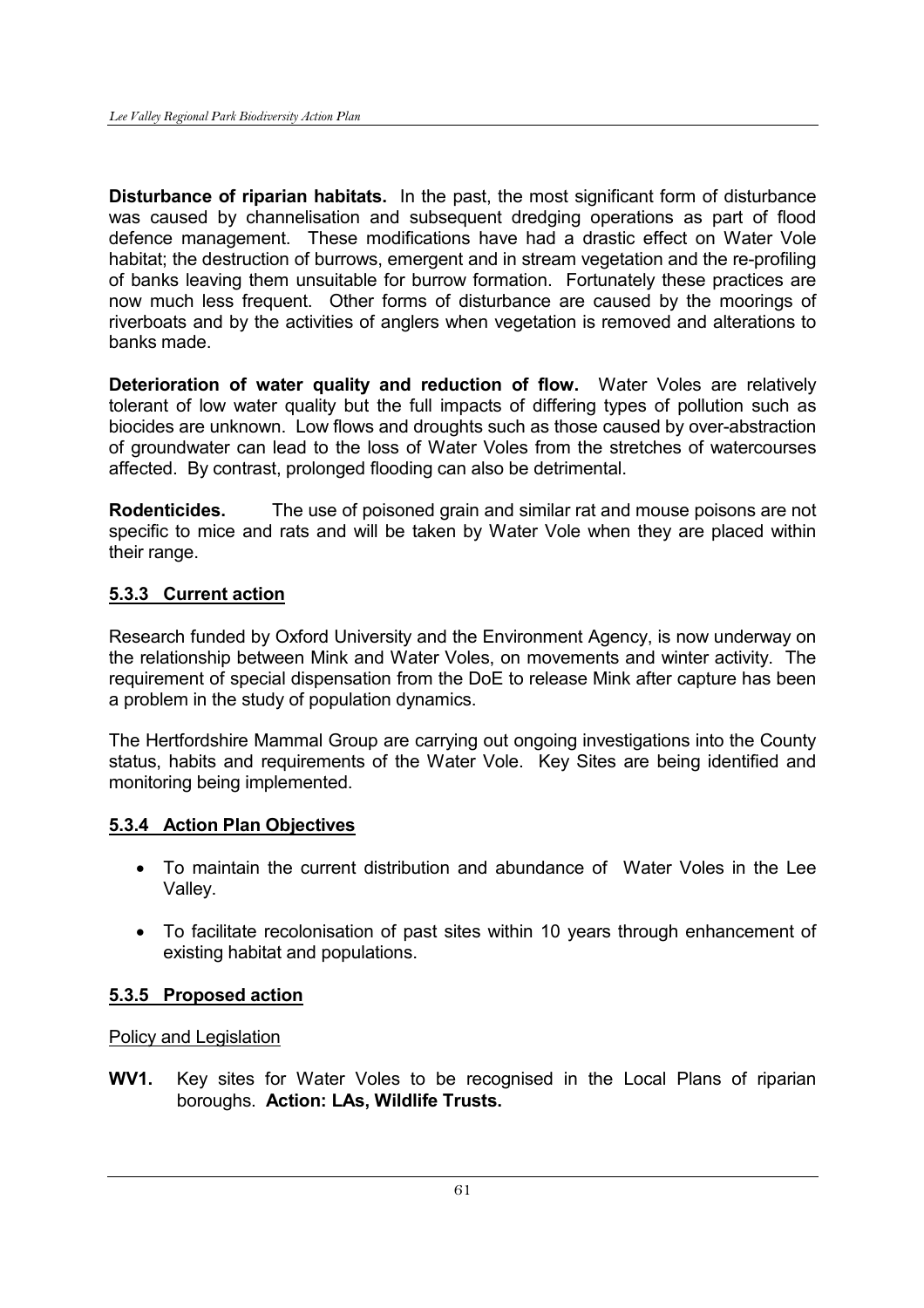WV2. Ensure adequate recognition of the nature conservation value of the valley, and particularly Water Voles and their habitats, is included within the Lee Valley Regional Park Plan. Action: LVRPA.

### Site Safeguard and Management

- WV3. All management plans to consider the requirements of Water Voles and to implement actions if appropriate. The strategic expansion of habitat from core areas will help to alleviate problems associated with fragmentation and isolation of populations. Action: EA, all riparian landowners/managers.
- WV4. Channelisation and dredging should only be implemented in known Water Vole territories when absolutely unavoidable and under proper consultation. necessary, both banks should not be effected simultaneously and small channels and side ditches should be left untouched. Action: EA.
- WV5. Where unavoidable damage to habitat is done, remedial work such as replanting vegetation along the waters edge and profiling banks to suit burrowing should be carried out to assist recolonisation. Action: EA, landowners/managers.
- WV6. Where land is grazed, encourage landowners to prevent over-grazing and trampling damage to riverbank vegetation. Landowners to be encouraged to fence off river banks alongside or close to Water Vole sites. Action: Landowners/managers, EA, Wildlife Trusts.
- WV7. Seek to include action for Water Voles in the Lower Lee Catchment Management Plans. This will include specific river enhancement projects including specific features for Water Voles. Action: EA.

### Species Management and Protection

WV8. Seek to avoid the use of rodenticides in areas supporting Water Voles. Action: LAs, all relevant parties.

### Advisory

- WV9. All relevant watercourse managers should be made aware of the conservation requirements of the Water Vole. The provision of correct advice and information to be part of ongoing training. Action: Wildlife Trusts, EA, Landowners/managers.
- WV10. Use the Lee Valley Conservation Group forum to exchange and disseminate information on Water Voles and their habitats. Action: All interested parties.

### Future Research and Monitoring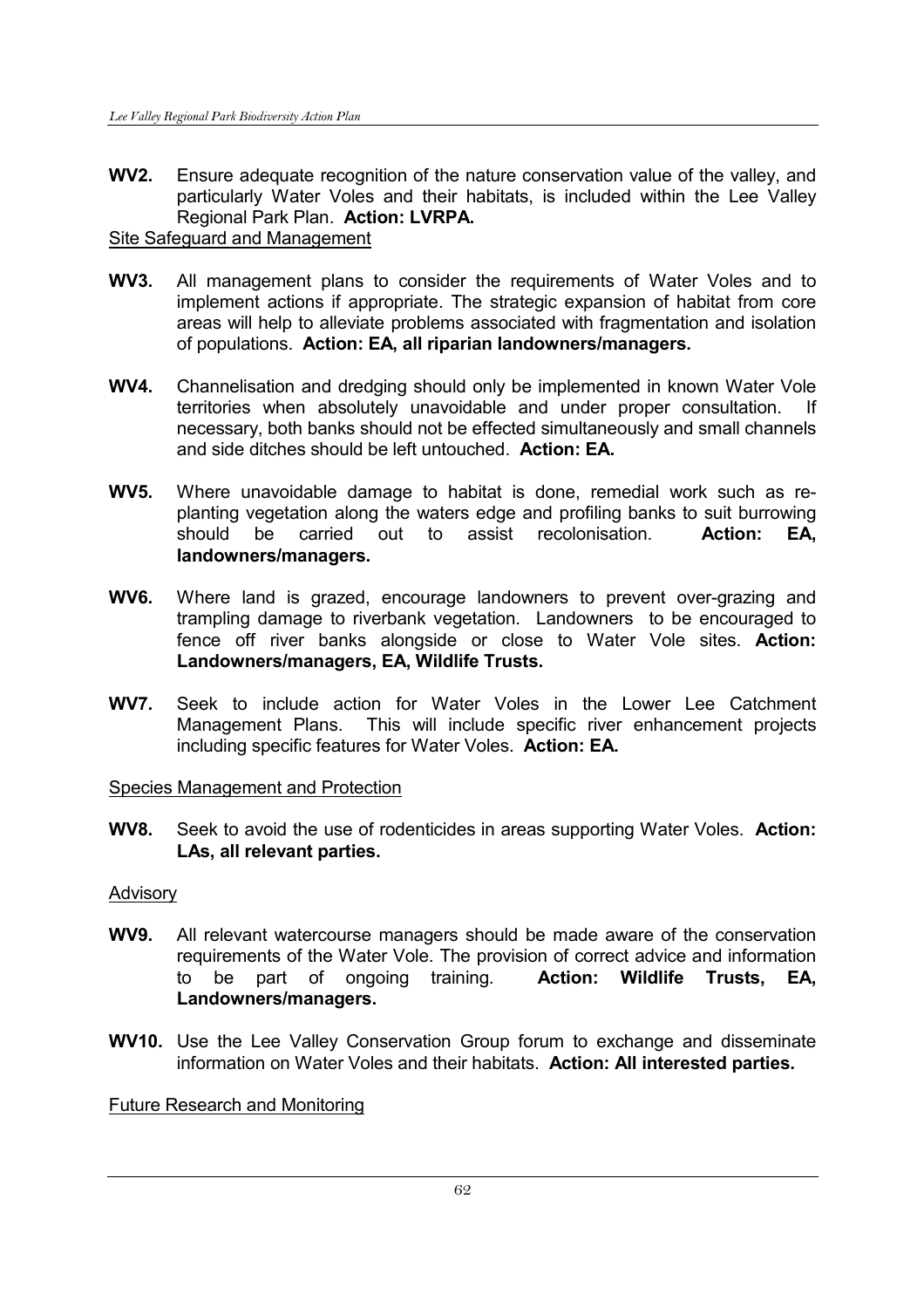- WV11. Carry out regular surveys for the presence of Water Vole and Mink to provide a complete picture of the distribution of the species throughout the valley, to identify key sites and to provide a baseline for future monitoring. Action: Wildlife Trusts, NHS.
- WV12. Seek opportunities to participate in further research to identify the full ecological requirements of the Water Vole in the region. Action:UH, NHS, Wildlife Trusts.
- WV13. Establish a Water Vole monitoring project with angling clubs. Action: LVCG.

#### Communications and Publicity

- WV14. Use this popular species to publicise the importance of water quality and riparian habitats to biodiversity, through events, press releases and articles. Action: LVRPA, Wildlife Trusts, EA.
- WV15. Develop interpretative programmes and media to communicate Water Vole and river conservation to the public. Action: LVRPA, Wildlife Trusts, EA.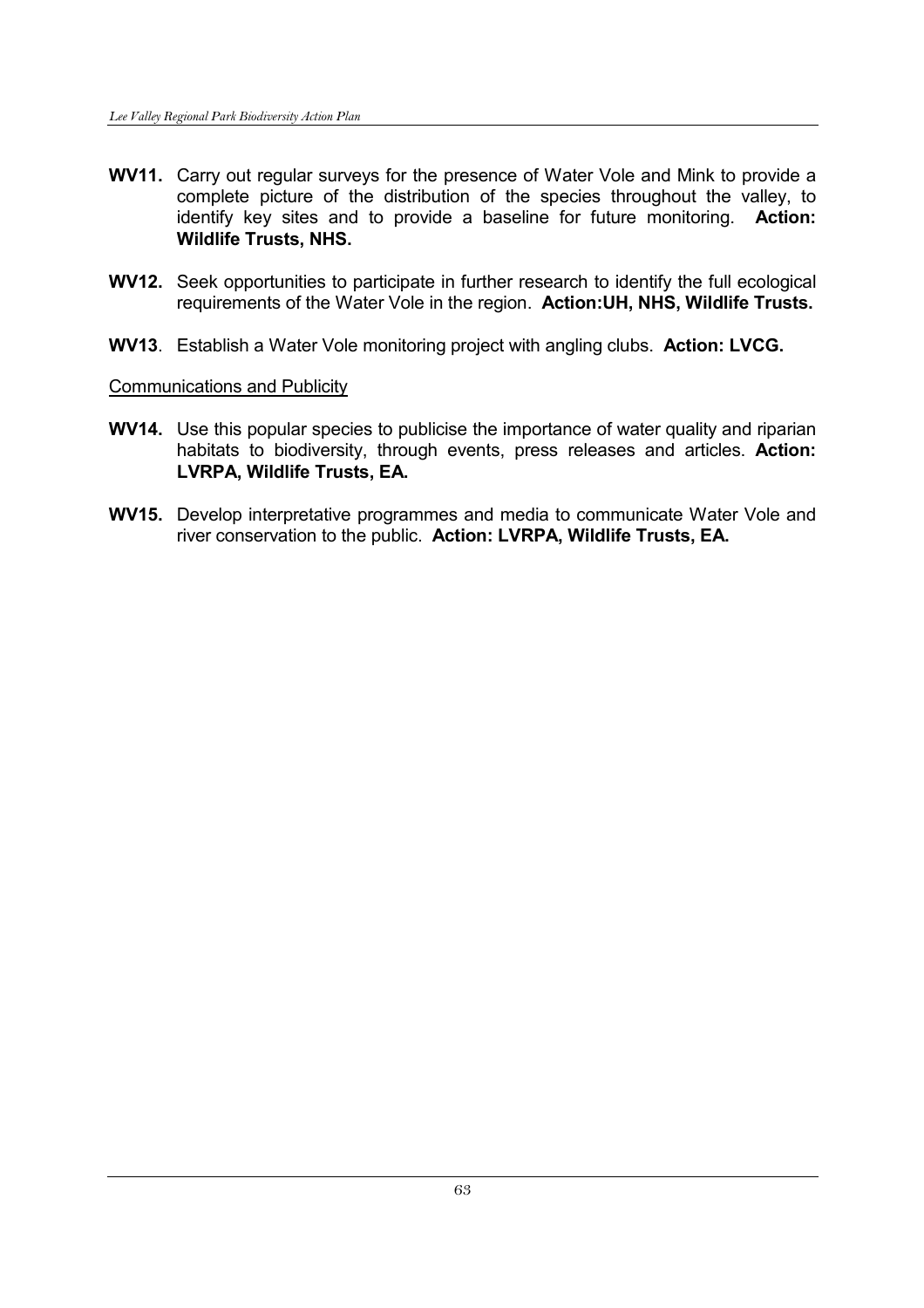# 5.4 EARLY MARSH ORCHID

# 5.4.1 Introduction

The Early Marsh Orchid Dactylorhiza incarnata is a plant of wet or damp habitats, usually always on calcareous or neutral soils. It is usually found in wet meadows, fens, marshes and by the sea in dune systems. It has declined sharply in many areas of its range, mainly because of the decline in its favoured habitats. However, in the Lee Valley and a few other places, colonies of Early Marsh Orchids, along with Southern Marsh and Common Spotted Orchids have become established on areas of dumped Pulverised Fuel Ash (PFA), a waste product from coal burning power stations. Of special interest is the formation of "hybrid swarms" between the 3 species, exhibiting a wide range of hybrid features.

In the Lee Valley these colonies are large and of high aesthetic appeal at time of flowering. The habitats developing on PFA substrates are increasingly recognised as being important for a number of species, including orchids and invertebrates in particular.

# 5.4.2 Current Status

In the London area, the Lee Valley is now the only known site for this plant. It has disappeared from all its natural habitats. In Hertfordshire it has always been a rare plant of calcareous marshes. It now survives on 2 or 3 such sites.

In the Lee Valley it is known from 5 sites, all on dumped PFA. At Cheshunt the population still numbers in thousands although at other sites the colonisation of the PFA by a woodland of birch and willow is shading out the orchids and has caused a decline in numbers. Orchids were formerly recorded at the southern end of the ex-RARDE site at Waltham Abbey. They were lost due to habitat succession to woodland and the SSSI at this site was subsequently denotified.

# 5.4.3 Current factors causing loss or decline

Natural succession. Natural succession to birch and willow woodland is occurring on all sites. Although some forms of orchids appear to be linked with the scrub margins, the increasing shading will in time reduce populations. In some areas orchids have now died out.

Lack of management. The issue of lack of management is clearly linked to natural succession. This is an issue on some sites only, on others habitat management is being carried out but further clarification of the type and timing of management may be necessary.

Theft. The digging up of certain distinctive colour forms or variations has occurred in recent years.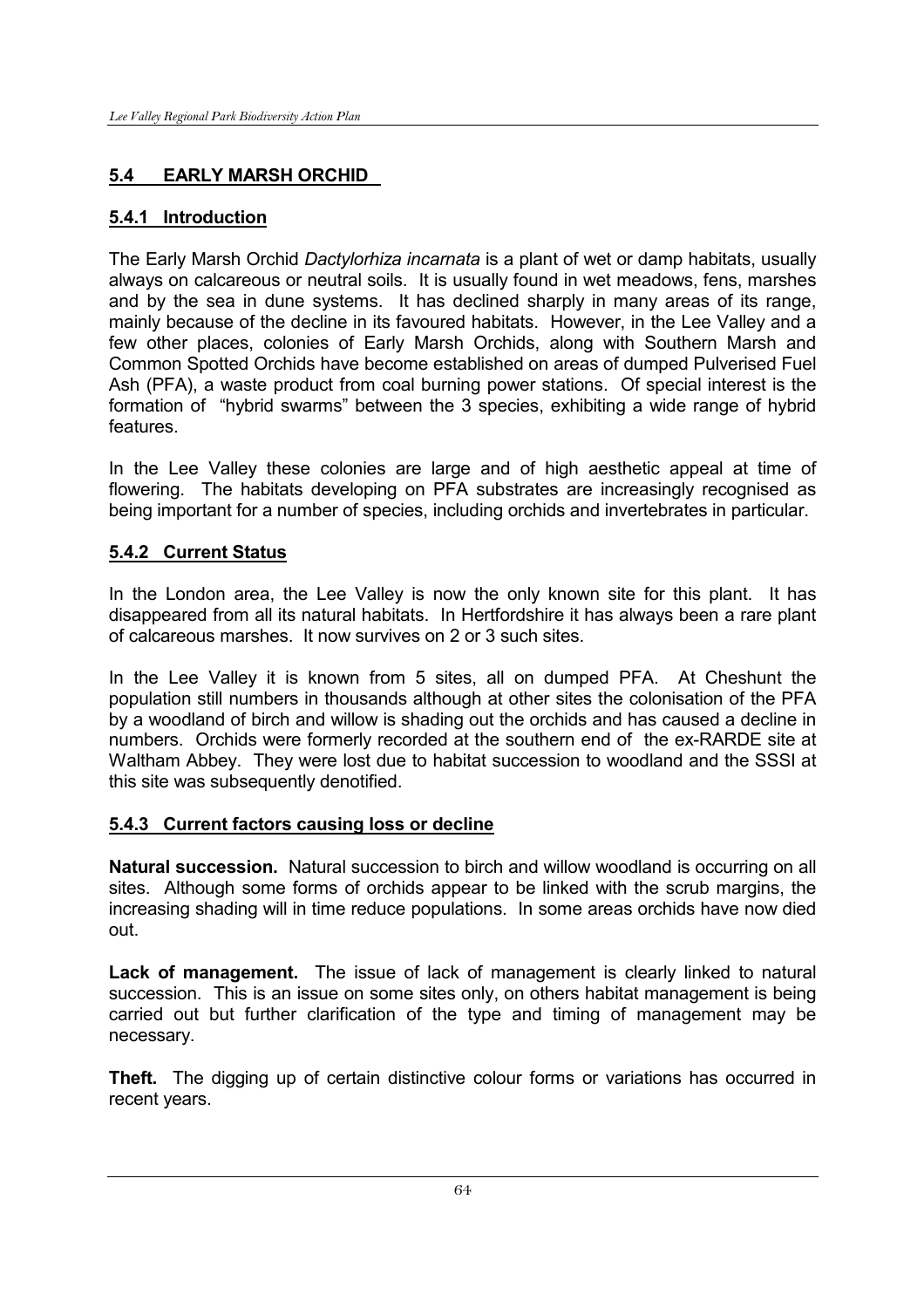**Other factors.** It is unknown if other factors are causing decline but issues such as changing nutrient status of the PFA, competition from rank vegetation or decline in water levels may be involved. Further study is required.

# 5.4.4 Current action

At Cheshunt gravel pit in the River Lee Country Park the largest colony of orchids has been monitored over a number of years. A boardwalk and interpretative sign have been installed to increase visitors enjoyment while protecting the plants from trampling. Scrub management is being carried out.

At Sewardstone the Countryside Service has carried out limited removal of willow scrub that has developed over the orchid colony. Numbers of plants have not increased.

At Amwell gravel pit orchids were introduced to a specially created area of dumped PFA. After an early decline numbers of orchids have steadily increased. The area is now grazed by cattle. This has kept the area free from rank growth and scrub encroachment but has resulted in the loss of some flower spikes.

A large colony occurs at Rye House Power Station, just outside the Park boundary but within the valley. The site has seen considerable change in recent years with the building of a new gas turbine power station. A small amount of habitat management has been carried out by the Herts and Middlesex Wildlife Trust in partnership with National Grid.

# 5.4.5 Action Plan Objectives

- To retain viable populations of Early Marsh Orchids at all presently known locations.
- To increase the population sizes of threatened colonies.

# 5.4.6 Proposed Action

### Policy and legislation

EM1. Ensure adequate recognition of the nature conservation value of the valley, including Early Marsh Orchids and PFA substrates, is included within the Lee Valley Regional Park Plan. Action: LVRPA.

### Site safeguard and management

- EM2. Prepare and implement management plans for all Early Marsh Orchid sites within 3 years. Action: LVRPA, SASAG.
- EM3. Develop a range of co-ordinated trial management techniques on different sites eg PFA rotavation, turf-stripping, scrub removal, grazing and monitor to ascertain most beneficial long term management option. Action: LVRPA, LVCG.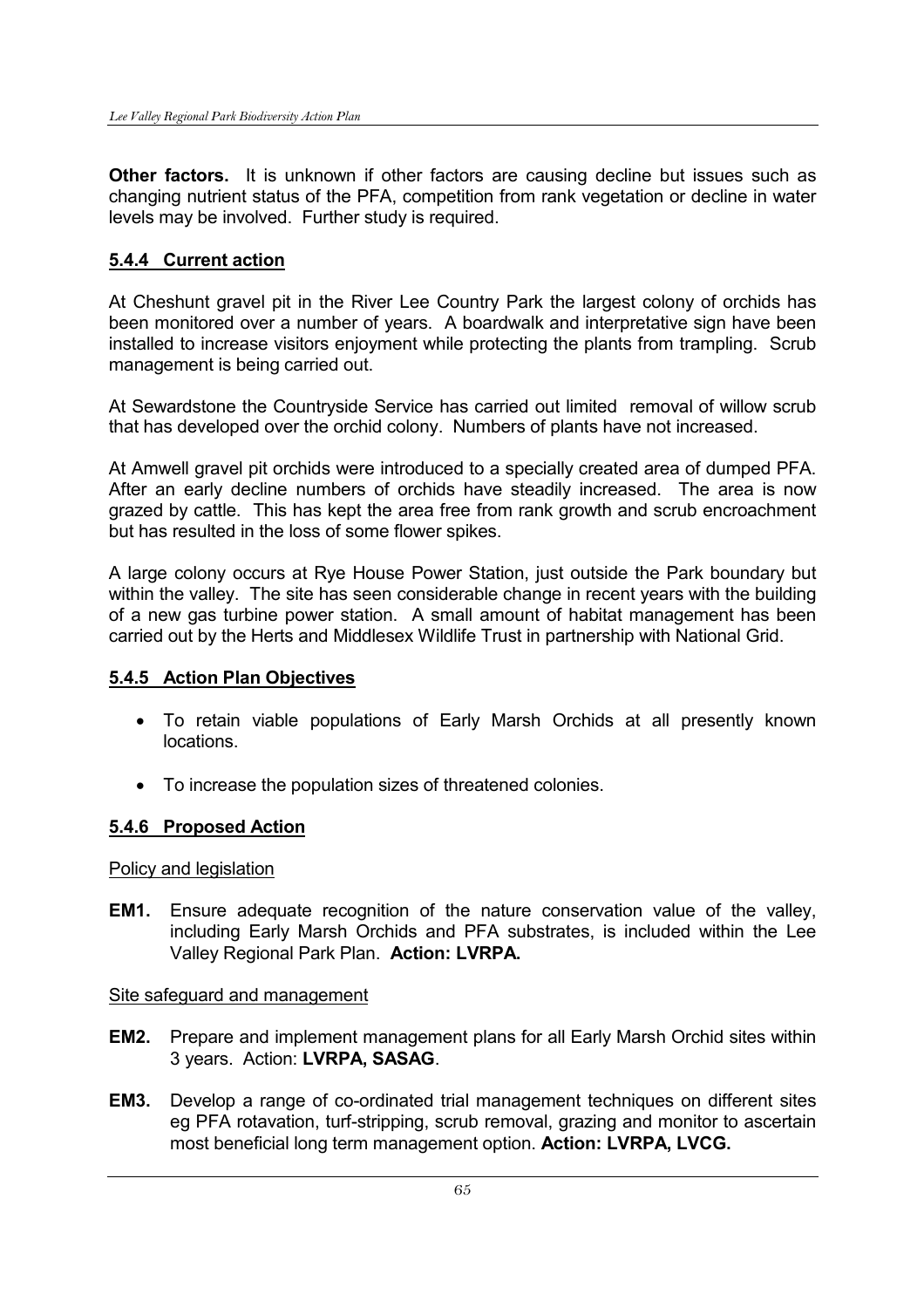- EM4. Implement measures to protect orchids at Amwell from grazing. Action: SASAG.
- EM5. Seek agreement with National Grid and Powergen at Rye House Power Station to ensure long term management of the orchid colonies within their land holdings. Action: LVCG, NG, Pow.
- EM6. Explore the re-establishment of Early Marsh Orchids at Waltham Abbey if PFA substrates are retained following decontamination and redevelopment of the site. Action: LVRPA.

#### Advisory

EM7. Use the Lee Valley Conservation Group forum to exchange and disseminate information on orchids, PFA substrates and management techniques. Action: All interested parties.

#### Future research and monitoring

- EM8. Monitor and collate annual performance of all colonies. Action: LVCG, NHS, LVRPA.
- EM9. Encourage continuing research into the ecology of PFA substrates and in particular the ecology of the orchid colonies that develop on them. Action: LVRPA, LVCG.
- EM10. Encourage the involvement of local botanists and natural history societies in the recording and monitoring of orchid colonies. Ensure all data is passed to the appropriate local records centre. Action: LVCG, NHS, LRCs.
- EM11. Seek information from similar habitats elsewhere in the UK. Action: LVRPA, LVCG.

#### Communication and publicity

- EM12. Maintain a high profile for orchids in interpretative programmes. Action: LVRPA.
- EM13. Seek appropriate publicity in newspapers, journals etc. Action: LVRPA, LVCG.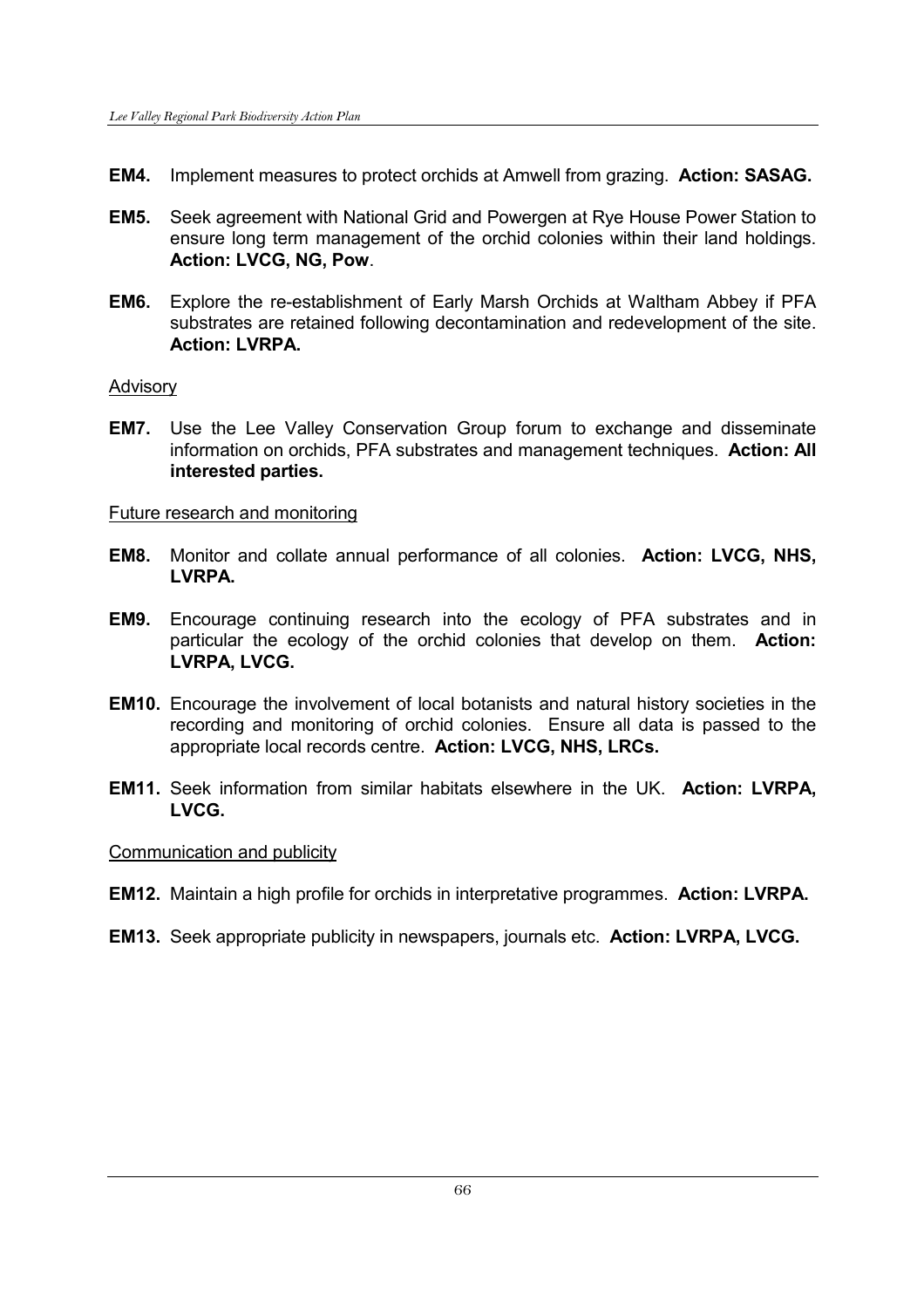# 5.5 KINGFISHER

# 5.5.1 Introduction

The Kingfisher Alcedo atthis, is a bird of shallow and slow moving water. They feed on small fish, caught by spectacular dives. They make their dives from perches above the water such as tree branches. They nest in a burrow which is normally excavated into a soft vertical bank. Although frustratingly difficult to observe, in spite of their brilliant blue plumage, they often betray their presence by a loud piping call.

Kingfishers are excellent indicators of the quality of their wetland habitats. Their prey is very susceptible to water pollution and therefore those water bodies which do not support small fish populations will also be devoid of Kingfishers. In recent times pollution by both industrial and agricultural waste has resulted in loss of Kingfishers from a number of potentially suitable waterbodies.

Dependent as they are on shallow waterbodies, Kingfishers are susceptible to the effects of harsh winters, when many birds will starve, unable to gain access to their principal food source because of ice. Fortunately Kingfishers are prodigious breeders, with up to four broods of up to six young produced each year. As a result of this, numbers can fluctuate widely from year to year.

# 5.5.2 Current Status

Kingfisher is included on the "amber" list of species of conservation concern in Britain, having an unfavourable conservation status in Europe. It is protected through its listing on Schedule 1 of the 1981 Wildlife and Countryside Act. It is also protected under Annex 1 of the EC Wild Birds Directive (79/409/EEC). The British population of Kingfishers was estimated in 1991 to be between 3,300 – 5,500 pairs. In the Lee Valley the population is static but with a concentration in the northern half of the Park where wetland habitats are widespread as a result of gravel extraction. The south of the Park contains numerous watercourses but many of these have been degraded due to industrial and commercial development and correspondingly, the Kingfisher is not as numerous as it might be.

# 5.5.3 Current factors causing loss or decline

### Deterioration in water quality/loss of prey.

It has been suggested that a deterioration of the water quality in some water courses within the Regional Park has resulted in a reduction or loss of small fish populations on which Kingfishers are reliant.

Occasional pollution incidents may also result in fish kills, thus removing the Kingfisher's food source on isolated watercourses.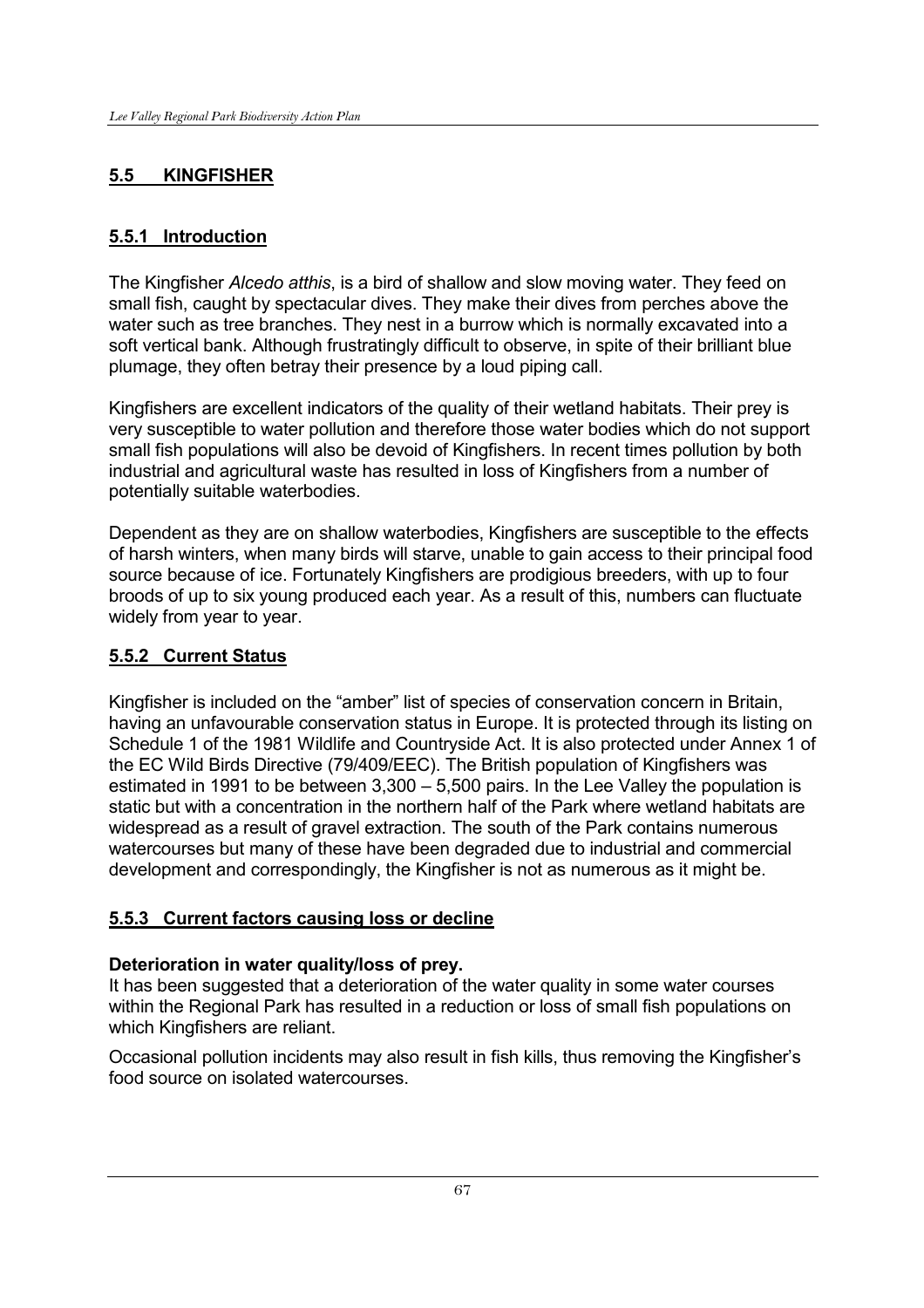# Fragmentation and isolation of habitats

In the south of the Regional Park water courses are often isolated from one another by main roads and urban development. Movement between watercourses therefore involves risks, particularly if birds have to negotiate busy roads.

## Loss of nesting habitat

For breeding, Kingfishers rely primarily on vertical natural banks into which they can excavate their nesting burrow. Actively eroding river banks provide the ideal habitat for nesting Kingfishers as new bare faces are exposed regularly. Few stretches of river in the Regional Park retain features associated with a natural river system. In particular, the natural meandering of river channels where active erosion takes place, have been lost from all but a few sites.

Natural succession also results in banks becoming unsuitable for nesting. Vegetation develops preventing Kingfishers from burrowing into the bank.

Development and straightening of river channels results in the direct loss of nesting habitat.

## Deterioration of riparian habitats

Degradation of riparian habitats can result in loss of prey items. Removal of aquatic habitats will prevent the development and maintenance of fish populations. Development or re-grading of banks may remove perches from which Kingfishers hunt.

Dry summers and reduced recharge of water courses can lead to a deterioration in water quality and therefore an effect on the birds food items. Lowered water levels below nesting burrows makes them and young more susceptible to predation.

# Disturbance of riparian habitats

Constant disturbance of riparian habitats will result in Kingfishers deserting potentially suitable watercourses, particularly during the breeding season. This in turn may cause birds to use sub-optimal habitats or compete with other birds for suitable habitat.

# 5.5.4 Current Action

Distribution and population of the Kingfisher in the Regional Park is monitored via the Wetland Bird Survey (WeBS).

Habitat management and creation for the Kingfisher has been carried out on an ad-hoc basis throughout the Park. Of particular note is the creation of an artificial nesting bank for Kingfishers at Rye House Marsh RSPB Nature Reserve. Since its creation it has been used successfully and numerous young have been fledged from burrows in this bank.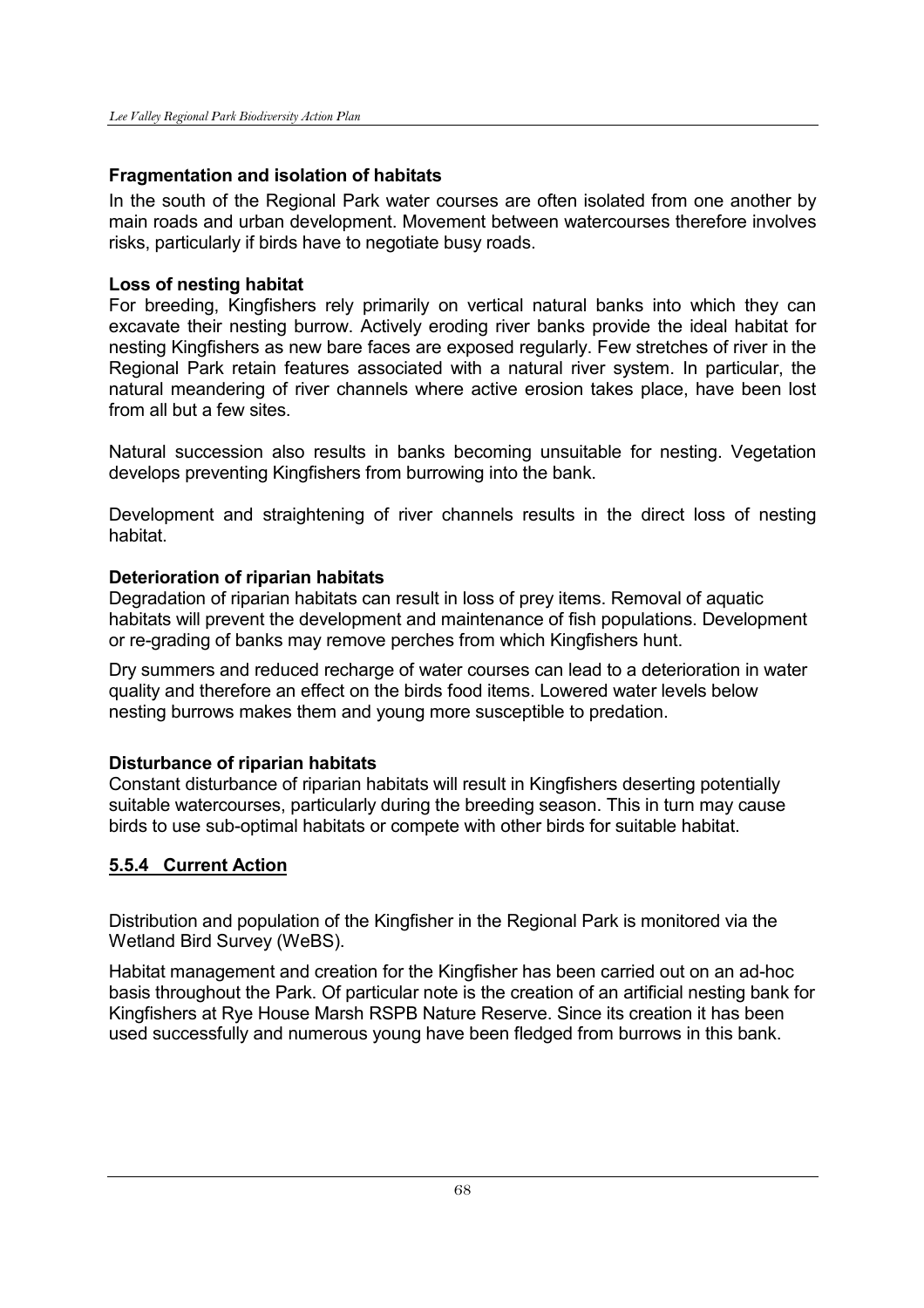# 5.5.5 Action Plan Objectives

- To maintain the current population and range of Kingfishers in the Regional Park.
- To facilitate the colonisation of new water bodies and courses through the enhancement and creation of suitable riparian habitats.

# 5.5.6 Proposed Action

### Policy and Legislation

- K<sub>1</sub> Key sites and habitats suitable for Kingfishers should be recognised and protected in the Local Plans of the riparian boroughs. Action: LA's, Wildlife Trusts.
- K2 Ensure adequate recognition of the nature conservation value of the Regional Park, Kingfishers and their habitats within the Lee Valley Regional Park Plan. Action: LVRPA.

## Site safeguard and management

- K3 Continue to manage existing sites to ensure habitats remain suitable for Kingfishers. Action: LVRPA, HMWT, RSPB, EA, BW.
- K4 Identify waterbodies currently unused, but suitable for Kingfishers and where appropriate enhance the habitat by, for example creating nesting cliffs and perches. Action: LVRPA, EA, BW.
- K5 Prepare and implement management plans for all waterbodies and courses, taking account of the needs of Kingfishers. Action: LVRPA, HMWT, RSPB, BW, TW.
- K6 Maintain and if possible improve water quality within all waterbodies and courses within the Regional Park in line with the relevant Catchment Management Plans. Action: EA.

### Advisory

- K7 Use the Lee Valley Conservation Group forum/Biodiversity Steering Group to exchange and disseminate information on Kingfishers and their ecology. Action: All interested parties.
- K8 Provide a point of contact within the Regional Park for landowners who want advice on the conservation of Kingfishers and their habitats. Action: LVRPA.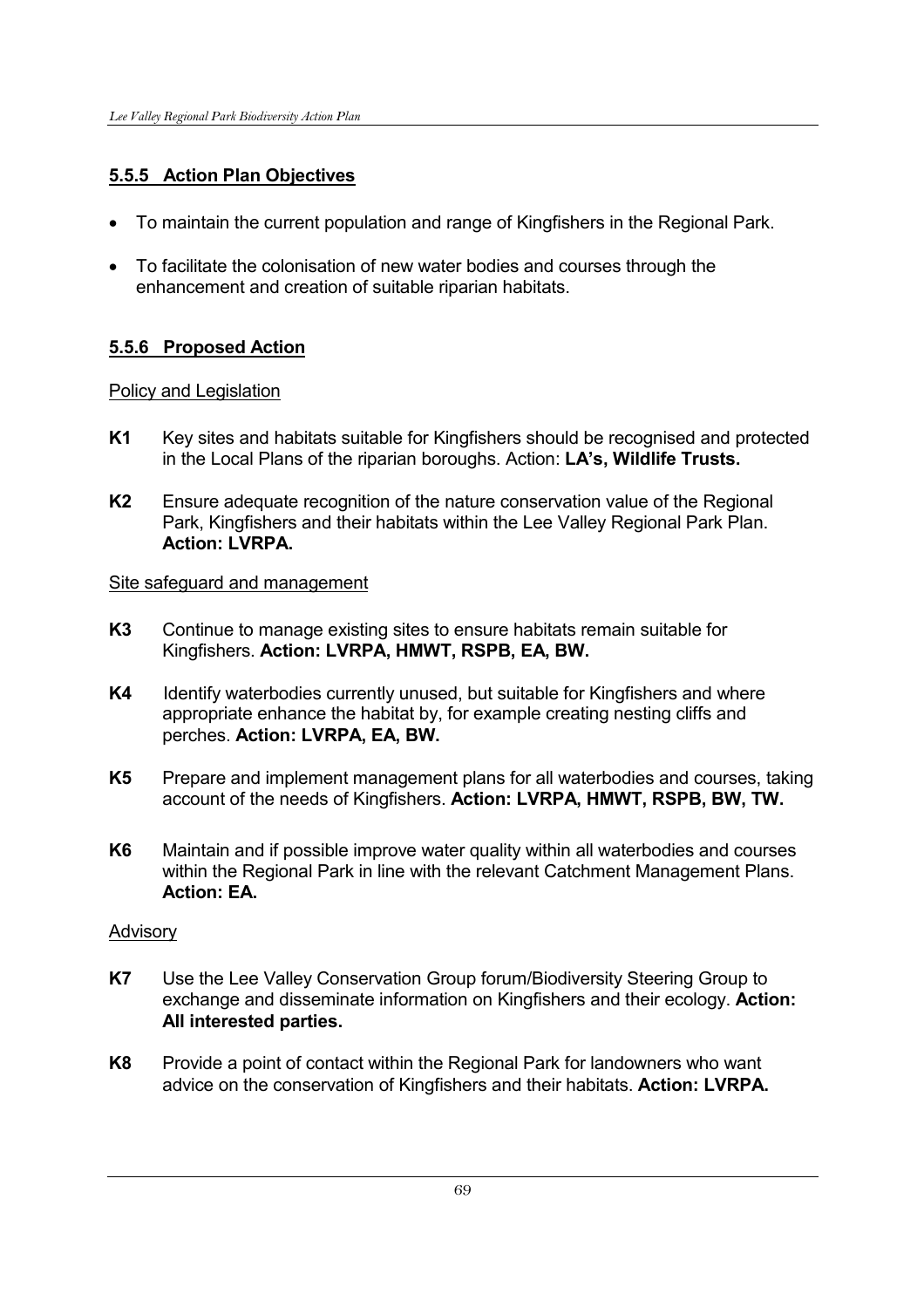#### Future research and monitoring

- K9 Continue to monitor and collate all records of Kingfishers, including breeding sites. Action: LVCG, NHS, LVRPA, via WeBS.
- K10 Carry out habitat surveys of all water bodies and courses and identify those water courses for which it would be appropriate to target habitat enhancement/creation for Kingfishers. Action: Wildlife Trusts, UH, NHS, LVRPA, EA.
- K11 Monitor aquatic habitats and water quality in all water bodies. Action: EA.

#### Communications and publicity

- K12 Use this attractive and popular species to publicise the importance of water quality and wetland habitats to biodiversity, through events, press releases and articles. Action: LVRPA, Wildlife Trusts, EA, RSPB.
- K13 Develop interpretative programmes and media to communicate Kingfisher and wetland conservation to the public. Action: LVRPA, Wildlife Trusts, RSPB, EA.
- K14 Develop a Kingfisher Watchpoint with interpretative material to highlight the link of the presence of Kingfishers with the quality of wetland habitats. Action: LVRPA, RSPB.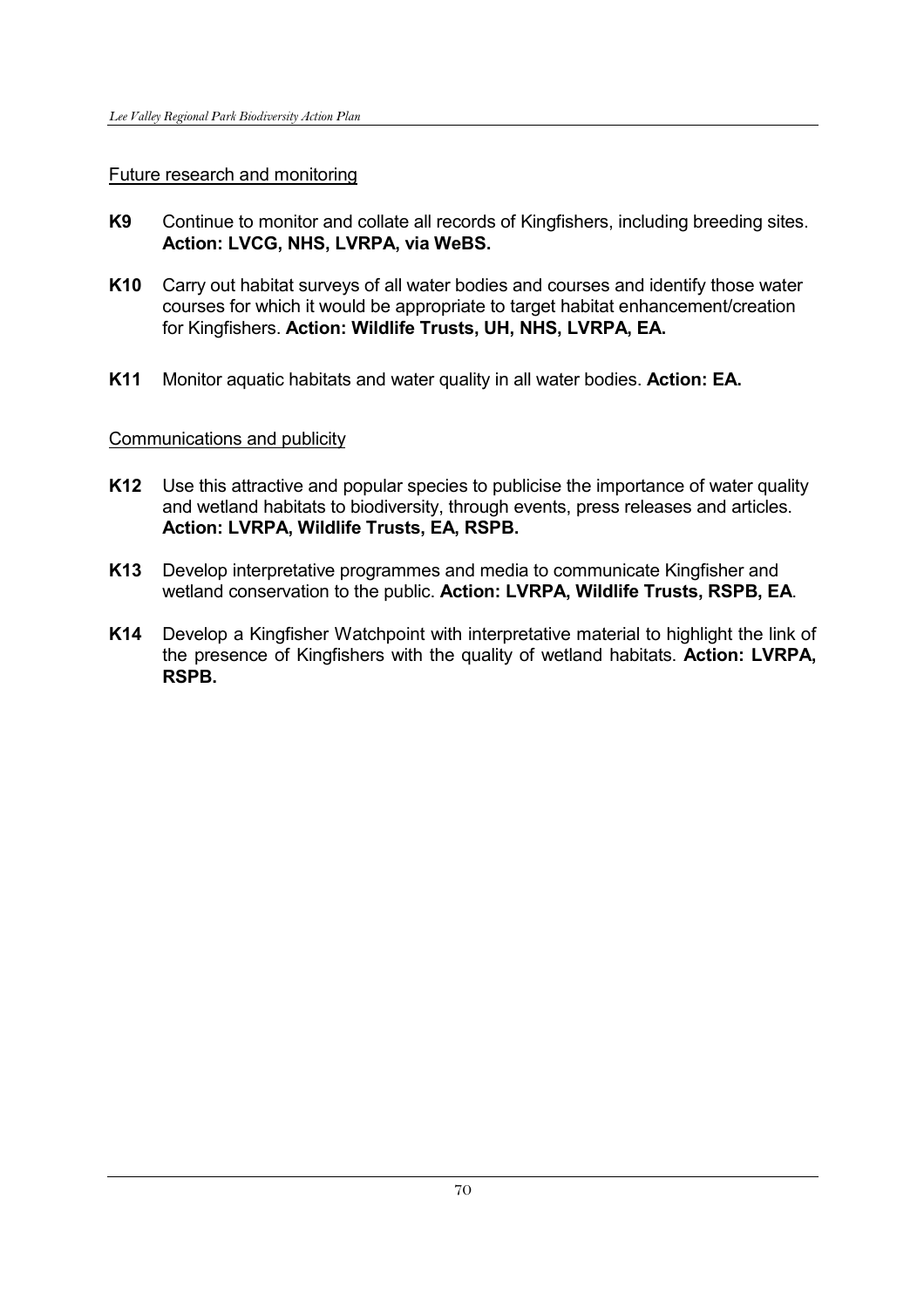# 6. COMMUNITY INVOLVEMENT AND PARTNERSHIPS

### 6.1 Introduction

The Agenda 21 process that originated at the Rio "Earth Summit" is underpinned by the basic philosophy that we must all live our lives in such a way that future generations, our children and their children, are not cheated of a future healthy environment. This is the basis of sustainable development. We must stop polluting our environment, stop wasting our natural resources and stop destroying our diversity of wildlife.

The need to involve people in the decisions that affect the environment has never been greater. The important role of local communities in bringing about the fundamental changes necessary to achieve a healthy environment is stressed in Agenda 21. Local authorities were charged with entering into a dialogue with local communities and producing a Local Agenda 21 for their own area by 1996.

The conservation of biodiversity is an integral part of the Agenda 21 process. The introduction to Chapter 15 of Agenda 21 reads as follows:

 'our planet's goods and services depend on the variety and variability of genes, species, populations and ecosystems. Biological resources feed and clothe us and provide housing, medicines and spiritual nourishment'.

# 6.2 Local community involvement

Agenda 21 stresses that it is important that local communities are actively involved in looking after their environment. The Lee Valley Regional Park has a major role to play in this process. The future development of the Park in a sustainable manner should be used as an imaginative vehicle to develop closer links between the local environment and the local community in order to promote wider understanding and to raise awareness. Interpretation and education are crucial to this process.

Community groups can be very important and influential in nature conservation and environmental issues in general. The majority are volunteer based and although often limited in time and resources, a high level of commitment can often be achieved. Appropriate support can increase the effectiveness substantially. Local communities can benefit environmental projects in many ways: local knowledge and expertise, involvement in practical work and increased communication. Community groups mainly split into two types; those with direct practical involvement in nature conservation and those with a wider interest in the environment and use of the Park. Both need to be linked into the discussion process and kept informed of new initiatives.

Local community involvement in nature conservation within the Lee Valley Regional Park is currently low. Existing groups are mainly site specific. Most are involved in practical site management. In the south of the Park the Countryside Service of the Lee Valley Regional Park co-ordinates a successful volunteer group at Lea Bridge Road and The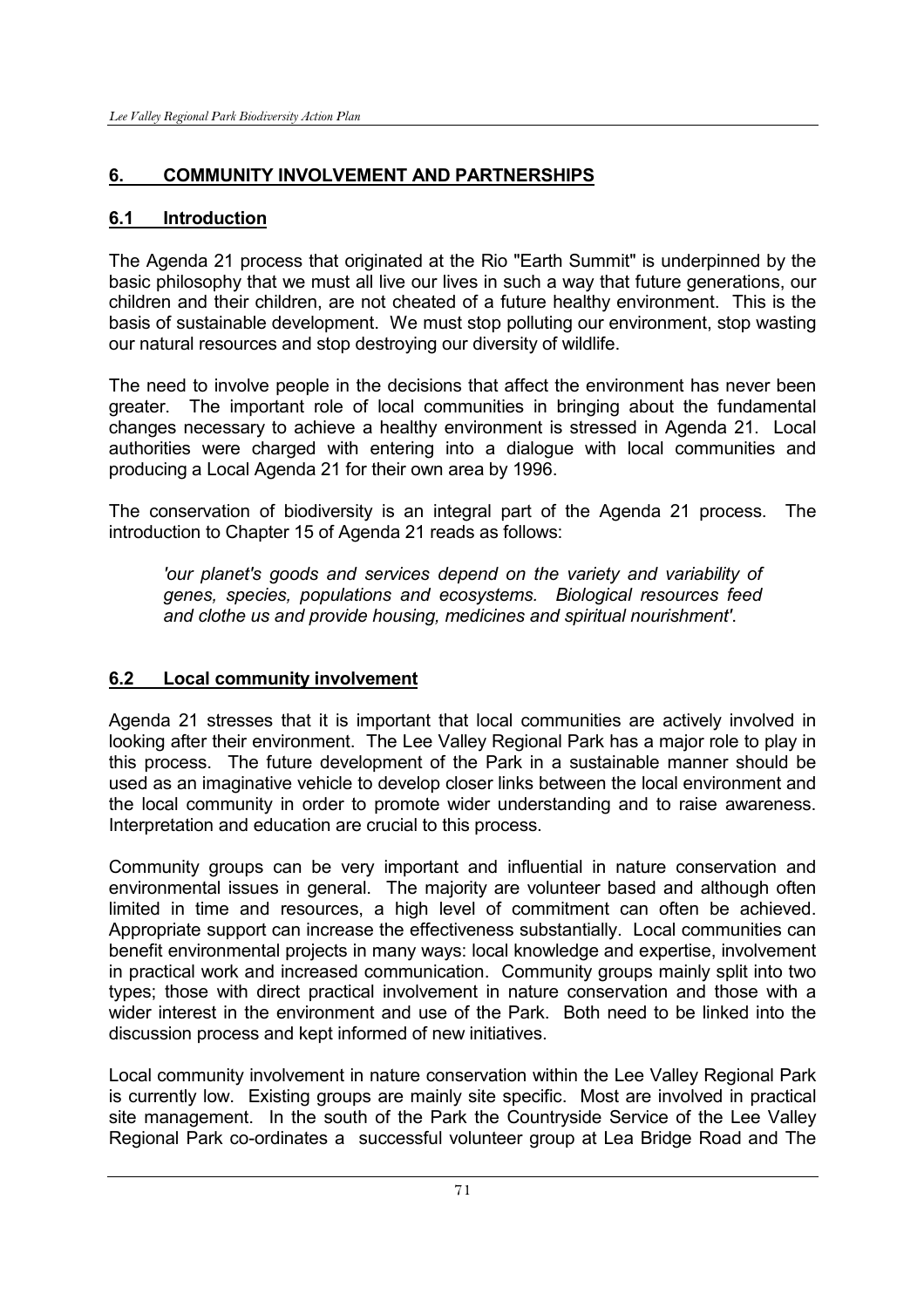Lower Lee Project is also very active. At Rye Meads the Herts and Middlesex Wildlife Trust and the RSPB both organise regular work parties. At Amwell gravel pit most of the habitat management is undertaken by a long-standing group of volunteers. Epping Forest Countrycare and Hertfordshire's Countryside Management Service both work extensively with volunteers on the margins of the Park and the important countryside links into the surrounding areas.

Other groups have a wider remit. For example, the Lee Valley Conservation Group provides a forum for local organisations with an interest in nature conservation to discuss current issues and it also acts as a vehicle for information exchange.

There will be many benefits from an increased sense of ownership in local projects. Links with local communities need to be strengthened and the range of opportunities for involvement need to be expanded. There is the potential for the existing "providers" to work much more in partnership. Such partnerships can be particularly effective at implementing change. Initiatives such as a seasonal events diary of tasks throughout the Park, training for volunteers in tool use or habitat management and perhaps a tool loan facility, may be a way to encourage greater involvement and the establishment of more local groups.

# 6.3 Key partners in industry

It is widely agreed that environmental concern must not be the prerogative of conservationists alone. The report of the UK Biodiversity Steering Group states the importance of developing partnerships that involve those beyond the normal range of conservation organisations. Private sector industry is one such important group.

The private sector is increasingly becoming more aware of its effect on the environment and how environmental performance affects business. "Green business groups" are expanding and the value of high environmental standards is more widely known. Mechanisms and funding for environmental audits of private sector businesses and local authorities are increasingly seen as a priority.

The Lee Valley has a huge number of businesses both large and small around its boundaries. Some, such as Thames Water and the aggregate industry are actively involved within the Park. All businesses can contribute to improving the environment in a number of ways. This includes ensuring any plans for development take environmental issues into account, taking opportunities for environmental enhancement on land holdings and providing skills, services or staff to help local groups.

# 6.4 Taking partnerships forward

The value of forming partnerships to take forward biodiversity conservation in the Lee Valley must be clear. Initial discussions have raised a number of key points:

1. There is a need for an overall steering group to monitor progress, co-ordinate actions and disseminate information.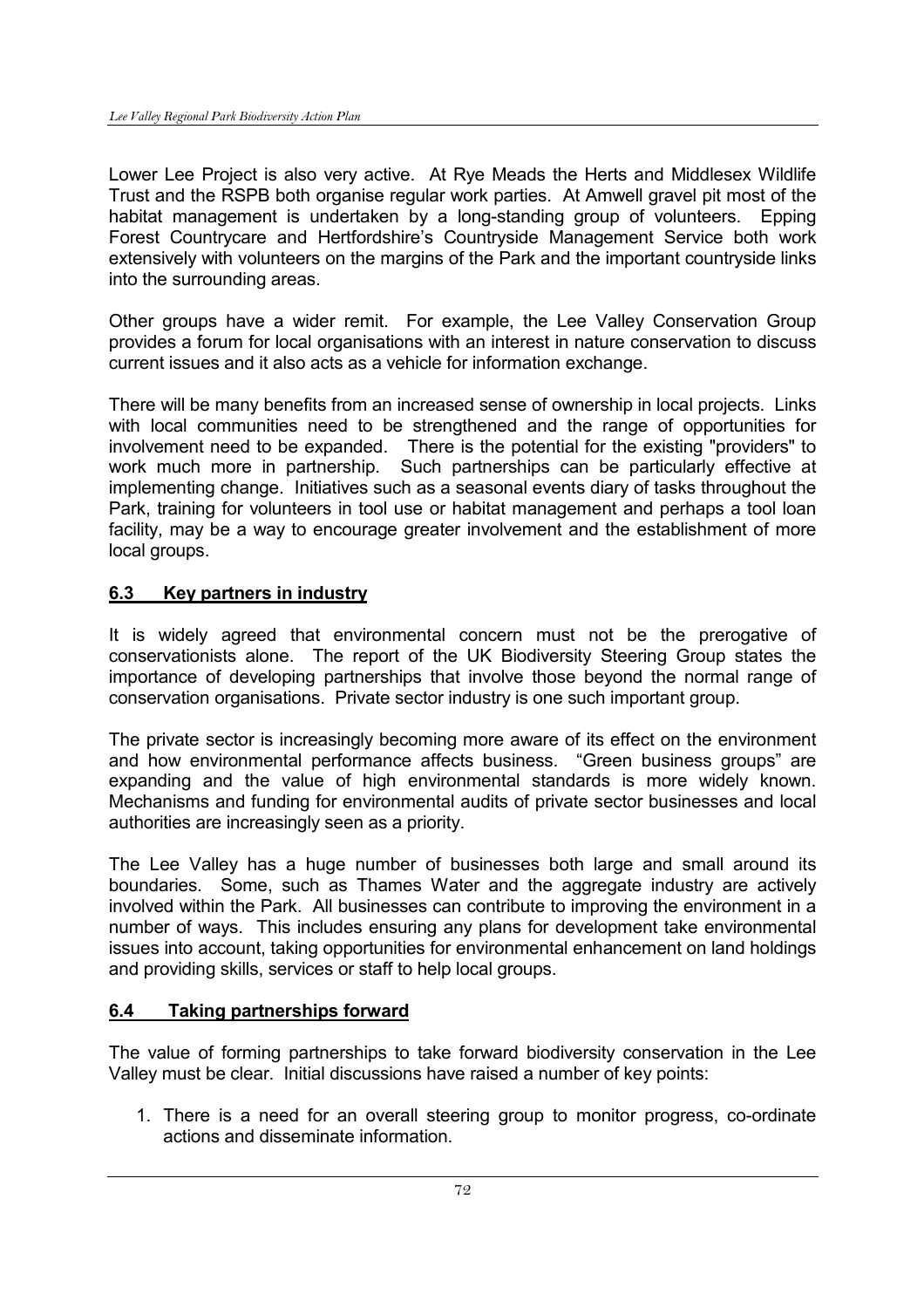- 2. All sections of the community, including local groups and commerce need to be engaged in the process.
- 3. Whilst there is a need to link with Local Authority Local Agenda 21 initiatives, the setting up of undue beaurocracy should be avoided.
- 4. The resourcing of the system requires consideration.

It is suggested that an overall steering group (The Lee Valley Biodiversity Steering Group) be established. This group should be made up of officers from the Park Authority, Local Authorities, conservation groups, the Environment Agency and other key partners, including industry. The steering group should establish a number of focus groups that feed upwards. These could include a green business group, local community or Local Agenda 21 groups, a resources group, a monitoring group and a volunteers group. Such a setup will require a considerable amount of time and resources itself and one option for partners may be the financing of a biodiversity officer to take the plan forward.

# 6.5 Objectives

- To maximise opportunities for local community involvement in environmental issues by raising awareness through interpretative, educational and cultural initiatives.
- To seek partnerships with other authorities and commerce in order to promote and support environmental initiatives.
- To seek partnerships with voluntary nature conservation organisations, particularly to support conservation volunteer groups.
- To increase community involvement in managing habitats by establishing and supporting conservation volunteer groups.

#### 6.6 Proposed action

C1. Establish a Lee Valley Biodiversity Steering Group and focus group structure in order to develop wide ranging partnerships, including the active participation of local communities, business and industries, as a way of implementing the Biodiversity Action Plan. Action: LVRPA.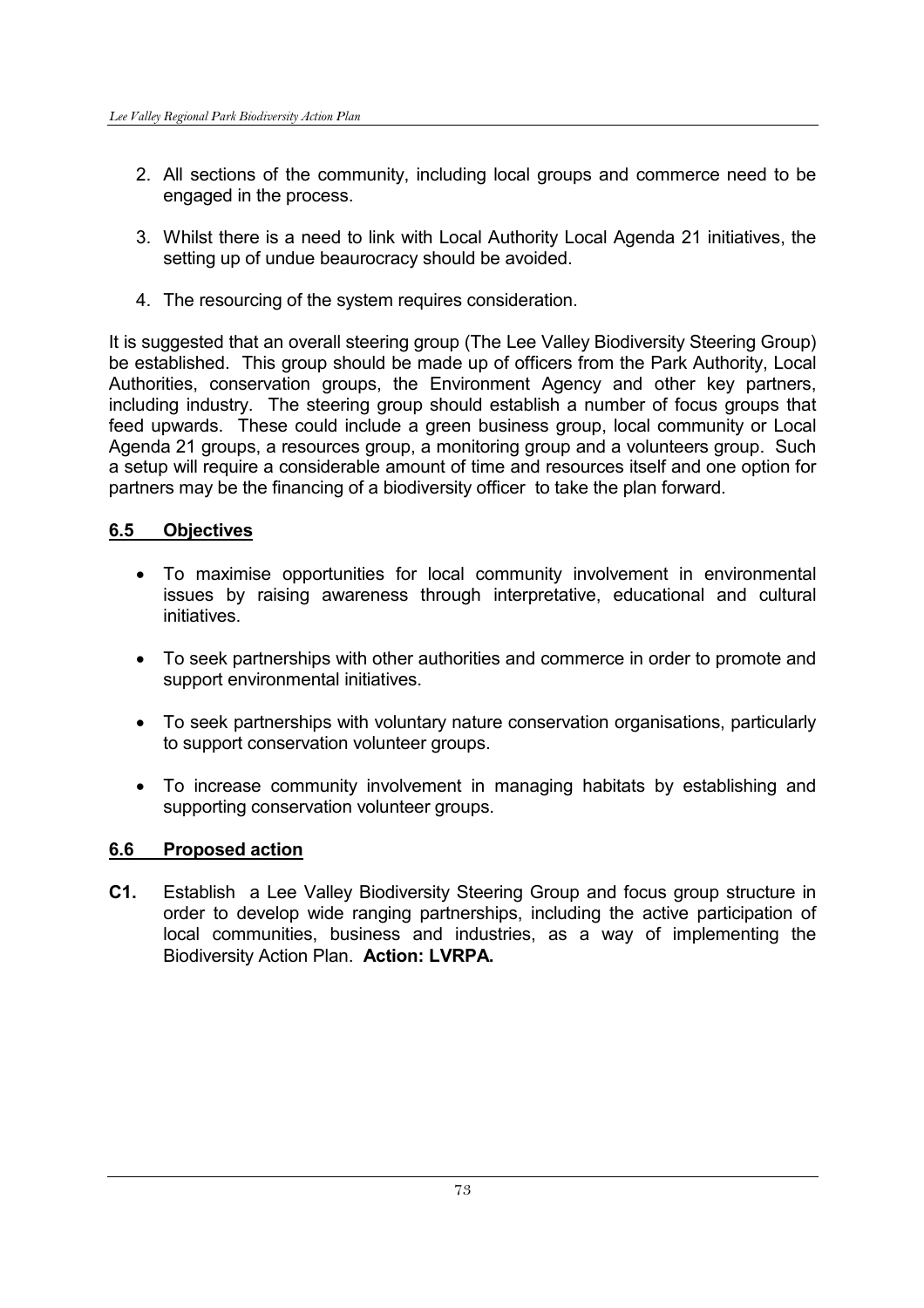# 7. MONITORING AND REVIEW

### 7.1 Introduction

The monitoring and review of the final plan is one of the most critical of actions. To ensure that targets detailed within the individual habitat and species action plans are met it is essential that adequate resources are allocated to recording and monitoring.

However, at the present time there is still a need to further define and measure the biological resource of the Lee Valley Regional Park. The lack of data is particularly evident when trying to evaluate the key species within the area. Although this lack of data is not felt to be a reason for delaying the Biodiversity Action Plan process, as habitats and species continue to decline, it is essential that actions to try and fill the gaps in our knowledge are implemented. This will allow more critical ongoing revision of the plan.

The need to develop partnerships is particularly clear when considering recording and monitoring. A great deal of knowledge and expertise is to be found in the local natural history societies, with bodies such as the London Natural History Society having a long record of dedicated biological recording. The need to communicate and exchange data with local records centres is also a high priority.

### 7.2 Objectives

- To identify biodiversity indicators and establish a programme for monitoring them.
- To establish, in partnership with others, programmes that will monitor the progress and success of the actions within the action plans.
- To produce an annual statement on progress, recording the extent of key habitats and species and the level of community participation in biodiversity initiatives.

#### 7.3 Proposed action

- MR1. To establish a monitoring and plan review forum with relevant partners within the overall Biodiversity Steering Group structure. This will need to review the existing recording mechanisms in the area. Action: LVRPA and partners.
- MR2 To ensure that the biodiversity of the Park is monitored by:
	- a) identifying an appropriate minimum list of indicators, which will be reviewed on a regular basis.
	- b) devising simple monitoring procedures which will be carried out at regular intervals for each of the indicators identified.
	- c) Recording the results of the monitoring.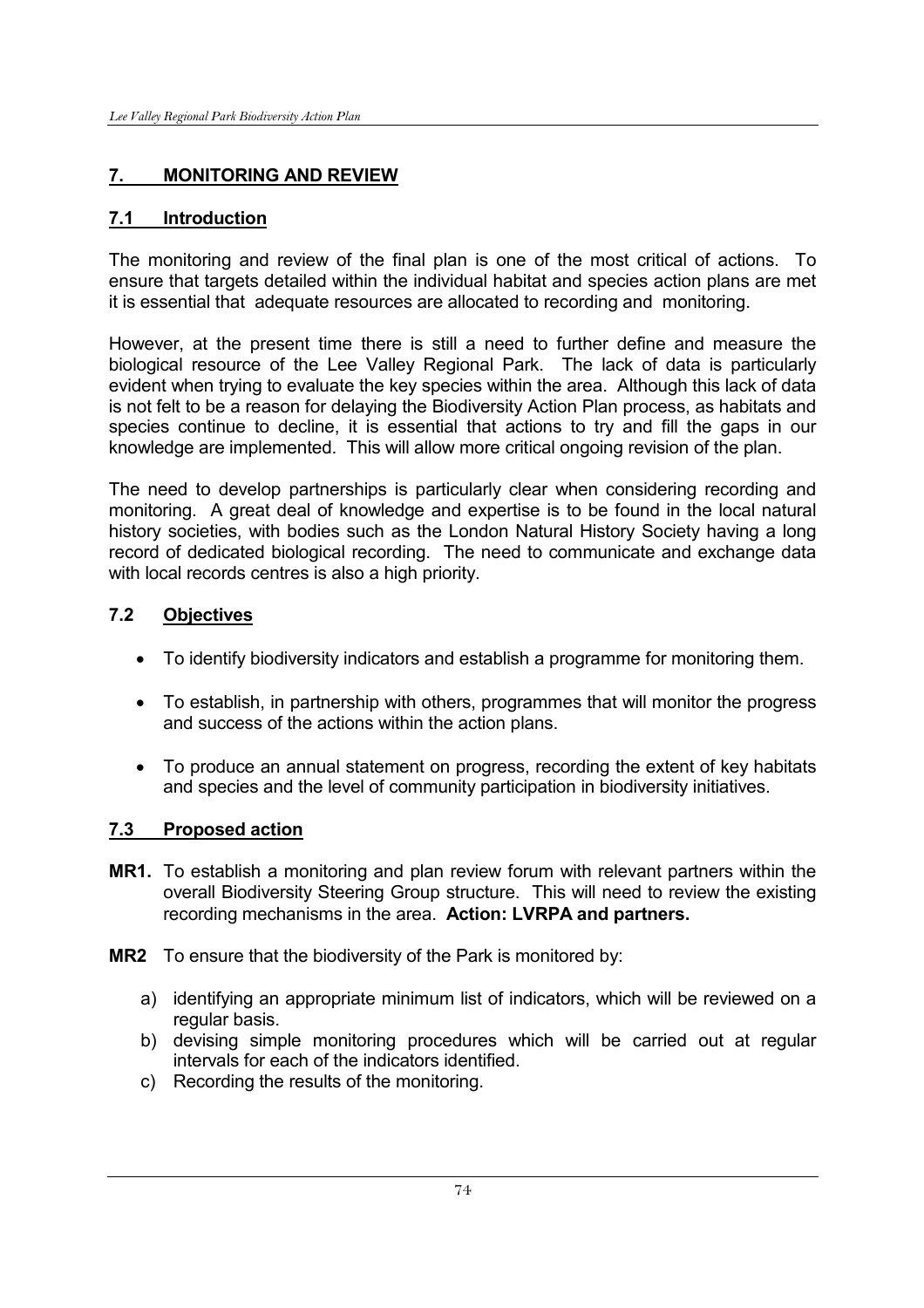- MR3. To encourage the recording and monitoring of wildlife and habitats within the Lee Valley Regional Park by:
	- a) seeking the involvement of amateur naturalists and natural history societies, some of which may be national eg British Dragonfly Society;
	- b) supporting monitoring schemes (such as the Wetland Birds Survey (WeBS) and dragonflies);
	- c) the dissemination of such information (for example by monthly updates on bird sightings); and
	- d) the organisation of events (such as the Winter Birdrace and Day Study Courses). Action: LVRPA, LVCG, NHS, LRCs.
- MR4. To ensure that all recording and monitoring is adequately documented and validated by exchanging biological information with the appropriate Local Records Centres on an annual basis. Action: LRCs and all interested parties.
- MR5. To continue to record visitors to sites, as well as participation in organised events and other activities. Annual figures to be published. Action: LVRPA, landowners/managers.
- MR6. To identify appropriate resources to ensure that adequate monitoring is carried out. Action: LVRPA, LAs and partners.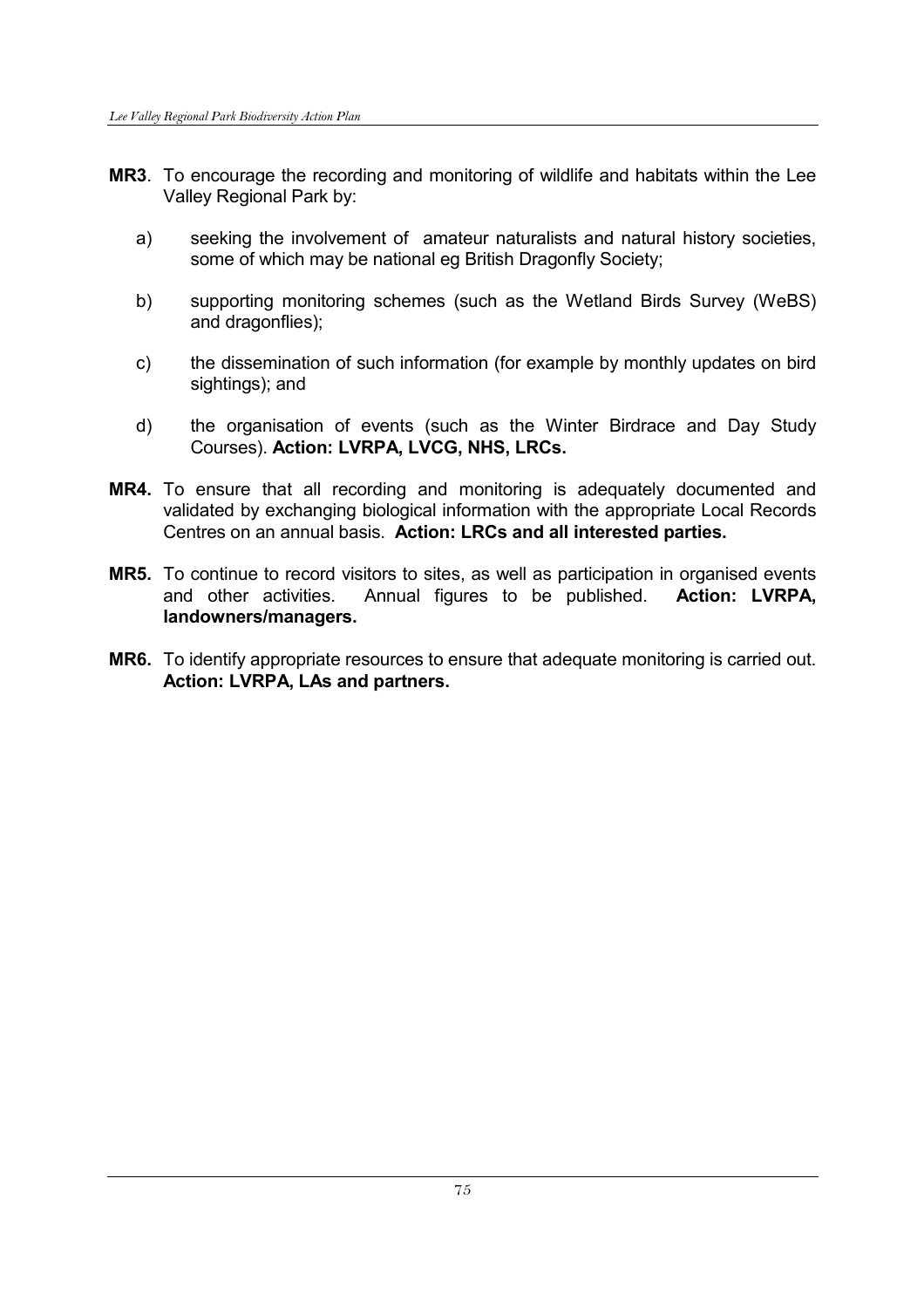# 8. GENERIC ACTIONS

A glance through this document will show that a number of issues will be common to many individual habitat or species plans. Many may best be dealt with through policy development by the Lee Valley Regional Park Authority and other organisations with an involvement in the Park. At this stage the following are suggested as being of high priority.

### 8.1 Policy and legislation

- G1. To seek adequate recognition of the nature conservation value of the valley, both in the Lee Valley Regional Park Plan and at the national level through designation of appropriate areas as a Special Protection Area (SPA) and possibly as an Environmentally Sensitive Area (ESA). Action: LVRPA, EN, EA, Cons orgs.
- G2. Ensure that policy initiatives that derive from the BAP are compatible with Local Plans or County Structure Plans at the appropriate plan review. Action: LVRPA, LAs.
- G3. Ensure that all sites of wildlife importance are included in Local Plans by the completion of the next plan review. Action : LAs.
- G4. Ensure that sound environmental practices underpin the work of all organisations involved in the Lee Valley Regional Park, not just in designated nature conservation areas. Incorporate appropriate policies at the next review. Action: LVRPA, LAs, Ind.
- G5 Oppose development harmful to the conservation interest of the Regional Park or contrary to the objectives within this Plan. Action: LVRPA, LVCG, Conservation organisations, all interested parties.
- G6 Seek to ensure that local plans promote the creation and restoration of key habitats within the Regional park and express support for developments which will result in such conservation gains. Action: LVRPA, Conservation organisations.
- G7. Establish a Biodiversity Steering Group to identify the appropriate delivery and funding mechanisms for the BAP. Action: LVRPA.
- 8.2 Site safeguard and management
- G8. Reduce habitat fragmentation and highlight the importance of the overall continuity of the valley corridor by seeking appropriate habitat enhancement in development plans. Action: LVRPA, LAs.
- 8.3 Future research and monitoring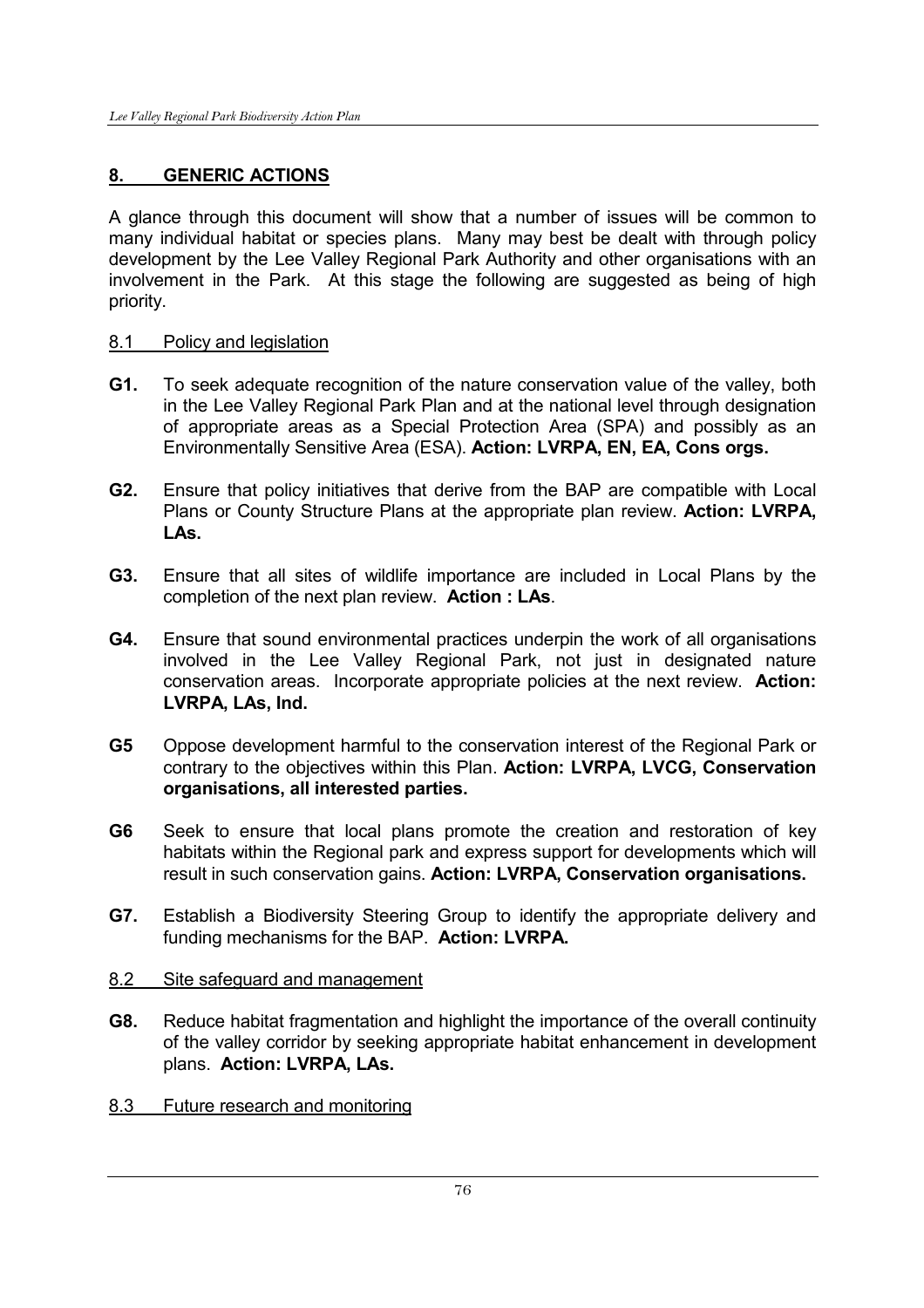- G9. Devise and implement a programme of clarifying and mapping the extent of key habitats in order to provide a baseline for monitoring change. Devise and implement a monitoring programme. Complete mapping by 2002. Action: LVRPA, LVCG and other appropriate partners.
- G10. Continue to study and monitor the effects of varying water quality on Lee Valley habitats and species and to progress this issue through the Catchment Management Plan process at each annual review. Action: EA and other appropriate partners.
- G11. Seek to fill gaps in our knowledge of species distribution and abundance by working with local naturalists to identify (by 2002) groups in need of further information and devising (by 2003) a programme of action to increase recording. Action: LVRPA, LVCG, NHS, LRCs.

#### 8.4 Communication and publicity

- G12. Establish an appropriate Biodiversity Steering Group and sub-group structure that involves local communities, the private sector and others beyond the normal range of conservation organisations and ensures linkages with the Agenda 21 process. Action: LVRPA and key partners.
- G13. Raise awareness of the importance of biodiversity conservation through events, press releases and articles. Action: LVRPA, Cons orgs, LAs, EA, Ind and other partners.
- G14. Develop interpretative programmes and media to communicate biodiversity conservation to the public. Action: LVRPA, Cons orgs.
- G15 Promote educational use of the natural resource of the Lee Valley through the development of educational opportunities and programmes. Action: LVRPA, RSPB, LAs.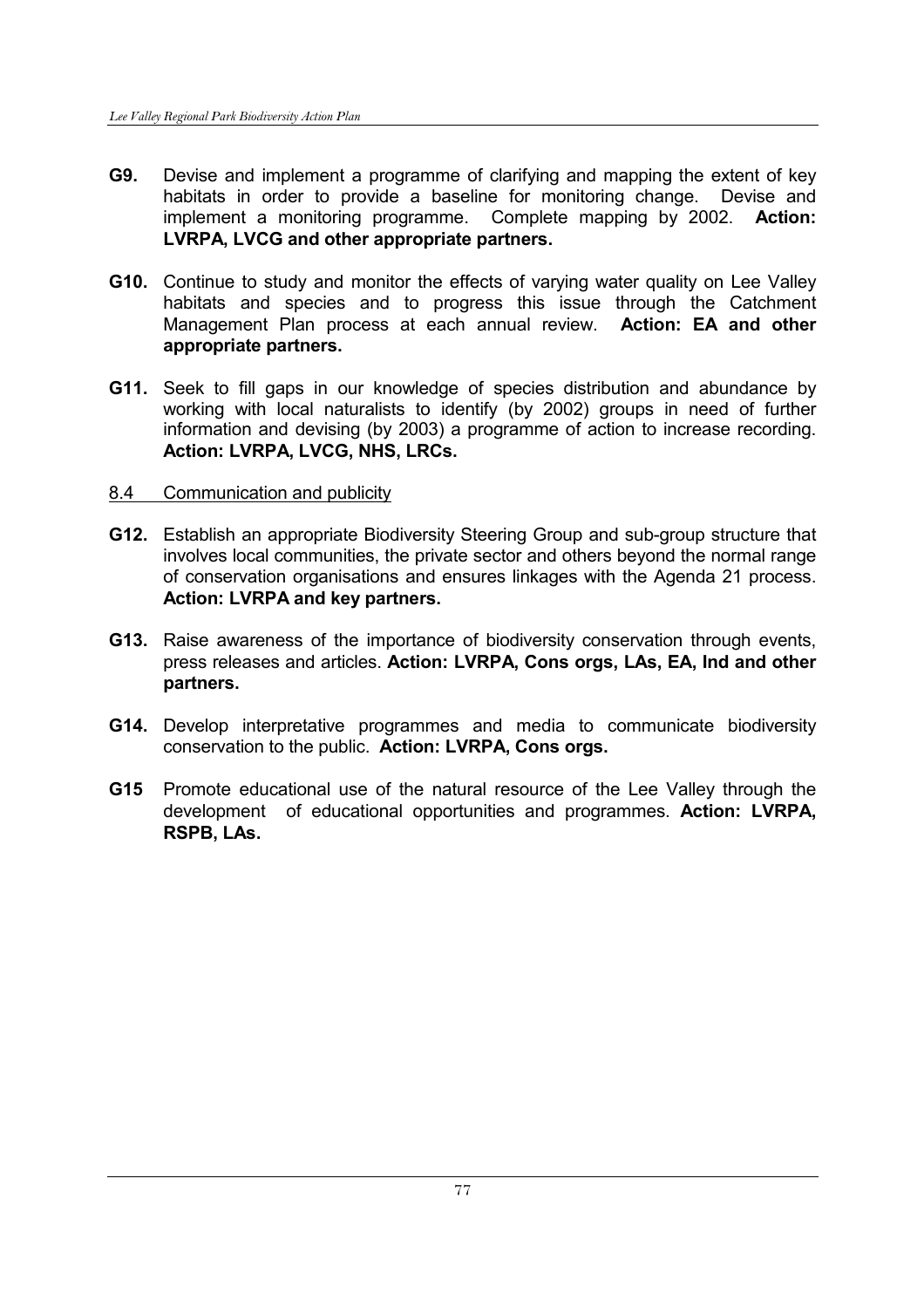# Appendix 1. Organisations involved in the Action Plans

Ang - Angling organisations BDS - British Dragonfly Society BW - British Waterways **BTCV** - British Trust for Conservation Volunteers Cons orgs - Conservation organisations Cons vols - Conservation volunteer groups EA - The Environment Agency EN - English Nature FA - The Forestry Authority HMWT - Herts and Middlesex Wildlife Trust Ind - Local industry and commerce LVRPA - Lee Valley Regional Park Authority LVCG - Lee Valley Conservation Group LAs - Local Authorities LRCs - Local records centres LWT - London Wildlife Trust LNHS - London Natural History Society LLP - Lower Lee Project MAFF - Ministry of Agriculture, Fisheries and Food Minerals - Mineral sections of county councils NHS - Natural History Societies NG - National Grid PLC Pow - Powergen PLC RSPB - Royal Society for the Protection of Birds RMRG - Rye Meads Ringing Group SASAG - St Albans Sand and Gravel Company Sports org's - Sports organisations TWUL - Thames Water Utilities Ltd UH - University of Hertfordshire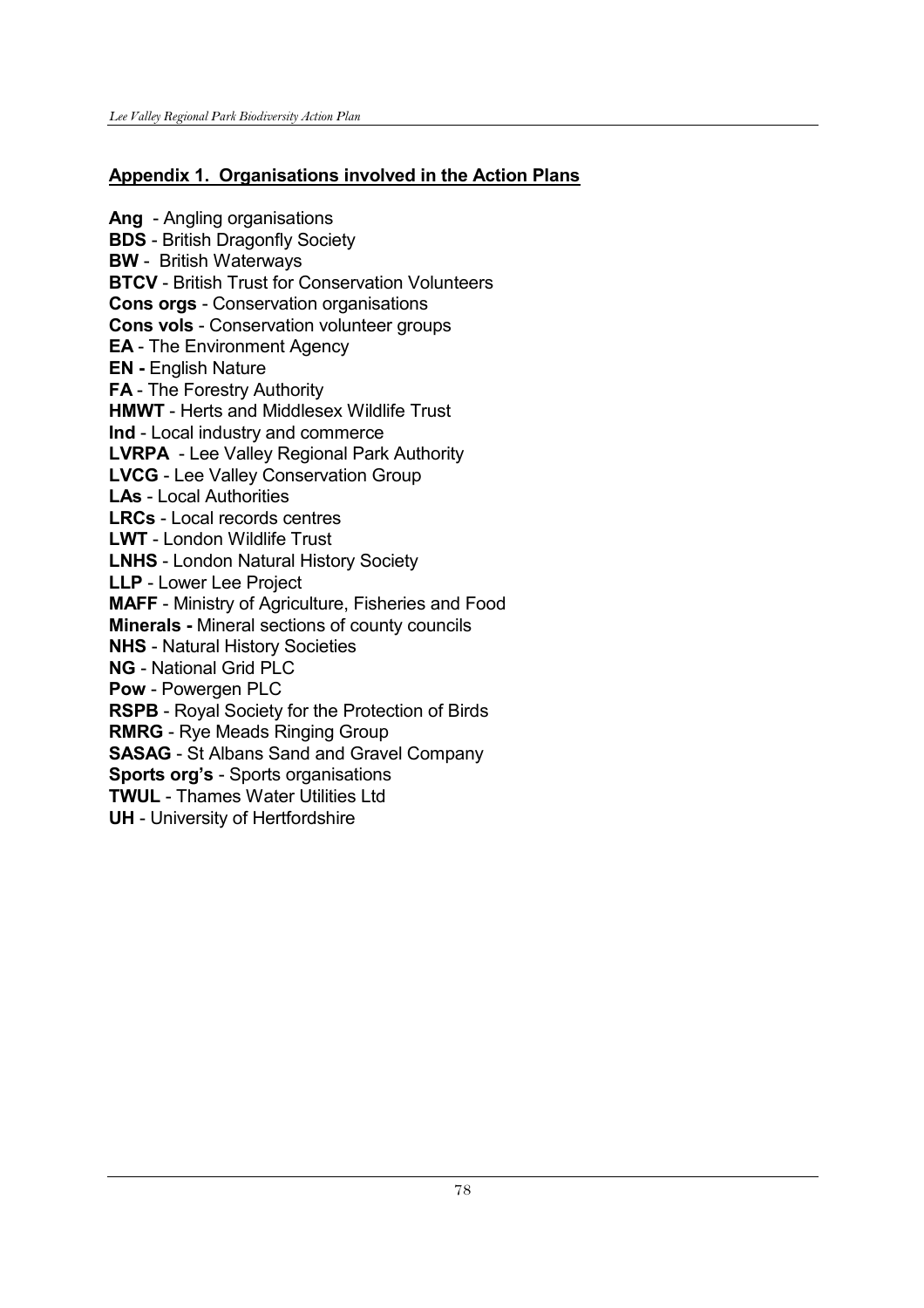# Appendix 2 Glossary

This glossary defines the main terms used in the Biodiversity Action Plan (BAP) and explains the technical and policy terms used therein.

# Agenda 21

An action plan for the 21<sup>st</sup> century endorsed at the Rio Earth Summit. Agenda 21 sets out how we can meet the needs of communities and individuals today, whilst improving improving the quality of life and safeguarding the environment for future generations.

# Agri-environment Schemes

Schemes offering payments to farmers to promote farming that is compatible with protecting the environment and the wildlife on which it is dependant. For example, the Countryside Stewardship scheme and Environmentally sensitive areas.

# Alien species

See non-native species.

### **Baseline**

A defined condition for a site, habitat or species against which future changes in the condition of a site, habitat or species can be monitored and the significance of this change in conservation terms, assessed.

### Baseline survey

A survey of a site, habitats or species to establish baseline conditions.

# **Biodiversity**

"Biological diversity" – the total variety of life on earth or any given part of it. Includes everything from bacteria to elephants.

# Biodiversity Area

An area with a distinctive assemblage of landscape, habitats and wildlife.

# Biodiversity Action Plan (BAP)

A framework for achieving the conservation of biodiversity based on the targeting of resources towards protecting priority habitats and species. BAPs also provide a means for the involvement in conservation of a wide range of organisations , including the participation of members of local communities. BAPs can be prepared at a range of levels from country-wide (the UK Biodiversity Action Plan) to the local level.

# Biological Records Centres

A centre often based at county level for the collection, management, analysis and dissemination of information on the wildlife and habitats within that area. They will play a crucial role underpinning the monitoring of local BAPs and supporting the implementation and promotion of such local conservation initiatives.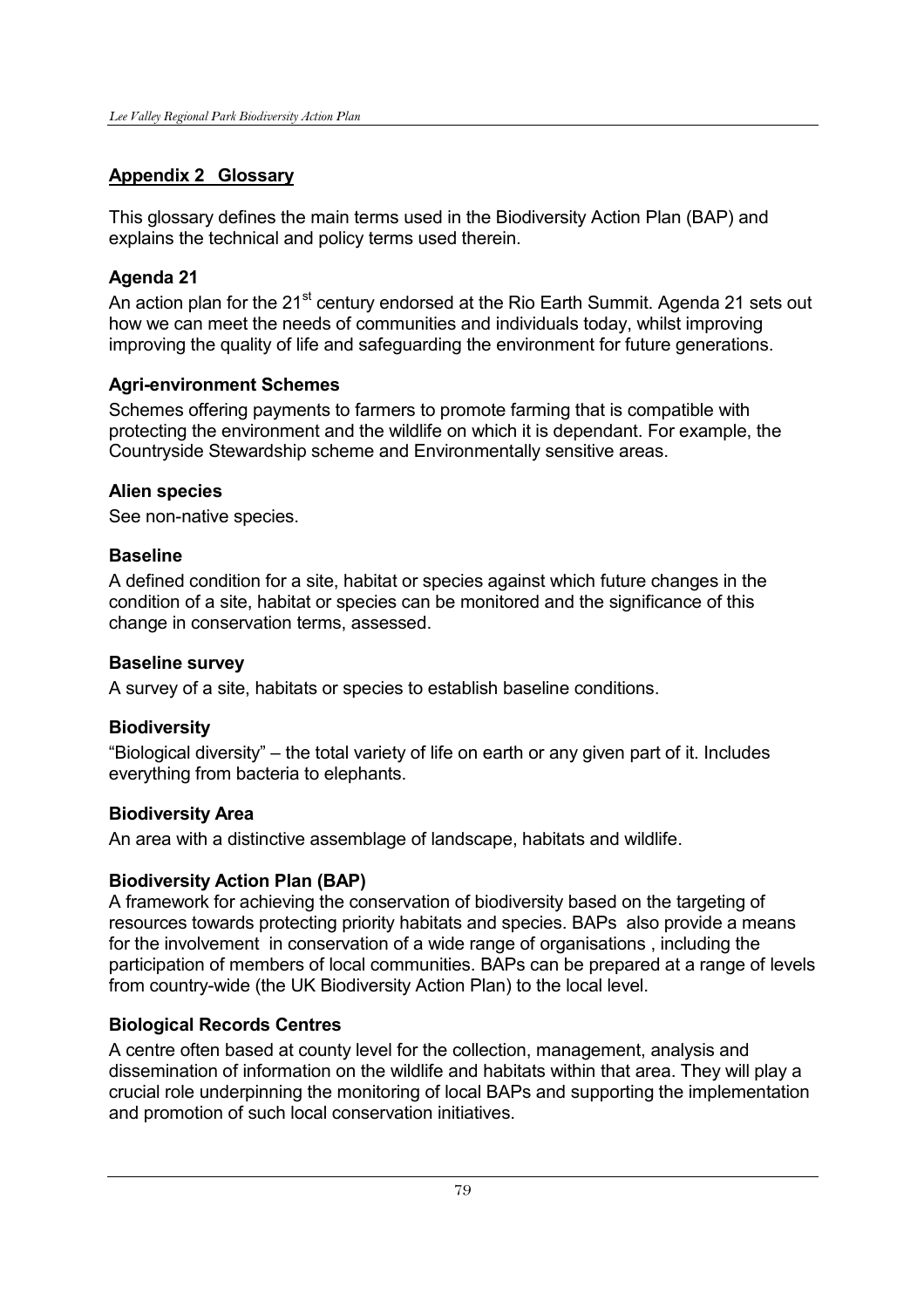### Birds Directive

The abbreviated term for Council Directive 79/409/EEC of 2 April 1979 on the Conservation of Wild Birds. This Directive aims to protect bird species within the European Union through the conservation of populations of threatened birds and the habitats used by these species.

# Bryophytes

A major group of plants that includes mosses and liverworts.

### Champion (of a species or habitat action plan)

An organisation, that may be a business,community group, charity or government body, that undertakes to provide support for the implementation of and individual species or action plan within a BAP.

### Common Agricultural Policy (CAP)

A European Community-wide policy which supports agriculture through price support measures and market management and through measures to improve agricultural structures.

### **Community**

An identifiable and distinct grouping of organisms occuring together in a particular area that interacts with each other and with their shared environment.

#### Conservation

The management of human use of the environment to sustain the diversity of wildlife occurring there.

# Conservation Objective

A stated aim for the level of protection for a habitat or species that is desirable in view of the aims of nature conservation. Objectives should be specific, measurable and realistic, hence they will often include targets.

#### Convention on Biological Diversity

The Convention was signed by the prime Minister and 150 other Heads of State or Government at the Earth Summit in Rio de Janeiro in June 1992. Under Article 6A of the Convention signatories must develop national strategies , plans or programmes for the conservation and sustainable use of biodiversity.

# Countryside Stewardship

An agri-environment scheme through which landowners can receive payments for operations that result in the maintenance and enhancement of certain important landscapes and habitats. The scheme is administered by MAFF.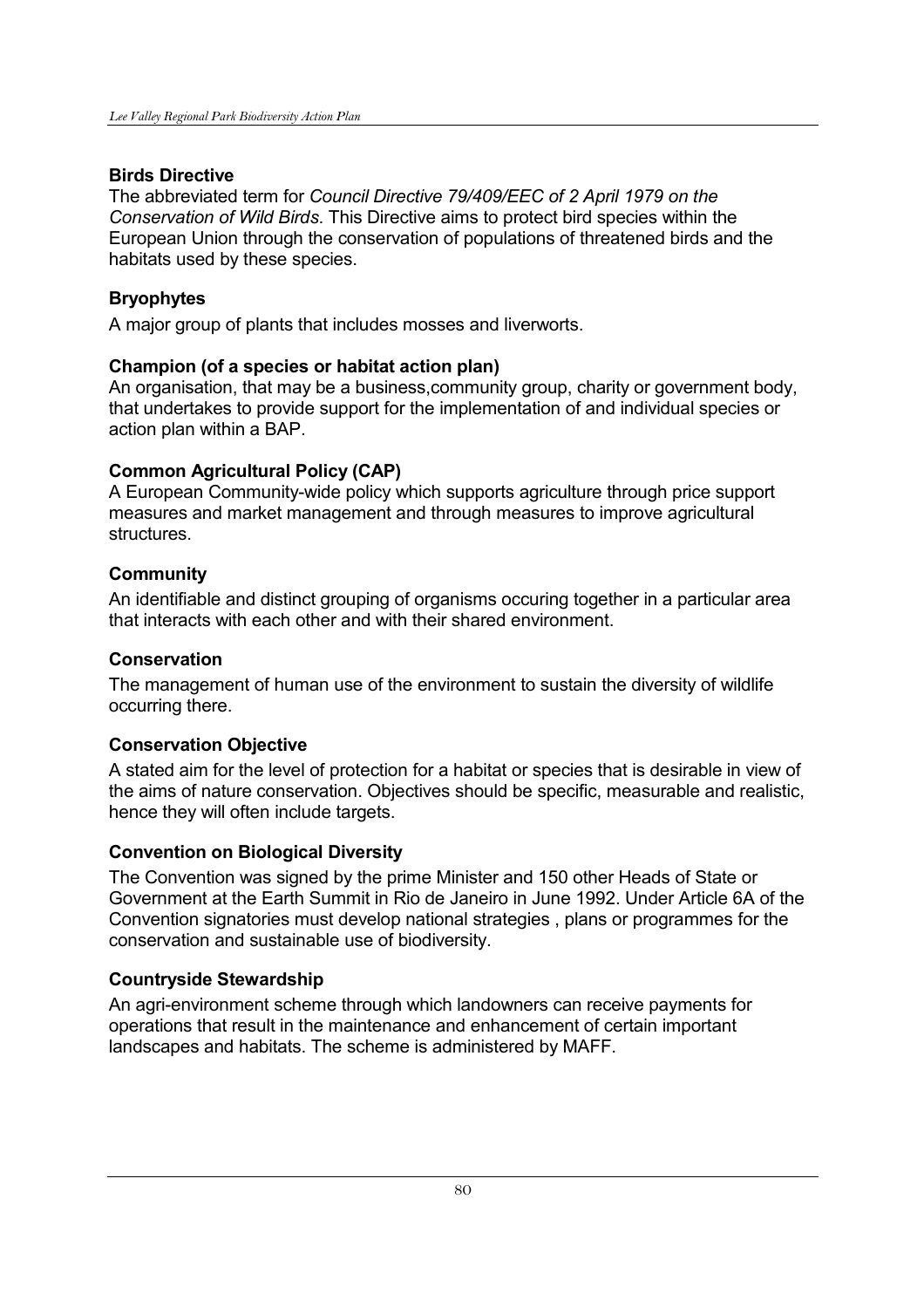# Earth Summit

United Nations Conference on the Environment and Development held in Rio de Janeiro in June 1992.

# **Ecology**

The study of the inter-relationship between organisms and their environment.

### Ecosystem

A community of interdependent organisms and the environment with which they inhabit and interact.

# Environmentall Sensitive Area (ESA)

An agri-environment scheme run by MAFF designed to promote traditional farming practices to protect and enhance the environment. Farmers and other landowners can enter into 10 year agreements to manage their land in designated ways which maintain and restore particular landscapes and habitats.

### Eutrophication

The over-enrichment of an aquatic habitat with inorganic nutrients, especially nitrates and phosphates, typically from sewage discharge or agro-chemical run-off. This may result in an imbalance in the ecosystem.

### Fauna

All animal life

# Flora

All plant life.

# Habitat

A place in which a particular plant or animal lives. The term is often used in the wider sense, referring to major assemblages of plants and animals found together, such as woodlands or grassland.

#### Habitat Action Plan

A targeted programme of management measures aimed at maintaining/restoring a specific habitat. Habitat action plans identify conservation objectives and targets for the habitat concerned and specify actions and responsibilities for achieving the objectives.

# Habitat Creation

Land management actions which are aimed at establishing a habitat on a site where it has not occurred before.

#### Habitat Restoration (or re-creation)

Land management action which is aimed at restoring a habitat on a site where it has previously existed, but subsequently lost.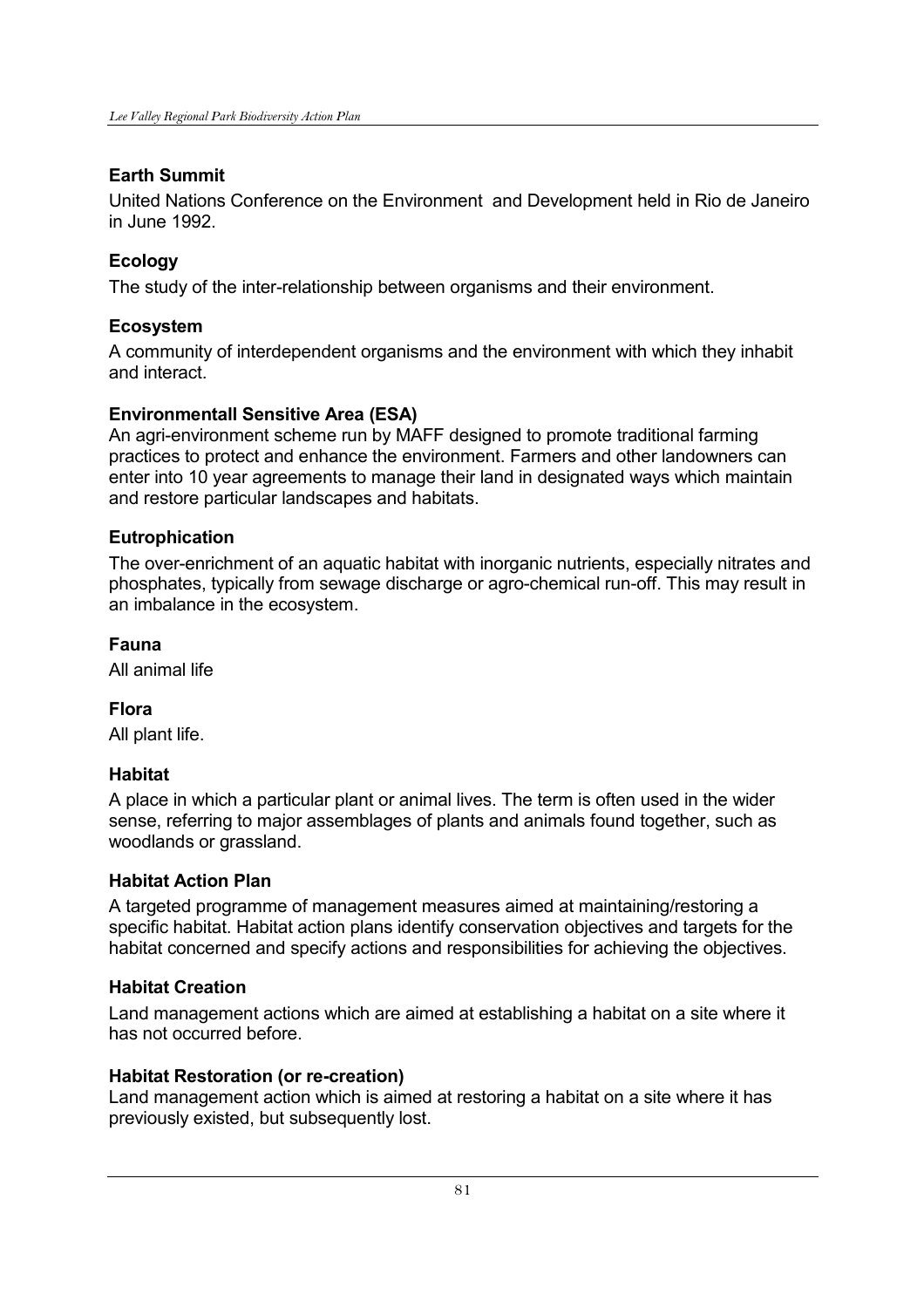# Habitats Directive

The abbreviated term for Council Directive 92/43/EEC of 21 May 1992 on the Conservation of Natural Habitats and Wild Flora and Fauna. This Directive promoted the conservation of certain key habitats and species within the European Union by requiring Member States to take measures to maintain or restore natural habitats and populations of wild species.

### Habitat Scheme

A scheme proposed by MAFF to create a range of wildlife habitats by taking land out of production for 20 years and managing it in an environmentally beneficial way.

### Indicator Species

An organism whose characteristics (eg presence or absence, population density, dispersion, reproductive success) are used as an index of attributes too difficult, inconvenient or expensive to measure directly. For example, the presence or absence of certain invertebrates can be used as an indicator of the quality of wetland habitats.

#### Intensive agriculture

A term used to signify the use of high input, high output crop and livestock husbandry systems in order to produce the optimum possible economic return for a piece of land. Intensive agriculture involves high usage of fertilisers, pesticides and mechanisation.

### Invertebrates

Animals without a backbone eg insects

# Lead Agency

An organisation, be they a business, community group, charity or government body, that undertakes to take a lead on the implementation of an individual species or habitat action plan, or specific action within these plans.

#### Local Agenda 21

Partnerships of local people, communities and organisations to achieve Agenda 21 at a local level.

# Local Environment Agency Plan

An integrated action plan based on local river catchments which will help to contribute to the principle of sustainable development through integrated environmental management and improvement.

# Local Nature Reserve (LNR)

An area of land that is of special nature conservation interest locally. LNRs are declared and managed by local authorities under the National Parks and Access to the Countryside Act 1949.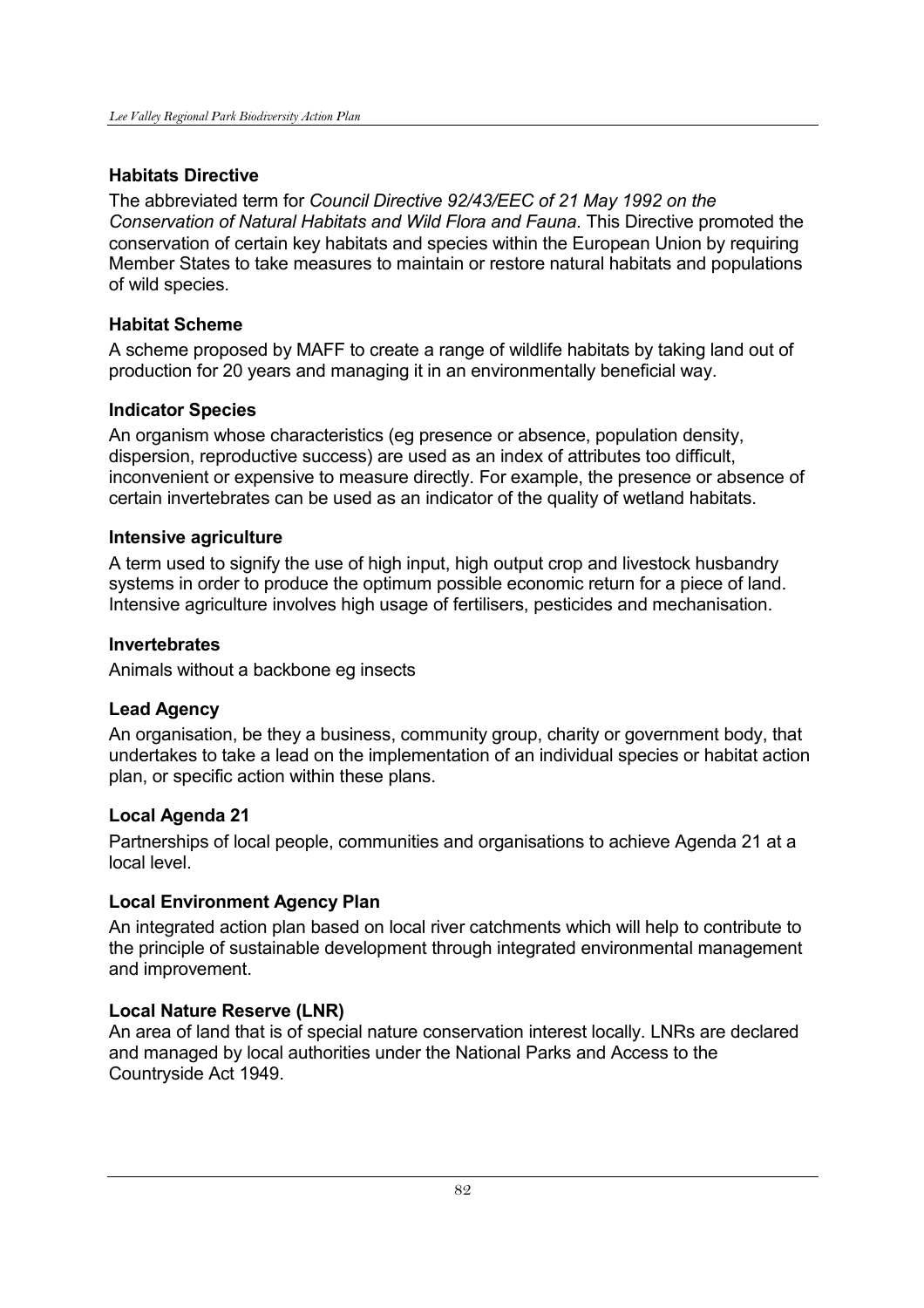### Management

The manipulation of a site to maintain or enhance its habitats and populations of species, through techniques such as grazing.

### Management Planning

The process of identifying the management requirements of a site and developing the appropriate measures to achieve these requirements. The document prepared to record the management process is the management plan.

### Microhabitat

A small part of a habitat which has distinct physical conditions eg a hollow in a tree.

### Monitoring

A process of repeated observations of one or more elements of the environment, such as the population of a species or water quality. Monitoring provides factual information concerning the present status and past trends in environmental parameters. Monitoring key habitats and species will alllow the assessment of the success of the BAP in protecting biodiversity.

### Nationally rare species

Species of very limited national occurrence and distribution, found in 15 or fewer of the 10 x 10km ordnance survey grid squares that divide Great Britain.

#### Nationally scarce species

Species of limited national occurrence and distribution, found only 16 –100 of the 10 x 10km ordnance survey grid squares that divide Great Britain.

#### Native species

A species that occurs naturally in an area, without having been introduced by man.

#### Natural Areas

A concept introduced by English Nature for defining areas, based on their characteristic landscape and flora and fauna and resulting in the definition of 92 terrestrial and 24 coastal/maritime Natural Areas in England. These biogeographic zones reflect the geological foundation, the natural systems, processes and wildlife in different parts of England and provide a framework for setting conservation objectives.

#### Niche

The ecological space occupied by a species within a community or ecosystem.

#### Non-native species

A species which has become established where it does not naturally occur.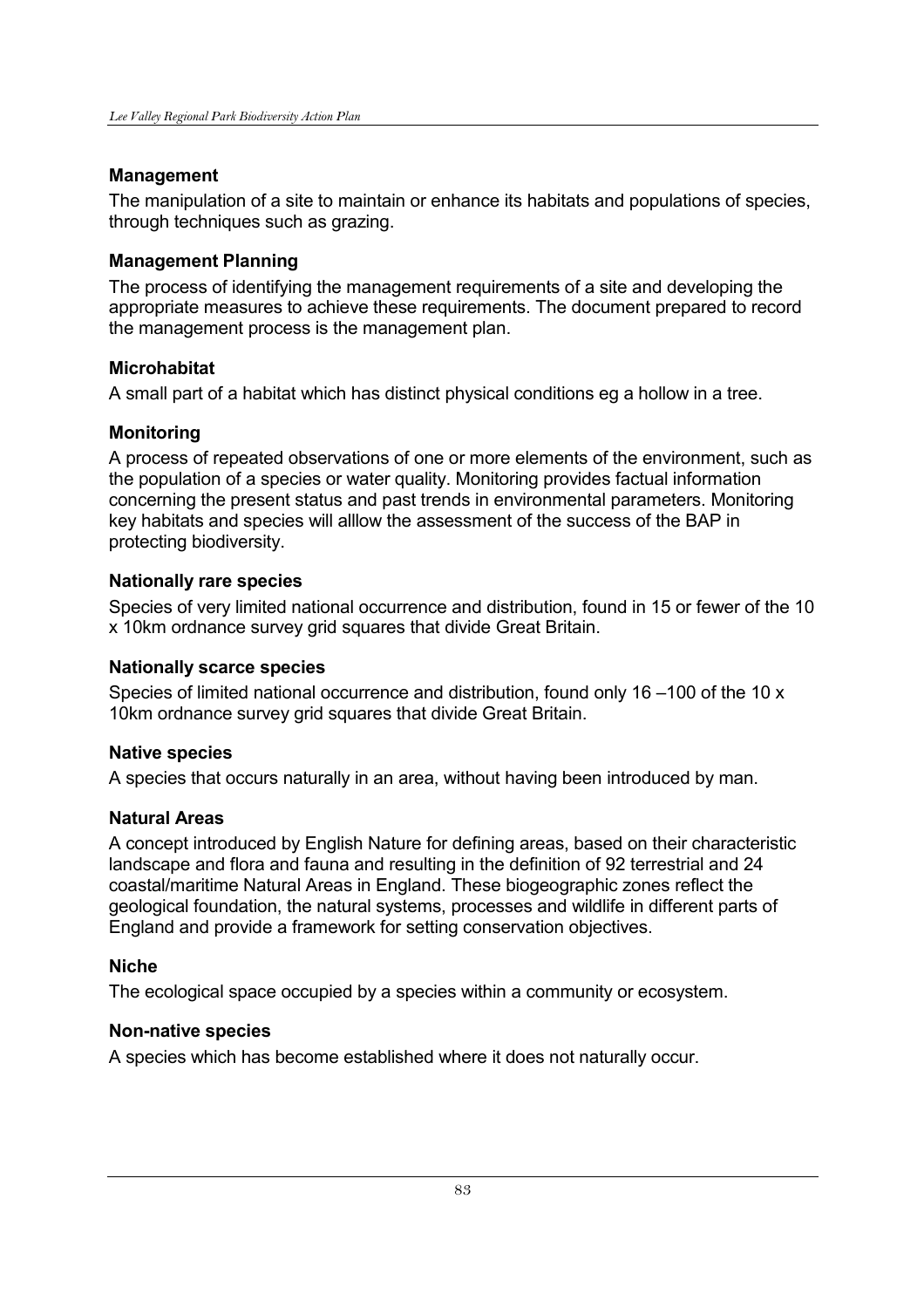### **Oligotrophic**

A habitat, usually a water body, having low productivity a s a result of being low in nutrients.

#### Phase 1 (habitat survey)

A land survey to establish land uses and in particular, the location of important wildlife sites and habitats within a given area.

### Pollard

A tree which has been cut at about two metres above the ground which then produces vigorous growth of new shoots. Willows are most commonly pollarded.

#### Ramsar Convention

An international convention originally agreed in Ramsar in 1975. Its aim is to stem the progressive encroachment and loss of wetlands and promotes the conservation of wetland wildlife. It requires the designation by signatories of Wetlands of International Importance, or Ramsar sites.

#### Red Data Book species

A species listed in catalogues published by the International Union for the Conservation of Nature(IUCN), national agencies or county-level organisations. Such species are endangered, rare, or vulnerable to extinction globally, nationally or locally.

#### Re-introduction

The release and establishment of a species to an area within its natural range but where it had previously become extinct.

#### Semi-natural habitats

A habitat modified to some extent by human activities, but still consisting of species naturally occurring in that area. Few habitats in the UK are thought to be entirely natural, the majority being semi-natural.

#### Set-aside

Arable land removed from production to reduce over production of certain crops and normally as a requirement for receiving agricultural support. Set-aside can be valuable to wildlife.

#### Short list species

The top priority species for conservation measures in the UK as identified by the UK Steering Report on Biodiversity. The report also identifies a long list of species which are of lesser, but still national conservation priority.

#### Site of Special Scientific Interest (SSSI)

An area notified by a statutory conservation agency as being of national nature or geological importance, as defined by the Wildlife and Countryside Act 1981.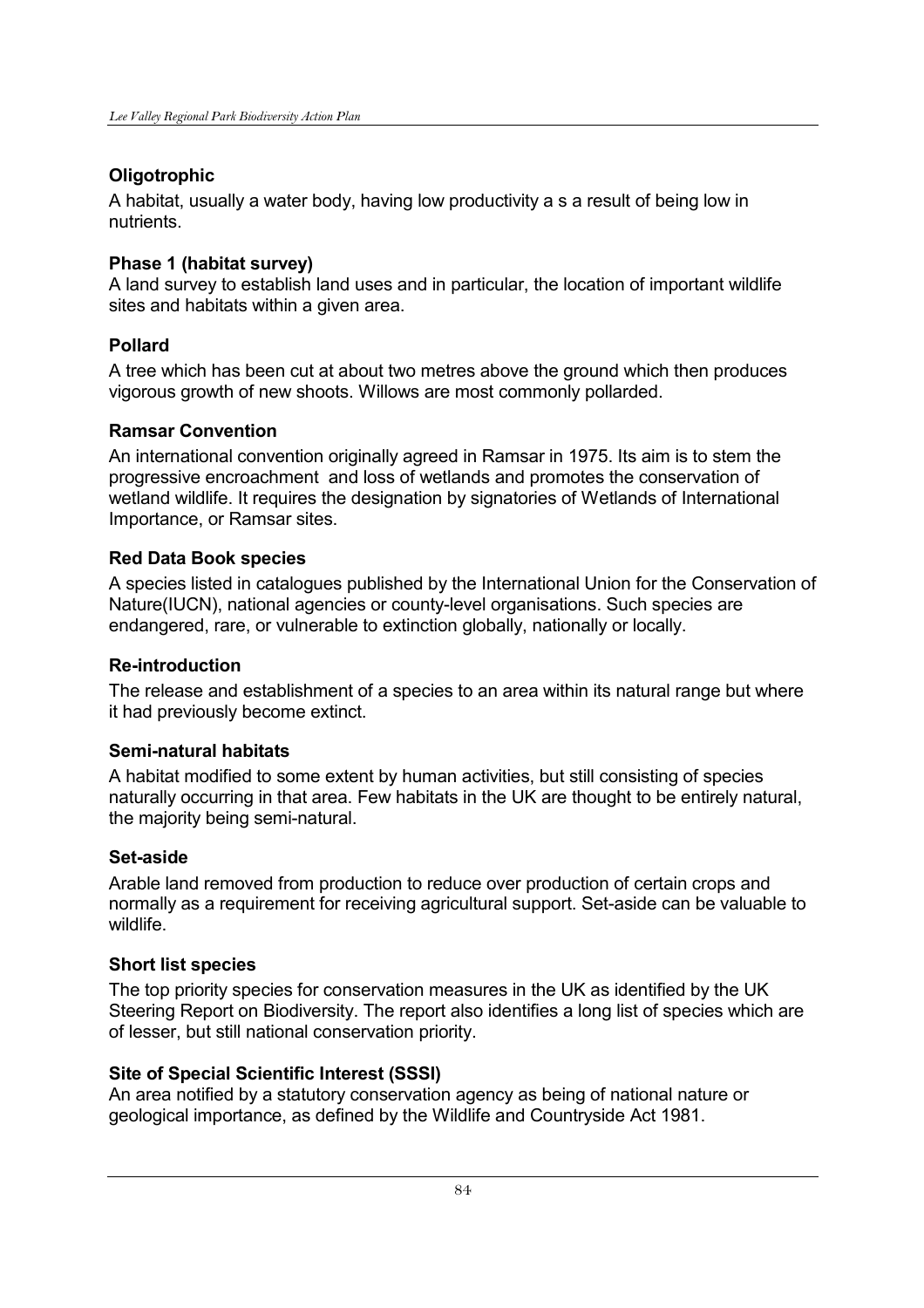### Special Area of Conservation (SAC)

A site of European importance for wildlife designated under the Habitats Directive by the UK Government where the necessary management is applied for the maintenance or restoration of the habitats and/or species for which the site is designated.

### Special Protection Area (SPA)

A site of international importance for birds designated under the Birds Directive by the UK Government where appropriate steps are taken to protect the bird species for which the site is designated.

#### Species Action Plan

A conservation plan for a species based upon knowledge of its ecological and other requirements, which identifies the actions needed to stabilise and improve its status.

### Succession

The sequential development of plant or animal communities through time.

### Survey

An inventory of the attributes of a site, area or region, usually in terms of habitat and species.

### **Sustainability**

Maintaining the environment's natural qualities and characteristics and its capacity to fulfil its full range of functions, including the maintenance of biodiversity.

# Sustainable development

Using the natural resources of the planet in a way that meets the needs of the present without compromising the ability of future generations to meet their needs. Conservation of biodiversity is the key test of sustainable development.

#### Target (Biodiversity target)

A quantifiable conservation objective. Targets may state, for example, projected numbers for a species population or area for habitats. Targets provide yardsticks to measure the achievements of the BAP.

# **Terrestrial**

Living on or referring to land.

# UK Biodiversity Action Plan

A strategy produced by the UK Government in 1994 which provides the framework for fulfilling the UKs contribution to achieving the Convention on Biological Diversity.

#### UK Steering Group Report

The report following from the UK BAP in 1995 which establishes specific actions and responsibilities for achieving the UK BAP.